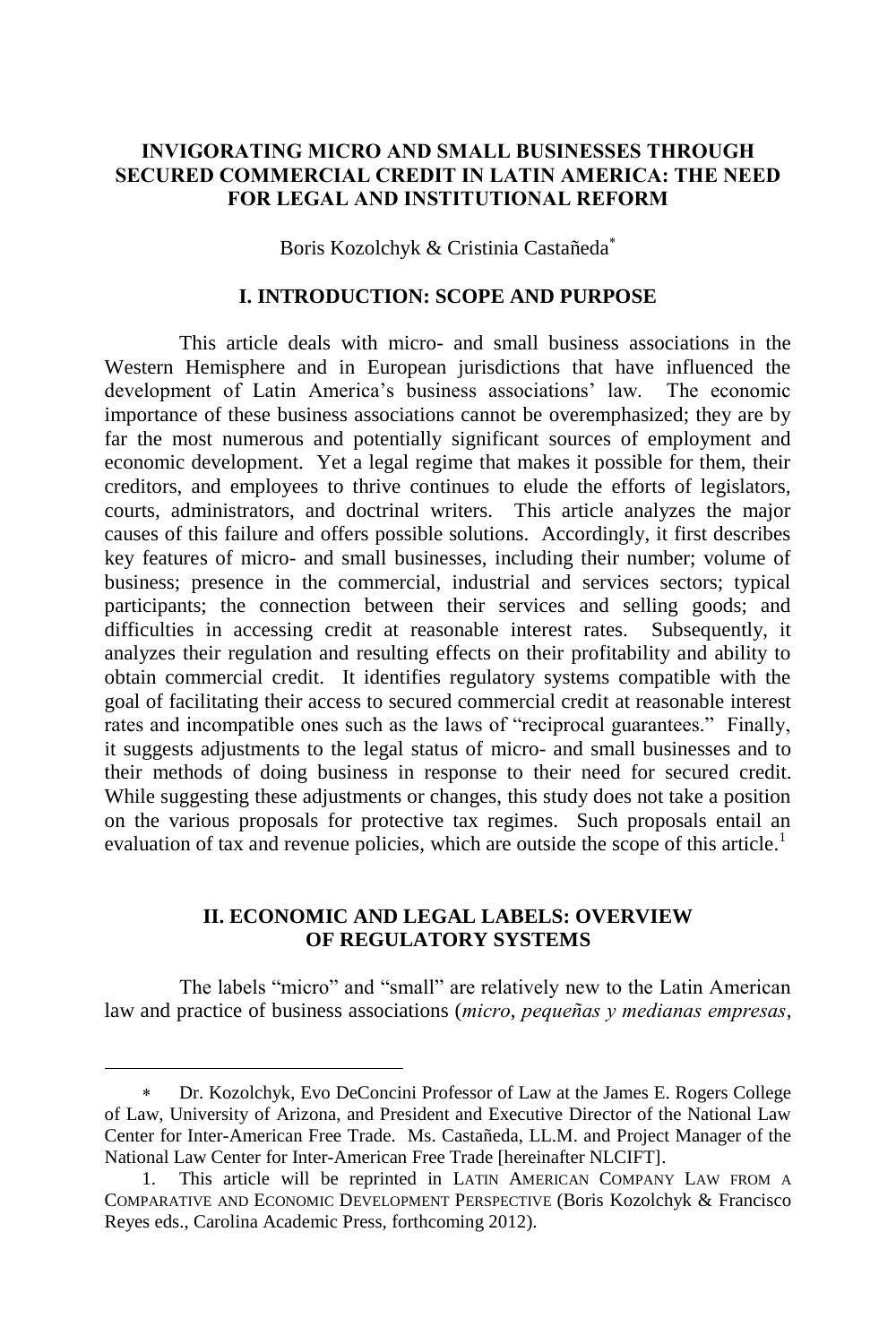referred to in this article as  $MiP\gamma mes$ <sup>2</sup> Statistically, Central and South American microbusinesses employ fewer than ten and typically only one or two employees, while small (*pequeñas*) businesses employ on average between eleven and fifty employees. By contrast, the number of employees of medium-sized and larger businesses (*medianas y grandes empresas*) fluctuates sharply from country to country. Economic development agencies, such as the United States Agency for International Development (USAID), attempt to provide greater precision to the meaning of microbusinesses by pointing to their archetypal, as well as to their quantitative features:

> A very small enterprise owned and operated by poor people, usually in the informal sector. . . . [T]he term is restricted to enterprises with 10 or fewer workers . . . . Crop production activities, previously excluded from the scope of the definition, are now included as long as they otherwise qualify on the basis of enterprise size and the economic status of the owner operator and employees. 3

The annual sales figures of Latin American small businesses stand in sharp contrast to those of their United States and Canadian counterparts. For example, a Canadian banker recently summarized the features of a creditworthy Canadian small business association as having audited annual sales of at least one half million Canadian dollars for three consecutive years.<sup>4</sup> More strikingly, United States bankers who participated in a recent National Law Center for Inter-American Free Trade (NLCIFT) seminar with Central American and Caribbean government officials<sup>5</sup> referred to one million U.S. dollars as the volume of annual sales of a United States small company that would qualify it for an "asset-based" loan.<sup>6</sup> The comparatively large amount of annual sales required of small businesses in the United States has redefined the meaning of microbusinesses by

<sup>2.</sup> *See* BORIS KOZOLCHYK, THE LAW OF COMMERCIAL CONTRACTS IN A COMPARATIVE AND ECONOMIC DEVELOPMENT PERSPECTIVE, ch. XIV (forthcoming fall 2012) [hereinafter KOZOLCHYK, COMMERCIAL CONTRACTS] (discussing the various types of commercial codes and their policies).

<sup>3.</sup> *See* U.S. AGENCY FOR INT'L DEV., MICROENTERPRISE DEVELOPMENT, ADS 219, at 12 (July 8, 2011), http://www.usaid.gov/policy/ads/200/219.pdf. Kindly made available to us by Michael Dennis, Esq., from the Office of the Legal Adviser for Private International Law at the United States Department of State.

<sup>4.</sup> Jeremy Pallant, Vice-President, Emerging Retail, Micro-Finance & Small Business Int'l Banking, Scotiabank; Remarks as a panelist at the Centre for Trade Policy and Law Workshop, Putting the G20 Global Framework on SME Finance into Practice: Prospects for Canada-Caribbean Collaboration (Dec. 6, 2010).

<sup>5.</sup> Secured Transactions Study Tour (Costa Rica, Dominican Republic, El Salvador, Guatemala, and Panama), NLCIFT, Tucson, Ariz. (Oct. 6–9, 2010).

<sup>6.</sup> To see an advertisement of U.S. lenders willing to extend unsecured loans for amounts between \$20,000 and \$500,000, go to http://www.unsecuredloansource.com/ (last visited Dec. 21, 2011).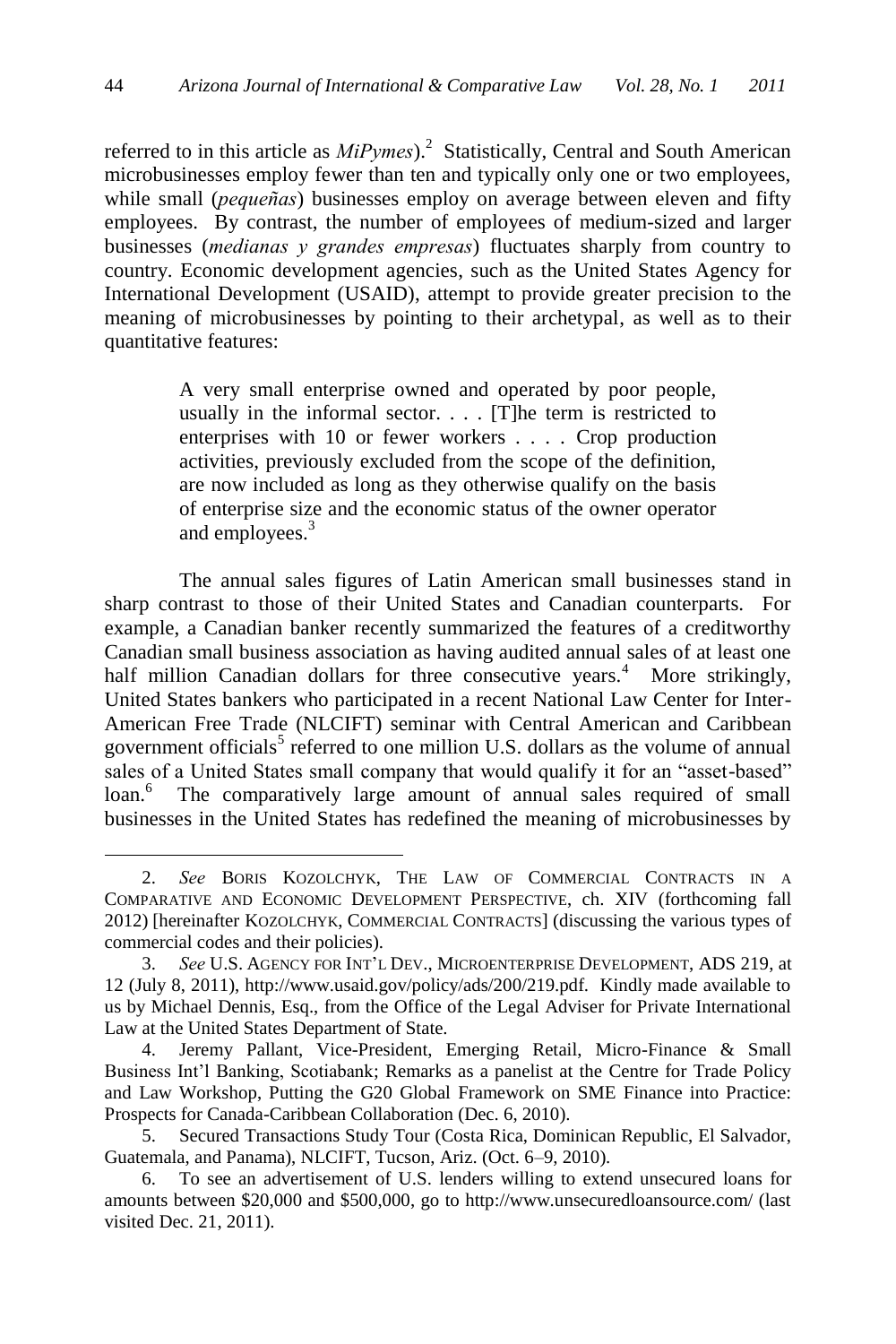lumping them into the large category of businesses with sales of less than a million U.S. dollars per year. Thus, the secured lenders to microbusinesses in the United States now consist of credit unions and a variety of other lenders that rely on the borrower's "household" assets (often doubling as "equipment") and on other personal assets, with only the most viable microbusinesses occasionally being able to access credit on an unsecured basis.<sup>7</sup>

The contrast between the assets required from micro- and small businesses in North, Central, and South America also is significant from the standpoint of upward commercial mobility. In 2009, a Phoenix, Arizona, banker told visiting Central American judges and legislators that fifteen years earlier, his bank lent commercially to at least 50% of the companies that now can borrow only from credit unions and household finance companies. However, the same banker estimated that the remaining half, now considered microbusinesses, moved up to the category of creditworthy small- and medium-sized businesses during those fifteen years as a result of lines of credit extended to them by his bank. The Central American visitors inquired about the percentage of business loans that required the businesses' real estate as collateral, and much to their surprise, the banker's reply was that his bank preferred "accounts receivable as collateral because they were much more liquid than real estate."<sup>8</sup>

In contrast to dynamic shifts in the labels inspired by the economic characteristics of micro-, small, and medium-sized business associations in the United States, the "legal" labels worn by most Latin American business associations, as inspired by the French and Spanish nineteenth century commercial codes, have remained firmly fixed and in a closed-number (*numerus*  clausus) fashion under Latin American codes.<sup>9</sup> They are:

1) Regular general partnerships (*sociedades en nombre colectivo*);

2) Limited partnerships (*sociedades en comandita*), where some partners contribute capital, and the others contribute their work and management skills;

3) Joint stock companies or corporations (*sociedades anónimas*), whether of a fixed or variable capital; and

4) Limited liability companies (*sociedades de responsabilidad limitada*), which followed the German GmbH of 1892 and French *société à responsabilité limitée* of 1925 equivalents, <sup>10</sup> and are often used as substitutes for family or closely-held corporations.<sup>11</sup>

<sup>7.</sup> *Id*.

<sup>8.</sup> Secured Transactions Honduran Delegation, NLCIFT, in Tucson & Phoenix, Ariz. (July 20–23, 2008).

<sup>9.</sup> The French *Code de Commerce* was the earliest and most influential; it was enacted in 1807. The Spanish *Código de Comercio* was enacted in 1885.

<sup>10.</sup> *See* KOZOLCHYK, COMMERCIAL CONTRACTS, *supra* note 2, chs. X, XII.

<sup>11.</sup> *See* Raúl Aníbal Etcheverry, *Company Law in Argentina*, *in* LATIN AMERICAN COMPANY LAW FROM A COMPARATIVE AND ECONOMIC PERSPECTIVE, ch. 2 (Boris Kozolchyk & Francisco Reyes eds., forthcoming 2012) (a comprehensive review of their main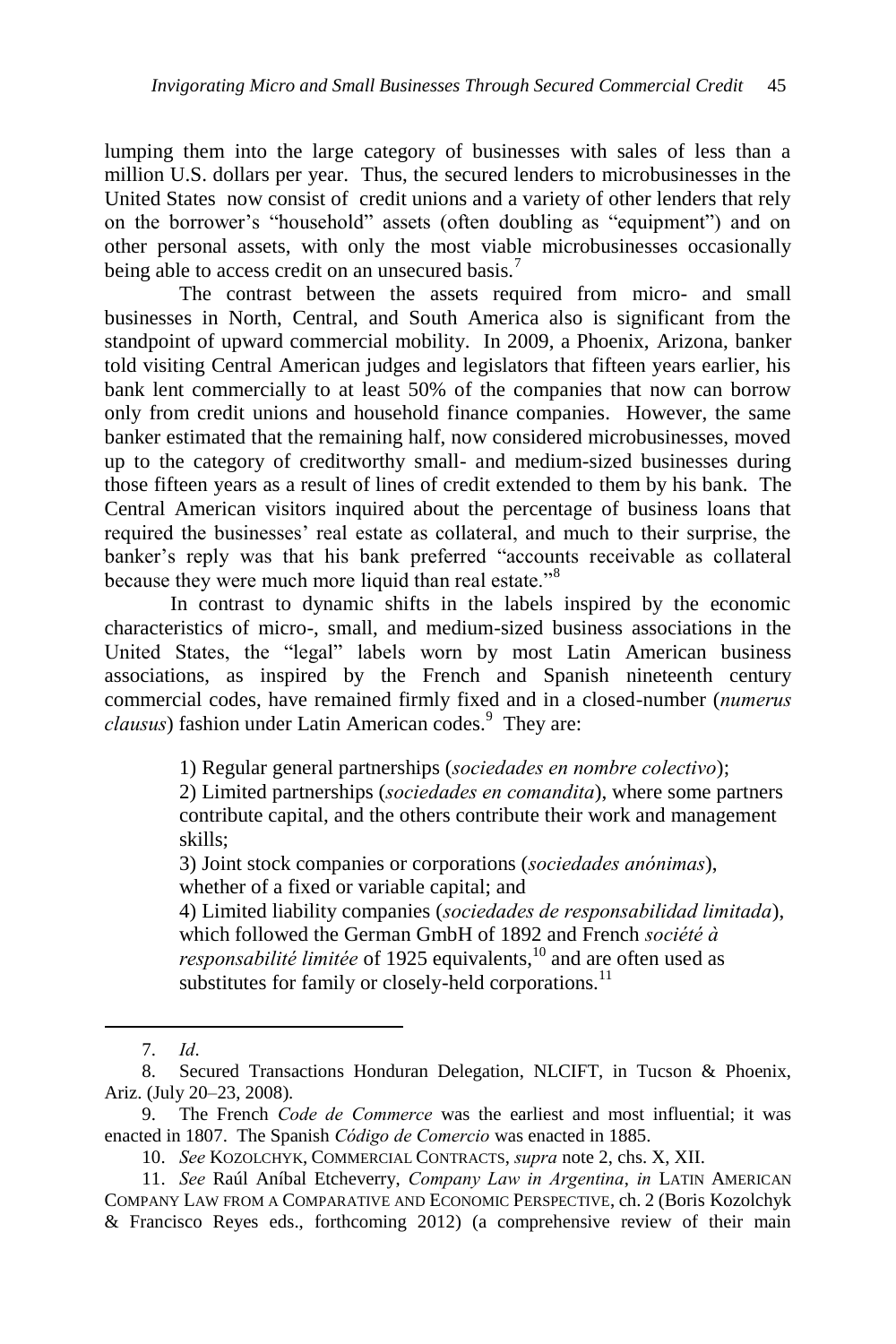Some of the more adventurous twentieth century commercial codes added variants such as the "associations in participation" (*asociación en participación* or joint ventures)<sup>12</sup> or the "individual enterprises with limited liability" (*empresas individuales de responsabilidad limitada*).<sup>13</sup> While this nomenclature reflects the form or manner in which their partners, joint venturers, and shareholders invested in them, it does not reflect their size or the value of their assets.

The economically and legally inspired labels of business associations reflect different normative and transactional worlds. The legally inspired labels are usually associated with manifold administrative and legal proceedings (often referred to by the populace as *trámites*) required to supply missing formalities  $(including$  numerous licenses)<sup>14</sup> and to fend off objections from government officials and competitors. The economically inspired regulations, in turn, attempt to encourage operations and thereby combat unremitting unemployment and uncontrolled urban crime.<sup>15</sup> The encouragement comes from providing economic incentives such as easier credit and lower taxes and, in some instances, lower purchase prices for raw materials, equipment, or inventory through membership in buying or selling cooperatives. Accordingly, governmental activities on behalf of *MiPymes* have mushroomed to the point that many, if not most, Latin American countries now have ministries or vice-ministries devoted to them.<sup>16</sup>

Unfortunately, many of the credit facilitation laws that have been enacted have failed to attain their goals. Among these are the "Laws of Reciprocal Guarantees‖ (*Ley de Garantías Recíprocas*), whose mutual or reciprocal personal (unsecured) guarantees or suretyships are provided by commercial associations or

 $\overline{a}$ 

13. *See, e.g.*, Law No. 19.857, Febrero 11, 2003, DIARIO OFICIAL [D.O.] (Chile); *see also* Carmen Sfeir Jacir, *Limited Liability Individual Enterprise*, LEX UNIVERSAL (Jan. 1, 2003), http://www.lexuniversal.com/en/articles/938 ("This law authorizes the incorporation of limited liability individual enterprises.‖); L. 222/95, arts. 71–81, diciembre 20, 1995, DIARIO OFICIAL [D.O.] (Colom.); CÓDIGO DE COMERCIO [C. COM.] [Commercial Code] art. 10 (Costa Rica).

14. Formalities include the company's formation document granted in a public deed, permits, and licenses, among others. *See infra* Part IV (on formalities).

15. *See, e.g.*, 2 FRANCISCO REYES VILLAMIZAR, LATIN AMERICAN COMPANY LAW FROM A COMPARATIVE AND ECONOMIC DEVELOPMENT PERSPECTIVE – A NEW POLICY AGENDA FOR LATIN AMERICAN COMPANY LAW: RESHAPING THE CLOSELY-HELD ENTITY LANDSCAPE (forthcoming 2012) [hereinafter REYES VILLAMIZAR, A NEW POLICY AGENDA].

16. *See, e.g.*, SECRETARÍA DE ECONOMÍA – CONTACTO PYME, http://www.economia .gob.mx/swb/es/economia/p\_Contacto\_PyME (last visited Oct. 23, 2011).

features). *See generally* LATIN AMERICAN COMPANY LAW FROM A COMPARATIVE AND ECONOMIC PERSPECTIVE (Boris Kozolchyk & Francisco Reyes eds., forthcoming 2012) (discussing all of these types of "legal" labels).

<sup>12.</sup> *See, e.g.*, Ley General de Sociedades Mercantiles [General Law for Commercial Corporations], arts. 252–59, Diario Oficial de la Federación [DO], 28 de Agosto de 1934 [hereinafter Mexico LSM]; Ley General de Sociedades N° 26887 [General Law of Companies], 5 de Diciembre de 1997 (Peru). *See generally* ANÍBAL SIERRALTA RÍOS, JOINT VENTURE INTERNACIONAL (1st ed. 1996).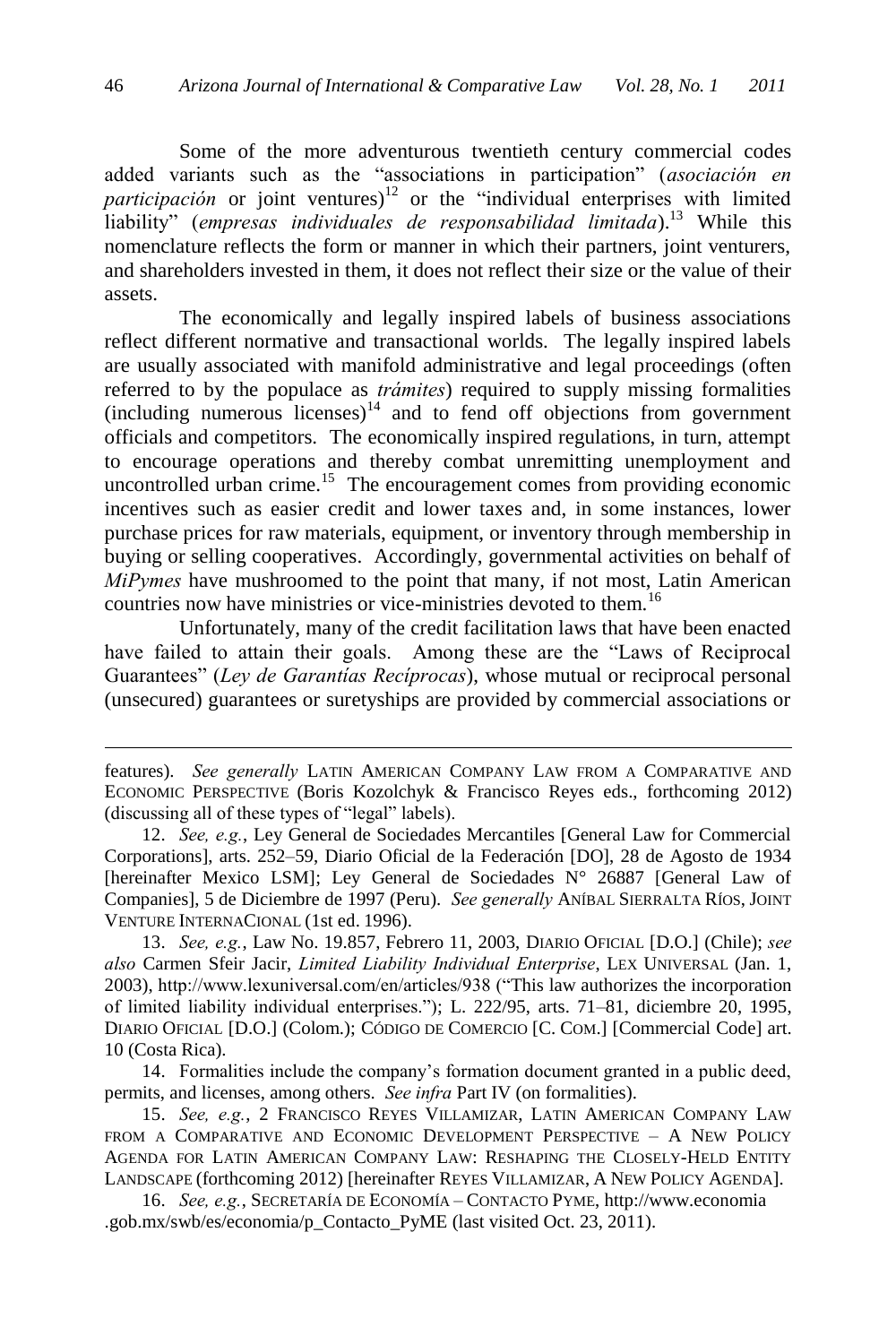groups of "senior" merchants to secure loans granted by financial institutions.<sup>17</sup> As will be discussed in a later section, most of them entail high transactional costs and only marginal access to commercial credit at reasonable interest rates. Recently, more realistic and effective legislative and administrative efforts have been undertaken by entities such as the Organization of American States (OAS), the NLCIFT, the Millennium Challenge Corporation (MCC), the USAID, the World Bank-IFC, and the Inter-American Development Bank (IADB) relying on asset-based or secured loans, about which there also will be more later.

Unfortunately, the drafters of business association laws and of the economic measures destined to encourage the growth of *MiPymes* have not paid much attention to the common purposes and functions of their respective legal institutions. Thus, many Latin American countries still require the execution of formal and expensive documents before notary publics (*escrituras públicas*) or less expensive but still burdensome "private deeds" to create, modify, sell, or liquidate any of the authorized business associations. As stated by Article 21 of the Salvadoran Commercial Code: "All business associations are created, modified, transformed, merged and liquidated by means of a public deed."<sup>18</sup> To these requirements, Article 25 adds that "[a] business association's [separate] legal personality is perfected and terminated by registration of the relevant documents before the Registry of Commerce."<sup>19</sup>

Additional formalities faced by these business associations include obtaining business licenses, permits, and registrations, and trade name, trademark, or other forms of intellectual property. Once formed, they are supposed to keep accounting books and records—some of which are of nineteenth century vintage and at odds with contemporary methods of accounting.<sup>20</sup> These *trámites* consume much of the micro- and small business people's time and money.

In response to the high number of *trámites* required for a business to start operating, a growing number of Latin American governments have enacted laws creating "one-stop shops" (*ventanillas únicas*).<sup>21</sup> By and large, however, the burdens (including costly bribes) remain lodged in obscure commercial code provisions or in administrative or judicial decisions that decree the voidness or voidability of *MiPymes*. Hence, the number of micro- and small businesses continues to populate what economists refer to as the "informal" sector.<sup>22</sup> In particular, the disregard for formalities is responsible for categories of informal business associations, such as:

> a) De facto individual proprietorships (*empresas o comerciantes individuales de facto*), where an individual merchant does business

<sup>17.</sup> *See, e.g.*, *infra* note 376.

<sup>18.</sup> CÓDIGO DE COMERCIO [C. COM.] [Commercial Code] art. 21 (El Sal.).

<sup>19.</sup> *Id.* art. 25.

<sup>20.</sup> REYES VILLAMIZAR, A NEW POLICY AGENDA, *supra* note 15, at 124, 158–59.

<sup>21.</sup> *See, e.g.*, CENTRO NACIONAL DE REGISTROS, VENTANILLA ÚNICA VIRTUAL, https://www.e.cnr.gob.sv/portal/ (last visited Dec. 30, 2011).

<sup>22.</sup> *See infra* Part VI.A.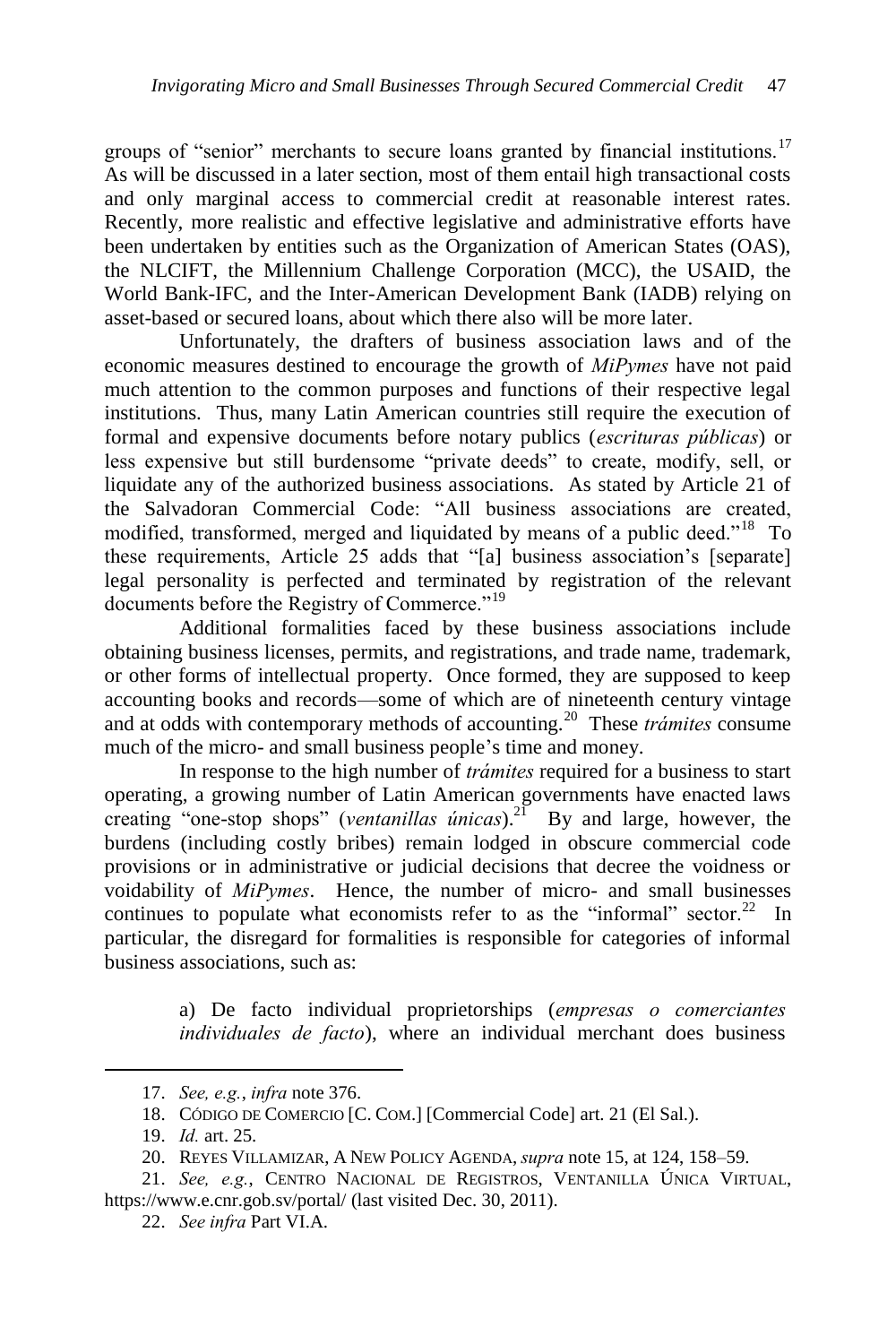regularly under her own name but does not comply with contractual, licensing, registration, or bookkeeping requirements;

b) De facto partnerships, which do the same types of business done by the de jure or duly incorporated partnerships but fail to comply with all of the above-mentioned formal requirements; and

c) Irregular business associations, which comply with some of the above requirements, such as the administrative licensing to do business, but fail to comply with other requirements, such as registration in the business associations registry, keeping proper accounting books and records, or paying taxes.

In addition, a large number of informal business associations are formed by farmers, big and small, to conduct business transactions as an individual or on behalf of their nuclear or extended families, or of informal cooperatives.<sup>23</sup>

In sharp contrast with Latin America's wholly formalistic and closednumber business associations (with rigid rules for creation, amendment, transformation, dissolution, or liquidation), German and U.S. laws are much less formal and more flexible. As will be discussed in later sections, $^{24}$  the individual merchant or the "sole proprietorship," by far the largest form of business association in both countries (as well as in Latin America), can engage in business in the United States and Germany without having to register as a business entity or association. Such a merchant also can keep simple accounting books and records (including the use of software) and can sue and be sued, without having to comply with cumbersome administrative, accounting, and notarial requirements. Consequently, the legal issues pertaining to the avoidance, nullities, or "inefficaciousness" of business associations and their irregular or de facto status are much less common in these countries than in Latin America.<sup>25</sup> Clearly, the policy of German and U.S. business association law has been to encourage the healthy "physiology" of micro- and small business associations rather than to focus on their "pathology" (or the causes for their seemingly endless types of nullities and "nonexistences").

The following sections will draw an economic and operational profile of irregular and de facto business associations in selected Latin American countries. This will be followed by an examination of the most influential and representative regulatory regimes of micro- and small business associations in Europe and the Western Hemisphere, and a discussion of how to facilitate their access to commercial secured credit.

<sup>23.</sup> *See infra* Part VI.A.

<sup>24.</sup> *See infra* Part IV.B.–C.

<sup>25.</sup> *See* Catherine Kuchta-Helbling, *Background Paper-Barriers to Participation: The Informal Sector in Emerging Democracies*, CTR. FOR INT'L PRIVATE ENTER. (Braz.), Nov. 13, 2000, at 7–9, *available at* http://www.relooney.info/SI\_Expeditionary/ CIPE\_4.pdf.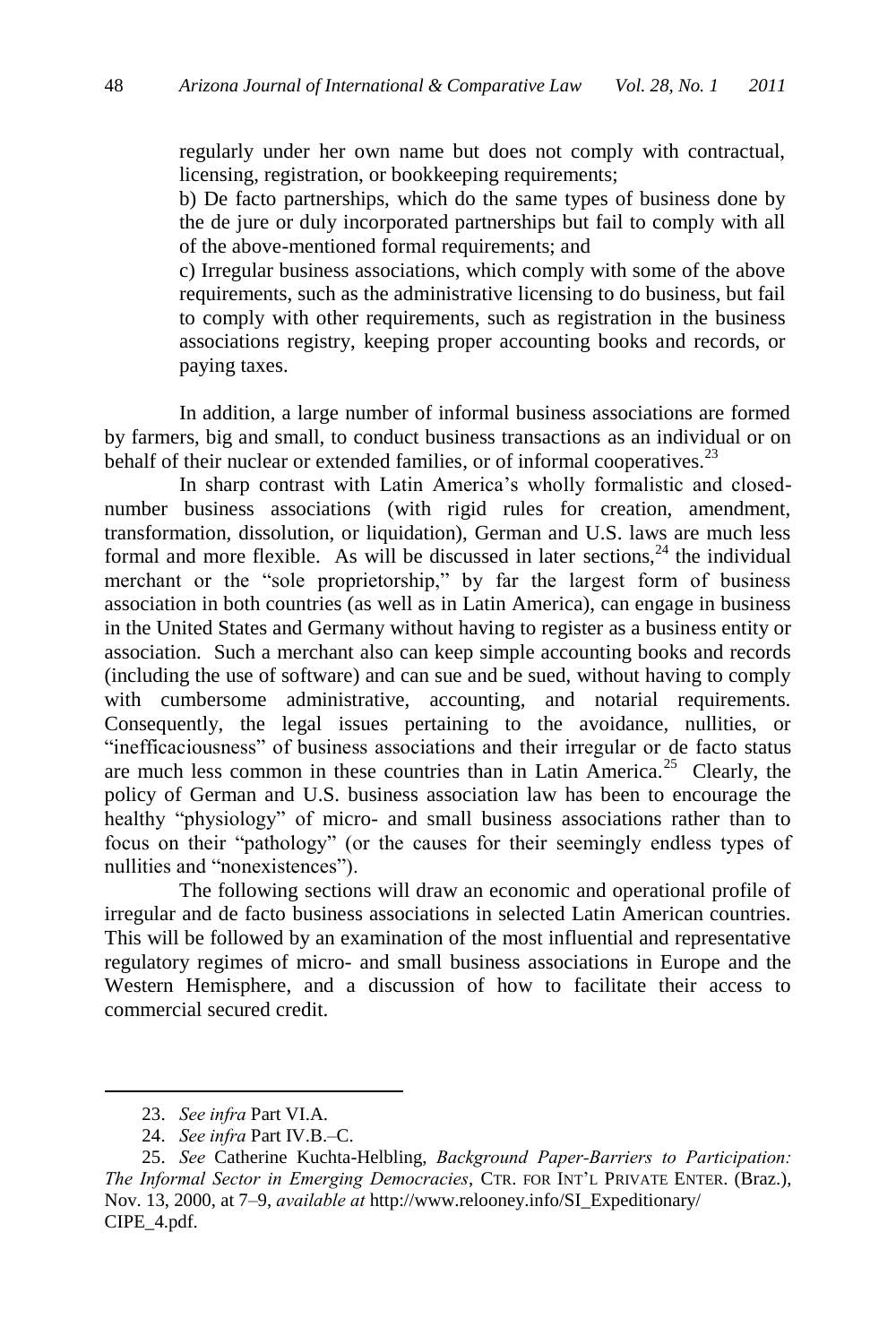# **III. AN ECONOMIC AND BUSINESS PROFILE OF LATIN AMERICA'S MICRO AND SMALL BUSINESSES**

# **A. Interchangeability of Major Sources of Earnings and Employment Potential**

Even by Latin American standards, Central American nations are among the least economically developed.<sup>26</sup> And some that seemed poised for significant development during their recent history saw their economic fortunes reversed and are now struggling to regain economic stability. This is the case, for example, of El Salvador, geographically the smallest country in Central America (with a total land area of 20,720 square kilometers). During the mid-1970s, its population was 4,232,876.<sup>27</sup> Its significant industrial assembly or *maquila* industries of the late  $1970s<sup>28</sup>$  promised significant sustained economic growth. Presently, its population is 6,071,774 (July 2011 estimate), of which 58% are employed in services, 23% are employed in industries, and  $19\%$  are employed in agricultural work.<sup>29</sup> Although the official unemployment rate is a low  $7.2\%$ ,<sup>30</sup> there is much underemployment  $(44.3\% \text{ in } 2009).$ <sup>31</sup>

Nonetheless, positive indicators of economic growth can be found in the region. As will be apparent in the following country surveys and statistical analyses, many micro- and small businesses are both providers of services and sellers of goods. This flexibility increases their ability to diversify not only their products and services but also their clientele and suggests that if their businesses were appropriately supported by commercial credit at reasonable interest rates, many could become prosperous small businesses.

Historically, the ability of providers of services to become sellers of goods that they or their families or business partners produced was no doubt a key factor in the transition from medieval feudal and guild-like economies to fullyfledged capitalist economies.<sup>32</sup> This transition was closely connected with the

<sup>26.</sup> *See, e.g.*, *The World Factbook*, CIA, at Honduras, El Salvador, <https://www.cia.gov/library/publications/the-world-factbook/> (last updated Dec. 13, 2011).

<sup>27.</sup> DIRECCIÓN GENERAL DE ESTADÍSTICA Y CENSO, ESTIMACIONES Y PROYECCIONES DE LA POBLACIÓN 1950-2050 [POPULATION ESTIMATES & PROJECTIONS] 45 (July 2009), http://www.censos.gob.sv/util/datos/Proyecciones\_doc.pdf (El Sal.).

<sup>28.</sup> Sandra Margarita Quintana et al., *La Industria Maquiladora en El Salvador* [*The Maquila Industry in El Salvador*], BCR BOLETÍN ECONÓMICO [BCR ECON. NEWSL.] (Banco Central de Reserva de El Salvador) (March–April 2002, http://www.bcr.gob.sv/uploaded/ content/category/771312474.pdf (last visited Dec. 30, 2011).

<sup>29.</sup> *World Factbook*, *supra* note 26, at El Salvador.

<sup>30.</sup> *Id*.

<sup>31.</sup> PROGRAMA DE LAS NACIONES UNIDAS PARA EL DESARROLLO [PNUD], INFORME SOBRE DESARROLLO HUMANO EL SALVADOR 2010: DE LA POBREZA Y EL CONSUMISMO AL BIENESTAR DE LA GENTE – PROPUESTAS PARA UN NUEVO MODELO DE DESARROLLO 382, *available at* http://www.pnud.org.sv/2007/idh/content/view/35/109/.

<sup>32.</sup> *See* KOZOLCHYK, COMMERCIAL CONTRACTS, *supra* note 2, ch. VII (on guilds and the capitalist system).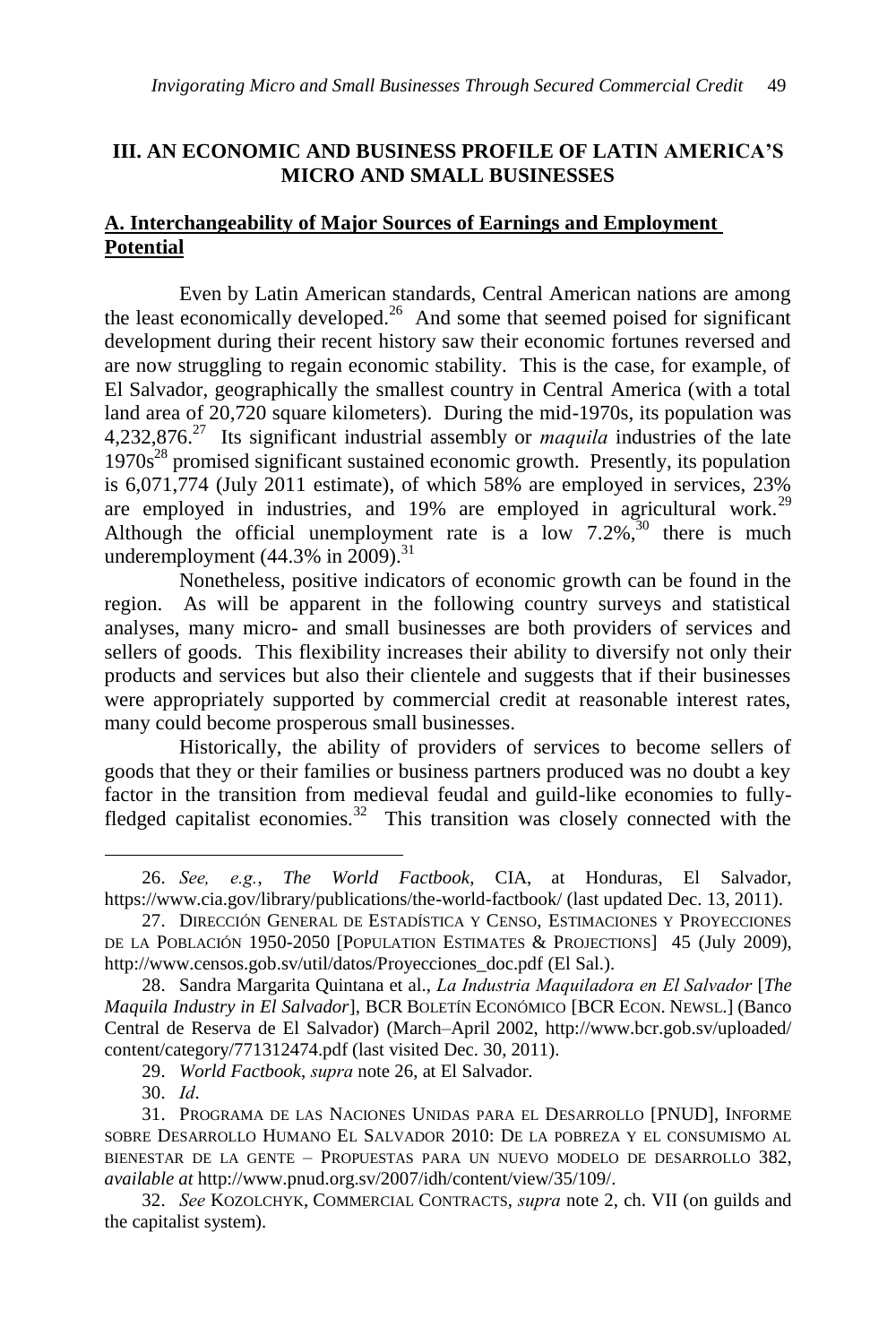emergence of intermediaries known in Germanic countries as *verlegers.*<sup>33</sup> Many of them were former laborers, craftsmen, or guild members who amassed a sufficient amount of capital (in money or in kind) to enable piece workers, such as seamstresses or artisans, to finish the goods that the *verlegers* (as intermediaries) would sell to other intermediaries or to the consuming public.<sup>34</sup>

### 1. Central America's *MiPymes*

El Salvador's *MiPymes* in 2005 accounted for 99.6% of all of its businesses.<sup>35</sup> Of these, 90.52% were microenterprises<sup>36</sup> located in urban areas and especially in the capital city of San Salvador. $37$  As common with microenterprises, most Salvadoran microbusinesses are conducted by a single individual or with the assistance of one or two employees.<sup>38</sup> They are generally ambulatory, except for those located in the homes of the microbusiness person.<sup>39</sup> Yet, despite their small and ambulatory nature, many microenterprises seem able to both sell goods and provide services, as is apparent among the most common types of micro- and small businesses:

> i) Street vendors selling popsicles or other snacks, such as mango and cucumber, often prepared by themselves or family members;

> ii) Neighborhood stores (*tiendas*) selling sodas, milk, bread, snacks, etc.; these stores are known in other countries of the region, such as Costa Rica, as *pulperías*;

> iii) *Pupuserías*, which are traditional local diners that specialize in selling *pupusas*, El Salvador's most traditional food; they can be micro-, small, and even medium-sized businesses; and

> iv) Performers of personal services such as plumbers and electricians (for nonbusinesses as well as for business establishments, including the above (ii) and (iii)), as well as performers of consumer services such as hairdressers and manicurists. Not infrequently, members of this group also sell

 $\overline{a}$ 

36. *Id.*

38. *Id.* at 65.

39. *Id.* 

<sup>33.</sup> *Id.* § (B)(1).

<sup>34.</sup> *Id*.

<sup>35.</sup> *La MIPYME en El Salvador*, CÁMARA DE COMERCIO E INDUSTRIA DE EL SALVADOR, http://www.camarasal.com/index.php?option=com\_content&view=article&id= 22&Itemid=32 (last visited Dec. 30, 2011).

<sup>37.</sup> MINISTERIO DE ECONOMÍA, EL SALVADOR, GENERANDO RIQUEZA DESDE LA BASE: POLÍTICAS Y ESTRATEGIAS PARA LA COMPETITIVIDAD SOSTENIBLE DE LAS *MIPYMES* 94 (Feb. 2008) [hereinafter EL SALVADOR, GENERANDO RIQUEZA].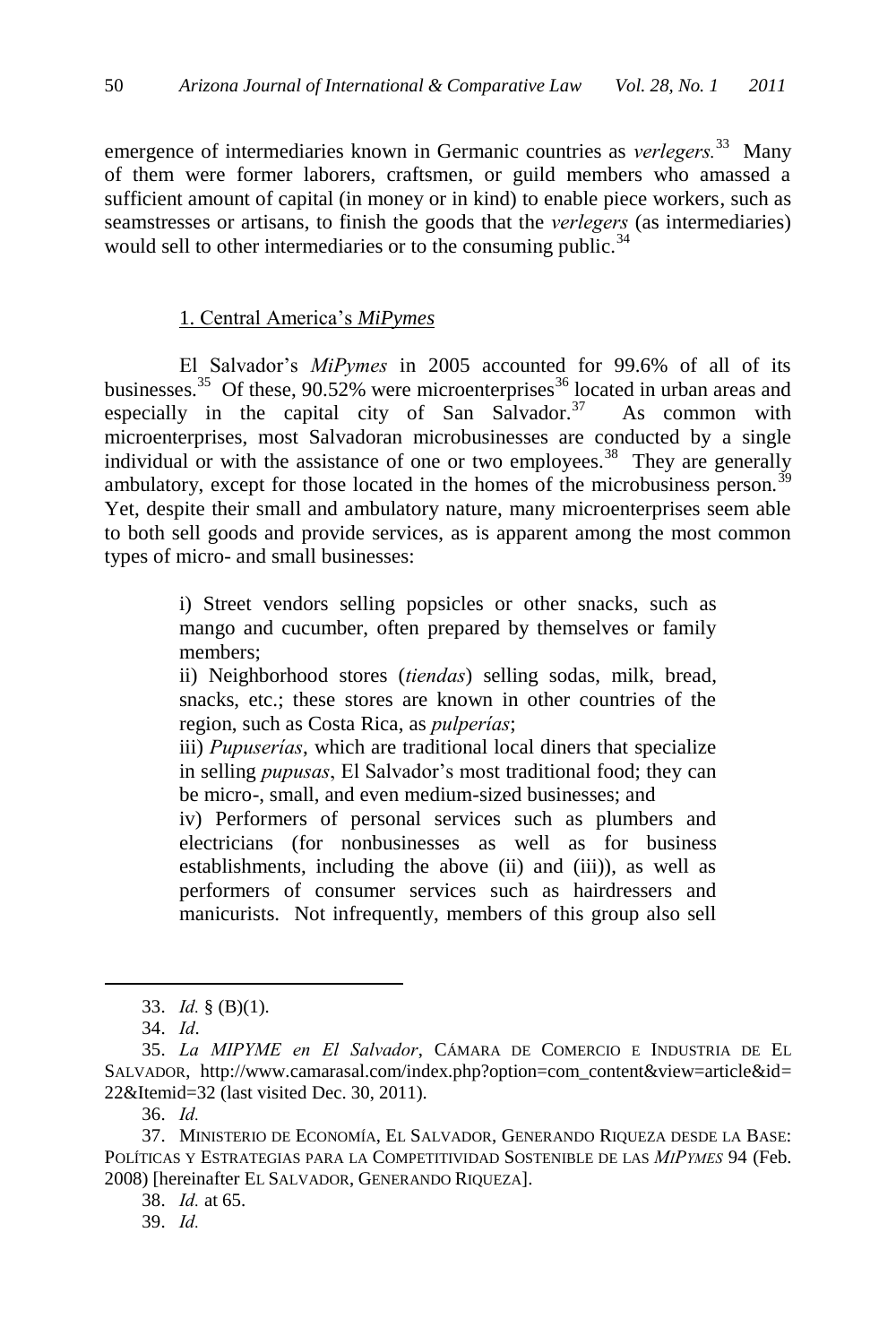finished products, equipment, parts, or consumer goods related to their services.

Similar features are found in other Central American countries, although percentages differ from country to country and sector to sector. For example, 93% of Guatemala's businesses are micro- and small businesses; $40$  in addition, however, the importance of the agricultural sector is highlighted by the fact that 50% of the labor force is engaged in agricultural endeavors.<sup>41</sup> By contrast, in Honduras, 98% of the total number of businesses are microenterprises, $42$  and 39.8% of its labor force is engaged in providing services<sup>43</sup> to all of the economic sectors.

The economic importance of informal businesses in Central America (both urban and rural) and their ability to interchange or complement their sources of earnings were evidenced in Costa Rica during the late 1960s.<sup>44</sup> An official census of manufacturing entities in Costa Rica, especially in its capital of San José, reported that the number of manufacturers who did business as de facto business associations (individuals and partnerships) was officially 256 in San José, a city whose entire population was then approximately 200,000.<sup>45</sup> An interview with the director of this census revealed that the actual number was likely double that amount. $46$  Moreover, of the total number of reported manufacturers doing business in Costa Rica (5,808), approximately 80% (4,873) were small individual proprietorships (mostly de facto business associations) and the rest were divided among de jure partnerships (19, or 0.3%), registered limited liability companies (557, or approximately 10%), and joint stock corporations (95, or approximately 2%).<sup>47</sup> Such numbers were striking considering Costa Rican commentators of business association law paid very little attention to individual

<sup>40.</sup> Carlos Guaipatín, *Observatorio MIPYME: Compilación Estadística para 12 Países de la Región*, INFORME DE TRABAJO, BANCO INTERAMERICANO DE DESARROLLO 20 (April 2003), http://idbdocs.iadb.org/wsdocs/getdocument.aspx?docnum=381255 [hereinafter *Observatorio MIPYME*] (citing INSTITUTO NACIONAL DE ESTADÍSTICA, CENSO INDUSTRIAL (1999)).

<sup>41.</sup> *World Factbook*, *supra* note 26, at Guatemala.

<sup>42.</sup> *Observatorio MIPYME*, *supra* note 40, at 22 (citing Consultoría Interdisciplinaria en Desarrollo, *Estudio de Micro y Pequeña Empresa No Agrícola en Honduras* (2000); Liliana Guerrero, *Diagnóstico de la Micro, Pequeña y Mediana Empresa en Honduras*, COMISIÓN NACIONAL DE LA MICRO PEQUEÑA Y MEDIANA EMPRESA (2001)).

<sup>43.</sup> *World Factbook*, *supra* note 26, at Honduras.

<sup>44.</sup> *See* 1 BORIS KOZOLCHYK & OCTAVIO TORREALBA, CURSO DE DERECHO MERCANTIL, TEXTO Y MATERIAL DE ESTUDIO (1969) [hereinafter KOZOLCHYK & TORREALBA 1].

<sup>45.</sup> *See Tercer Censo de Industrias Manufactureras de Costa Rica de 1964*, MINISTRY OF INDUSTRY AND COMMERCE, DIVISION OF GENERAL STATISTICS AND CENSUS 1– 7 (April 1967), *transcribed in* KOZOLCHYK & TORREALBA 1, *supra* note 44, ch. 1, at 13–15.

<sup>46.</sup> Interviews by Boris Kozolchyk & David A. Gantz, San José, Costa Rica (Jan. 18, 1968).

<sup>47.</sup> KOZOLCHYK & TORREALBA 1, *supra* note 44, ch. 1, at 13.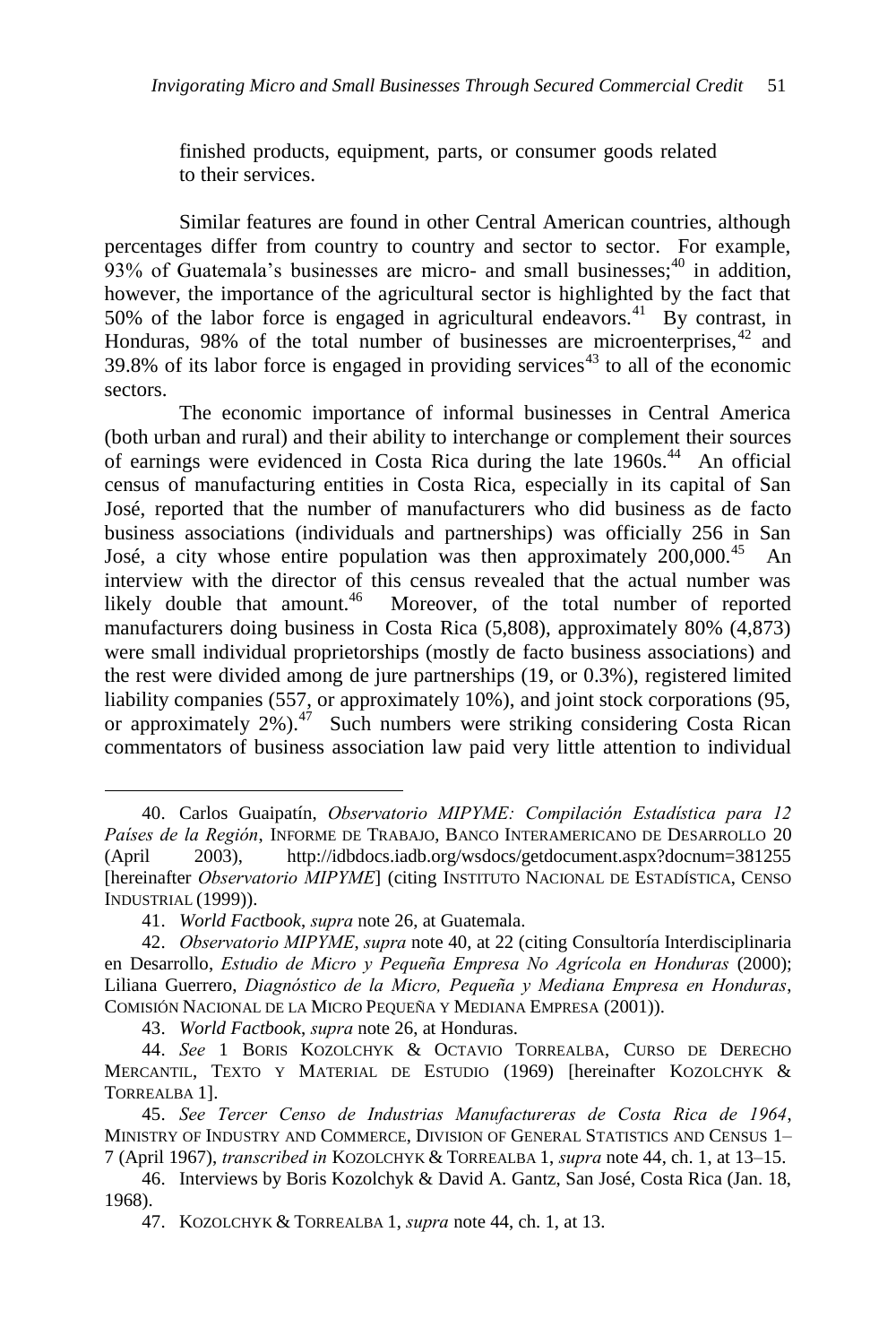proprietorships and de facto partnerships as popular forms of business associations.<sup>48</sup>

In contrast to the disregard of de facto associations by legal scholars, the Costa Rican tax collectors paid close attention to them. Regardless of whether they operated as de jure, de facto, regular or registered, irregular or improperly licensed, the tax collector accorded them a fiscal status. Passive legitimization or standing awarded them the legal capacity to make lawful payments of taxes or fees and to appear in court or before administrative tribunals to contest the collection of the claimed taxes, but no other capacity.<sup>49</sup>

All of the other rights and duties derived from their business and nonbusiness activities, including the enforceability of their contracts and their effect upon third parties' rights, remained ill-defined, as will be apparent in a later section.<sup>50</sup> A review of the case law involving de facto and irregular business associations revealed that their sources of reliable earnings were varied and interchangeable.

Consider, for example, the facts of an unreported decision by the Costa Rican Supreme Court, somewhat related to those found in *Montero Gómez v. Nigro Borbón et al*. <sup>51</sup> The main assets of the informal business involved were sales from a pharmacy it operated in San José under the management of an unlicensed "practitioner" pharmacist who had been a long-time employee.<sup>52</sup> The family that founded the pharmacy contributed the founder's degree in pharmaceutical sciences, which enabled the pharmacy to obtain the license required to sell pharmaceuticals.<sup>53</sup> In exchange for this contribution, the family of the founding pharmacist received a percentage of the proceeds of the sales.<sup>54</sup> A related source of income was the interest paid on products sold on credit.<sup>55</sup> The clientele trusted with credit sales often paid their invoices on a monthly or bimonthly basis.<sup>56</sup> This enabled the operator of the pharmacy to earn interest that fluctuated between 20% and 30% per annum.<sup>57</sup> As will be discussed in a later section, the ability of the provider of goods or services to collect payments of obligations on a regular and reliable basis is of major significance when lenders consider providing secured credit to merchants such as this informally operated *MiPyme*.

 $\overline{a}$ 

55. *Id*.

57. *Id*.

<sup>48.</sup> *See e.g.*, ROBERTO L. MANTILLA MOLINA, DERECHO MERCANTIL ch. XII (1966).

<sup>49.</sup> Boris Kozolchyk, *Toward a Theory of Law in Economic Development, the Costa Rican USAID-ROCAP Law Reform Project*, LAW & SOC. ORDER 681, 707 (1971).

<sup>50.</sup> *See also* Kozolchyk & Castañeda, *supra* note 2, app. § I.

<sup>51.</sup> *Id.* app. § I, Decision 2 (case summary, questions, and comments, citing 2 BORIS KOZOLCHYK & OCTAVIO TORREALBA, CURSO DE DERECHO MERCANTIL, LAS SOCIEDADES MERCANTILES ch. IV, at 88–97 (1969) [hereinafter KOZOLCHYK & TORREALBA 2] (citing Ángel Montero Gómez v. Juan Bautista Nigro Borbón y Anita Ortiz Ortiz)).

<sup>52.</sup> *Id*.

<sup>53.</sup> *Id*.

<sup>54.</sup> *Id*.

<sup>56.</sup> KOZOLCHYK & TORREALBA 2, ch. IV, at 88–97.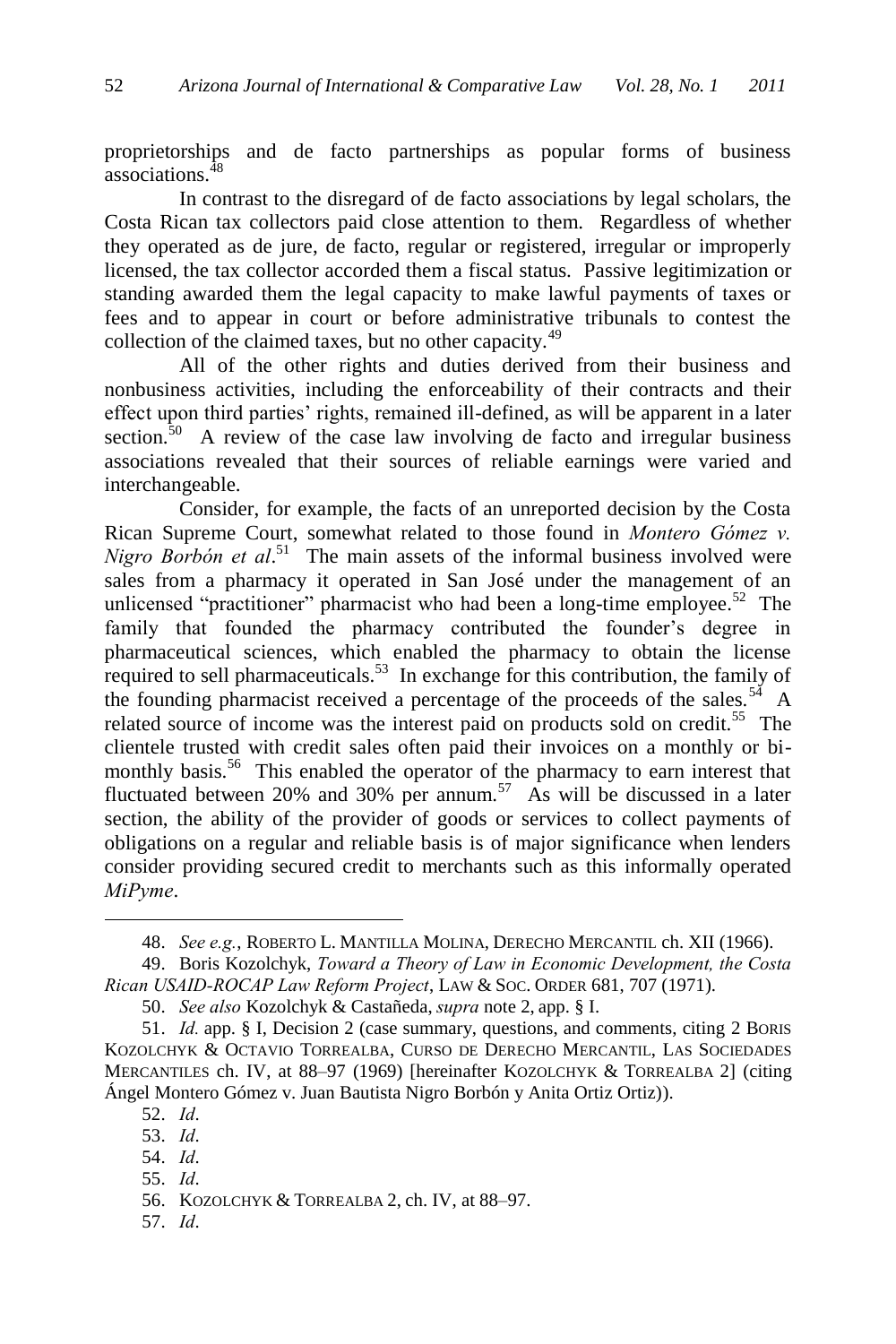# $2.$  Brazil<sup>58</sup>

Brazil is the largest country in South America and one of its most vital and growing economies.<sup>59</sup> It has a total land area of 8,456,417 square kilometers, a total population of 201,103,330, and a labor force of  $103,600,000$ .<sup>60</sup> The majority of Brazil's labor force works in services  $(66%)$ <sup>61</sup> Another 20% works in agriculture, and the remaining  $14\%$  in the industrial sector.<sup>62</sup> Nonetheless, and despite its significant growth during the last decade, approximately 26% of Brazil's population lives below the poverty line.<sup>63</sup> It is this segment that could profit the most from the employment potential of the *MiPymes* to hire beyond the members of the proprietors' immediate family. According to a report from the *Serviço Brasileiro de Apoio às Micro e Pequenas Empresas* (Brazilian Service for the Support of Micro and Small Businesses), the number of microenterprises grew 9.1% from 1997 to 2003, from 9,477,973 to 10,335,962, and employed more than 13 million people.<sup>64</sup>

Statistical surveys, phone interviews, and questionnaires conducted in  $2008$  by Erica Batalha<sup>65</sup> revealed that the following are among the most typical micro- and small businesses in Brazil:

- 1. LAN Houses, cyber cafes that offer internet and video games;
- 2. Tutors and private teachers who instruct on everything from English to computers to martial arts, and who also supply related goods to their students;
- 3. Food carts/stands selling tapioca, *churrasco*, hot dogs, *acarajé* (regional food), as prepared by themselves, members of their families, or close associates;
- 4. Drink carts selling coconuts, and/or alcoholic beverages, prepared by themselves, members of their families, or close associates;

 $\overline{a}$ 

63. *Id*.

<sup>58.</sup> This section is based primarily on research assistance provided by Erica Batalha, Boris Kozolchyk's former student in the course of Comparative Commercial Law during the spring semester of 2008 at the University of Arizona James E. Rogers College of Law. The authors are very grateful for her contribution to the preparation of this section. Batalha conducted a desk study on this topic, and her research included the use of preformatted questionnaires prepared for the purpose of obtaining information on businesses in Rio de Janeiro, Brazil, as well as phone interviews with micro- and small business owners in the same location (research documents on file with author). This same type of research was used to obtain data from other Central American countries.

<sup>59.</sup> *World Factbook*, *supra* note 26, at Brazil.

<sup>60.</sup> *Id*.

<sup>61.</sup> *Id*.

<sup>62.</sup> *Id*.

<sup>64.</sup> *See* Observatório Sebrae, *Economía Informal Urbana*, July 2005, at 14, *available at* http://www.biblioteca.sebrae.com.br/bds/BDS.nsf/23E6A56185EB0C9F0325703C007F 1478/\$File/NT000A985E.pdf.

<sup>65.</sup> *See supra* text accompanying note 58.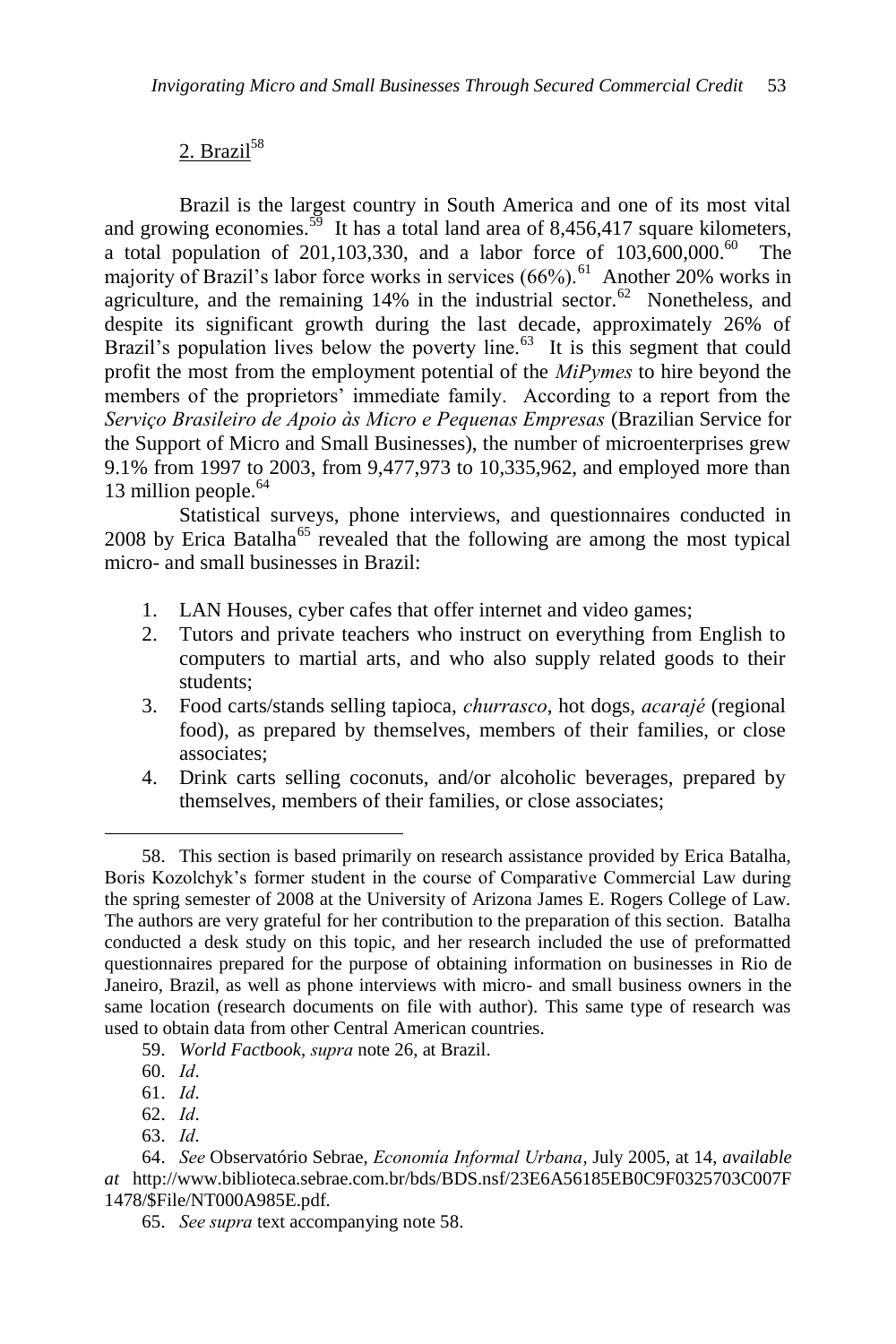- 5. Beach salespeople offering art, sunglasses, bikinis, cheese, coconuts, sunscreen, cigarettes, etc.;
- 6. *Mercados*, or small shops, selling items such as fresh produce, clothing, or knick-knacks;
- 7. Neighborhood stores that sell on credit;
- 8. *Lanchonetes*, sandwich or snack shops;
- 9. Handymen;
- 10. Seamstresses and tailors;
- 11. Automobile repair shops; and
- 12. Appliance repair shops (participants in categories 6 through 12 often prepare or help prepare the products they provide to clients).

## 3. Colombia

By Latin American standards, Colombia has a medium-sized economy.<sup>66</sup> Colombia has a total land area of  $1,038,700$  square kilometers.<sup>67</sup> Its population is  $44,205,293$ , with a labor force of 21.27 million.<sup>68</sup> Its official unemployment rate is 11.2%.<sup>69</sup> More than half of Colombia's labor force work in the services industry (68%), 18% work in agriculture, and the remaining 13% are employed in the industrial sector.<sup>70</sup> However, as late as 2008, nearly half of the country's population (46.8%) lived below the poverty line.<sup>71</sup>

According to Law 905 for the Development of Micro, Small and Medium Enterprise,<sup>72</sup> the Colombian *MiPymes* include:

- 1. Microenterprises, defined by a workforce of not more than ten employees, or whose total capital does not exceed 500 times the amount of the minimum monthly wage.
- 2. Small enterprises, defined by a workforce that ranges between eleven and fifty employees, or whose total assets range between the equivalent of 501 and 5,000 times the amount of the minimum monthly wage.
- 3. Medium Enterprises, defined by a workforce that ranges between 51 and 200 employees, or whose total capital ranges between the

<sup>66.</sup> *World Factbook*, *supra* note 26, at Colombia.

<sup>67.</sup> *Id*.

<sup>68.</sup> *Id*.

<sup>69.</sup> *Id*.

<sup>70.</sup> *Id*.

<sup>71.</sup> *World Factbook*, *supra* note 26, at Colombia.

<sup>72.</sup> L. 905, agosto 2, 2004, D.O. (Colom.) (amending art. 2 of Law 590); s*ee also* L. 590, julio 12, 2000, D.O. (Colom.).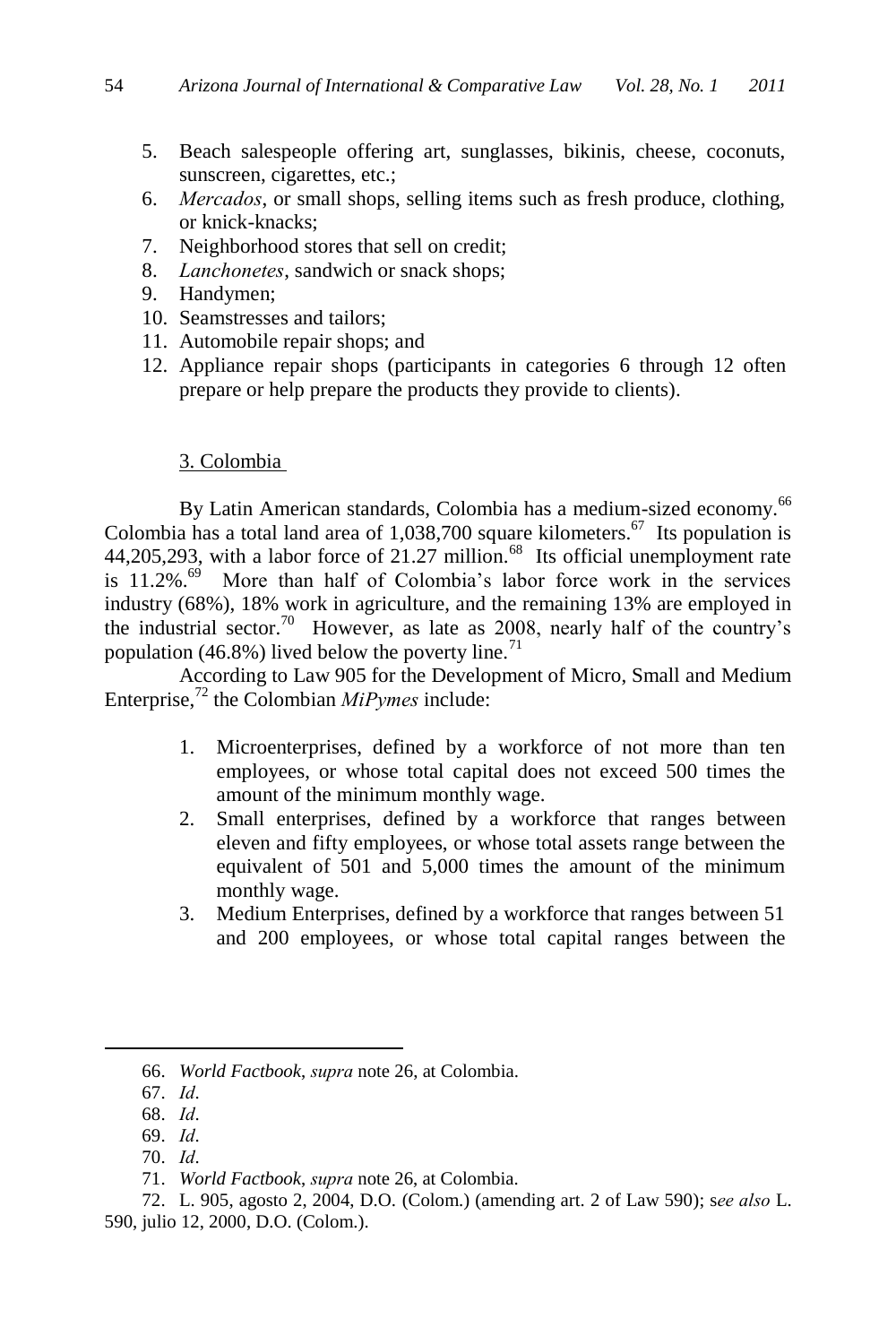equivalent of 5,001 and 30,000 times the amount of the minimum monthly wage. $73$ 

An annual survey of Colombian manufacturers showed that the *MiPymes* were responsible for 96.4% of Colombia's business establishments, approximately 63% of its workforce, 45% of its manufacturing sector, 40% of its wages, and 37% of the value-added of its products.<sup>74</sup> In excess of 650,000 micro-, small, and medium-sized entrepreneurs contribute to its social security system.<sup>75</sup> In 2001, the number of small businesses was five times as large (43,242) as that of mediumsized businesses (8,041), while the number of microbusinesses in 2000 dwarfed that of small and medium-sized businesses (967,315 microbusinesses, compared to 51,283 small and medium-sized businesses).<sup>76</sup> Of these, 58% were engaged in commerce, 30% in providing services, and 12.5% in industry.<sup>77</sup> Microenterprises generated 1,094,755 jobs—or the equivalent of 1.1 jobs per establishment.<sup>78</sup>

In 2009, when a Colombian banking regulator was apprised of some of the asset-based lending transactions that had helped United States and Canadian micro- and small businesses migrate from a personal to an asset-based form of lending, the regulator pointed to an ice cream vending family business that supplied ice cream to a number of the offices in the neighborhood.<sup>79</sup> Customarily, the vendor presented his invoice for the amount of ice cream the various offices had purchased on a weekly or bi-weekly basis, and the offices paid for it within thirty days.<sup>80</sup> The regulator asked if these obligations could not become the same "accounts receivable" collateral that facilitated small business credit in Canada and the United States. $81$  He asked further whether the use of invoices by the ice cream vendors for each sale could not help qualify this collateral for a line of credit that would enable the hiring of more employees beyond the immediate family. $82$  If these questions could be answered in the affirmative, as we believe they can, the migration of the ice cream family business from a microbusiness to a small business, with access to commercial credit at reasonable interest rates, could do much to help Colombia's economy grow, and from the bottom up.<sup>83</sup> The following chart, prepared by the National Department of Statistics for Colombia (DANE, *Departamento Administrativo Nacional de Estadísticas*) after it surveyed

- 82. *Id*.
- 83. *Id*.

<sup>73.</sup> *See* Kozolchyk & Castañeda, *supra* note 2, ch. 1, app. § II (defining *MiPymes* in other Latin American countries).

<sup>74.</sup> Sección Pymes, BUSINESSCOL.COM, <http://www.businesscol.com/empresarial/> pymes/index.htm#Calificacion (last visited Dec. 22, 2011).

<sup>75.</sup> *Id.*

<sup>76.</sup> *Id*.

<sup>77.</sup> *Id.*

<sup>78.</sup> *Id*.

<sup>79.</sup> Boris Kozolchyk, meeting with Colombia's Superintendent of Finance in Bogota, Colom. (Sept. 10, 2009).

<sup>80.</sup> *Id*.

<sup>81.</sup> *Id*.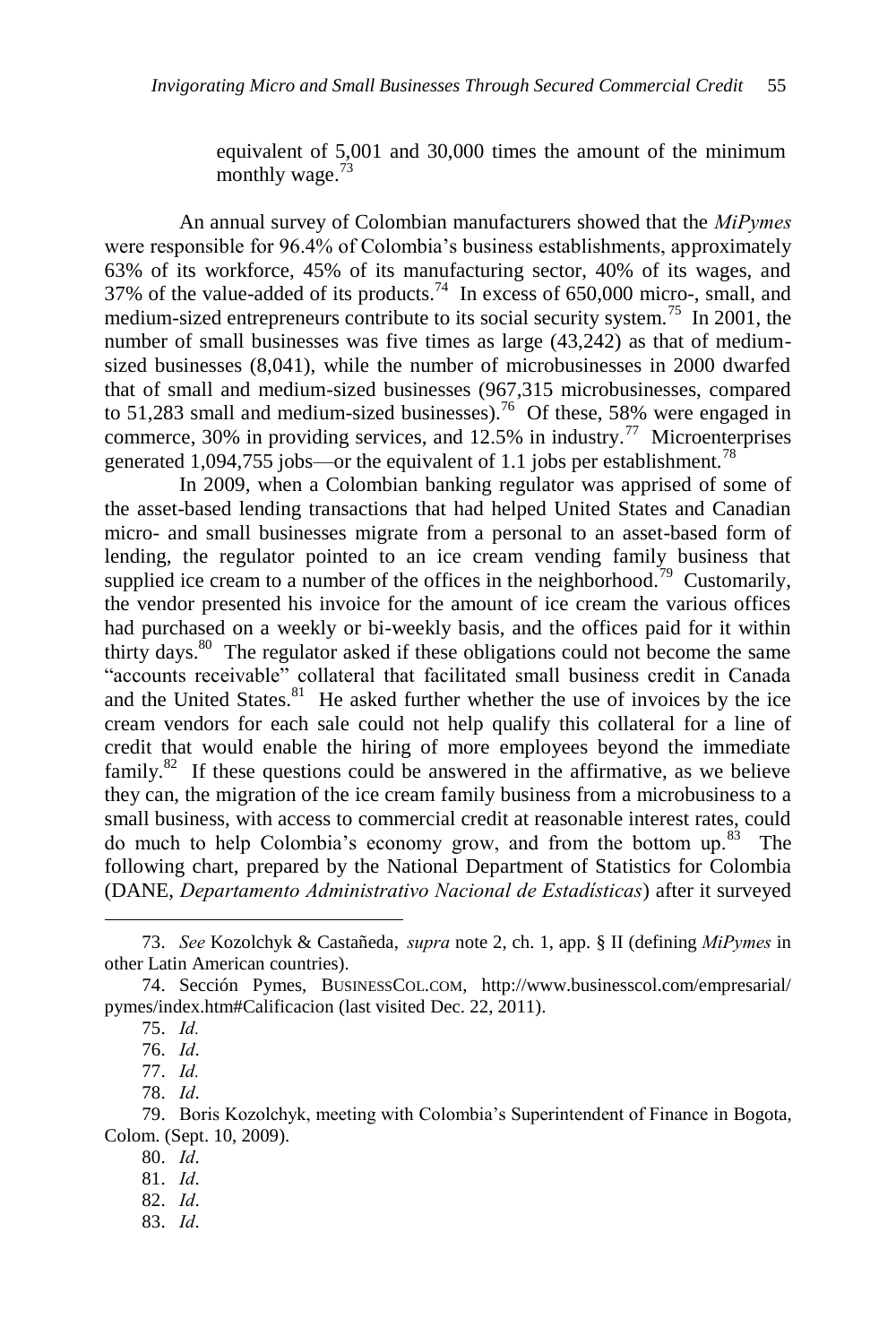microenterprises, shows the present job-generation potential of Colombia's microbusinesses per economic sector at a time when they still lacked access to commercial secured credit at reasonable rates.

| <b>Sector</b> | <b>Number of Businesses</b> | Workers   |
|---------------|-----------------------------|-----------|
| Commerce      | 719,000                     | 1,209,000 |
| Services      | 366,000                     | 756,000   |
| Industry      | 87,000                      | 194,000   |
| <b>Total</b>  | 1,172,000                   | 2,159,000 |

**Microbusinesses and Employment in Colombia**<sup>84</sup>

Note that the number of workers employed in the services sector is second only to the number employed in the commercial sector. When attendees at a meeting sponsored by the Colombian Superintendence of Companies were asked about the distinction between these two sectors vis-à-vis microbusinesses, most had difficulty pointing to clear differences between them.<sup>85</sup> It is our understanding that, for regulatory purposes, services in Colombia are regarded as part of the commercial sector. A lender would not differentiate between accounts receivable generated by commerce or by the provision of services, hence expanding the collateral pool.

### 4. Mexico

 $\overline{a}$ 

Mexico and Brazil are the largest Latin American economies.<sup>86</sup> Mexico's statistics on *MiPymes* are equally indicative of employment potential as those of Brazil and Colombia. Ninety-nine percent of all Mexican businesses fall under the rubric of micro-, small, or medium-sized enterprises; $87$  they employ approximately 60% of the population (out of which microenterprises employ

<sup>84.</sup> Press Release, Departamento Administrativo Nacional de Estadísticas, Microestablecimientos – Evolución I Trimestre (Nov. 6, 2009) (Colom.), *available at* http://www.dane.gov.co/files/investigaciones/boletines/microestablec/Bolet\_micro\_Itrim09 .pdf.

<sup>85.</sup> Boris Kozolchyk, Lecture, The Financial Crisis – The Lack of Liquidity that Spread Through the Banking and Investment Banking and Brokerage Sectors of the United States, Europe, and Asia, in Bogota, Colom. (Sept. 11, 2009).

<sup>86.</sup> *World Factbook*, *supra* note 26, at Brazil and Mexico.

<sup>87.</sup> INSTITUTO NACIONAL DE ESTADÍSTICA Y GEOGRAFÍA (INEGI), RESUMEN DE LOS RESULTADOS DE LOS CENSOS ECONÓMICOS 2009, at 21 (2010) [hereinafter INEGI SUMMARY CENSO 2009], *available at* http://www.inegi.org.mx/est/contenidos/espanol/proyectos/ censos/ce2009/pdf/RD09-resumen.pdf.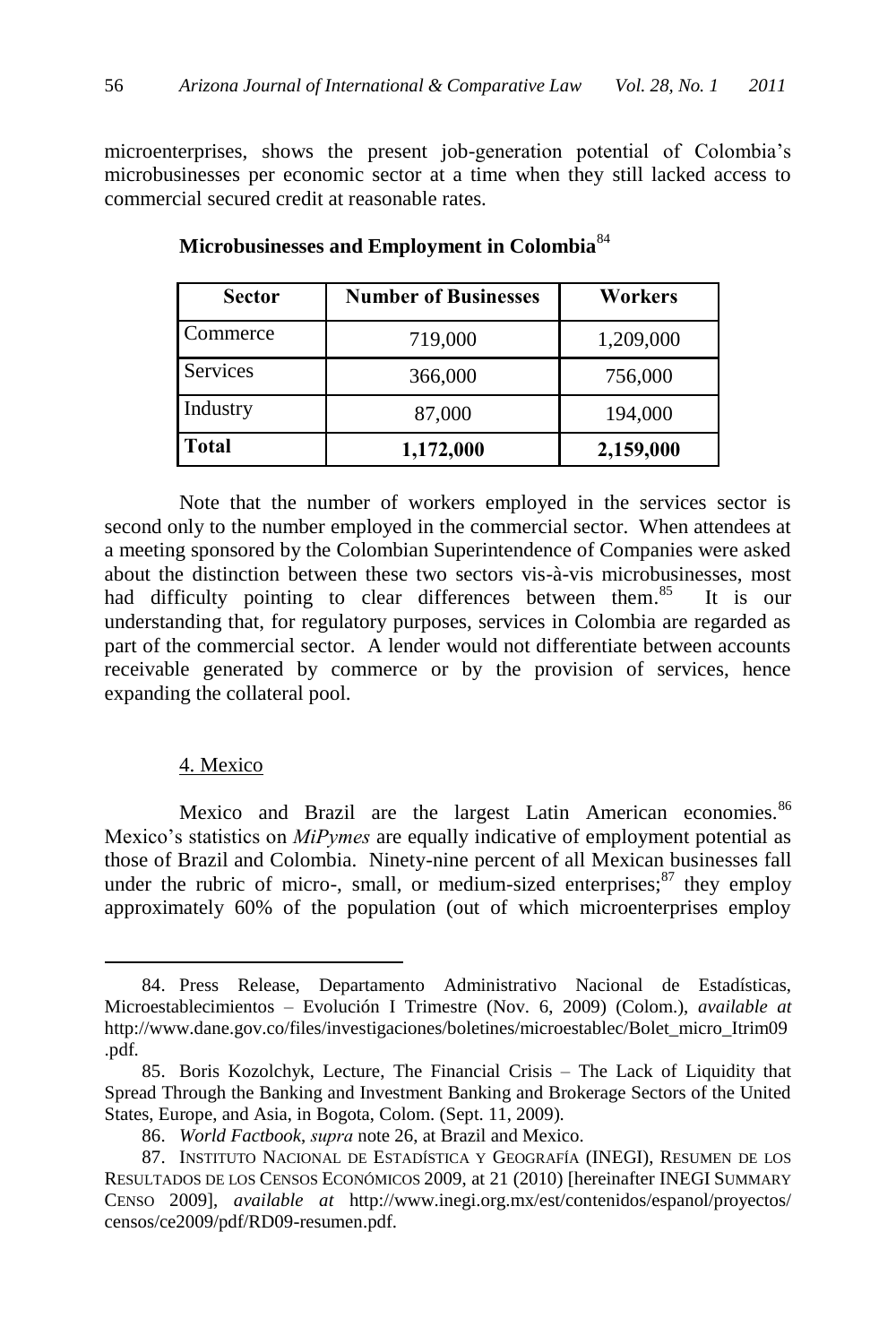41.8%),<sup>88</sup> and *MiPymes* are responsible for more than 20% of Mexico's gross domestic product.<sup>89</sup> Mexico, of all Latin American countries, seems to have one of the richest databases on the features of *MiPymes*. According to a study by Mexico's National Institute of Statistics and Geography (INEGI, *Instituto Nacional de Estadística y Geografía*), the growth rate of microbusinesses that employed up to ten employees from 1993 to 2003 was, on average, 74%. By comparison, the growth rate for small businesses (eleven to fifty employees) during the same period was on average only  $62\%$ .<sup>90</sup> Thus, while the absolute number of microbusiness had grown as microbusinesses, that growth was not reflected in the percentage of growth of small business; no migration from microto small business was apparent.

The following charts from INEGI show the distribution of business by size (micro, small, medium, large) and by economic sector, as well as the importance of these types of businesses on job generation in Mexico.

| <b>Business</b> | Commerce  | <b>Services</b> | Manufacture | <b>Total</b> |
|-----------------|-----------|-----------------|-------------|--------------|
|                 |           |                 |             |              |
| Micro           | 1,803,799 | 1,291,080       | 404,156     | 3,499,035    |
| <b>Small</b>    | 38,779    | 64,310          | 22,349      | 125,438      |
| Medium          | 11,619    | 6,555           | 7,113       | 25,287       |
| Large           | 4,353     | 5,342           | 3,233       | 12,928       |
| Total           | 1,858,550 | 1,367,287       | 436,851     | 3,662,688    |

**Number of Businesses per Size and Economic Sector in Mexico**

<sup>88.</sup> *Id*. at 22;*see also Observatorio MIPYME*, *supra* note 40, at 23.

<sup>89.</sup> INEGI SUMMARY CENSO 2009, *supra* note 87, at 22; *see also* Rocío Georgina Fernández Zurita, *Las Pymes en México*, ES MÁS, http://www.esmas.com/emprendedores/ pymesint/pymechangarro/493439.html (last visited Dec. 22, 2011).

<sup>90.</sup> INEGI, MICRO, PEQUEÑA, MEDIANA Y GRAN EMPRESA: ESTRATIFICACIÓN DE LOS ESTABLECIMIENTOS (CENSOS ECONÓMICOS 2004) at 16 (2006), http://www.inegi.gob.mx/ prod\_serv/contenidos/espanol/bvinegi/productos/censos/economicos/2004/industrial/estrati fica2004.pdf [hereinafter ESTRATIFICACIÓN DE LOS ESTABLECIMIENTOS].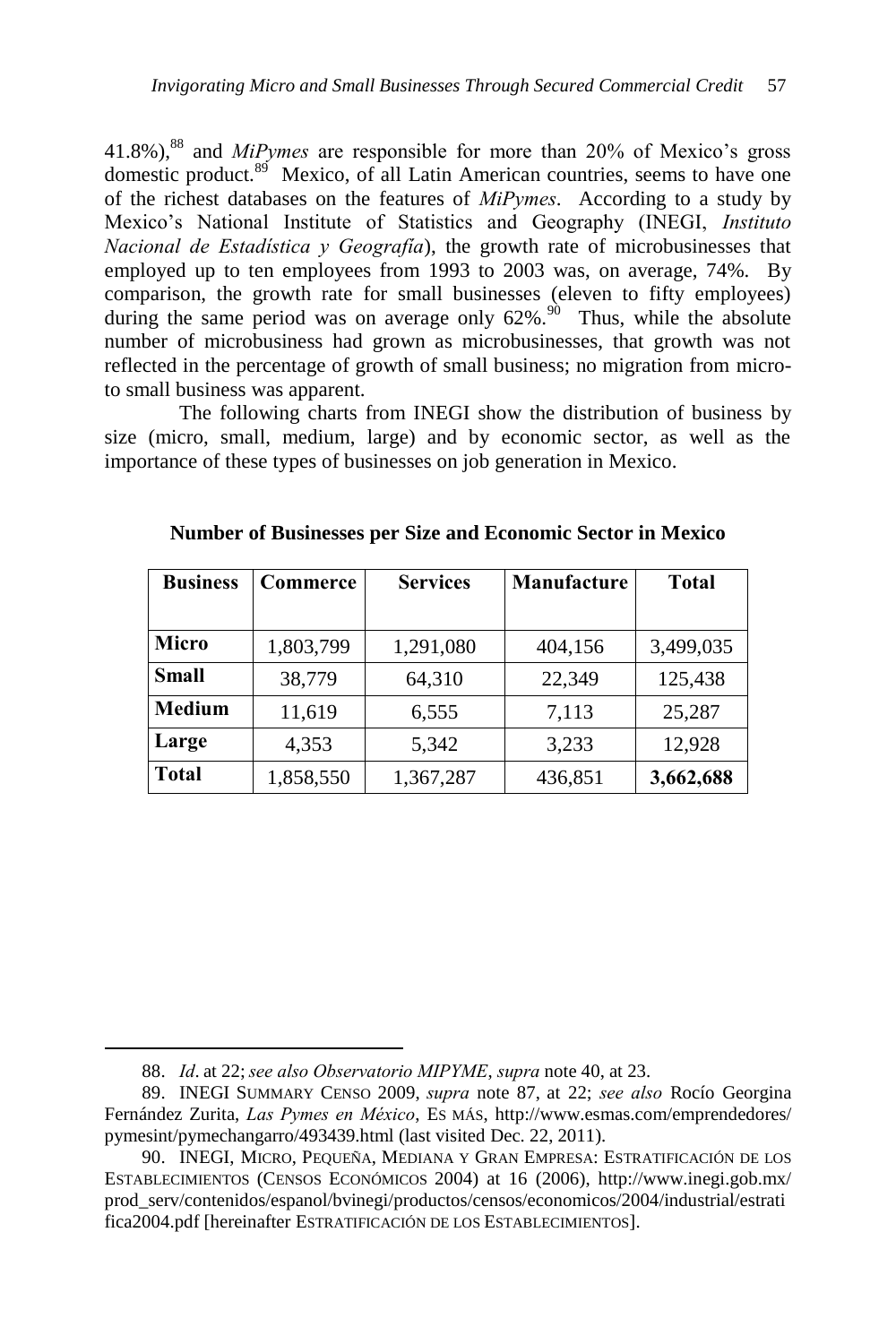| <b>Business</b> | <b>No. of Establishments</b> | <b>No. of Employees</b> |
|-----------------|------------------------------|-------------------------|
| Micro           | 3,499,035                    | 8,285,290               |
| <b>Small</b>    | 125,438                      | 2,404,023               |
| Medium          | 25,287                       | 1,860,335               |
| Large           | 12,928                       | 5,586,388               |

*MiPymes* **and Employment in Mexico**

As the data indicate, microbusinesses are heavily concentrated in commerce and services. The majority of microbusinesses—approximately 60% are ambulatory.<sup>91</sup> Top subsectors for microbusinesses in commerce are retail activities involving food; apparel, and related goods; hardware; and metal and glass. These activities present a number of possibilities for a firm to seek to increase volume by manufacturing or providing services related to the goods being commercialized, even while the firm's principal activity is commerce. Selling of food can include bread or other baked goods or jams prepared by the selling firm—often by a family member in the case of microbusinesses. Thus, the good sold incorporates a manufacturing activity (e.g., transforming materials or assembling components to acquire new products). For commerce in apparel, alterations can be added. A seller of hardware may make keys or cut blinds to size. These are all activities that go beyond the basic selling of goods.

### **B. Unsecured Lending and** *MiPymes*

### 1. *Tandas*

 $\overline{a}$ 

During the 1960s, there was a wide variety of unsecured small or microloans made to individuals and families for consumption or business purposes.<sup>92</sup> Consumption loans were often managed by informal associations in which participants contributed small amounts of money to weekly or monthly pools known as *tandas* or *tandinas.*<sup>93</sup> In return, they were able to borrow small

<sup>91.</sup> INEGI, MICRONEGOCIOS SIN LOCAL (CENSOS ECONÓMICOS 2009) (2009), http://www.inegi.org.mx/est/contenidos/espanol/proyectos/censos/ce2009/pdf/M\_Microneg ocios.pdf.

<sup>92.</sup> *See* Boris Kozolchyk, *The Commercialization of Civil Law and the Civilization of Commercial Law*, 40 LA. L. REV. 3, 45 (1979) (referencing *tandas* in Central America and Mexico).

<sup>93.</sup> *Id*. at 45–46; *see also* CARLOS VELEZ-IBANEZ, BONDS OF MUTUAL TRUST: THE CULTURAL SYSTEM OF ROTATING ASSOCIATIONS AMONG URBAN MEXICANS AND CHICANOS (1983) (describing comparable lending methods in the United States among poor Mexicans).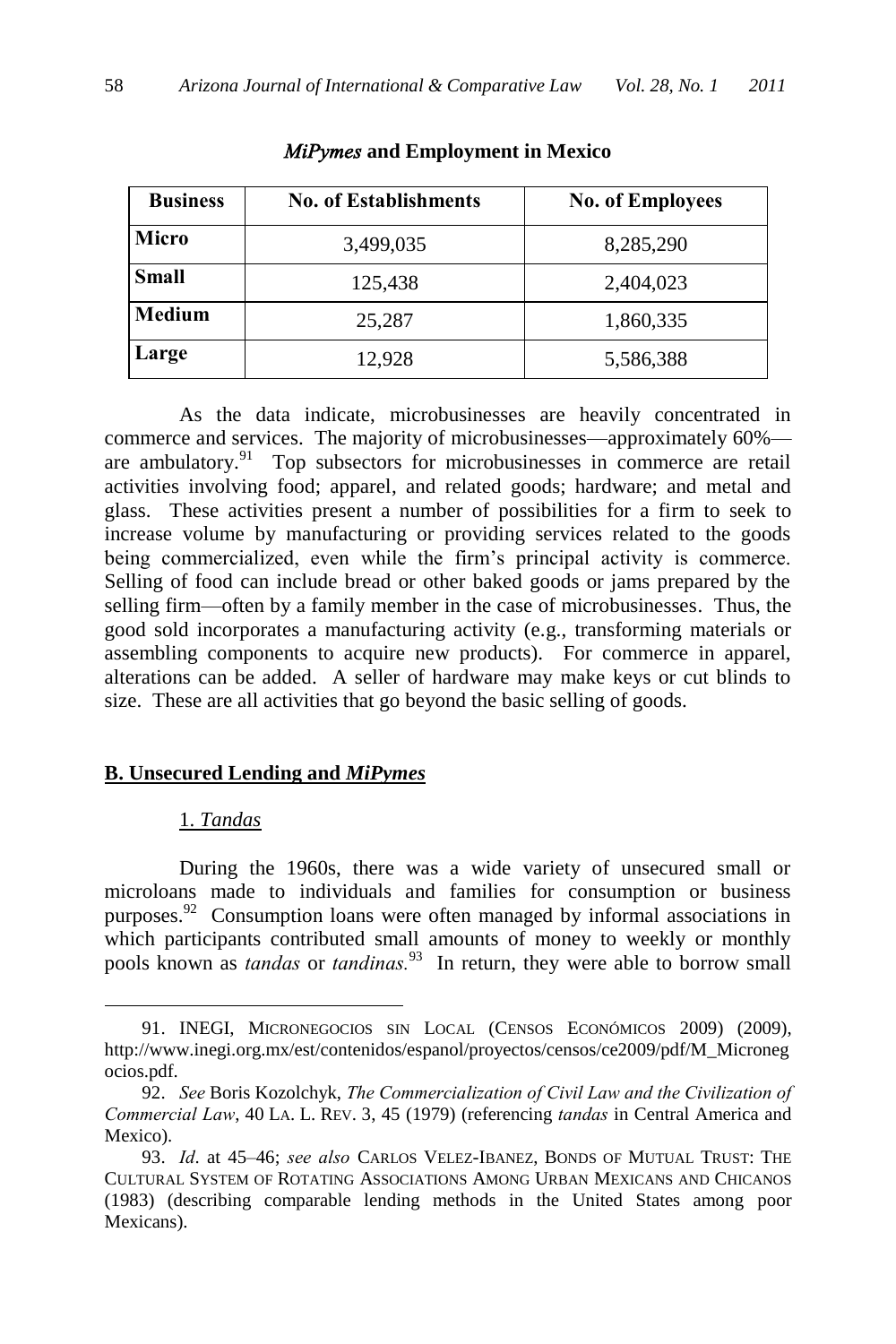amounts for an unexpected event, such as a birth, a death, a wedding, and, very occasionally, for an emergency in their own microbusinesses. The weekly or monthly contributions were made to an administrator who also determined distributions. Often, the administrator was a highly respected community person, such as a widow who had managed to support her family despite her husband's early death.<sup>94</sup> Interest rates were not always charged, but when charged, they were considerably below the very high or usurious rates that *tanda* borrowers referred to as "high market" rates. The most common method of documentation of these loans was the administrator's entry in a notebook (*libreta*), where she wrote down the amount of the loan, its date, and the date or dates of repayment(s). Because of the quasi-familial nature of this association, debt repayment was often the victim of the borrowers' precarious budgets. As stated by an administrator, "If [the debtors] can repay, they will do it quickly because they know that their family or friends depend on it to borrow themselves, but if they can't, they can't.<sup>95</sup> *Tanda* administrators complained that police or administrative officials often threatened legal actions against them because they lacked a legal status (*personalidad jurídica*) to both take deposits and manage their *tandas*. 96

### 2. Individual and Joint Liability in Microfinance

As noted by Economists Dean Karlan and Jonathan Morduch, one of the earliest attempts to institutionalize microfinance was by means of group lending contracts or extensions of credit. $97$  Referring to his experience with microlending while in Bangladesh, Mike Dennis, a lawyer with the Office of the Legal Adviser of the U.S. Department of State, indicates that "the group lending model is more prevalent for smaller loans at the lowest tier of the market, where joint liability generates social pressure . . . while the individual lending model is typically utilized for higher loans at the upper tier of the microfinance market.<sup> $98$ </sup> These observations were confirmed by one of the authors in Central America during the 1960s. Accordingly, borrowers assumed loans either on a joint or joint and several liability basis. In addition, as the number of the participants in the joint

<sup>94.</sup> Research conducted by Boris Kozolchyk in Costa Rica (1968) (on file with author); *see also* Kozolchyk, *Commercialization*, *supra* note 92, at 45.

<sup>95.</sup> Kozolchyk & Gantz interviews, *supra* note 46.

<sup>96.</sup> *Id.*

<sup>97.</sup> Dean Karlan & Jonathan Morduch, *Access to Finance*, *in* 5 HANDBOOK OF DEVELOPMENT ECONOMICS 4703, 4707 (Dani Rodrik & Mark Rosenzweig eds., 2010), *available at* http://karlan.yale.edu/p/HDE\_June\_11\_2009\_Access\_to\_Finance.pdf.

<sup>98.</sup> E-mail from Michael Dennis, Esq., Office of the Legal Adviser for Private Int'l Law, U.S. Dep't of State (June 12, 2011, 13:40 MST) (on file with author) (citing KARLAN & MORDUCH, *supra* note 97; Xavier Giné & Dean Karlan, *Group Versus Individual Liability: Long Term Evidence from Philippine Microcredit Lending Groups*, FIN. ACCESS INITIATIVE, May 2009, at 6–7, *available at* [http://financialaccess.org/sites/default/files/](http://financialaccess.org/sites/default/files/%20GroupversusIndividual)  [GroupversusIndividual](http://financialaccess.org/sites/default/files/%20GroupversusIndividual) Lending-May2009\_0.pdf).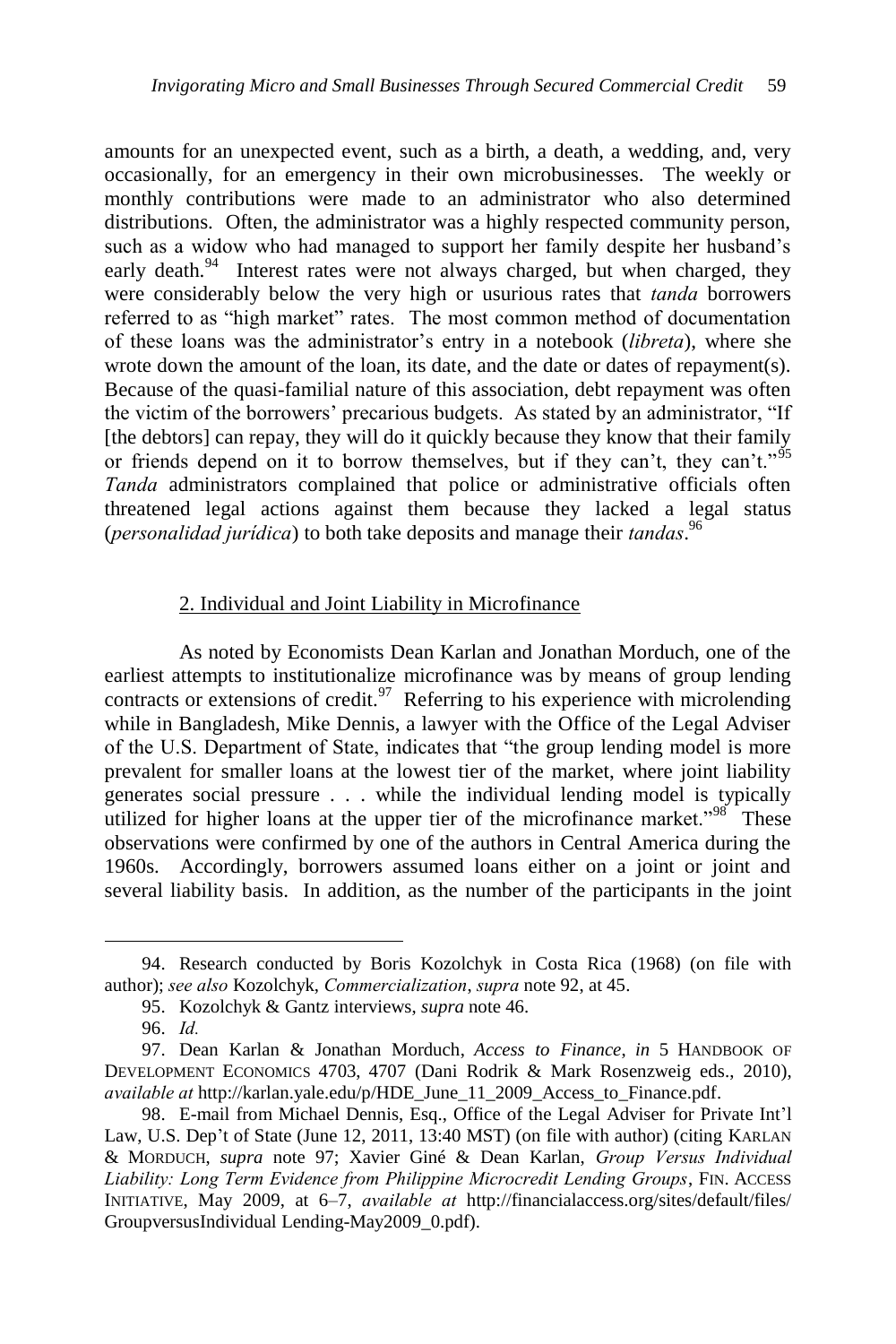liability groups grew, lenders required that their borrowers periodically deposit a certain amount of their repayment with banks or credit cooperatives. It also became apparent that certain lenders started requiring collateral, such as recently acquired consumer goods or equipment, and registered their security interests in rudimentary and dysfunctional registries, where the registry was finally entered many months, if not years, after the loan had been granted.<sup>99</sup>

### **C. Collateral and Central and South American** *MiPymes*

The preceding as well as other statistical sources show that *MiPymes* represent well over 90% of the total number of business establishments in the Latin American region and contribute approximately  $60\%$  of its GDP.<sup>100</sup>

However, when judged by the same statistical measures, the present revenues of *MiPymes* do not qualify as collateral sufficient to support the grant of secured or unsecured loans. For example, in Honduras, the annual sales of its microbusinesses are an average of \$37,500, while those of small companies are \$112,500 (contrast these figures with the respective \$500,000 and \$1,000,000 qualifying annual sales of small and medium enterprises in Canada and the United States).<sup>101</sup> Assuming the annual sales of a Honduran small business with at least eleven employees, part of the small business's gross revenues of \$112,500 will need to be used to pay for wages as well as other fixed and variable costs of operation. This does not leave much profit for the small Honduran business owner.

On the other hand, progress based on the collateralization of the assets of *MiPymes* is quite possible. In fact, as noted in 2009 by Karlan and Morduch: ―‗[A]ccess to finance' is shifting to embrace the idea of providing banking services (credit, savings, and insurance) rather than primarily delivering microcredit for small-scale business."<sup>102</sup>

Interviews in Brazil, $103 \text{ Costa Rica}$ ,  $104 \text{ and El Salvador}$ <sup>105</sup> revealed that many of the *MiPymes* were not only providers of goods and services but also tended to have long-standing relationships with their customers. These factors suggest that secured credit may enable the *MiPymes* to extend similarly secured credit to their customers and thereby increase their sales and diversify their

<sup>99.</sup> 3 BORIS KOZOLCHYK & OCTAVIO TORREALBA, CURSO DE DERECHO MERCANTIL, TEXTO Y MATERIAL DE ESTUDIO 1–57 (1971).

<sup>100.</sup> *See* INT'L FIN. CORP. [IFC], THE SME BANKING KNOWLEDGE GUIDE 12 (2009), *available at* http://www.ifc.org/ifcext/gfm.nsf/AttachmentsByTitle/SMEBankingGuide book/\$FILE/SMEBankingGuide2009.pdf.

<sup>101.</sup> Kozolchyk & Castañeda, *supra* note 2, app. § II; *see also* Secured Transactions Study Tour, *supra* note 5.

<sup>102.</sup> Karlan & Morduch, *supra* note 97, at 3.

<sup>103.</sup> Batalha research, *supra* note 58, at 65.

<sup>104.</sup> Kozolchyk research, *supra* note 94.

<sup>105.</sup> Desk study conducted by Cristina Castañeda (2009) (on file with authors).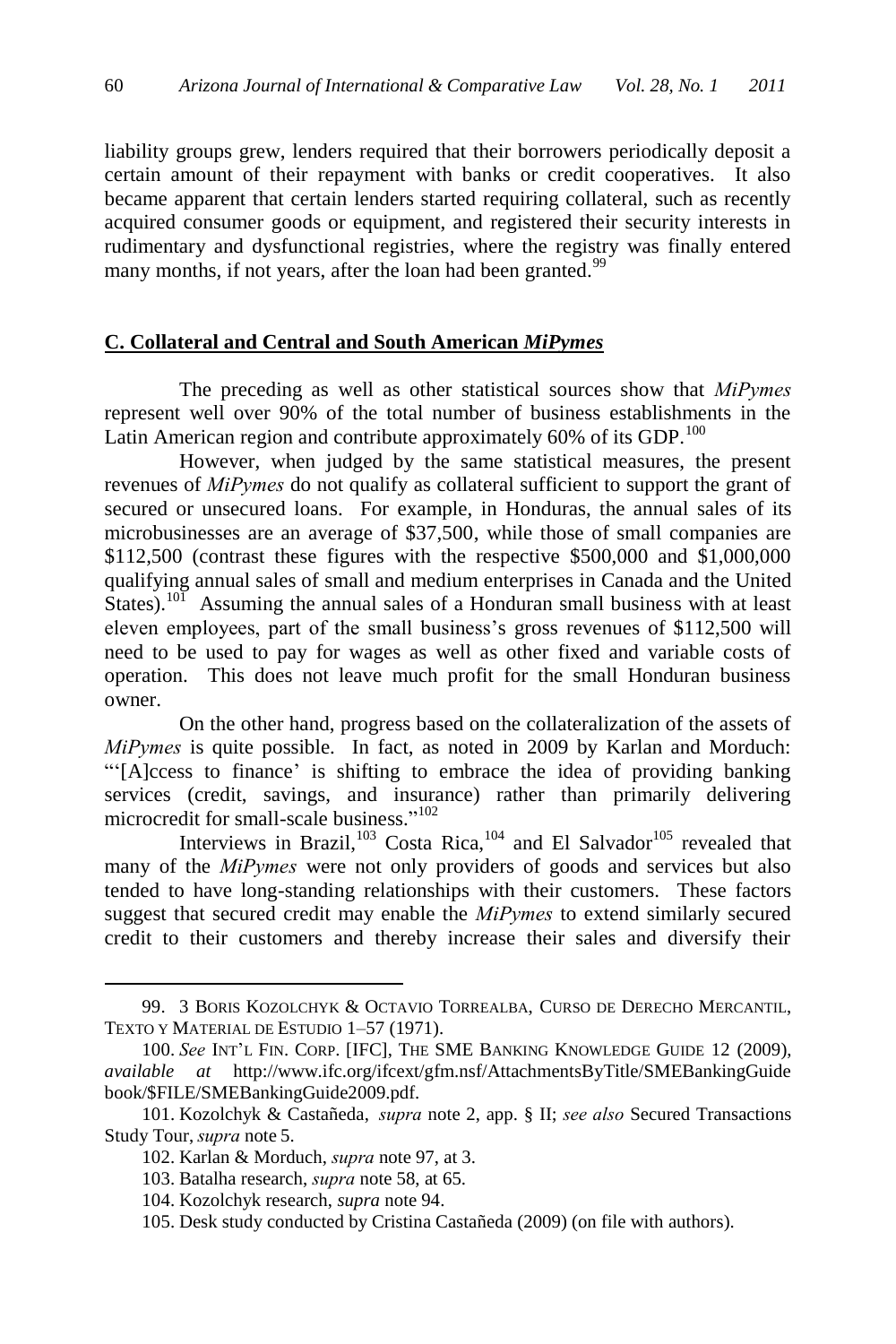sources of reliable and regular income. As will be discussed shortly, these are among the basic banking requirements for the migration of *MiPymes* to the status of small businesses with access to secured credit.

# **D. Accounts Receivable and the Migration of** *MiPymes* **to Secured or Asset-Based Lending**

As just noted, the main source of repayment of the microloans of the Grameen Bank variety is the borrower's ability and willingness to repay her debt, at times guaranteed or aided by family members and friends acting as sureties, and occasionally secured by consumer goods and equipment. In contrast, secured or asset-based commercial lending depends not only upon the borrower's ability and willingness to repay the loan but also, and most importantly, upon the collateral in the form of valuable business assets she can provide. Commercial assets collateral (such as inventory, equipment, intellectual or industrial property rights, accounts receivable, or proceeds from the sale of goods or services) generally have a shorter lifespan than real property collateral. Some, such as foodstuffs or seasonal crops, are highly perishable, and others, such as accounts receivable, sharply diminish in value after their date of maturity expires. These features make it necessary for business assets such as inventory, accounts, and equipment to have a self-liquidating quality, i.e., they must be capable of repaying the loans that enabled their acquisition quickly, efficiently, and profitably.

In the case of inventory (e.g., a retailer's or wholesaler's merchandise, raw materials, and finished or unfinished goods ready for sale), it must be convertible into cash quickly. This self-liquidation is accomplished by the inventory's sale and repayment of the loan. Thus, while the repayment of the microloan depends upon the borrower's flow of income (from whatever source), the repayment of the asset-based secured commercial loan depends both upon the debtor's reliable flow of income and self-liquidating collateral. The selfliquidating features of *MiPymes*' collateral depend upon the business sector in which they operate. For example, a farmer's crop may become self-liquidating once it is harvested and can be picked up farm-side by its purchaser or broker, or once it is stored with a reliable warehouse and subject to a negotiable warehouse receipt. In contrast, an account receivable may become self-liquidating once the underlying contract has been performed and payment on it is due by a solvent party, regardless of who is in possession of the goods or who has benefitted from the services rendered by the debtor. Further, this type of financing is, in addition to accounts receivable, usually secured by the secured debtor's inventory as well as the proceeds. The proceeds of the sale of such inventory may include any goods or money that can be traced to the sale of the financed inventory.

Thus, accounts-receivable financing greatly facilitates the migration from micro to secured or asset-based lending and the transformation of a microbusiness into a small business. The microvendor or provider of services can produce a tangible record of it by billing his customer for the amount owed. This billing can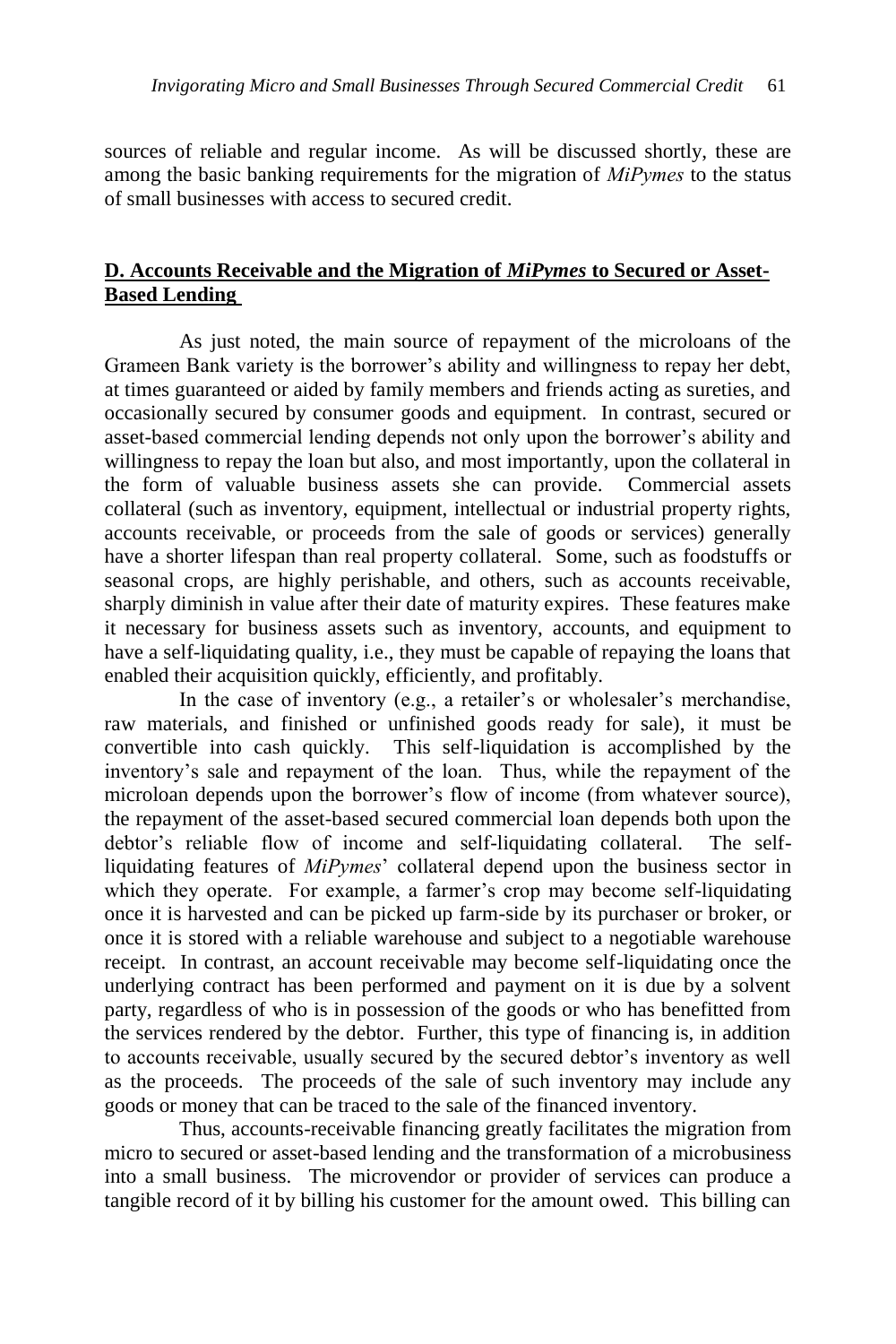be documented with a bill of sale or an invoice. At times, the microvendor creates only a rudimentary record of the transaction that produced his account by entering details in her *libreta*. If properly verified and recast as statements of actual or projected cash flow statements, this documentation facilitates the secured or assetbased credit to micro- and small businesses.<sup>106</sup>

The collectability of accounts receivable as collateral is a function of the soundness of their sources of repayment. How honest and solvent is the account debtor? How liquid is her business? How many other like-debtors does she have? Do they, in the aggregate, generate enough proceeds with which to pay the accounts receivable pledged by the micro- or small business debtor to her institutional or private creditor? In addition, as just noted, the market value of the accounts receivable collateral depends on its average age, among other factors.<sup>107</sup> The age and eligibility of a borrower's accounts receivable in turn depend on the type of business, the sector or industry in which the borrower operates, and its credit policies.

Not infrequently, a microborrower's ability to provide eligible accounts receivable to a secured creditor can cause an immediate migration to the status of a creditworthy small business. Such is the case of certain microagribusinesses in Mexico, where *A*, a microbusinessperson who regularly supplies a number of farmers in his area with the insecticides needed to protect their crops, grants the farmers a thirty-day credit period to pay for such insecticide. Most of the farmers supplied with the insecticide have lines of credit with private bank *B*. The farmers are aware that microbusiness *A* is in need of commercial credit and indicate to their bank *B* that microbusiness *A* has accounts receivable generated from the regular purchases of insecticide by such farmers. Subsequently, and following bank *B*'s due diligence, *B* grants a loan to *A*, secured with *A*'s eligible accounts receivable. Up until that time, *A* had not been successful in terms of obtaining such a secured loan.

Some time after the Mexico field work uncovered the above scenario, one of the authors (Boris Kozolchyk) participated in a Santiago de Chile International Seminar on Access to Credit for Smaller-sized Businesses hosted by NLCIFT's sister center in Chile (*Centro Jurídico de Implementación del Libre Comercio*), the Faculty of Law at the Universidad Mayor, the American Chamber of Commerce of Chile (AMCHAM), as well as the NLCIFT.<sup>108</sup> During his presentation, Lic. Germán Acevedo Campos, the president of the Factoring

<sup>106.</sup> *See* NLCIFT Roadmap Honduras (Dec. 2007) (on file with author); *see also* Boris Kozolchyk, *Law and the Credit Structure in Latin America*, 7 VA J. INT'L L. 1 (1967).

<sup>107.</sup> *See, e.g.*, *Average Age of Accounts Receivable*, ACCOUNTING INFO., http://accounting-information.net/accounting\_information/financial\_ratios/average\_age\_of accounts receivable.shtml (last visited Dec. 22, 2011).

<sup>108.</sup> Facultad de Derecho de la Universidad Mayor, Centro Jurídico de Implementación del Libre Comercio, Cámara Chileno Norteamericana de Comercio & NLCIFT, Seminario Internacional: Acceso al Crédito para Empresas de Menor Tamaño [International Seminar: Access to Credit for Smaller-sized Businesses] in Santiago, Chile (April 6, 2011).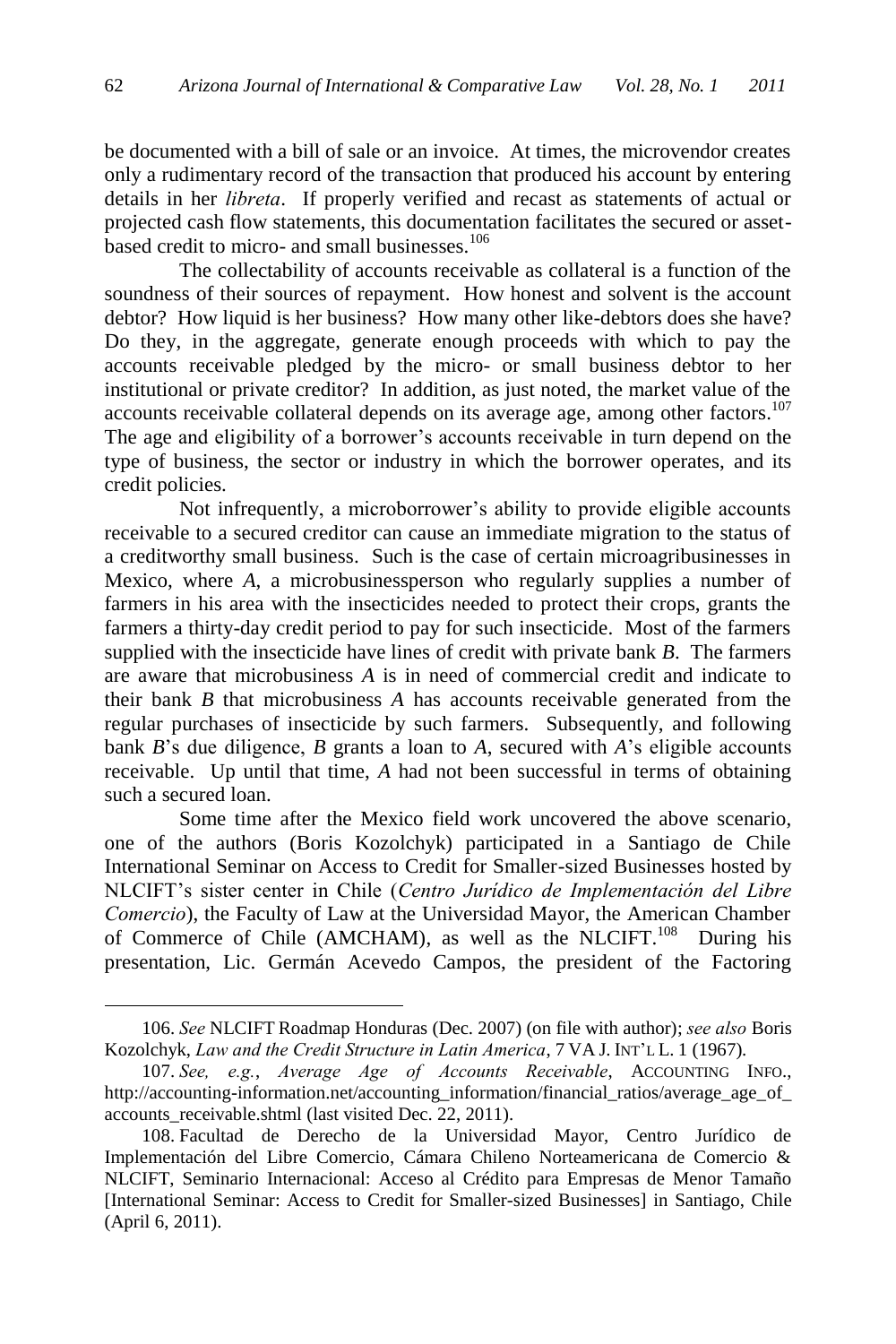Association of Chile, stressed the importance of factoring to the Chilean economy. Acevedo noted that in 2010, the Chilean peso volume of factoring amounted to approximately 13% of Chile's GDP.<sup>109</sup> He added that a growing portion of this financing (available during the same year to 18,000 borrowers) was provided to Chilean small and medium-sized businesses (*Pymes*). Dr. Kozolchyk asked whether the financing to *Pymes* was on a nonrecourse basis, meaning that the factor assumed the risk of collecting the *Pymes*' accounts receivable sold or assigned to the factor, as opposed to a recourse basis, in which the *Pyme* assumed the risk of collection. Acevedo answered that Chilean factors financed *Pymes* on a recourse basis (*con responsabilidad de la Pyme*).<sup>110</sup>

Dr. Kozolchyk then asked if Acevedo was aware that the OAS Model Inter-American Law on Secured Transactions (OAS Model Law),<sup>111</sup> as adopted by a number of Latin American countries, provided the factor with a security interest not only in the *Pymes*' accounts receivable but also in their inventory and proceeds attributable to the original collateral. Acevedo indicated that he was very pleasantly surprised to learn this. Dr. Kozolchyk asked whether having such an additional collateral and security interest available would persuade Chilean factors to finance *Pymes* on a nonrecourse basis. Acevedo's response was that it would, and that it also would encourage many more *Pymes* to apply for such a credit.

Thus, it seems that having an enforceable security interest in the *Pymes*' inventory, accounts receivable, and proceeds would significantly increase the financing of *Pymes* in Chile and elsewhere in Latin America. Acevedo's opinion confirmed what we learned from the Mexican field work: the liquidity of inventory and accounts receivable collateral not only enables a bank or credit cooperative to act as a primary lender to micro- and small businesses but also enables such a primary lender to acquire secondary financing from second-tier financial institutions willing to purchase or discount accounts receivable with a young enough age and an attractive enough yield.

It is now time to turn to the law that regulates business associations in Latin America (large, medium, small, and presumably microbusinesses) and to identify the most serious obstacles this law poses to the growth of asset-based secured credit. This will require an examination of the legislative models that influenced Latin American law, as well as some that might be used as models for a more effective regulatory regime.

<sup>109.</sup> *See id.* Presentation by Germán Acevedo Campos, Factoring: An Efficient Tool to Finance Working Capital (on file with the author).

<sup>110.</sup> *Id.* 

<sup>111.</sup> ORG. OF AM. STATES (OAS), MODEL INTER-AM. LAW ON SECURED TRANSACTIONS (2002), *available at* http://www.oas.org/dil/esp/cidip-vi-garantiasmobiliarias.htm [hereinafter OAS MODEL LAW].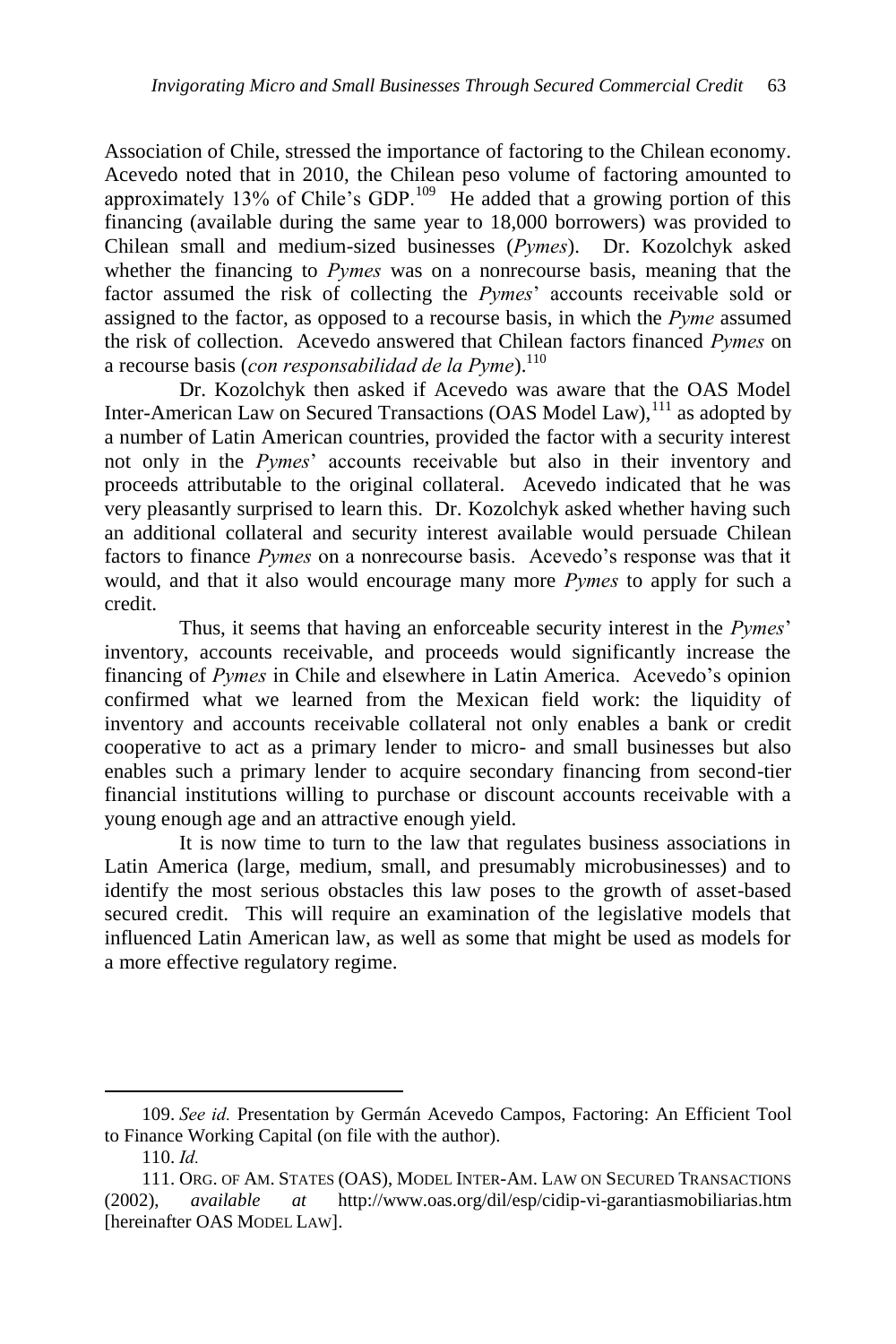### **IV. REGULATORY MODELS OF LATIN AMERICA'S BUSINESS ASSOCIATIONS LAW**

# **A. The French** *Code de Commerce* **of 1807 and Related Case Law: Typification, Formality, and Nullity**

The French *Code de Commerce* of  $1807^{112}$  and the German *Handelsgesetzbuch* of 1897 (HGB)<sup>113</sup> were the two predominant models followed (directly or indirectly) by the Latin American drafters of their respective commercial codes.<sup>114</sup> Even though the *Code de Commerce* was the "ugly duckling" of the Napoleonic codification, it still attempted to follow the drafting style of Napoleon's favorite, the *Code Civil*.<sup>115</sup> One of the most important features of the latter's method of drafting was the manner in which contracts were "typified."<sup>116</sup> The *Code Civil* enumerated the key or "essential" Aristotelian features<sup>117</sup> of each listed contract and defined them in a specific manner. Although in theory there was room for other contracts, in practice judges and lawyers invariably attempted to subsume new types of agreements under the existing types.<sup>118</sup> Those that could not be subsumed were "atypical," and their interpretation was guided by the closest analogy to the existing types.<sup>119</sup>

The *Code de Commerce*, in a less precise and elegant manner than the *Code Civil*, attempted to do the same thing with its contracts and forms of business associations.<sup>120</sup> Even though in theory business associations other than those listed could be created under the *Code Civil*'s principle of freedom of contract or autonomy of the will, in reality only those business associations whose formalities and normative content had been prescribed by the *Code de Commerce* could exist as lawful business associations.<sup>121</sup> The *Code de Commerce* also governed only those transactions it described as "acts of commerce."<sup>122</sup> Thus, its characterization of merchants, big and small, depended on whether they engaged in these transactions. As stated by Article 1 of the *Code de Commerce*:

<sup>112.</sup> CODE DE COMMERCE [C. COM.] (Fr.) (promulgated Sept. 15, 1807; it and the upto-date version are available at http://www.legifrance.gouv.fr/) [hereinafter, respectively, C. COM. 1807 (Fr.), C. COM. (Fr.)].

<sup>113.</sup> Handelsgesetzbuch [HGB] [Commercial Code] 1897 (Ger.) [hereinafter HGB, 1897].

<sup>114.</sup> *See* KOZOLCHYK, COMMERCIAL CONTRACTS, *supra* note 2, ch. XI(D).

<sup>115.</sup> CODE CIVIL [C. CIV] (Fr.) *available at* http://www.legifrance.gouv.fr/home.jsp (promulgated Mar. 15, 1803, published Mar. 21, 1804).

<sup>116.</sup> *See* KOZOLCHYK, COMMERCIAL CONTRACTS, *supra* note 2, ch. VIII(D)(1)(g).

<sup>117.</sup> These are features without which the described object would be a totally different one. See *id.* for a discussion of the influence of the Aristotelian method of definitions and his essences upon the codification of the French Code Civil.

<sup>118.</sup> *See* KOZOLCHYK, COMMERCIAL CONTRACTS, *supra* note 2, ch. VIII(D)(3).

<sup>119.</sup> *Id*.

<sup>120.</sup> *Id*. ch. X(B).

<sup>121.</sup> *Id*.

<sup>122.</sup> *Id*.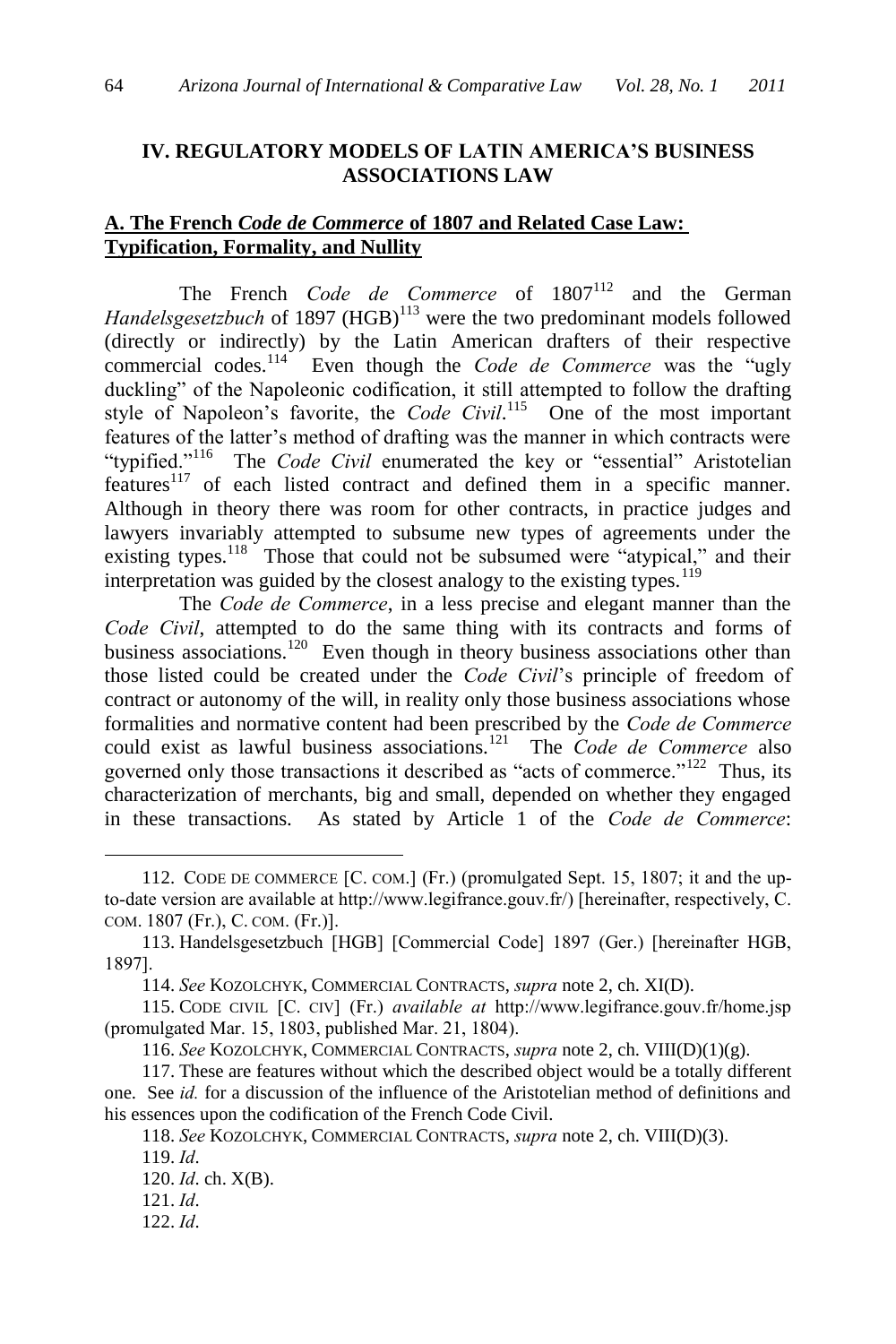―Merchants are those who exercise the acts of commerce as part of their habitual profession."<sup>123</sup>

The *Code de Commerce* conferred the status of merchants hesitantly, always fearing the accusation that it was ignoring the equality of treatment all French citizens (merchants or not) expected from the Revolution, which preceded codification.<sup>124</sup> On the other hand, because Napoleon, a direct participant in the drafting process of the *Code Civil* and an influential overseer of the drafting of the *Code de Commerce*, distrusted merchants and their "trickery,"<sup>125</sup> the *Code de Commerce* was supposed to be applied as little as possible to the ingenuous nonmerchants.<sup>126</sup> Referring to the formalities required of French business associations (prior to the Decree no. 84-406 of May 30, 1984, on the Commercial and Business Associations Registry), Professor Georges Ripert summarized the state of French decisional law as follows:

> A business association that was not created by means of a written deed is null because of a defect in the form. *The required document is for both the validity of the act as well as for its notice to third parties.* [*Its absence*] *therefore calls for an absolute nullity* (Decision by the Civil Appellate Court of the District of the Seine, March 14, 1934, D.P., 1936, 2, 103) *and, contrary to the nullity that results from the deficiency in the notice to third parties, it may be opposed against third parties.* Yet, case law applies, not without a certain amount of resistance, a rule that tends to ignore the intent of the parties and insists that the contract produce certain legal effects.<sup>127</sup>

However, aware of the obvious uncommercial consequences of the above judicial doctrines, Ripert pointed out:

> [A] contract that has not been entered into in writing could well be valid as an atypical contract. It can be regarded as containing a promise to enter into a business association . . . even though such an entity is not yet a business association it binds each party to proceed to the creation of such an association lest they be responsible for consequential damages. $128$

<sup>123</sup> C. COM. 1807 art. 1 (current art. L121-1) (Fr.).

<sup>124.</sup> *See* KOZOLCHYK, COMMERCIAL CONTRACTS, *supra* note 2, ch. X(A).

<sup>125.</sup> Among the various forms of trickery attributed to merchants by many in Napoleonic France were their use of bills of exchange to hide usury and other "illicit" causes‖ of contracts, and their attempts to evade liability through fraudulent bankruptcies. *See* KOZOLCHYK, COMMERCIAL CONTRACTS, *supra* note 2, ch. X(A)(1).

<sup>126.</sup> *Id*. ch. X(B)(1).

<sup>127.</sup> KOZOLCHYK & TORREALBA 2, *supra* note 51, ch. IV, at 2 n.1 (emphasis added). 128. *Id.*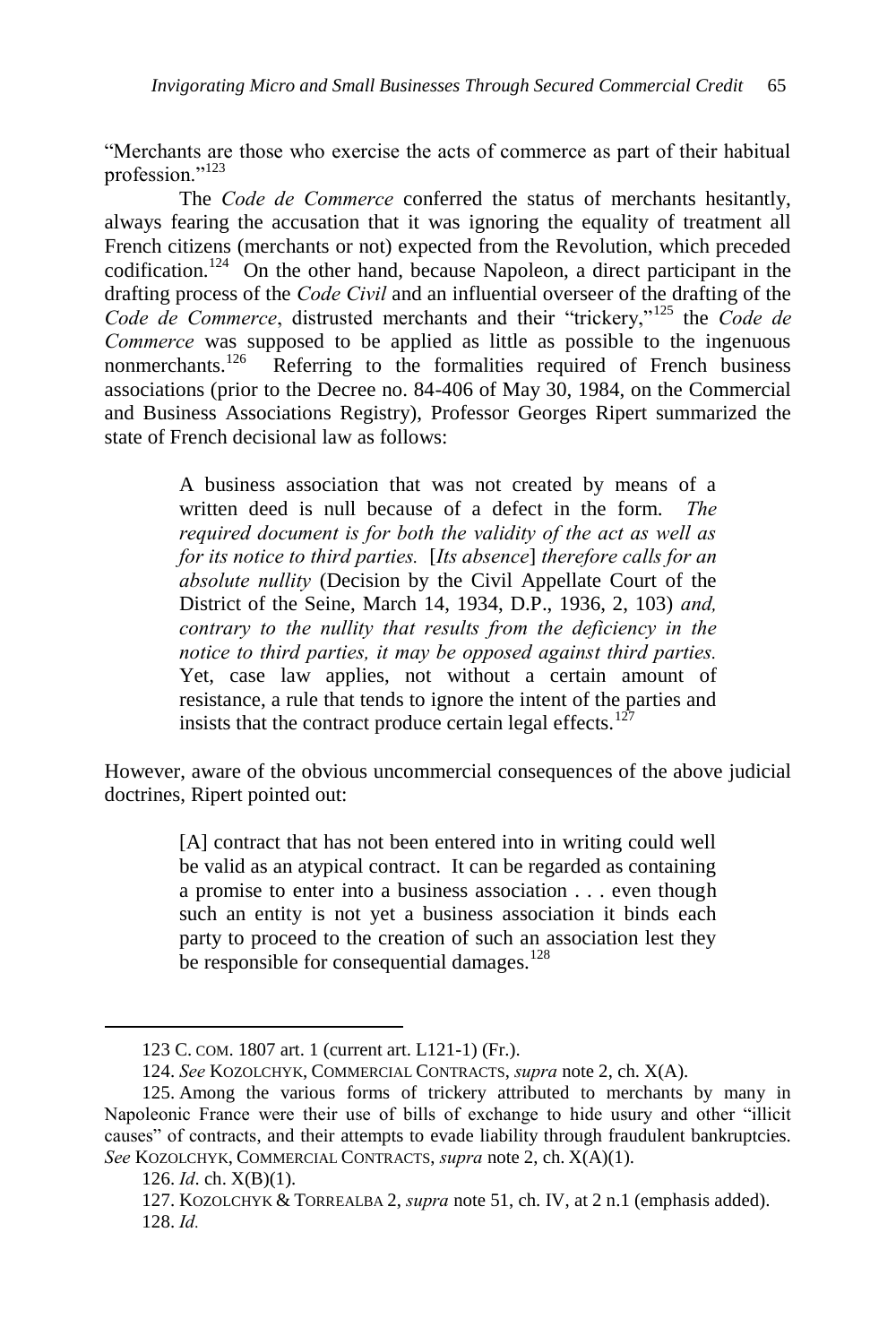Further, he stated: "The validity of such a promise has been discussed by a number of judicial decisions . . . was admitted a long time ago by the Court of Appeals of Paris and is now recognized in case law . . . .<sup>"129</sup>

### 1. Recent Amendments to the *Code de Commerce*

Title II of Book I of the present version of the *Code de Commerce* lists the requirements for the status of a merchant, including that of foreign merchants doing business in France.<sup>130</sup> The concern with protecting nonmerchants and consumers from the risks and evils of commerce is still apparent in this 2008 version of the *Code de Commerce*; for instance, minors, even when declared as having full capacity to enter into contracts, may not be traders.<sup>131</sup> The current *Code de Commerce* also forbids foreign merchants to carry out a commercial or industrial enterprise or craft that requires registration of the company or trade on French soil without the consent of the prefect of the department where the foreigner will initially carry out the activity.<sup>132</sup> Implicit in this provision is the encouragement of an automatic class of de facto and irregular merchants—foreign merchants. However, this provision does not apply to nationals of the European Union member states.<sup>133</sup>

Chapter III of Title II sets forth the statutory and administrative obligations of a merchant, including the duty to register as a legal person in the Companies' Register.<sup>134</sup> A failure to comply with this duty is punishable with the hefty fine of 3,750 Euros. In addition, the noncompliant merchant is deprived of the right "to vote in, and to stand in, elections to the commercial courts, the chambers of commerce and industry and the industrial tribunals for a period of up to five years." $135$  By replacing a fine for the nullity of the status of a nonregistering merchant, this provision lifts some of the uncertainties of dealing with de facto and irregular companies.

Another important obligation is that of keeping accurate books and accounts. Merchants are directed to record their transactions "chronologically" and to take stock at least once every twelve months of the "existence and value of the assets and liabilities of the undertaking."<sup>136</sup> In addition, they are required to prepare annual accounts at the end of the financial year in view of the entries made in the accounts and the stock-taking: "These annual accounts shall consist of

- 130. C. COM. art. L121-1 (Fr.).
- 131. *Id.* art. L121-2.
- 132. *Id*. art. L122-1.
- 133. *Id.* art. L122-3.
- 134. *Id*. art. L123-1.
- 135. C. COM. art. L123-4 (Fr.).
- 136. *Id.* art. L123-12.

<sup>129.</sup> *Id.*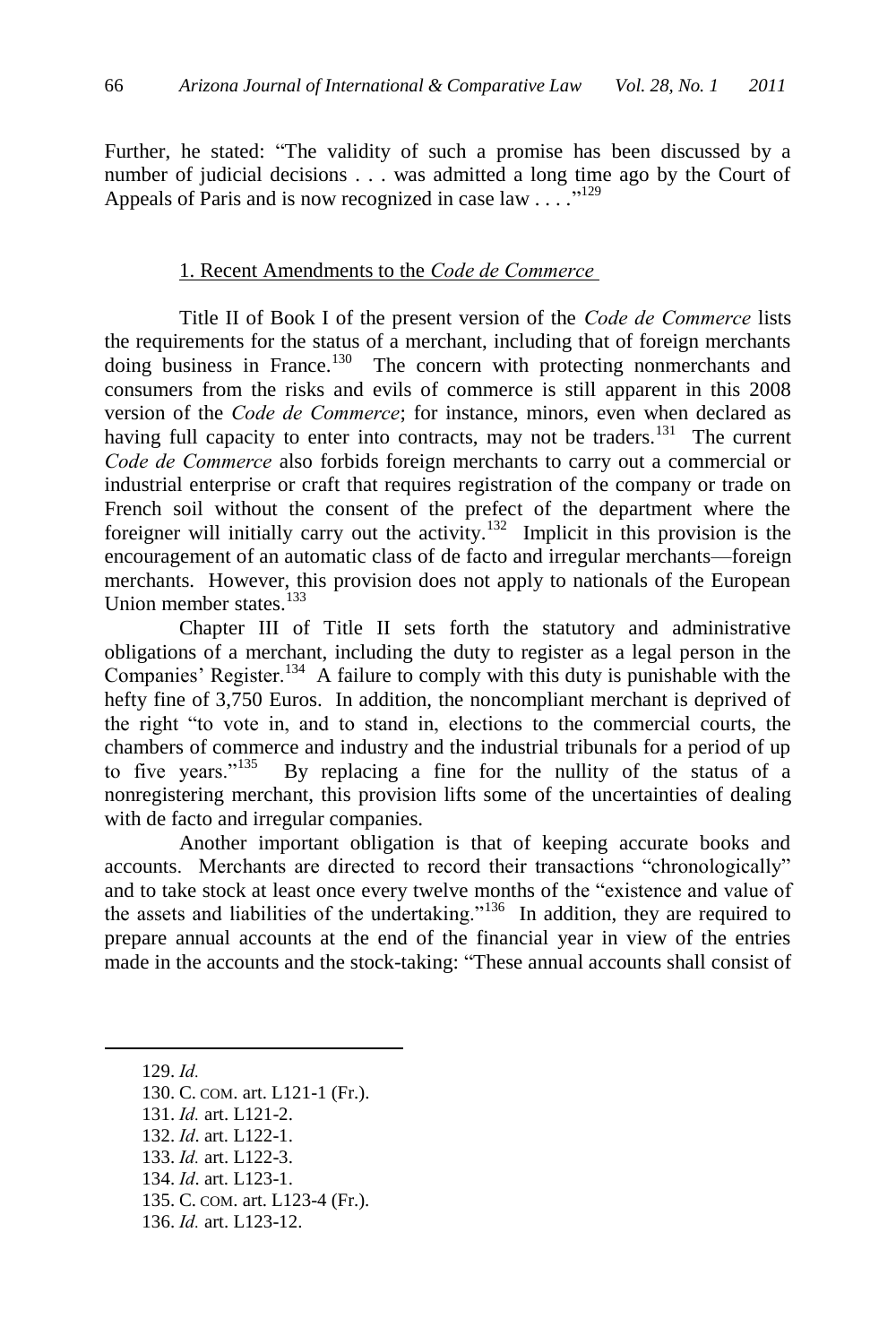the balance sheet, profit and loss account [statement] and an annex which shall form an inseparable whole."<sup>137</sup>

A helpful development in the French law of business associations is the facilitation of the status of an individual merchant (*entrepreneur individuel*), who could be a physical person and who, by his registration of a simple declaration, could carry on professional, commercial, artisan, or agricultural business activities. Such an *entrepreneur individuel* is subject to a set of minimal accounting requirements.<sup>138</sup>

These provisions still reflect a preference for formalism and an unwillingness to rely on less formal but more up-to-date accounting methods for disclosing the actual state of revolving commercial assets such as inventory or accounts receivable. This unwillingness may be a result of France's failure, until quite recently, to adopt a developed law of secured commercial assets such as described in the preceding section, in which lenders rely on different types of collateral such as inventory, equipment, accounts receivable, intellectual property, etc., and require timely "snapshots" of the state of their collateral.<sup>139</sup>

Title II governs the activities by nontraditional types of business associations and was drafted to support the activities of small businesspersons and business associations.<sup>140</sup> Among these are: Cooperative Associations of Among these are: Cooperative Associations of Retailers,<sup>141</sup> Collective Shops of Independent Traders,<sup>142</sup> and Mutual Guarantee Schemes.<sup>143</sup> The last of these associations was designed to facilitate credit, especially for small and medium-sized "traders, industrialists, manufacturers, craftspeople, commercial companies, members of the professions and owners of property or property rights<sup>"144</sup> by means of suretyships and other assumptions of secondary liability. These include the mutual or reciprocal guarantee associations that will be discussed in greater detail in a later section.<sup>145</sup>

In sum, the French regulatory model remains formalistic and limits the business associations to those expressly listed in the *Code de Commerce.*<sup>146</sup> Formality under the French system is *constitutive* of rights: business associations that lack the prescribed written deed of constitution are not capable of creating

 $\overline{a}$ 

145. *See infra* Part VII.

<sup>137.</sup> *Id.*

<sup>138.</sup> *Id.* arts. L526-6 et seq.; *see also, e.g.*, Acte Uniforme Portant sur le Droit Commercial Général [OHADA] [Uniform Act on General Commercial Law] (Dec. 15, 2010).

<sup>139.</sup> *See* KOZOLCHYK, COMMERCIAL CONTRACTS, *supra* note 2, ch. X(D)(1)(b) (describing France's recent adoption of a still-flawed commercial credit system).

<sup>140.</sup> C. COM. bk. I, tit. II (Fr.).

<sup>141.</sup> *Id*. art. L124-1 et seq.

<sup>142.</sup> *Id.* art. L125-1 et seq.

<sup>143.</sup> *Id*. art. L126-1.

<sup>144.</sup> C. COM. 1807 art. L126-1 (Fr.).

<sup>146.</sup> The *Code de Commerce* has introduced regulation with regard to simplified business forms with features that resemble those of modern company laws in the United States. *See* C. COM. 1807 art. L227-1 et seq (Fr.).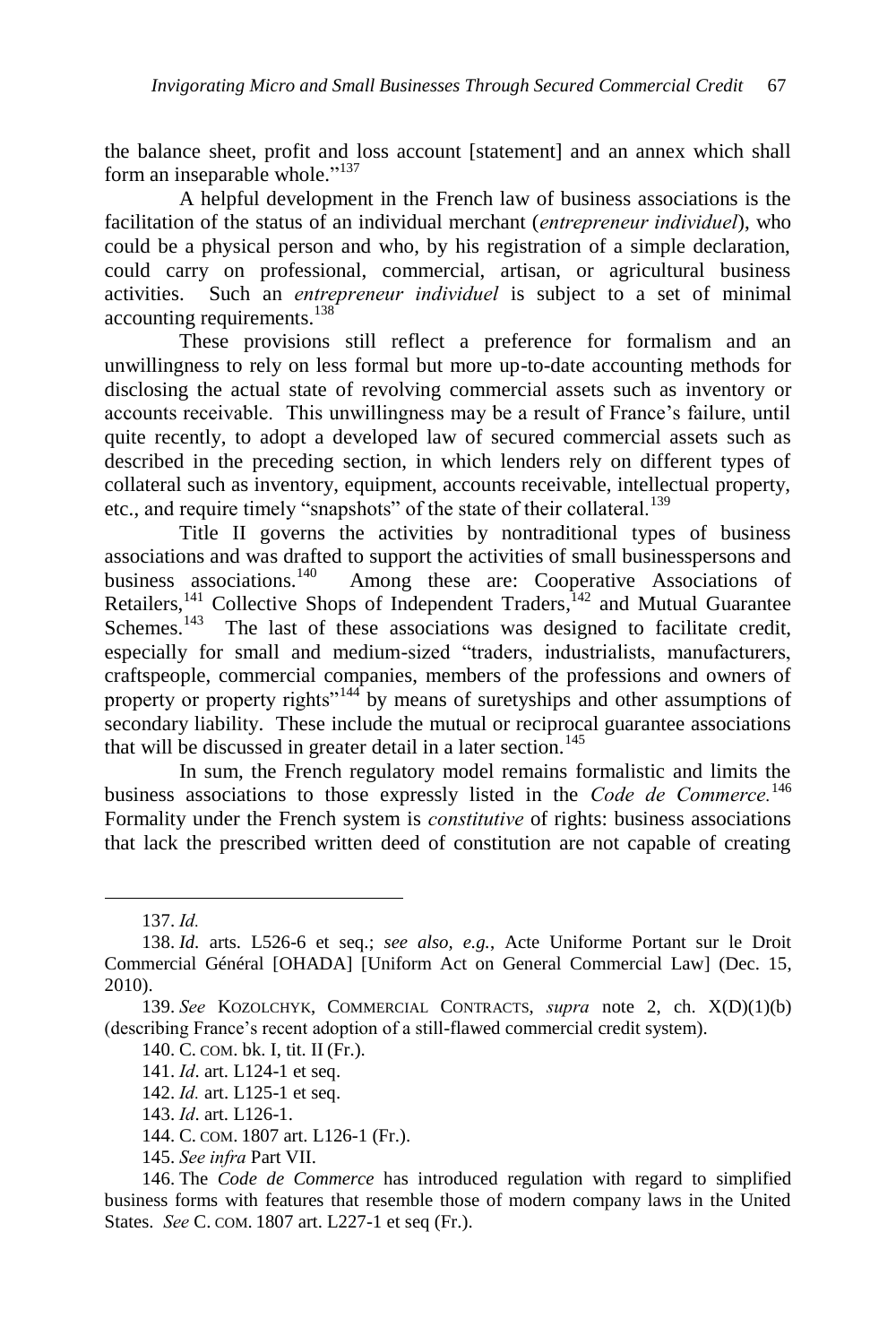rights or duties between or among the associates or with respect to third parties.<sup>147</sup> The recent amendments attenuate this rigor by imposing a severe fine (instead of nullities) on those associations who fail to record their status.<sup>148</sup> At the same time, the French legislature evidenced a concern for the lack of commercial credit traditionally experienced by micro-, small, and medium-sized business associations and created mutual guarantee schemes, among others, to ameliorate this need. $149$ 

### **B. The German** *Handelsgesetzbuch* **(Commercial Code) of 1897**

In contrast to the *Code de Commerce* and its formalistic and nullityplagued regime, Germany's HGB prescribed formalities that were not constitutive of rights and duties except when providing notice to third parties.<sup>150</sup> In addition, unlike the *Code de Commerce*, the HGB enabled sole proprietorships—whether merchants, artisans, craftsmen, or farmers—to do business without fear of nullities or fines even though they were not constituted as lawful business associations.<sup>151</sup>

The original version of Section 1 of the HGB defined a merchant as follows: "(1) A merchant within the meaning of this Code is a person who carries on a commercial enterprise. (2) Every business enterprise, which has as its objective one of the kinds of business indicated below, is deemed a commercial enterprise . . . .<sup>"152</sup>

Someone who conducted one of the businesses not listed by the HGB, say, an artisan-printer, could still enjoy the important protection of, for example, exclusive use of his firm's name by filing the name with the Commercial Register.<sup>153</sup> This would be true even though he did not execute a formal deed creating his business association. Up until the time of registering his name, his rights to the firm's name were unprotected and could be used by a third party because, having failed to qualify for an ipso facto status as a merchant, he was not deemed a merchant. After he filed "according to the provisions in effect for the registration of commercial firms, $n^{154}$  he was deemed a merchant, and his commercial firm's name (*firma*) was protected.

<sup>147.</sup> *See* C. CIV. art. 1873 (Fr.) (regulating *sociétés créées de fait* (French de facto businesses) and creating rights and duties between partners and third parties). For judicial decisions on this matter, see KOZOLCHYK, COMMERCIAL CONTRACTS, *supra* note 2, ch. X.

<sup>148.</sup> C. COM. art. L123-4 (Fr.).

<sup>149.</sup> *See* KOZOLCHYK, COMMERCIAL CONTRACTS, *supra* note 2, ch. XII(E)(1) (citing THE GERMAN COMMERCIAL CODE § 50(1) (Simon L. Goren trans.,Wm. S. Hein Publishing 2d ed. 1998) [hereinafter HGB (Goren, 1998)]).

<sup>150.</sup> HGB, 1897 § 1 (Ger.).

<sup>151.</sup> *Id*.

<sup>152.</sup> *Id*.

<sup>153.</sup> *Id*. § 2.

<sup>154.</sup> *Id.* (stating, "An artisan or like business enterprise, the carrying on of which is not deemed a commercial enterprise under  $\S$  1(2), but which according to its nature and scope requires a business establishment organized in a commercial manner, is deemed a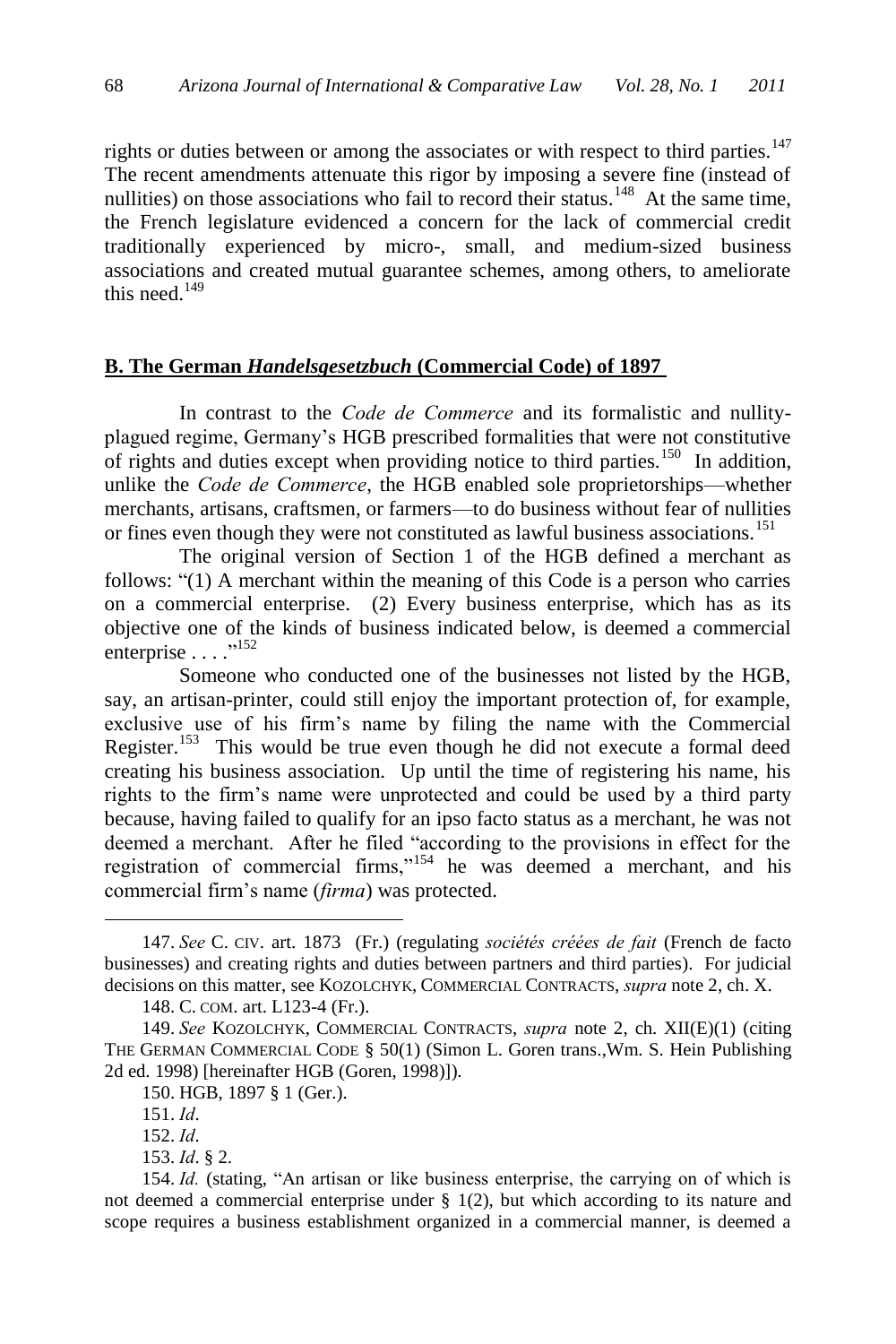Having a registered firm name is important under German law not only because of the business's ability to prevent competitors from using its established and valuable name, but also because it increases a merchant's credibility in court and among actual and potential lenders or investors. Those typified as original Section 1 merchants because they habitually practice commerce are "automatically" deemed so by virtue of their type of business—no registration was necessary, and consequently no legal regime for de facto associations was necessary.<sup>155</sup> Their registration of business entities is "declarative"; i.e., they had the preexisting right to be protected as merchants, and the registration merely recognized the existence of special commercial rights.<sup>156</sup>

It is worth emphasizing how sharply the HGB differs from the *Code de Commerce* and its Latin American progeny on the effects of lack of formalities. Recall that the *Code de Commerce* subjects their informal business entities and their contracts or negotiations to a regime of nullities, including a possible absolute nullity, $157$  thereby creating considerable insecurity among those who do business or contemplate doing business with de facto or irregular business associations. The HGB not only does not disable transactions retroactively entered into by what would be de facto or irregular associations under French law, it also validates many of these transactions by a simple registration in the commercial registry.<sup>158</sup> The HGB's treatment of "silent" or "dormant" partnerships (s*tille Gesellshaft*) illustrates the informality of certain partnership arrangements that in some respects resembles the treatment of joint venturers in U.S. law.

As described by Professors Heinz-Dieter Assmann, Barbara Lange, and Rolf Sethe,<sup>159</sup> under Section 230 of the HGB, a dormant partnership is an informal partnership between a commercial enterprise (be it a corporation, partnership, or sole trader) and an outside party who contributes money to that enterprise.<sup>160</sup> Unlike a limited partnership, a dormant partnership does not affect the enterprise's legal relations with third parties; it has only internal effects (e.g., between the dormant partner and the enterprise).<sup>161</sup> Third parties may not even know of the existence of this partnership because it is not registered in the commercial registry, and the assets contributed by the dormant partner come under the

156. *Id*.

 $\overline{a}$ 

157. *See, e.g.*, C. COM. arts. 343–57 (El Sal.) (on irregular and null forms of business).

158. *See* HGB (Goren, 1998), *supra* note 149, § 3.

159. *See* Heinz-Dieter Assmann et al., *The Law of Business Associations*, *in* INTRODUCTION TO GERMAN LAW 143, 174–75 (Mathias Reimann & Joachim Zekoll eds., Kluwer Int'l 2d ed. 2005).

160. *Id*.

161. *Id*.

commercial enterprise within the meaning of this Code, insofar as the firm name of the enterprise has been entered in the Commercial Register. The proprietor is obliged to effect the registration according to the provisions in effect for the registration of commercial firms.").

<sup>155.</sup> *See* MARTIN PELTZER & ELIZABETH A. VOIGHT, HANDELSGESETZBUCH/GERMAN COMMERCIAL CODE 4 (5th rev. ed. 2003).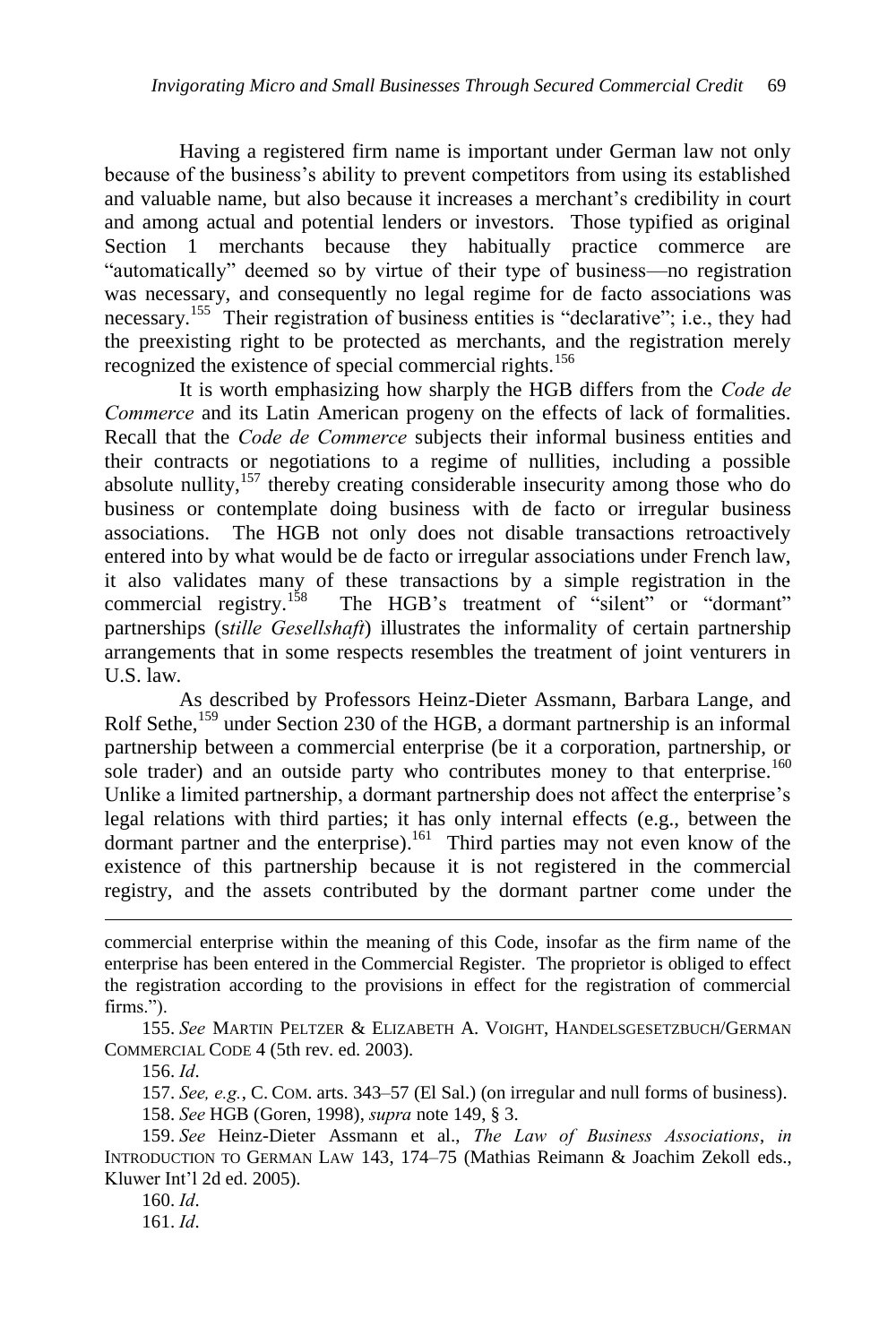immediate ownership of the enterprise.<sup>162</sup> In this respect: "[T]he dormant partnership resembles a loan with participation in the profit, because the dominant partner's remuneration is paid out of the enterprise's profits. The dormant partner bears losses only if explicitly provided in the dormant partnership contract."<sup>163</sup>

One of the constitutive rights granted by the HGB to non-Section 1 merchants by their registration as merchants is the ability to convey powers of attorney and commercial representation to agents (*Prokurists*). As stated by original Section 49 of the HGB, when a commercial establishment conferred the power to sign in its name (*Prokura*), it "authorize[d] juridical and extra-juridical acts and legal transactions, of all kinds, which are involved in the conduct of a commercial enterprise."<sup>164</sup> And, as the original Section 50(1) made clear: "A limitation in the scope of the signing power is ineffective as against third parties."<sup>165</sup>

With respect to small merchants, however, Section 4(1) of the original HGB provided that "[t]he provisions concerning firms, commercial books and authority to sign shall not apply to persons the nature or scope of whose trade does not require a business enterprise equipped in the manner of a commercial business."<sup>166</sup>

This provision further confirmed the HGB's validating approach to the informal method of doing business, which is characteristic of micro- and small business associations.

### 1. Recent Amendments to the HGB

Since its enactment, the HGB has undergone a number of amendments. The most substantial of these took place in  $1998^{167}$  and was especially significant with respect to the HGB's scope.<sup>168</sup> HGB Section 1 of the 1998 amendment retains an open-ended approach to the definition of a merchant: "A merchant within the meaning of this Code is [*any*]*one who conducts a business*  [*activity*]."<sup>169</sup> Note that it does not require that he who conducts such an activity be registered as a merchant or be responsible for keeping certain books or records. As noted by Johannes Köndgen and Georg Borges, what is generally understood to be a business activity (*Gewerbebetrieb*) is, for purposes of the HGB, as vague

<sup>162.</sup> *Id*.

<sup>163.</sup> *Id*. at 175 (citation omitted).

<sup>164.</sup> HGB (Goren, 1998), *supra* note 149, § 49.

<sup>165.</sup> *Id.* § 50(1).

<sup>166.</sup> *Id.* § 4(1).

<sup>167.</sup> *See* PELTZER & VOIGHT, *supra* note 155, at 1.

<sup>168.</sup> *Id.* at 3–6.

<sup>169.</sup> *Id.* at 35 (emphasis added); *see also* Johannes Köndgen & Georg Borges, *Commercial Law*, *in* INTRODUCTION TO GERMAN LAW, *supra* note 159, at 130–34 (a historical and contextual analysis of the original and amended provisions).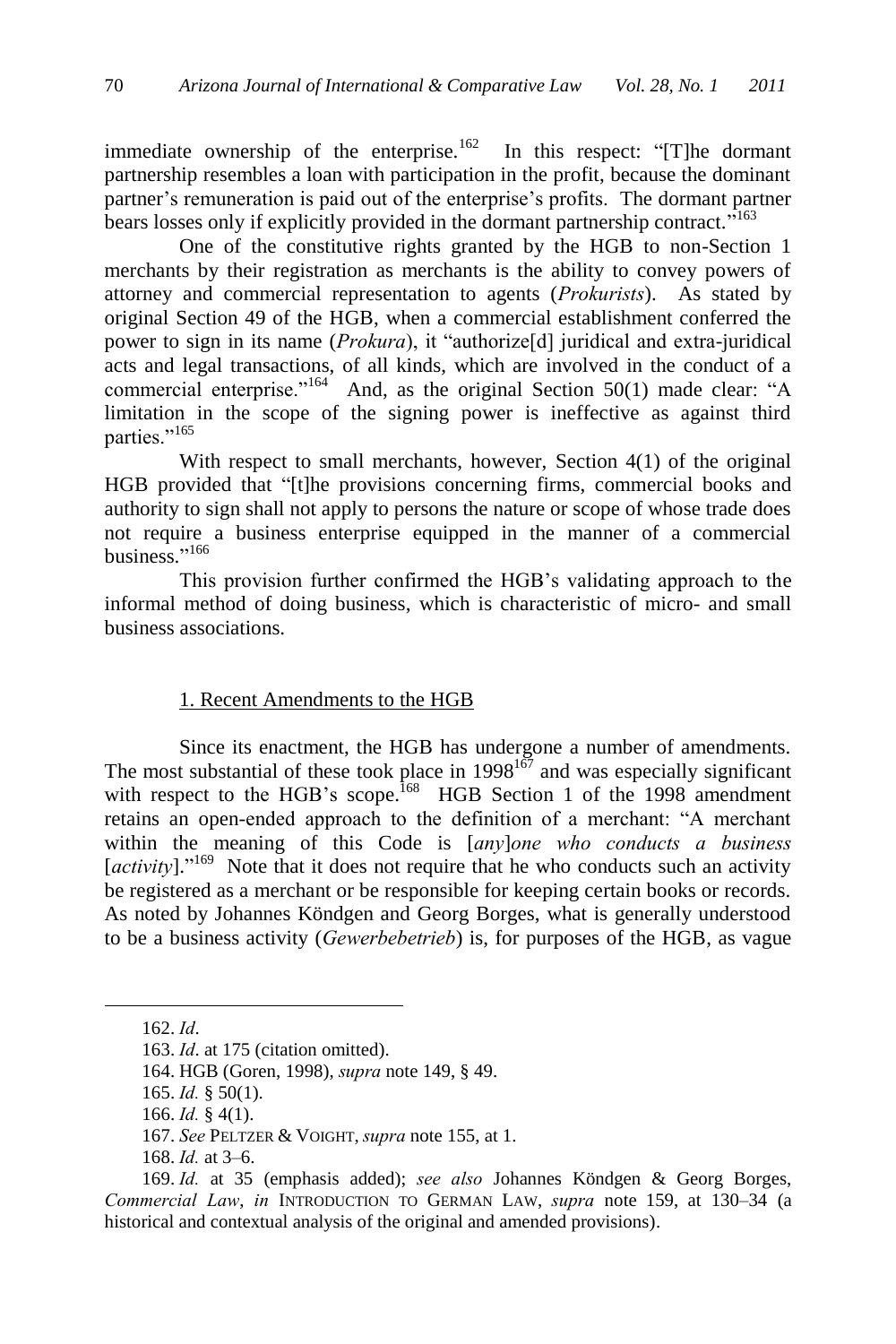as "a commercial business activity." $170$  Further, only business people (*Gewerbebetreibende*) can be merchants, thus excluding "the learned professions" (*freie berufe*) such as physicians, architects, lawyers, accountants, and so on, unless they choose to do business as one of the recognized types of business associations, in which case their activities would be governed by the  $HGB$ .<sup>171</sup>

This amendment also takes into account the differences between microand small businesses and fully fledged business enterprises (*Erfordernis Kaufmännischer Einrichtungen*), such as the size of inventory turnover, number of employees, reliance on professional bookkeepers or accountants, ability to act through agents or representatives, access to bank financing, and so on.<sup>172</sup> Where, taking into account the above factors, a business is so small that it need not be organized in a formal manner, the person or persons involved are not deemed merchants and are not subjected to any of the licensing or administrative requirements imposed upon regular merchants.<sup>173</sup> Nonetheless, these micro- or small merchants are allowed to apply for registration in the commercial register and, upon registration, become registered merchants with all of the rights, duties, and privileges attendant to that status.<sup>174</sup> Martin Peltzer and Elizabeth A. Voight summarized the amended scope provisions as follows:

> Now anyone conducting a business is a merchant, be he registered or not. The revised Commercial Code applies to him. The merchant has a duty to register and can be compelled to file for registration by a coercive fine (§ 14 Commercial Code). Members of the [liberal] professions do not carry on a commercial business, and, therefore, the Commercial Code does not apply to them.

> The very small business is exempted from the application of the Commercial Code, but it can file for registration and thereby become a merchant (§ 2 Commercial Code) . . . .

> Agriculture and forestry are also exempted, but can likewise file for registration in the commercial register where a commercially organized business operation is required  $\ldots$ . <sup>175</sup>

Small merchants or members of civil law associations often file for registration as merchants, even though this regime imposes harsher obligations and stricter duties of diligence on merchants than those applicable to

<sup>170.</sup> *Id.* at 131 (citation omitted).

<sup>171.</sup> *Id*.

<sup>172.</sup> *Id.*

<sup>173.</sup> *Id*.

<sup>174.</sup> PELTZER & VOIGHT, *supra* note 155, at 3, 5.

<sup>175.</sup> *Id.* at 4–5.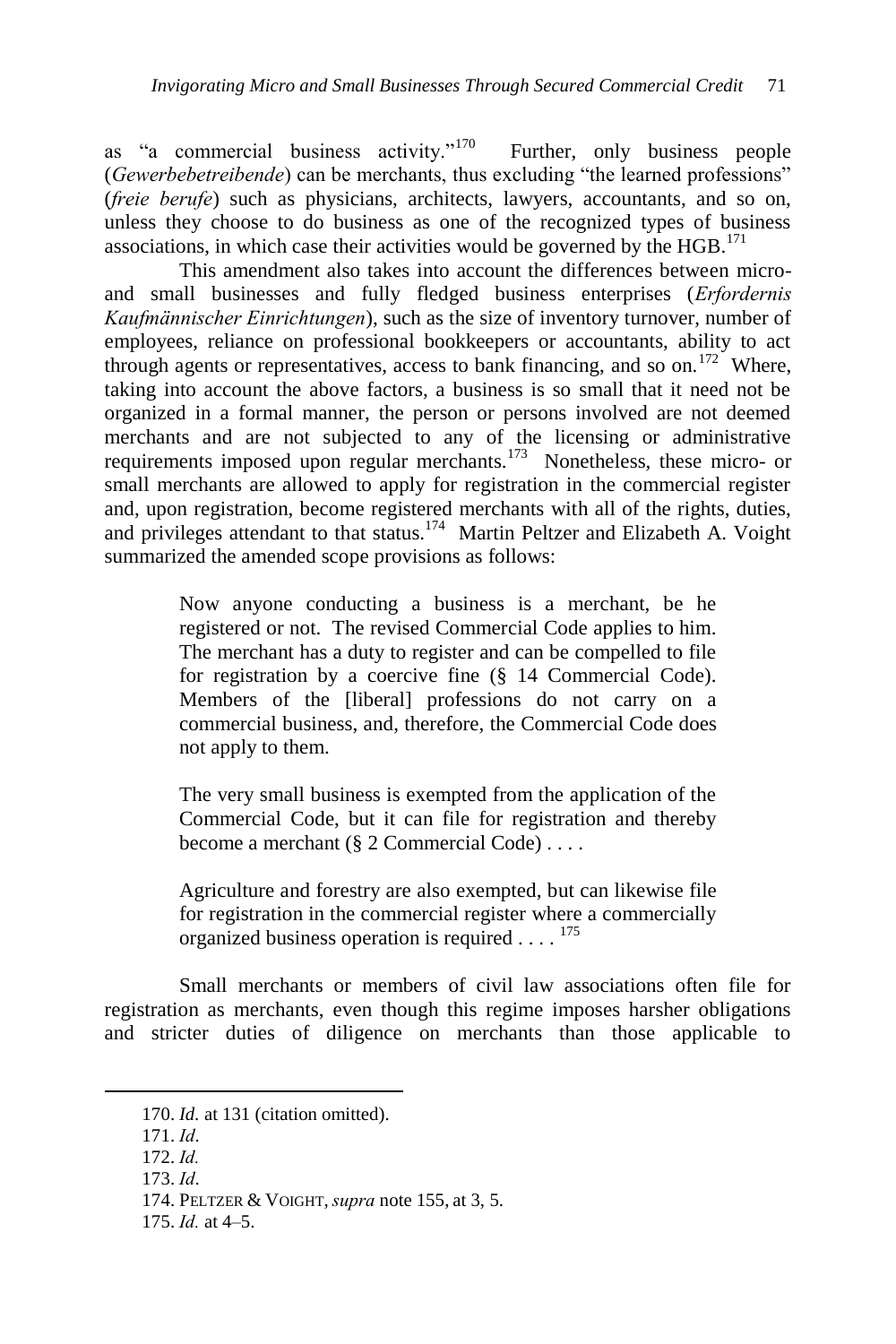nonmerchants.<sup>176</sup> For example, oral guarantees and other informal promises are more likely to be enforced against merchants than nonmerchants.<sup>177</sup> Similarly, buyer-merchants, unlike nonmerchants, have the duty to examine purchased goods for defects immediately upon delivery.<sup>178</sup> Additionally, some types of merchants are deemed to have accepted offers even though they merely remained silent after receipt of the offers.<sup>179</sup>

Choosing commercial status under the HGB brings considerable benefits to those who desire "clearly defined and undisputable limitation of liability for the limited partner of a limited partnership."<sup>180</sup> We would add the assurance to third parties that the partnership's designated commercial intermediary (*Prokurist*) has the legal power to bind the partnership, better access to commercial credit, and greater credibility of books and records, whether in judicial or extrajudicial procedures. As a result of uniform and standard processes within the European Union, there has been an increasing convergence between the French and German models.

### 2. The Commercial Registry (*Handelsregister*)

Germany's commercial registry plays an important role in making these benefits effective, particularly after the 1998 revisions. First, it identifies the registered merchant or business association and its agents.<sup>181</sup> Prior to the 1998 reform, the merchant's name as registered had to correspond with his registered "civil" family name, with the option to add a short description of his business, e.g., "Marek Dubovec, Bookseller."<sup>182</sup> Presently, "any description in words (not symbols) may be used as long as the description identifies the merchant in such a

<sup>176.</sup> *Id*.

<sup>177.</sup> *Id.* at 5 (citing § 350 of the HGB, which states: "The formal requirements of § 766 sentence 1 and 2, § 780 and § 781 sentence 1 and 2, of the Civil Code do not apply to a guaranty, an admission of liability or a debt acknowledgment to the extent that the guaranty, for the guarantor, or the admission of liability or debt acknowledgment, for the debtor, is a commercial transaction.")

<sup>178.</sup> *Id.* (citing § 377(1) of the HGB, which in relevant part states: "Where the sale is a commercial transaction for both parties, the buyer must examine the goods promptly following delivery by the seller insofar as this is practicable in the proper course of business  $\dots$ ")

<sup>179.</sup> PELTZER & VOIGHT, *supra* note 155, at 5 (citing § 362(1) of the HBG, which in relevant part states: "Where an offer is made to a merchant whose business includes solicitation or conclusion of business transactions for others; and such offer is from someone with whom the merchant has a business relationship and concerns solicitation or conclusion of such transactions on behalf of the offeror, the merchant is obligated to reply immediately; his silence will be deemed to be acceptance of the offer . . . ."

<sup>180.</sup> *Id.* 

<sup>181.</sup> *See* HGB (Goren, 1998), *supra* note 149, §§ 8–16.

<sup>182.</sup> Köndgen & Borges, *supra* note 169, at 132.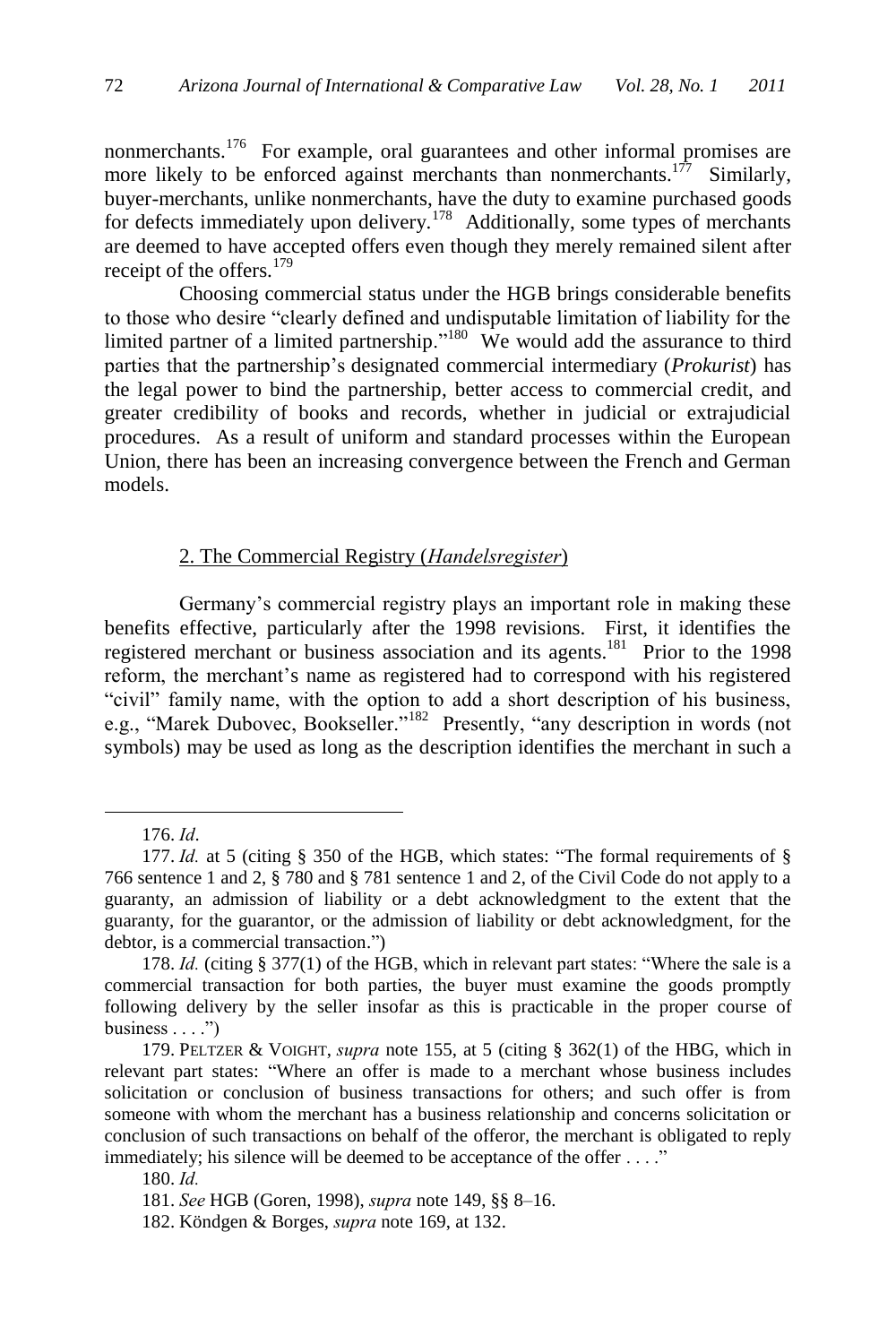manner that he can be unambiguously identified. $183$  The trade name also indicates the type of business association, and if none is used by the single merchant who has registered his family name, the recording must also state "registered merchant" (*eingetragener Kaufmann*); in the case of business associations such as partnerships or corporations, they must state the type or form of association and their place of business.<sup>184</sup>

Secondly, the commercial registry plays an important role in assuring third parties who contract with registered merchants that the intermediaries that purport to act on the merchant's behalf are indeed empowered to act on behalf of their principals, whether as its corporate officers, agents, or representatives.<sup>185</sup> Registration is particularly important in Latin American countries where the law of agency allows the defense that although a principal clothed the purported agent with apparent authority to act on his behalf, the authority given was insufficient to bind the principal.<sup>186</sup> Registration is also a particularly important form of notice for small and medium-sized companies because contracting parties frequently inquire about the power of their representatives (including those of sole proprietors) to contract on behalf of the registered company.

As Köndgen and Borges point out, "The commercial register is more than just a database":<sup>187</sup>

> Documenting a relevant fact through the register may have two distinct legal effects. First, in some cases, the register does not merely provide evidence of a legally relevant fact or event; the very act of registration also legally validates an act or event. Thus, the registration of a person doing business "in a commercial manner" is merely evidentiary; but persons engaged in agriculture or small businesses obtain the status of a merchant by the very fact of enrolling in the register . . . [and] for a company to come into existence both as a body corporate and as a merchant, registration is constitutive . . . . Second and even more important, the commercial register creates a basis for reliance . . . . Of course one may rely on publicized information which is true. Furthermore, according to the principle of "negative publicity" . . . facts that must be, but in fact are not registered . . . may be assumed not to exist by those relying on their non-existence in good faith . . . . But how about information that is duly registered yet false? Such information may be relied upon in good faith as well  $\dots$ .<sup>188</sup>

<sup>183.</sup> *Id.* (citing HGB (Goren, 1998), *supra* note 149, § 18).

<sup>184.</sup> *Id.*

<sup>185.</sup> *Id.*

<sup>186.</sup> *See* KOZOLCHYK, COMMERCIAL CONTRACTS, *supra* note 2, ch. V, app. § (C) (discussing the effects of this agency upon the law of commercial contracts).

<sup>187.</sup> Köndgen & Borges, *supra* note 169, at 133.

<sup>188.</sup> *Id.*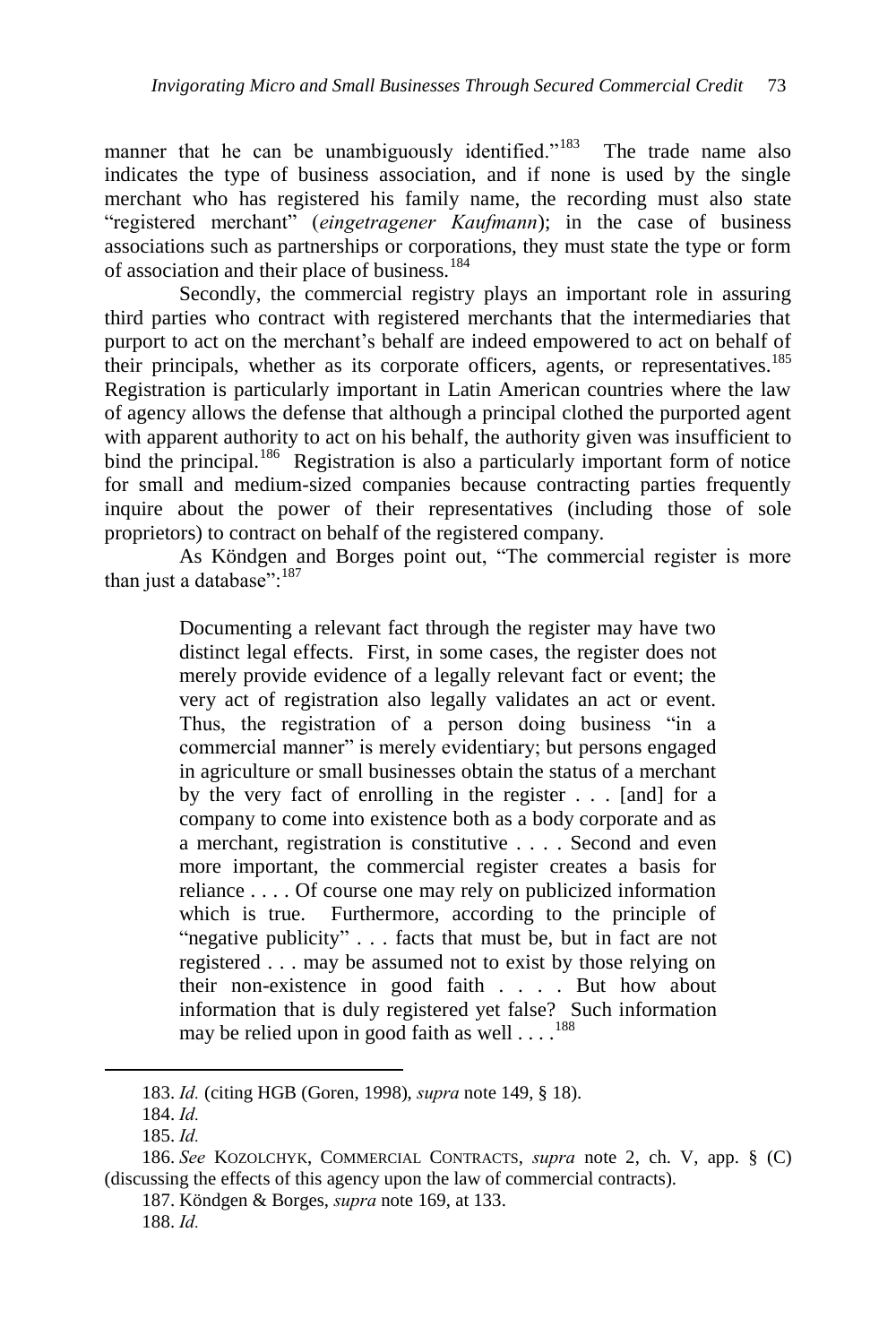In sum, the amendments of the HGB take into account the presence of microbusinesses as measured by their inventory turnover, number of employees, reliance on professional bookkeepers or accountants, ability to act through agents or representatives, and access to bank financing. Where, according to these factors, a business is so small that it need not be organized in a formal manner, the person or persons involved in such a business are not subjected to any of the licensing or administrative requirements imposed upon regular merchants.

#### **C. U.S. Law**

# 1. Sources of U.S. Business Association Law: "Aggregate" and "Legal Entities"

State law governs the creation, operation, amendment, and dissolution of business associations in the United States. This law offers businesspersons a wide and open-ended variety of business association forms. They range from publicly held joint stock corporations to closely held varieties, including "Subchapter S" and limited liability companies as well as various types of partnerships.<sup>189</sup> Unlike French law, this law is open-ended; it is up to the participating businesspersons to agree on the format and modalities of their business association, even if the adopted form may diverge substantially from statutorily sanctioned forms. It is important to note that, even though the U.S. limited liability company initially resembled the Latin American limited liability company, at present, the U.S. version of this business form offers a much more flexible structure.<sup>190</sup>

Why is there such a variety of statutorily inspired forms of doing business in the United States? One of the reasons suggested by Professors Larry E. Ribstein and Jeffrey M. Lipshaw is the parties' freedom to contract around statutory provisions.<sup>191</sup> In other words, much of the U.S. statutory law on business associations is ius dispositivum (a law that can be changed by the parties). Another reason is that the main function of business association statutes in the United States is to provide standard forms to help the parties "economize on contracting costs." $192^{\circ}$  This is particularly true for small businesses. The legal fees for drafting a unique charter or founding contract for the chosen type of

<sup>189.</sup> I.R.S., Pub. No. 583, *Starting a Business and Keeping Records* 2-3 (Jan. 2007), *available at* http://www.irs.gov/pub/irs-pdf/p583.pdf; *see also Small Business Planner: Choose a Structure*, U.S. SMALL BUS. ADMIN., http://archive.sba.gov/smallbusinessplanner/ start/chooseastructure/START\_FORMS\_OWNERSHIP.html (last visited Dec. 29, 2011) [hereinafter *Choose a Structure*].

<sup>190.</sup> FRANCISCO REYES VILLAMIZAR, LA SOCIEDAD POR ACCIONES SIMPLIFICADA 57–58 (2d ed. 2010).

<sup>191.</sup> LARRY E. RIBSTEIN & JEFFREY M. LIPSHAW, UNINCORPORATED BUSINESS ENTITIES 2 (4th ed. 2009).

<sup>192.</sup> *Id*. at 2.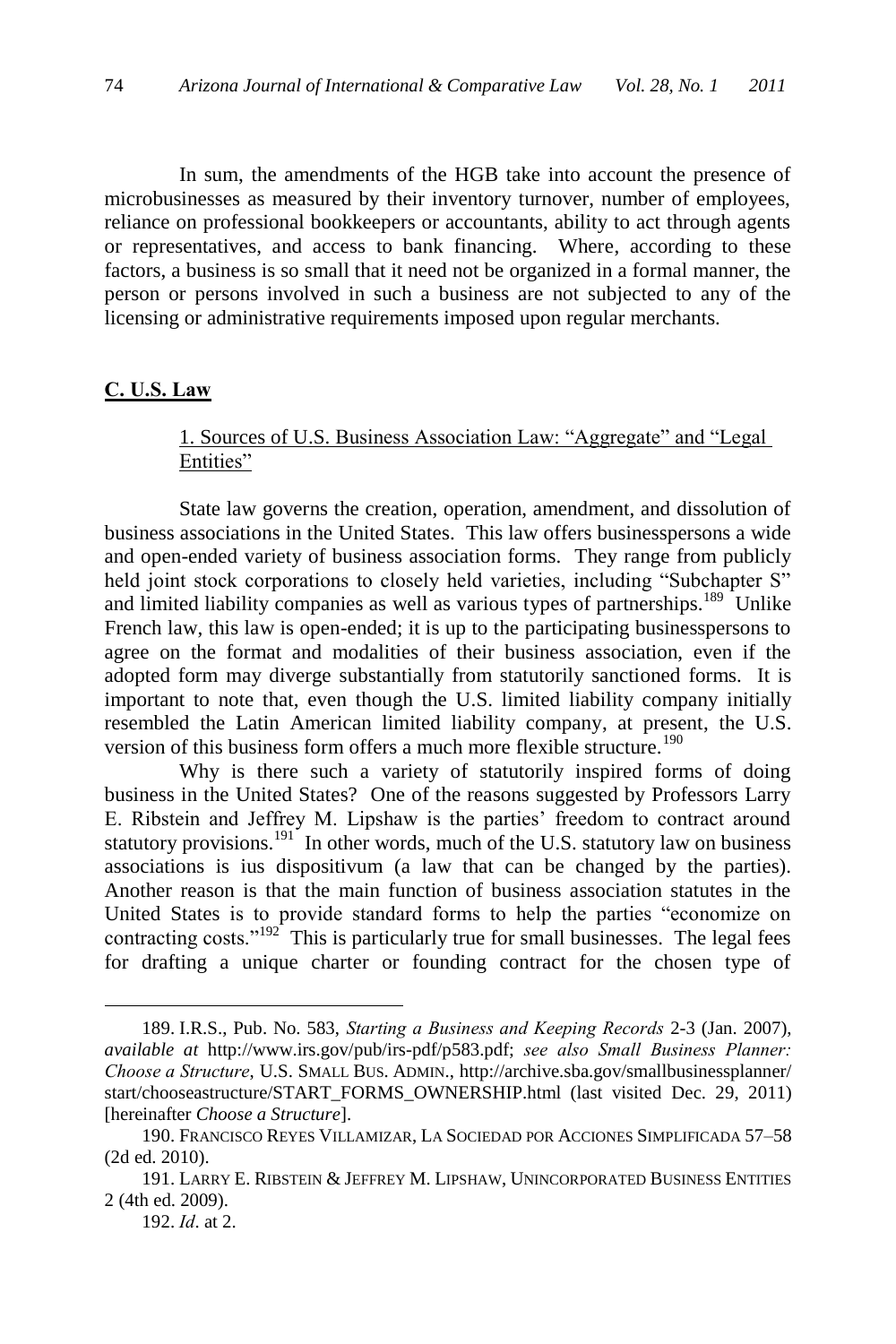association could prove too costly, particularly if "off the rack"<sup>193</sup> standardized provisions for each type of association are available. Standard forms, however, need not be derived from statutes.<sup>194</sup> For example, decisional rules on the law of agency have contributed much to the growth of partnership law in the United States and have found their way into standard partnership forms.<sup>195</sup>

Ribstein and Lipshaw refer to the traditional partnership form of business as an aggregate of the owners<sup>196</sup> or, in civil law terms, an extension of their legal personality. The corporation, in contrast, is traditionally regarded as a separate legal entity with rights, powers, and liabilities separate from those of the owners. Thus, while the corporation, not its owners, is liable for the debts of the business, the partners in a general partnership are personally liable for the debts of the firm. Other consequences of the legal entity nature of the corporation "include the continuation of the firm after the withdrawal or death of an owner, [its] ownership of property and [its] prosecution and defense of litigation in the corporate name, and taxation of income and losses at the firm rather than owner level.<sup> $5197$ </sup>

Consistent with the pragmatic-utilitarian nature of Anglo-American legal reasoning (as contrasted with the Aristotelian and Scholastic nature of the reasoning in the French codes discussed earlier), the definition and classification of "aggregate" vs. "legal entity" associations was designed by Anglo-American jurists and commentators as a tool for problem solving and not as a revealer of any permanent and universal truth about the nature of business associations.<sup>198</sup> Thus, ―even a traditional general partnership may be an ‗aggregate' when it comes to partner liability, but an 'entity' for purposes of holding title to property in partnership name."<sup>199</sup>

Yet, not all of the U.S. law of business associations is ius dispositivum. The law of federal taxation and that which supervises the public sale of investment securities, among other U.S. public laws, are ius cogens. They specify requirements that cannot be varied or ignored by the parties because they are deemed essential for tax collection and market supervision. Thus, the Internal Revenue Service, for example, requires that the sole proprietor obtain an Employer Identification Number (EIN) for tax assessment and sets forth formal reporting requirements for Subchapter S corporations to allow a tax liability reduction.<sup>200</sup> Similarly, the Bankruptcy Code and state statutes provide a cap on

<sup>193.</sup> *Id.*

<sup>194.</sup> *Id*.

<sup>195.</sup> *Id.* at 3.

<sup>196.</sup> RIBSTEIN & LIPSHAW, *supra* note 191, at 2.

<sup>197.</sup> *Id.*

<sup>198.</sup> *Id*.

<sup>199.</sup> *Id.*

<sup>200.</sup> For the definition of a Subchapter S corporation and eligibility requirements, see 26 U.S.C.A. § 1361 (West 2007). Among the formal reporting criteria that this type of business association must meet in order to avail itself of tax benefits are: i) have no more than 100 shareholders; ii) shareholders must be individuals, estates, or certain trusts; and iii) have only one class of stock.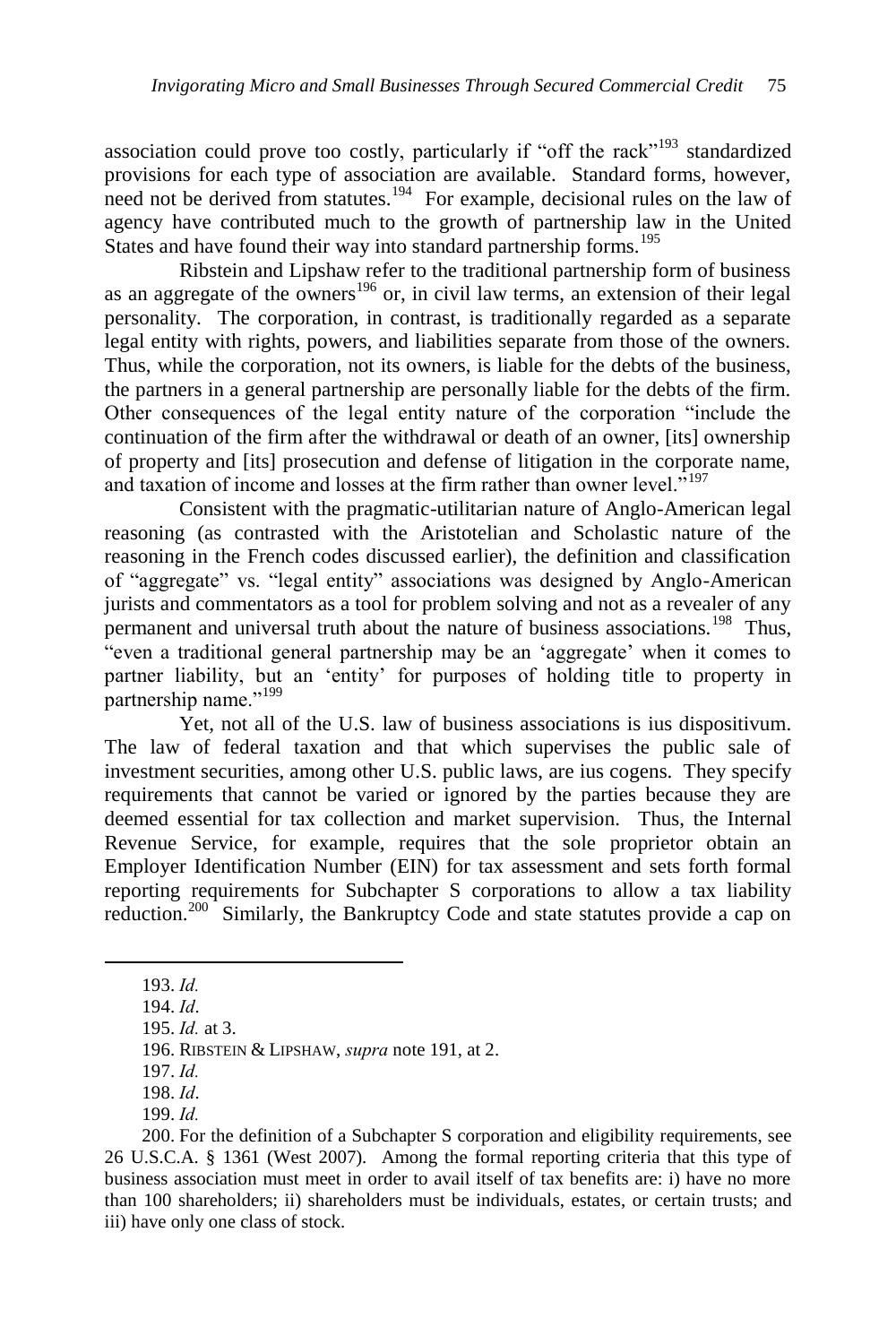exemptions of assets that may be claimed by sole proprietorships, among others. 201

#### 2. The Sole Proprietorship: A Gender and Occupational Profile

It is a cliché by now that in the United States, "[t]he vast majority of small businesses start out as sole proprietorships."<sup>202</sup> A study by the Small Business Administration of the United States on the gender of sole proprietors from 1985 to 2000 also shows the growing involvement of women.<sup>203</sup> The percentage of sole proprietorships owned by women during this period grew by  $81.54\%$ , and those owned by men grew by  $38.86\%$ .<sup>204</sup> Yet, these statistics also reflected marked differences between the respective incomes: "An average 7.7 percent of male sole proprietorships made more than \$200,000 in sales annually and accounted for 59.2 percent of their gross receipts each year. These figures for large-receipt female sole proprietorships were just 3.0 percent and 35.0 percent, respectively."<sup>205</sup>

The economic sectors in which males and females participated also differed:

> [T]he average percentages of total receipts for male sole proprietorship by industry sector were: 33.7 percent in services; 30.3 percent in wholesale and retail trade; 7.9 percent in finance, insurance, and real estate; 20.3 percent in mining, construction, and manufacturing; 5.2 percent in transportation, communications, and utilities; and 2.6 percent in agriculture, forestry, and fishing.<sup>206</sup>

By contrast, female sole proprietors were more active in services (46.6%), wholesale and retail trade (30.3%), and finance, insurance, and real estate (11.6%). Women were less active in mining, construction, and manufacturing (6.8%); transportation, communication, and utilities (3.1%); and agriculture, forestry, and fishing  $(1.6\%)$ .<sup>207</sup>

Most of the above percentages fell along traditional occupational lines. Yet the percentage of female ownership in the financial and real estate sectors revealed that female sole proprietors are making significant inroads in the

<sup>201.</sup> *See In re* Ehlen, 202 B.R. 742, 743 (Bankr. W.D. Wis. 1996).

<sup>202.</sup> *Choose a Structure*, *supra* note 189.

<sup>203.</sup> *See* Ying Lowrey, *U.S. Sole Proprietorships: A Gender Comparison, 1985-2000*, at 121, http://www.irs.gov/pub/irs-soi/00solprop.pdf (2005) (analyzing data tabulated for

the U.S. Small Business Administration by the Statistics of Income Division of the IRS). 204. *Id.* at 123.

<sup>205.</sup> *Id.*

<sup>206.</sup> *Id.* at 129.

<sup>207.</sup> *Id.*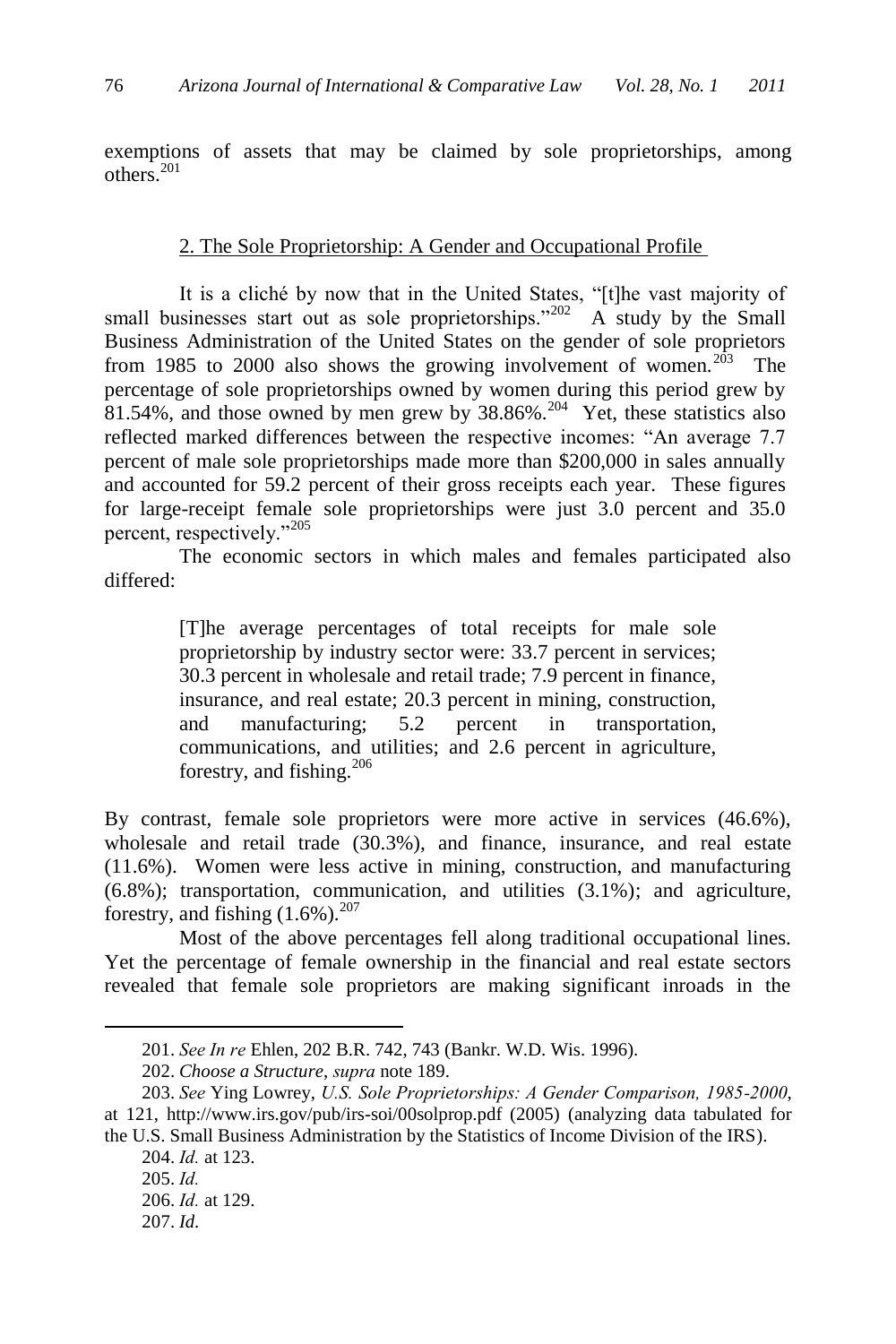traditional male businesses that involve trusted intermediaries such as bankers, and insurance and real estate agencies and brokerages. Further, during the tax year of 2000, female-owned real estate agencies and brokerage sole proprietorships were most competitive in receiving the highest incomes,  $\frac{208}{3}$  while the most profitable sole proprietorship for males and females alike was consulting and research.<sup>209</sup>

Further, while women made up an average of 34% of the total sole proprietorships in the United States by 2000, their growth rate of proprietorships was double that of male sole proprietorships during the  $1985-2000$  period.<sup>210</sup> Similarly, in 2000, there were more than three times the number of single female sole proprietors that were also heads of households than that of men in this same category (14.7% versus  $5.5\%$ ).<sup>211</sup>

The importance of growth in female ownership of sole proprietorships in the United States shows that women (whether married or single) have fully joined the ranks of merchants, by the traditional French and German code definitions of those who make commerce their habitual occupation.<sup>212</sup> This reality bodes poorly for laws that enable married women to carry on trades only with their husband's authorization, as was the case in French  $law<sup>213</sup>$  and is still the case in some Latin American countries.<sup>214</sup>

#### 3. Peculiarities of the Sole Proprietorship

As stated by J. William Callison and Maureen A. Sullivan in their widely read manual on the law and practice of partnerships, the main reason for the popularity of the sole proprietorship is that it is the simplest, least expensive, and most flexible form of conducting a business by an individual: "Unlike" partnerships and corporations, there is a complete [legal] identity between the individual proprietor and his or her business.<sup>315</sup> The proprietor of this business does not need to draw up documents that attest to its creation or registration, nor is he saddled with complex and expensive bookkeeping or accounting requirements. Typically, a simple, yearly profit and loss, single-entry statement will do—there is no need for fancy double-entry bookkeeping and balance sheets. The only step needed to regularize operations, as far as federal tax authorities are concerned (this could vary by state), is to contact the Internal Revenue Service via the

<sup>208.</sup> Lowrey, *supra* note 203, at 128–29 & fig.L.

<sup>209.</sup> *Id.*

<sup>210.</sup> *Id.* at 133.

<sup>211.</sup> *Id.*

<sup>212.</sup> *See* C. COM. art. L121-1 (Fr.); *see also* HGB, 1807, § 1(1) (Ger.).

<sup>213.</sup> *See* KOZOLCHYK, COMMERCIAL CONTRACTS, *supra* note 2, ch. X, app.

<sup>214.</sup> *See e.g.*, Código Civil de la República Dominicana [Civil Code of the Dominican Republic], arts. 1535 et seq.

<sup>215.</sup> *See generally* J. WILLIAM CALLISON & MAUREEN SULLIVAN, PARTNERSHIP LAW AND PRACTICE: GENERAL AND LIMITED PARTNERSHIPS § 2:1 (2010).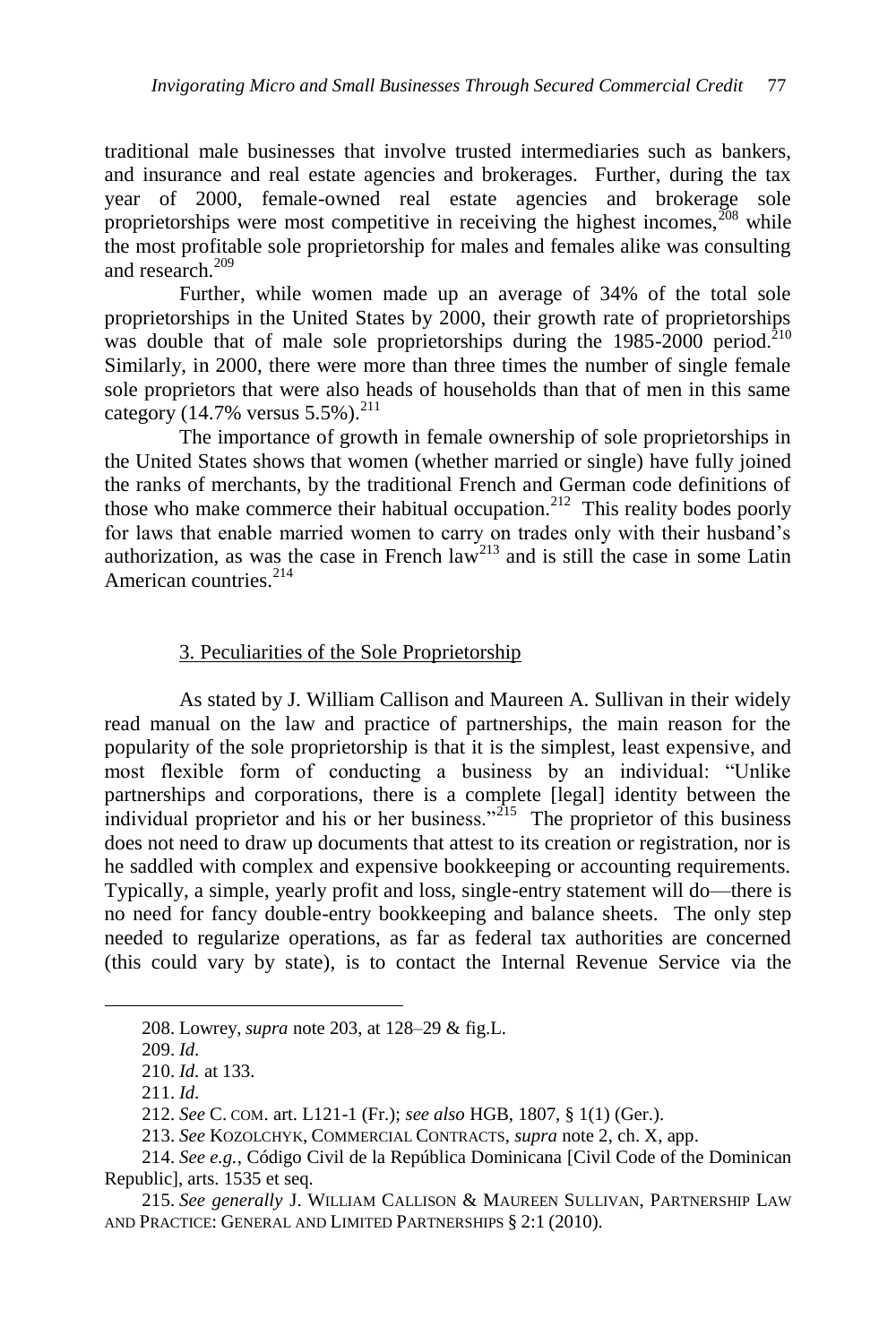Internet or by phone and obtain, free of charge, an EIN for the sole proprietor. From this point on, he can open one or more bank accounts, and issue invoices, and other valid taxation-related receipts or acknowledgments.

Simplicity of doing business is manifested in a legal regime that allows that all contracts and other transactions take place between "the proprietor, in his or her individual capacity, and the contracting third party. There are no statutes governing the formation and operation of a proprietorship. No documents are necessary to form a proprietorship, and no filings are necessary to commence business. $216$ 

In exchange for this flexibility of format, the sole proprietor has a direct, personal, and unlimited liability for all of the transactions conducted by his business.<sup>217</sup> Another disadvantage of the sole proprietorship is its termination and liquidation upon the death or retirement of the proprietor.<sup>218</sup> As noted earlier, ―[t]he proprietor does business in his or her own account, and under his or her own name or an assumed name. $^{219}$  However, if the proprietor wishes to do business under an assumed name, "state law usually requires that the proprietor register [the] assumed name. Some states require display of a trade name affidavit to provide notice of the assumed name to persons doing business with the proprietorship."220

Clearly, the purpose of such a requirement is to protect third parties against the proprietor's unfair competition, trade name, or trademark infringement.<sup>221</sup> It also protects the proprietor who has registered his original trade name against its use by others, "at least in jurisdictions in which the proprietor conducts business."<sup>222</sup>

Among the chief disadvantages pointed out by Callison and Sullivan, in addition to the unlimited liability of the sole proprietor are: 1) "potential liquidation of the business upon the death or retirement of the proprietor";<sup>223</sup> 2) difficulty in raising equity (as contrasted with debt) capital because there can be only a sole owner, so she will be unable to sell partnership interests or corporate shares of stock; $^{224}$  and 3) the complication of transferring an interest in it except by directly selling its assets.<sup>225</sup> However, these very assets can also be pledged to a secured creditor, thereby facilitating the financing of its transactions, as will be discussed shortly.

This form of business association has become a "default" category for all forms adopted by micro- and small business associations in the United States.

216. *Id*.

 $\overline{a}$ 

217. *Id*.

218. *Id.*

219. *Id.*

220. CALLISON & SULLIVAN, *supra* note 215, § 2:1*.*

221. *Id.*

222. *Id.*

223. *Id.*

224. *Id.*

<sup>225.</sup> CALLISON & SULLIVAN, *supra* note 215, § 2:1.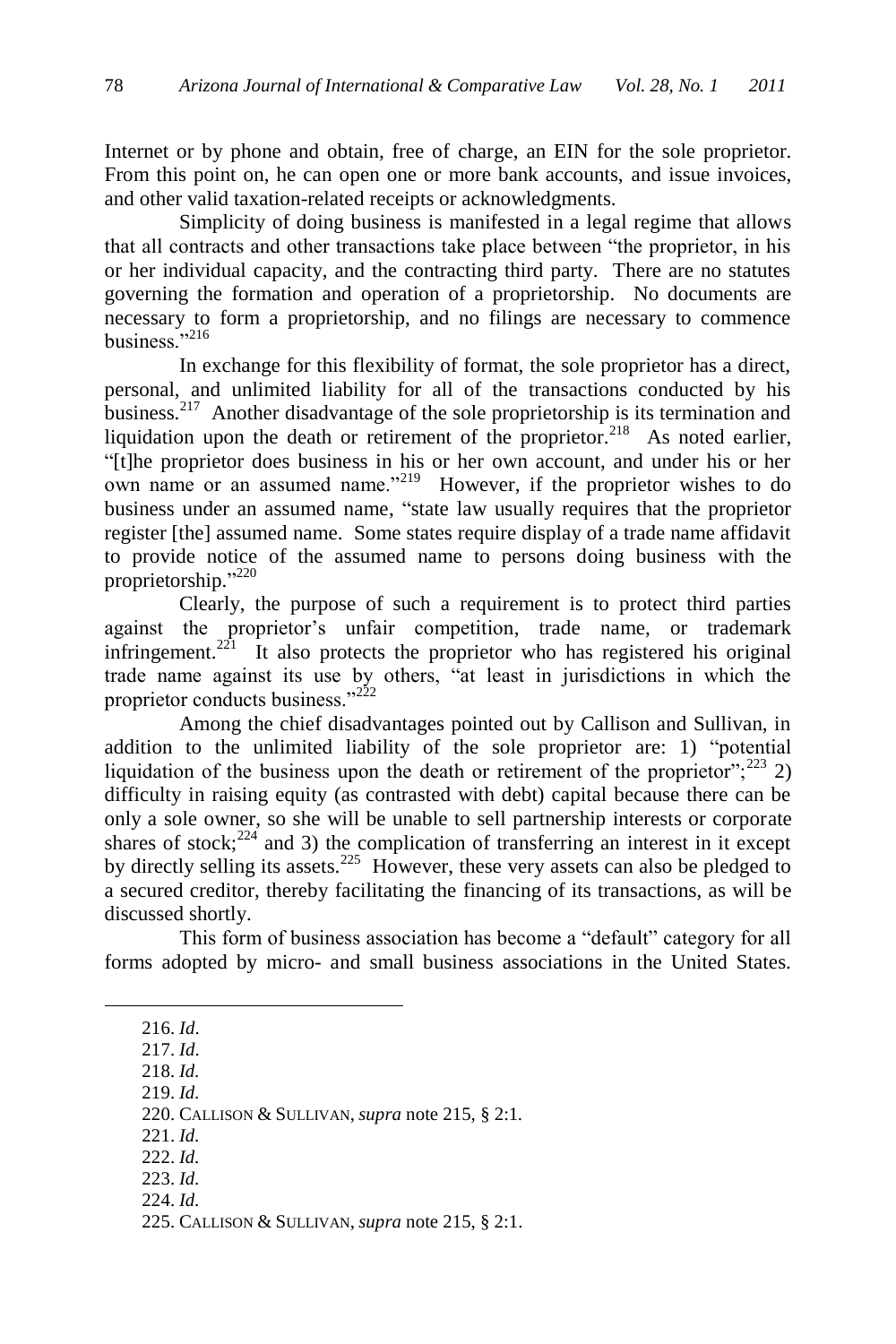Because of its popularity, there is no need in U.S. law for "default" types of business associations such as de facto or irregular business associations found so frequently in Latin American countries. More importantly for our purposes, access to secured commercial credit has not been impaired by the informal legal status of individual or sole proprietorships in the United States. On the contrary, since what matters from a secured lending standpoint is the ability and willingness of these businesses to repay their secured loans and the presence of selfliquidating (collateral) sources of repayment, lenders are generally unconcerned with the formalities of their constitution. Further, since what matters for the protection of the rights of third parties of secured loans (such as those of other secured creditors and bona fide purchasers of their assets) is the accessibility and accuracy of the data on the secured debtors and their collateral; normative efforts are focused on providing the quickest and most reliable notice to these parties. This requires that the function of a registry of security interests be ministerial; i.e., the registry should not be concerned with whether, say, company debtor *A* was properly created, or whether its bylaws were strictly followed when the secured loan was applied for, or whether *A*'s corporate officer *B* was the appropriate officer to sign the loan agreement or to consent to secured creditor *C*'s authorizing the filed financing statement.

# **V. LATIN AMERICA'S BUSINESS ASSOCIATIONS LAW:** *NUMERUS CLAUSUS***, DE FACTO, IRREGULAR, AND OTHER ASSOCIATIONS AND THEIR NULLITIES**<sup>226</sup>

## **A. Argentina**

 $\overline{a}$ 

Professor Raúl A. Etcheverry's survey of registered business associations in Argentina shows that they seldom include the so-called "personal" types of business associations, e.g., the regular partnership (*sociedad colectiva*), the partnership of "capital and industry" (*sociedad de capital e industria*), those of "labor and capital" (*sociedad comandita simple*), or "of labor and capital with issuance of stocks" (*sociedad en comandita por acciones*).<sup>227</sup> In addition, Etcheverry's survey does not list sole proprietorships. Thus, when businesspersons, particularly small businesspersons, conduct their businesses as individual merchants or partners, they usually do it as de facto or irregular business associations. He adds another category of business association to that of de facto or irregular associations: the "hidden or reserved" business association (*sociedades ocultas o reservadas*).<sup>228</sup> These associations are neither formally

<sup>226.</sup> Kozolchyk & Castañeda, *supra* note 2, app. § III (providing a summary table on the procedures, time, costs, and minimum capital required to start a business in Latin America compared to good-practice economies).

<sup>227.</sup> Etcheverry, *supra* note 11, at 8–10. 228. *Id*. at 8.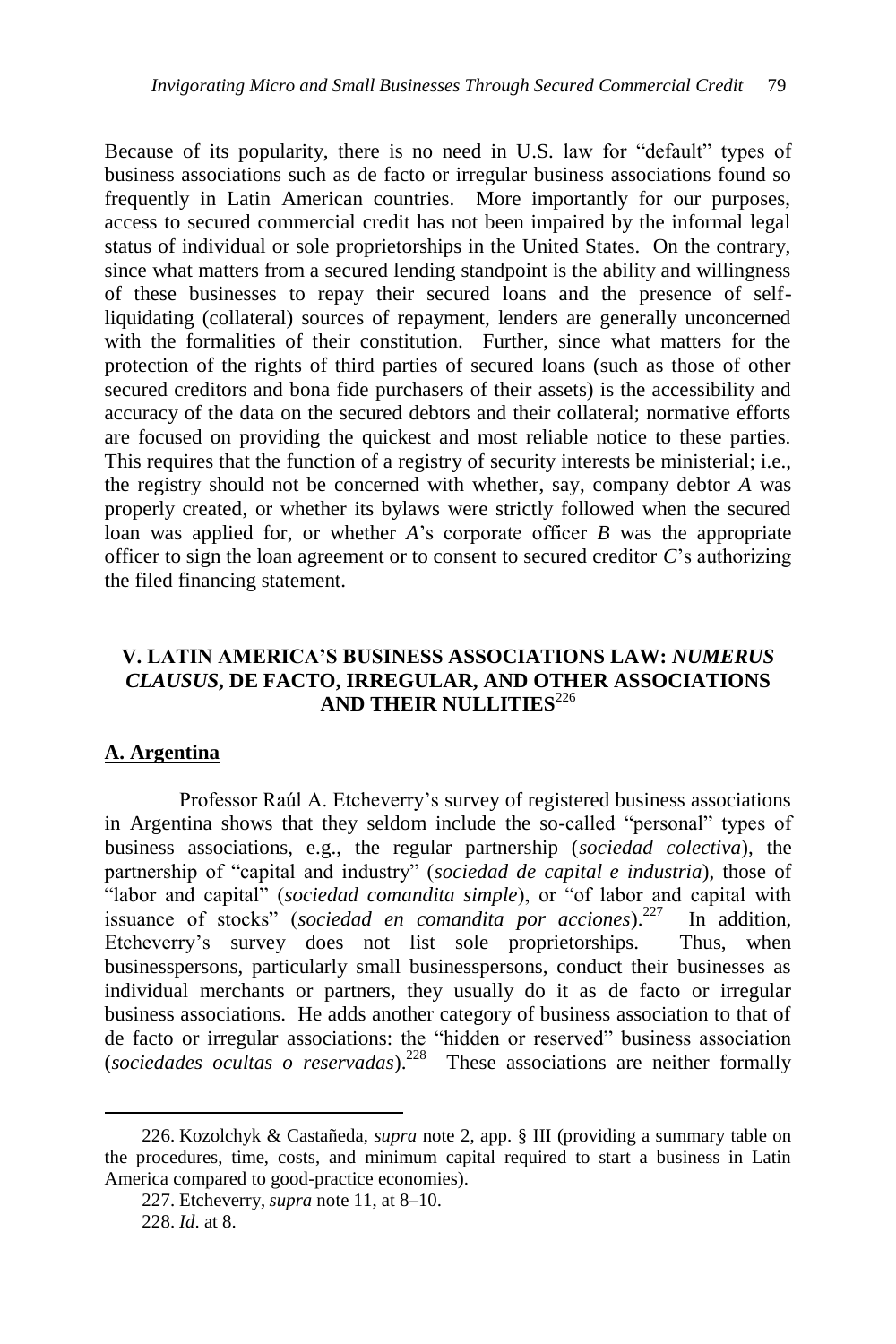created nor registered, and their participants do not wish them to become independent legal entities.<sup>229</sup> They wish them to remain known only to the members of the association and not to other participants in the marketplace.<sup>230</sup> In principle, these associations resemble the previously described German "dormant" or "silent" partnerships.<sup>231</sup>

De facto companies, known in Argentina as *sociedades de hecho*, are equally referred to in Argentine legal parlance as "spontaneous" (*sociedades* espontáneas).<sup>232</sup> They lack the essential formalities required from any of the types of business associations that they resemble most. Hence, they are regulated in the same manner as a business association that does not fulfill the two essential steps of "regular creation": 1) the execution of an agreement by all of its founding partners, members, or participants; and 2) the registration of the business entity in the Office of General Inspection of Justice of Argentina.<sup>233</sup>

A business association in Argentina that is classified as de facto by an Argentine judge or administrative official faces an "unsupportive legal system."<sup>234</sup> Such an entity is treated as a "precarious legal person" (*personas precarias*) whose liability is unlimited, joint and several, and thus can exceed the contributions made to it by its purported partners or shareholders. Even if those involved had agreed that only managing partners or shareholders would be jointly and severally liable for all the liabilities of the entity, the court would disregard such an agreement and hold all of the partners, participants, and shareholders liable for all of the entity's debts. On the other hand, any partner, participant, or shareholder could leave the entity at any time, as long as she paid what she owed the company and third parties. $^{235}$ 

Hence, as noted by Professor Etcheverry, most of Argentina's small business associations start out as "small business establishments" under a precarious legal regime. $236$  And while the legal costs incurred in operating such associations may be negligible at first, the legal regime is so uncertain or, in Professor Etcheverry's words, "highly unstable," $237$  that the costs of compliance with at least the steps of formal creation and registration may in the long run seem negligible when compared with the liability flowing from a de facto or irregular status.

The uncertainty of these de facto or irregular entities is compounded by a legal culture of nullities. This culture is apparent in the attention and subtlety devoted by legal commentators to the topic of nullities. Commentators seem more focused on the typology and pathology of nullities than on the destructive effects

229. *Id*.

 $\overline{a}$ 

230. *Id*.

231. *See supra* Part IV.B.

232. Etcheverry, *supra* note 11, at 8.

- 233. *Id*.
- 234. *Id*.
- 235. *Id*. 236. *Id.*
- 

<sup>237.</sup> Etcheverry, *supra* note 11, at 8.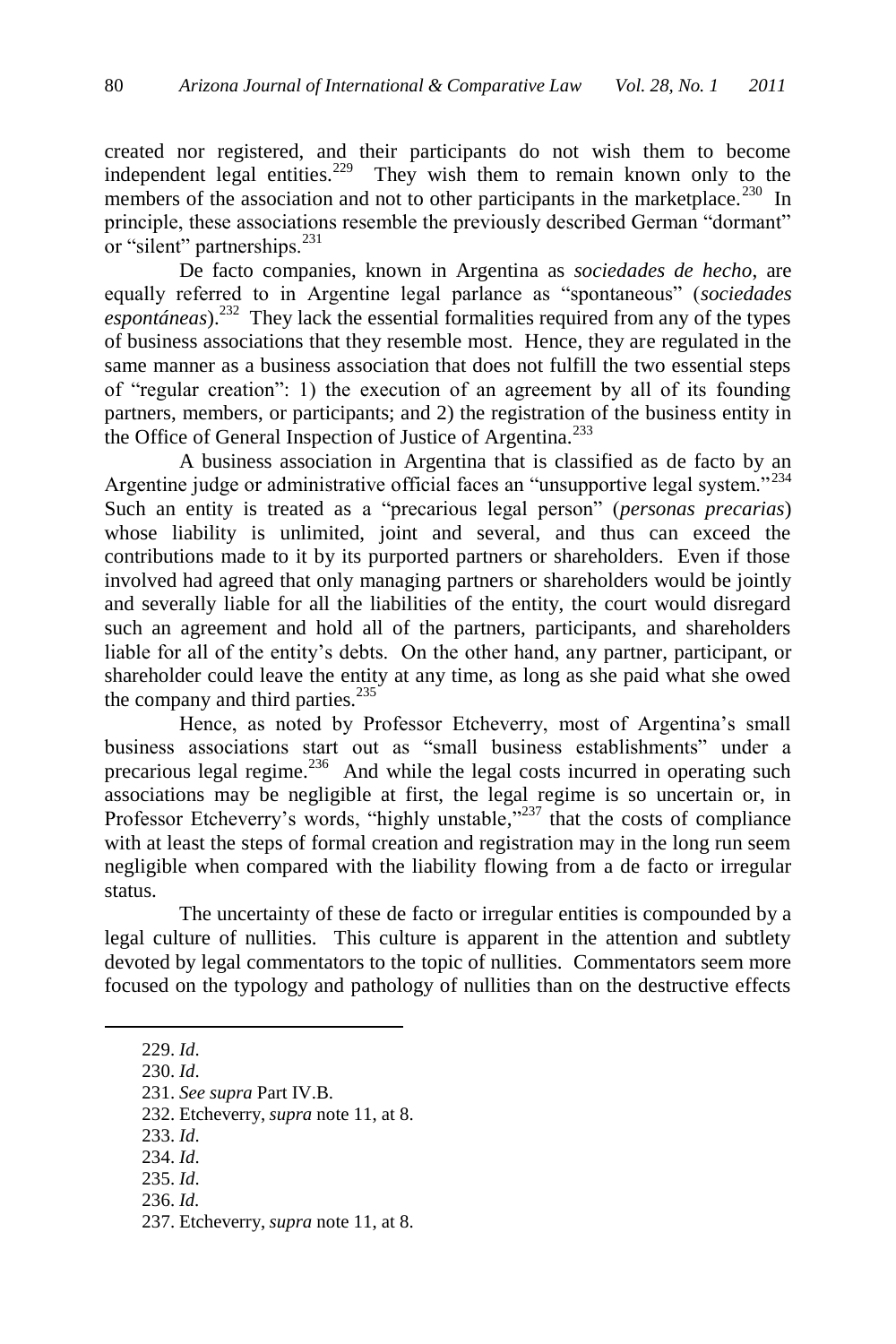<span id="page-38-0"></span>of this burgeoning area of business association law upon the formation of viable micro- and small business associations. Drs. Efraín Hugo Richard and Orlando Manuel Muiño, authors of one of the most popular commentaries on Argentina's business associations law, discuss a law of nullities that is ostensibly sophisticated and apparently aware of the need of micro- and small business associations for greater certainty of status.<sup>238</sup> Yet in the final analysis, the picture that emerges from this discussion is one of contradictions and unpredictability.<sup>239</sup> According to these authors, the Argentine law of business associations (LSC, *Ley de Sociedades Comerciales*)<sup>240</sup> adopted the Italian Civil Code concept of a "multilateral" contract as its normative basis. $241$  This concept allows the partial rescission of the business association contract and its continuing operation when one of the contracting parties breaches its associational obligations.<sup>242</sup> Article 1420 of the Italian Civil Code of 1942 states:

> In contracts among more than two parties in which the performance of each of the parties aims at attaining a common contractual purpose, where one of the association's relationships with one of the parties is annulled this nullity does not bring about the nullity of the entire contract, except where the participation of such a party is considered essential [in attaining the common purpose]. $2\overline{43}$

From this major premise, Richard and Muiño, as well as another commentator whom they quote, derive the perplexing conclusion that:

> [T]he problem of the "nullity of a business association" comes into the force at the time the business association is registered because the previous nullities pertain to the act or contract that created the association . . . . In other statutory regimes, nullities are excluded once the association was registered, except when the purpose of the association was illegal  $\dots$ .<sup>244</sup>

<sup>238.</sup> EFRAÍN HUGO RICHARD & ORLANDO MANUEL MUIÑO, DERECHO SOCIETARIO: SOCIEDADES COMERCIALES, CIVIL Y COOPERATIVA ch. XVII (2005) (a commentary that must be widely read in Argentina because it is now in its sixth reprint).

<sup>239.</sup> *Id*.

<sup>240.</sup> Ley de Sociedades Comerciales [LSC], Law No. 19550, Apr. 3, 1972, [XLIV-B] A.D.L.A. 1310 (Arg.).

<sup>241.</sup> RICHARD & MUIÑO, *supra* not[e 238,](#page-38-0) at 861–62.

<sup>242.</sup> LSC art. 16 (Arg.).

<sup>243.</sup> Art. 1420 Codice civile [C.c.] (It.) (translation by Boris Kozolchyk); *see also* art. 1446 C.c. (restating the rule of art. 1420).

<sup>244.</sup> RICHARD & MUIÑO, *supra* note [238,](#page-38-0) at 861–62 (citation omitted) (referencing arts. 2–3 of the Mexican General Law of Business Associations).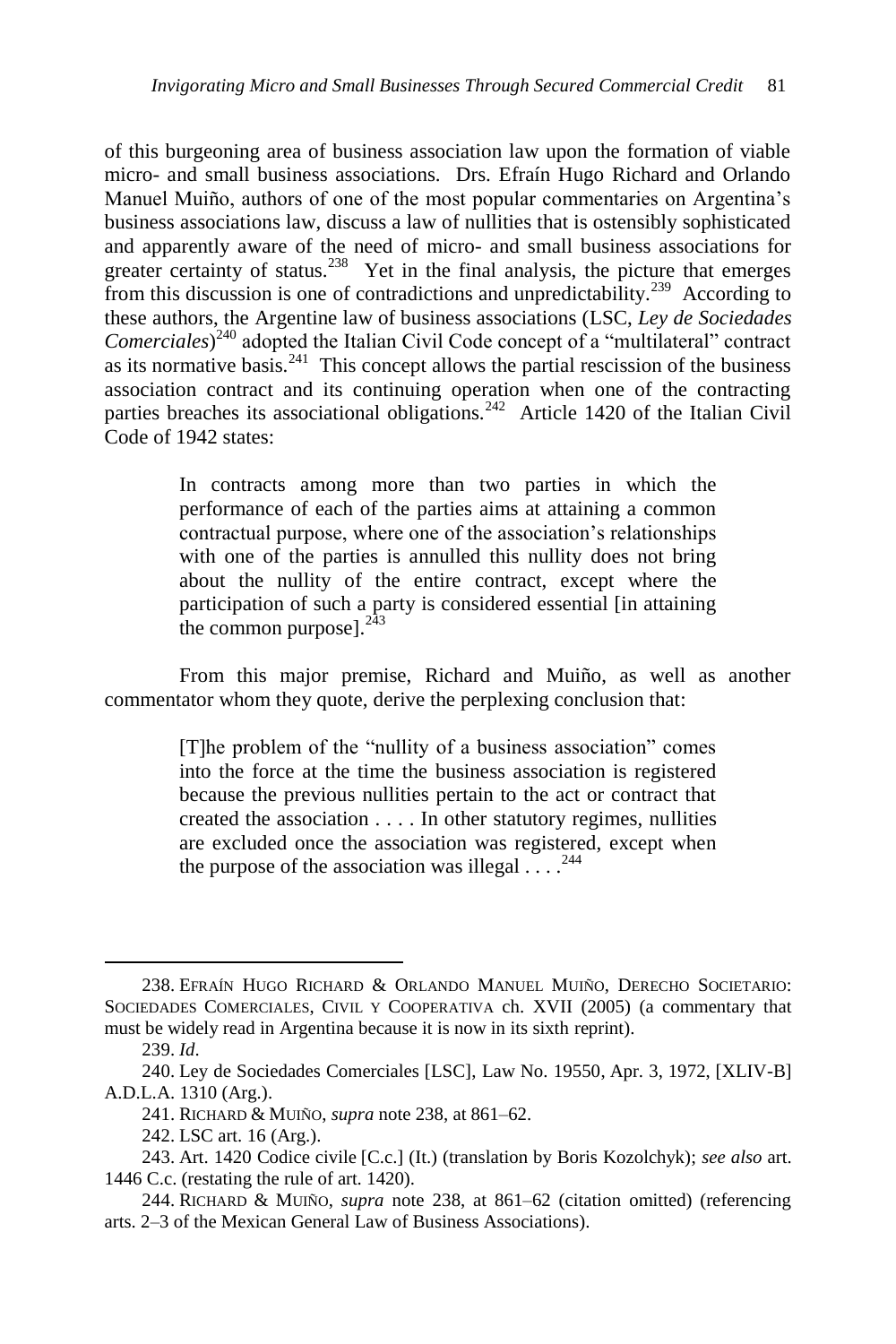Presumably, the goal of this rule is to protect the third parties who deal with the de facto or irregular association by allowing these parties to assume that the law will impose unlimited liability upon whoever these third parties dealt with until that business entity has been registered. Yet, the consequences of Richard and Muiño's assertions are far from certain. They add, as a clarification, that the Argentine law's treatment of "absolute nullities"<sup>245</sup> rejects the retroactive application of the nullities to contracts entered into by the de facto or irregular business association.<sup>246</sup> Yet they also assert that "[t]he defects that a form of business association may suffer during its existence can lead to the partial rescission [of its association contract] or to the dissolution of the association, but not to its irregularity or nullity."<sup>247</sup>

It is not clear whether this assertion applies to both unregistered and registered business associations. Richard and Muiño acknowledge that at least a part of the problem is the rigid typification of business associations in Argentine and other laws, followed by a *numerus clausus*, or closed-number-of-associations approach, that penalizes irregularities "with the extremely severe sanction of nullity, which in our day is excessively rigorous and dysfunctional."<sup>248</sup>

However, they attribute the problem to the Argentine law's adoption of a system of nullities designed for unilateral and bilateral contracts and not for a multilateral agreement such as that involved in the case of business associations.<sup>249</sup> While we agree with part of their diagnosis, we are puzzled by the suggestion that the cure lies in the formulation of a new conceptual system of remedies inspired by the multilateral contract categorization of business associations.<sup>250</sup> In our opinion, probably not inconsistent with that of Richard and Muiño, the main reason for the uncertainty of the Argentine nullities regime can be traced to the French Aristotelian-Scholastic-influenced method of defining and classifying legal institutions including contracts and business associations in a permanent, universal, unchanging, and thus closed-ended fashion.<sup>251</sup> Yet the cure does not lie in erecting a new conceptual multilateral contract system because many business associations, particularly smaller ones, are not multilateral but rather bilateral or single proprietorships. Further, it does not help to split the nullities into those that affect the act of creation of the business association and those that arise after the business association has been recorded.

Consider, for example, the not-unusual case of a sole proprietor who after much hard work developed a very valuable trade name for her product or service. According to Article 28 of the Argentine Law of Trademarks and Designations,<sup>252</sup>

<sup>245.</sup> CÓDIGO CIVIL [CÓD. Civ.] [Civil Code] arts. 1037–58 (Arg.) (on nullities).

<sup>246.</sup> RICHARD & MUIÑO, *supra* not[e 238,](#page-38-0) at 861.

<sup>247.</sup> *Id.* at 865.

<sup>248.</sup> *Id.* at 863.

<sup>249.</sup> *Id.*

<sup>250.</sup> *Id.* at 872.

<sup>251.</sup> KOZOLCHYK, COMMERCIAL CONTRACTS, *supra* note 2, ch. I.

<sup>252.</sup> *See* Law No. 22.362, Dec. 26, 1980 [XLI-A] A.D.L.A. 58 (Arg.) (stating Argentina's law on trademarks and designations).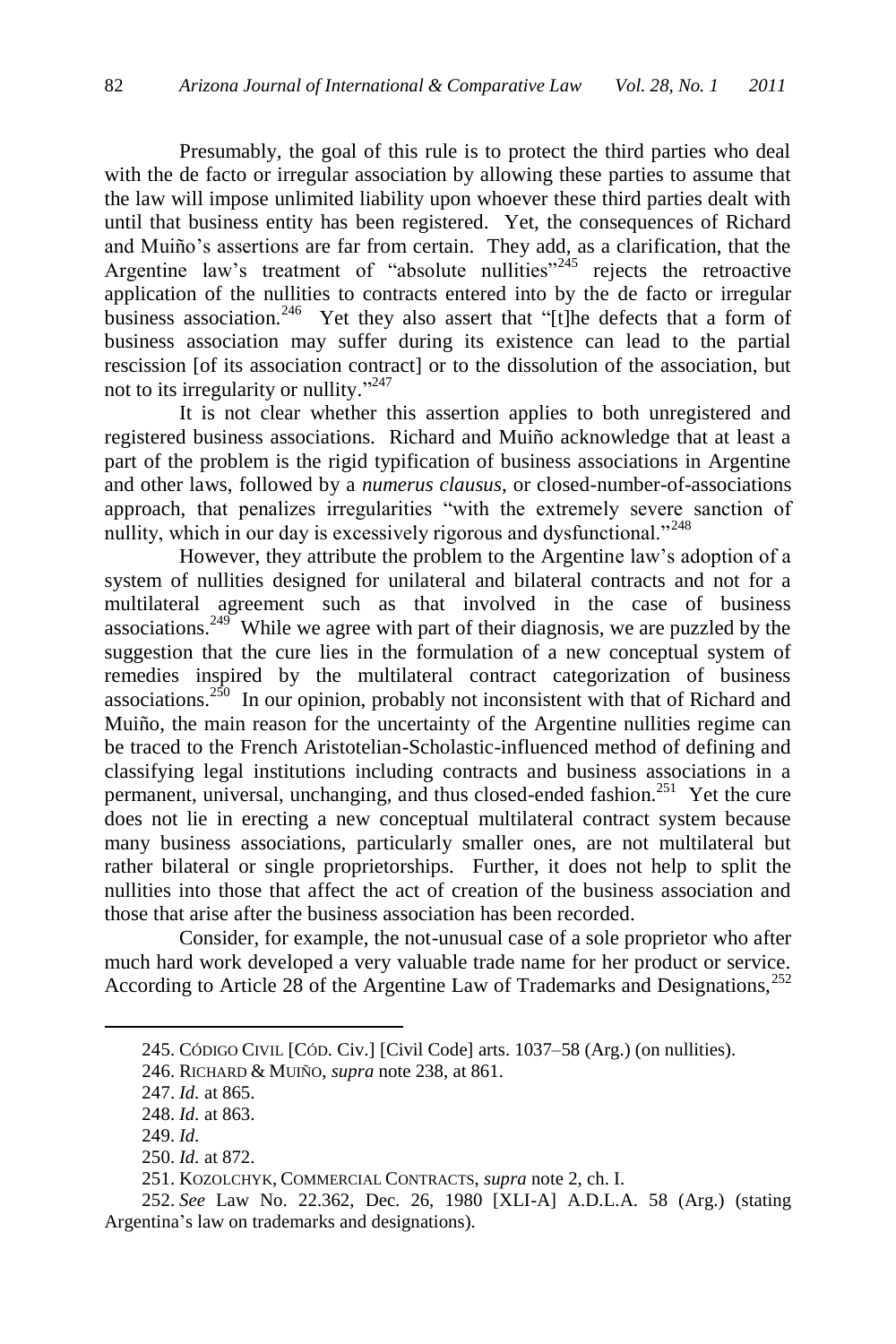ownership of the trade name (designation) is acquired by its use (although it confines the use to a given commercial sector and requires that the trade name be unmistakably that of the user). Assume that the name had been well-known and used for a considerable period of time prior to the registration of the business association. Would the sole proprietor of the trade name be granted or denied protection during the period prior to the registration of the association? Would she be denied protection of the trade name following registration because of an irregularity in the registration of the business association if it claimed ownership of the name? Such are the issues that emerge from a system or regulation predicated upon unrealistic assumptions as to who (merchants or nonmerchants) creates small business associations, how they conduct their businesses, and what kind of legal protections they require in order to be encouraged to "regularize" their status.

### **B. Brazil**

### 1. Forms of Organization of Micro and Small Businesses

When a Brazilian micro- or small business is formally created, it is most likely to select one of the following business associations:<sup>253</sup>

> a) Individual merchants. *Empresário/Autônomo* (businessperson/selfemployed), *Firma Individual* (sole proprietorship).<sup>254</sup>

> <span id="page-40-0"></span>b) Partnership-like forms, which include the oldest forms of partnership: (i) the *sociedade em nome coletivo*, where partners share in profits and losses with a joint and several type of liability; (ii) the *sociedade em comandita simples* and the *sociedade de capital e indústria*, two types of mixed capital labor partnerships; and (iii) the *sociedade em conta de participação*, the Brazilian version of the U.S. joint venture agreement.<sup>255</sup> c) *Sociedades limitadas* (LTDA). The Brazilian counterpart to the United States's limited liability company and commonly used in closely or family-held businesses.<sup>256</sup>

<sup>253.</sup> CÓDIGO CIVIL [C.C.] art. 10406 (Braz.) (regulating business entities in Brazil); Lei No. 6.404, de 15 de Dezembro de 1976, DIÁRIO OFICIAL DA UNIÃO [D.O.U.] de 17.12.1976 (Braz.) (same).

<sup>254.</sup> Danilo Nogueira, *The Language of Business Entities in Brazil*, TRANS. J. BUS. & FIN. (July 1998), http://translationjournal.net/journal/05money.htm.

<sup>255.</sup> *Id.* 

<sup>256.</sup> PINHEIRO NETO ADVOGADOS, GUIDE TO DOING BUSINESS IN BRAZIL 4 (2003), *available at* www.brazilian-consulate.org/secom/incs/DoingBusinessinBrazil.pdf; *see also*  DEMAREST & ALMEIDA ADVOGADOS, LEGAL ASPECTS OF DOING BUSINESS IN BRAZIL 9, *available at* www.demarest.com.br/media/896319/doing%20business.pdf*.* As previously indicated, the U.S. limited liability company is a much more flexible business form.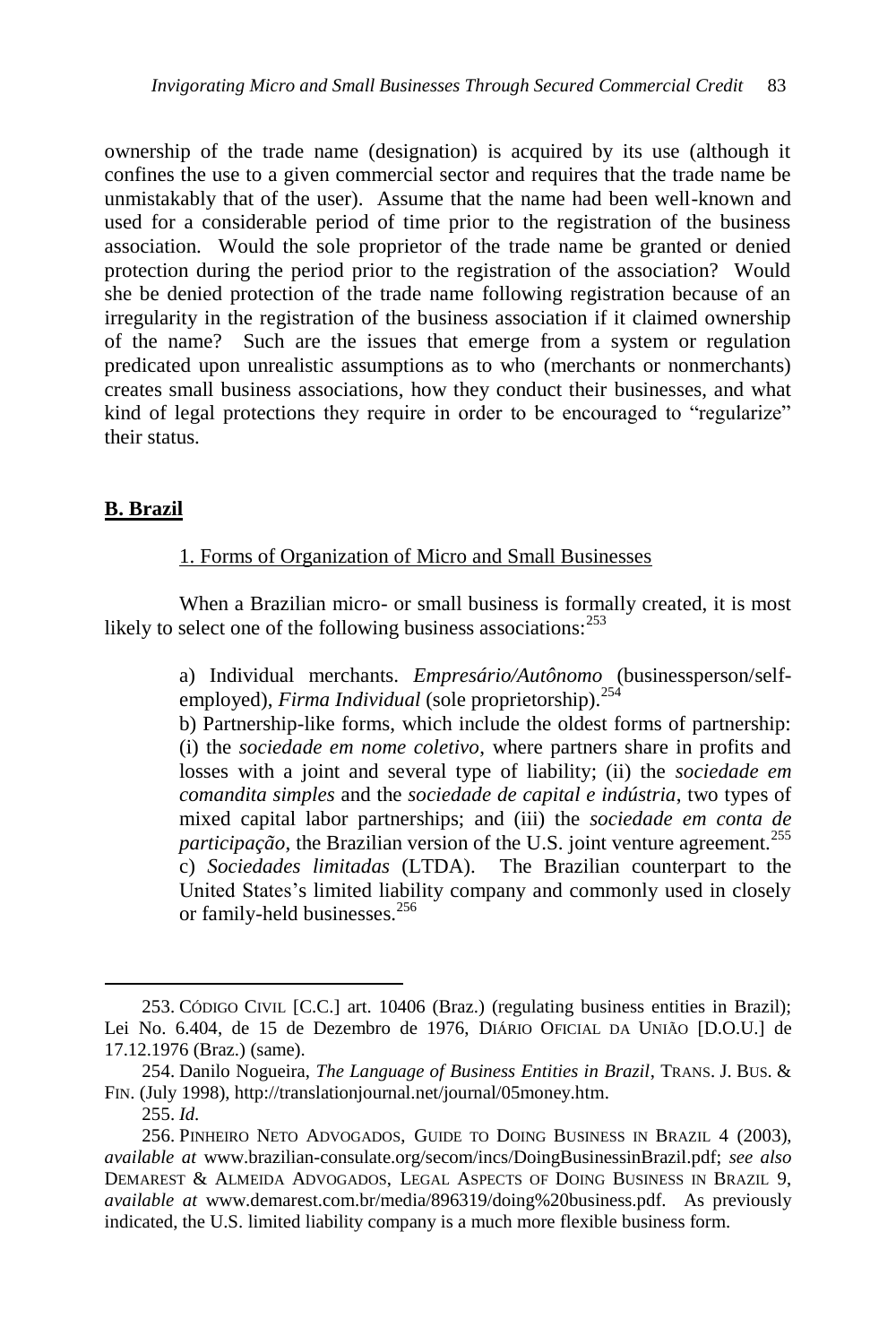d) *Sociedade anônima* (SA). The Brazilian counterpart to the Anglo-American joint stock company or corporation.<sup>257</sup>

# 2. Formal Legal Requirements to Create a Business Association

Erica Batalha's research focused on Rio de Janeiro's procedures and costs of qualifying to do business as a micro- or small business association.<sup>258</sup> She noted that although the laws that govern legal entities in Brazil are uniform throughout the country, the processing time and the specific steps required for registering a new company vary from state to state.<sup>259</sup> The process also differs depending on the type of entity being established. The steps required to register as an individual merchant (*empresário*) and as a corporation (*sociedade anônima*), however, are similar. In Rio de Janeiro, for example, the steps and costs are:

1. Choose a name.

- a. *Empresários* must choose a *firma* name, which includes the owner's name or some variation thereof.
- b. *Sociedades anônimas* must give their corporation a *denominação* that includes some description of the type of activity in which the business engages. $260$

2. Check with the *Junta Comercial do Estado de Rio de Janeiro* (Commercial Registry for the State of Rio de Janeiro) to see if the name is in use. $261$ 

3. File the following documents at the *Junta Comercial*:

a. *Empresários* file a Businessperson's Application,<sup>262</sup> which is an authenticated copy of the owner's ID, and proof of payment of registration fees and taxes: $^{263}$ 

 $\overline{a}$ 

261. *See Nome Empresarial* [*Business Name*], SEBRAE, http://www.sebrae.com.br/ momento/quero-abrir-um-negocio/vou-abrir/registre-empresa/formalize/integra\_bia?ident\_ unico=1051 (last visited Dec. 29, 2011).

262. *See Formulário de Requerimento de Empresário* [*Business Application Form*], DEPARTAMENTO NACIONAL DE REGISTRO DO COMÉRCIO [DNRC], http://www.dnrc.gov.br/ Legislacao/normativa/anexo1\_in95.htm (last visited Dec. 29, 2011).

263. *See Documentação Exigida*, DNRC, http://www.dnrc.gov.br/Servicos\_dnrc/ Empresario/inscricao.htm (last visited Dec. 29, 2011) (listing documents to be filed with an application to register as an *empresário*).

<sup>257.</sup> PINHEIRO NETO, *supra* note [256,](#page-40-0) at 7; DEMAREST & ALMEIDA, *supra* not[e 256,](#page-40-0) at 9.

<sup>258.</sup> *See supra* text accompanying note 58.

<sup>259.</sup> *See supra* text accompanying note 58.

<sup>260.</sup> *See Quero abrir um negócio* [*I Want to Start a Business*], SERVIÇO BRASILEIRO DE APOIO ÀS MICRO E PEQUENAS EMPRESAS [SEBRAE] [BRAZ. SERV. OF SUPPORT TO SMALL & MICRO ENTERS.], http://gestaoportal.sebrae.com.br/momento/quero-abrir-um-negocio (last visited Dec. 29, 2011).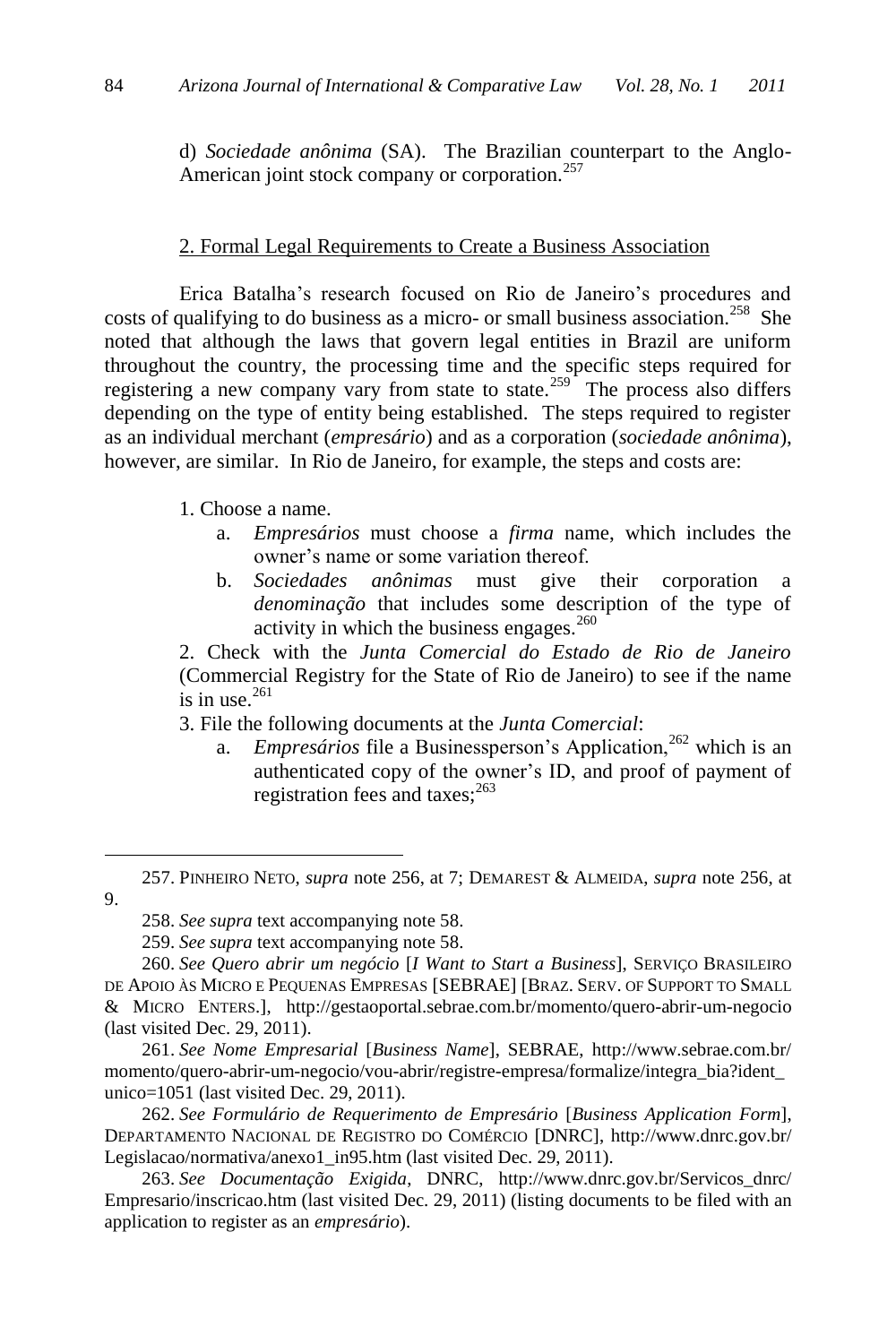b. *Sociedades anônimas* file Minutes of the Shareholder's Meeting for Incorporation; Articles of Incorporation/Bylaws; a bank deposit receipt for the portion of capital presented in cash (although there is no legal minimum capital requirement for this type of entity, at least 10% of the capital used to form an *SA* must be provided in cash); several other documents proving the establishment of the corporation; authenticated copies of IDs for all partners; and proof of payment of registration fees and taxes. 264

4. Once the above-mentioned documents have been filed, the business will receive an NIRE (business registration ID number) from the *Junta Comercial*. This number will be needed to complete the rest of the process.<sup>265</sup>

<span id="page-42-0"></span>5. Register as a taxpaying business with the CNPJ (*Cadastro Nacional de Pessoas Jurídicas*, Brazilian Ministry of Finance's Corporate Taxpayer Registry).<sup>266</sup>

<span id="page-42-1"></span>6. Apply for an *alvará de funcionamento* (license to operate) from the *Prefeitura de Rio de Janeiro* (Rio de Janeiro City Government).<sup>267</sup>

7. Register as a state taxpayer with the *Secretaria de Estado de Fazenda*  de Rio de Janeiro (State Secretary of the Treasury of Rio de Janeiro).<sup>268</sup>

8. Register with the *Ministerio de Previdência Social* (Ministry of Social Security and Social Assistance).<sup>269</sup>

9. Apply for permission to print invoices and receipts at the *Secretaria Municipal de Fazenda de Rio de Janeiro* (Municipal Secretary of the Treasury of Rio de Janeiro).<sup>270</sup>

10. Apply for the authentication of account ledgers at the Municipal Secretary of the Treasury of Rio de Janeiro.<sup>271</sup>

<sup>264.</sup> *See Documentação Exigida*, DNRC, [http://www.dnrc.gov.br/Servicos\\_dnrc/sa/](http://www.dnrc.gov.br/Servicos_dnrc/sa/) constituicao.pdf (last visited Dec. 29, 2011) (listing documentation required for registering a *sociedade anônima*).

<sup>265.</sup> *See Guia prático para o registro de empresas* [*Practical Guide to Business Registration*], SEBRAE, http://www.sebrae.com.br/momento/quero-abrir-um-negocio/vouabrir/registre-empresa/formalize/integra\_bia?ident\_unico=14 (last visited Dec. 29, 2011).

<sup>266.</sup> *See* CADASTRO NACIONAL DE PESSOAS JURÍDICAS, http://www.receita.fazenda.gov .br/TextConcat/Default.asp?Pos=3&Div=Guia Contribuinte/CNPJ/ (last visited Dec. 29, 2011) (Brazil's Ministry of Finance's registry for corporate taxpayers).

<sup>267.</sup> *See* PREFEITURA DE RIO DE JANEIRO [RIO DE JANEIRO CITY GOV'T], http://www.rio.rj.gov.br/ (last visited Dec. 29, 2011) (on *Alvará Já*).

<sup>268.</sup> *See Guia prático*, *supra* not[e 265.](#page-42-0)

<sup>269.</sup> *Id.*

<sup>270.</sup> *Id.*

<sup>271.</sup> *Id.*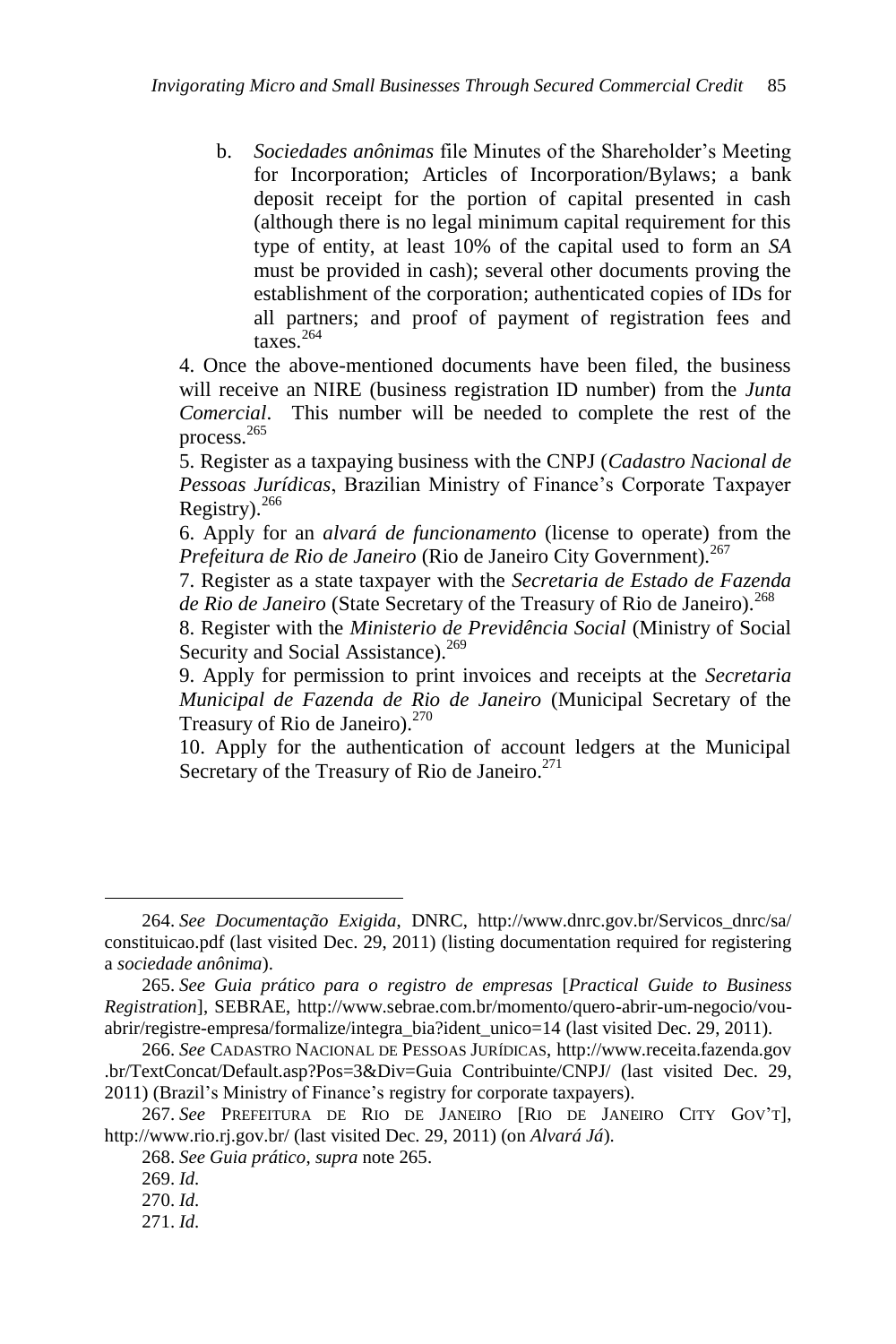<span id="page-43-0"></span>

|                          | <b>Empresário</b> | <b>Empresário</b>     | <b>Sociedade</b> | <b>Sociedade</b> |
|--------------------------|-------------------|-----------------------|------------------|------------------|
|                          | <b>Regular</b>    | <b>Micro or Small</b> | Anônima          | Anônima          |
|                          |                   |                       | <b>Regular</b>   | Micro or         |
|                          |                   |                       |                  | <b>Small</b>     |
| <b>Registration</b>      | R\$137.05         | R\$137.05             | R\$340.06        | R\$340.06        |
| and                      | (US\$83.06)       | (US\$83.06)           | (US\$206.09)     | (US              |
| Incorporation            |                   |                       |                  | \$206.09         |
| - Paid to the            |                   |                       |                  |                  |
| Junta                    |                   |                       |                  |                  |
| Comercial <sup>273</sup> |                   |                       |                  |                  |
| <b>Business</b>          | R\$183.42         | R\$93.42              | R\$183.42        | R\$93.42         |
| <b>Name Filing</b>       | (US\$111.16)      | (US\$56.61)           | (US\$111.16)     | (US\$56.61)      |
| Fee - Paid to            |                   |                       |                  |                  |
| the <i>Junta</i>         |                   |                       |                  |                  |
| Comercial <sup>274</sup> |                   |                       |                  |                  |
| <b>Business</b>          | R\$457.91         | Micro - Exempt        | R\$457.91        | $Micro-$         |
| License Fee -            | (US\$277.52)      | $Small-$              | (US\$277.52)     | Exempt           |
| Paid to Rio de           |                   | R\$457.91             |                  |                  |
| <b>Janeiro City</b>      |                   | (US\$277.52)          |                  | $Small-$         |
| Government               |                   |                       |                  | R\$457.91        |
| 275                      |                   |                       |                  | (US)             |
|                          |                   |                       |                  | \$277.52)        |
|                          | R\$778.38         | $Micro-$              | R\$981.39        | $Micro-$         |
|                          | (US\$471.74)      | R\$230.47             | (US\$594.78)     | R\$433.48        |
|                          |                   | (US\$139.67)          |                  | (US              |
|                          |                   |                       |                  | \$262.71)        |
| <b>Total Fees</b>        |                   | $Small-$              |                  |                  |
|                          |                   | R\$688.38             |                  | $Small-$         |
|                          |                   | (US\$417.20)          |                  | R\$891.39        |
|                          |                   |                       |                  | (US              |
|                          |                   |                       |                  | \$540.23         |

The costs associated with registering a business and preparing it for operations are as follows:<sup>272</sup>

Yet neither the micro- nor the small businessperson should assume that the above list of procedures and costs exhausts the qualification procedure. Additional procedures may have to be completed, and additional fees may have to

<sup>272.</sup> Table prepared by Erica Batalha with information from *Junta Comercial de Rio de Janeiro* [Rio de Janeiro Board of Trade] and *Prefeitura de Rio de Janeiro* [Rio de Janeiro City Government].

<sup>273.</sup> *Tabela de Preços* [*Table of Prices*], JUNTA COMERCIAL DE RIO DE JANEIRO (2009), http://www.jucerja.rj.gov.br/servicos/tbprecos/.

<sup>274.</sup> *Id*.

<sup>275.</sup> PREFEITURA DE RIO DE JANEIRO, *supra* note [267.](#page-42-1)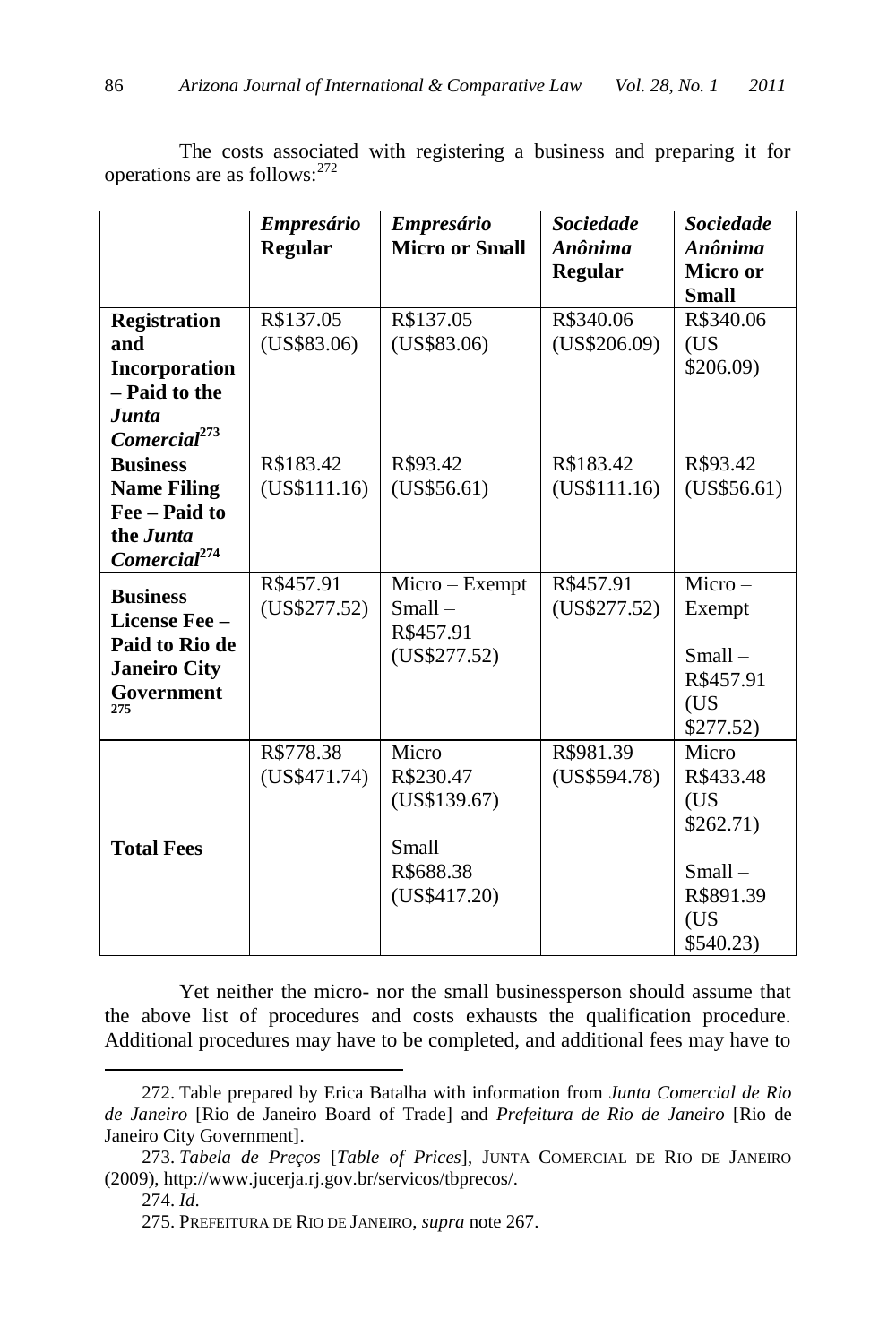be paid. $276$  For contrast, compare the preceding discussion with that in Professor Francisco Reyes' book on Colombia's Simplified Corporations Act,<sup>277</sup> of which he was the drafter.

### 3. Bookkeeping and Accounting Requirements

As a result of their relative modernity, Brazilian laws and regulations on micro- and small businesses have taken into account some contemporary bookkeeping and accounting practices, thereby facilitating their business operations.<sup>278</sup> For example, while every business is obligated to follow standard bookkeeping practices, businesses have discretion to use automated, computerized, or paper-based systems.<sup>279</sup> Small businesses are exempt from following standard bookkeeping procedures, except for the *livro diário*. 280 For purposes of this exemption, small businesses are defined as those with only one establishment, conducted as a family business, with a gross annual income not greater than 100 times the highest monthly minimum wage, and with paid capital that does not exceed twenty times such minimum wage.<sup>281</sup>

All businesses, including small businesses, must keep a journal (*livro*  diário) with bound, sequentially numbered pages.<sup>282</sup> In this journal, the daily acts and operations of the mercantile activity are to be recorded, as well as occurrences that modify, or could modify, the financial state of the business.<sup>283</sup> In addition, in order to use business records in court or before administrative agencies, all

<sup>276.</sup> For example, if an authenticated photocopy is required and it is not provided to the *Junta Comercial*, they will make authenticated photocopies for R\$73 (US\$44.24) per sheet. While there are not defined lengths of time for processing at each stage of business formation, Brazilian law limits the length of time that commercial registries have to process petitions for registration. As of a 2007 amendment to the legislation, the registries have between two and five days to issue a decision, depending on the type of registration application that was filed. Any petition not answered within that timeframe is deemed registered. The process of establishing a business in Brazil is admittedly complicated. In an effort to inform the public about the process of registering a business, the *Junta Comercial de Rio de Janeiro* has issued a newsletter for it. *See also* JUNTA COMERCIAL DE RIO DE JANEIRO, *supra* not[e 273.](#page-43-0)

<sup>277.</sup> *See* REYES VILLAMIZAR, A NEW POLICY AGENDA, *supra* note 15.

<sup>278.</sup> There are several laws and regulations that govern business accounting practices in Brazil. *See, e.g.*, Lei de Sociedades Anônimas [Law of Corporations], Lei No. 6.404, de 15 de Dezembro de 1976, D.O.U. de 17.12.1976 (suplemento); Decreto-Lei No. 486, de 3 de Março de 1969, D.O.U. de 4.3.1969 (commercial bookkeeping law); Decreto No. 64.567, de 22 de Maio de 1969, D.O.U. de 26.5.1969 (regulation on commercial bookkeeping); Lei No. 10.406, de 10 de Janeiro de 2002, D.O.U. de 11.1.2002 (establishing the Brazilian Civil Code).

<sup>279.</sup> Decreto No. 486, de 3 de Março de 1969, D.O.U. de 4.3.1969, art. 1 (Braz.). 280. *Id.*

<sup>281.</sup> Decreto No. 64.567, de 22 de Maio de 1969, D.O.U. de 26.5.1969, art. 1 (Braz.).

<sup>282.</sup> Decreto No. 486, de 3 de Março de 1969, D.O.U. de 4.3.1969, art. 5 (Braz.).

<sup>283.</sup> *Id*.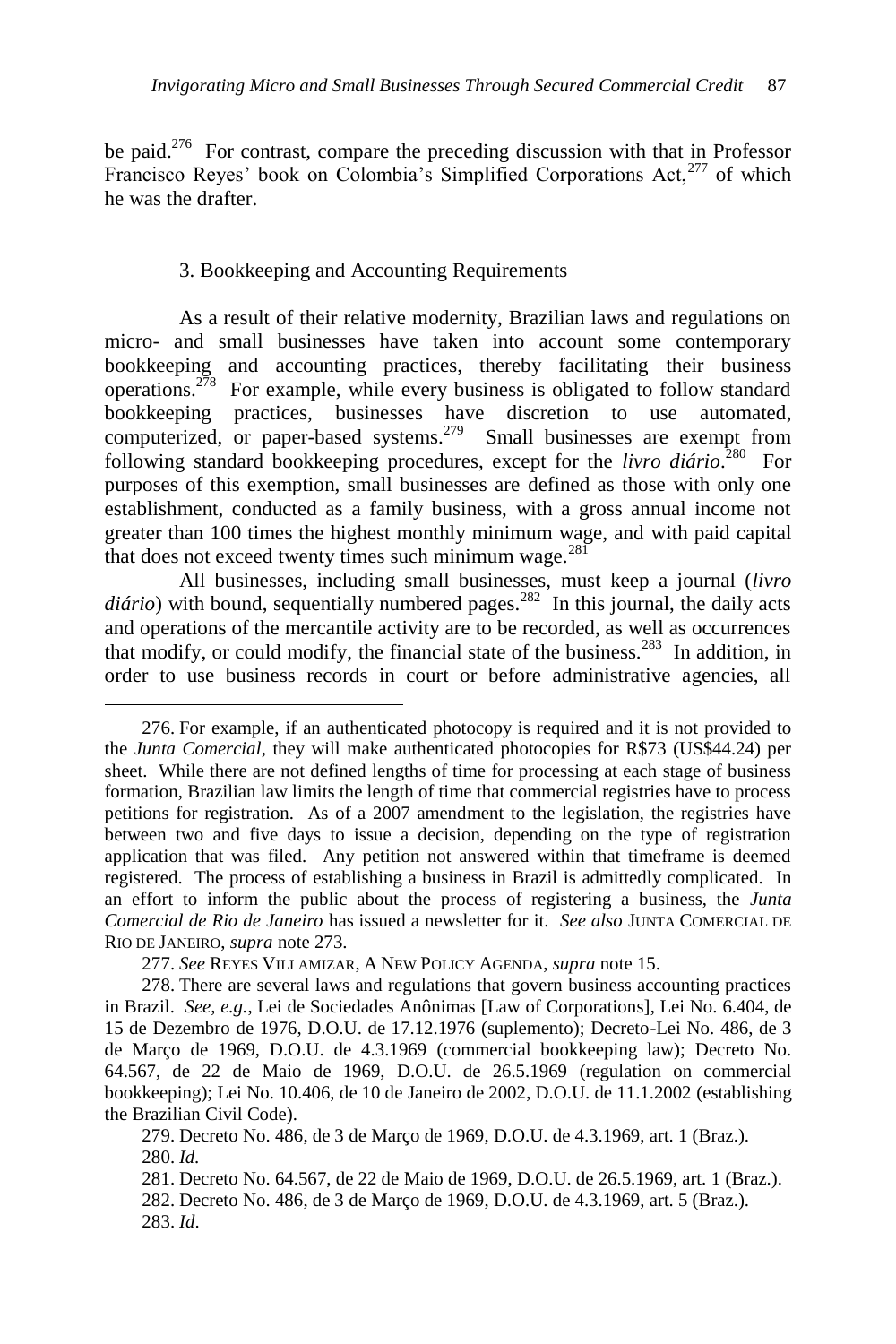financial records (books, ledger cards, etc.) must be authenticated by the Public Registry of Mercantile Businesses.<sup>284</sup> It is worth noting that some Central American nations also regulate the use of this type of journal or notebook for micro- and small businesses' bookkeeping.<sup>285</sup>

#### **C. Colombia**

As pointed out by Professor Francisco Reyes, an important distinction between the liability of partners in a lawfully created regular partnership and a de facto partnership is the absence, in the latter, of subsidiary liability.<sup>286</sup> Article 294 of Colombia's Commercial Code (Colombian Comm. C.) provides that when a regular partnership (*sociedad colectiva*) is lawfully created, individual partners can also be held liable for company debts but only when it is shown that the claim against the partnership, even if it was made extrajudicially, resulted in no payment by the partnership. $287$  This principle does not apply to de facto partners:

> <span id="page-45-0"></span>[Claims] can be made effectively, directly (or not in a subsidiary or secondary manner) and personally against all the *de facto* partners, in accordance with Article 501 of the [Colombian Comm. C.]. In addition, in contrast with what happens to *de facto* partners, the partner of regular lawfully created partnership who [sells or assigns] his participation is liberated from liability for obligations prior to such a [sale or] assignment after one year of having recorded it in the commercial registry.<sup>288</sup>

As with Mexico's General Law of Commercial Companies (LSM, *Ley General de Sociedades Mercantiles*), Article 98 of the Colombian Comm. C. sets forth the principle of a legal personality separate and distinct from that of the founders, partners, shareholders, or participants of a properly constituted business association.<sup>289</sup> And, as Reyes also pointed out, major legal consequences flow from the partial or total disregard of the prescribed formalities.<sup>290</sup> For example, according to Article 498 of the Colombian Comm. C., a de facto business association is one that was not constituted by means of a notarial or public deed.<sup>291</sup> In addition, for purposes of its legal existence, a de facto company requires that

<sup>284.</sup> *Id.* arts. 5(2), 8.

<sup>285.</sup> *See, e.g.*, *infra* Part V.E.2.

<sup>286.</sup> 1 FRANCISCO REYES VILLAMIZAR, DERECHO SOCIETARIO 30 (2d ed. 2006) [hereinafter DERECHO SOCIETARIO 1].

<sup>287.</sup> CÓDIGO DE COMERCIO [C. COM.] art. 294 (Colom.).

<sup>288.</sup> DERECHO SOCIETARIO 1, *supra* note 286, at 30–31(citation omitted) (translation by Boris Kozolchyk).

<sup>289.</sup> *Id.* at 33.

<sup>290.</sup> *Id.* at 33, 34.

<sup>291.</sup> *Id.* at 35.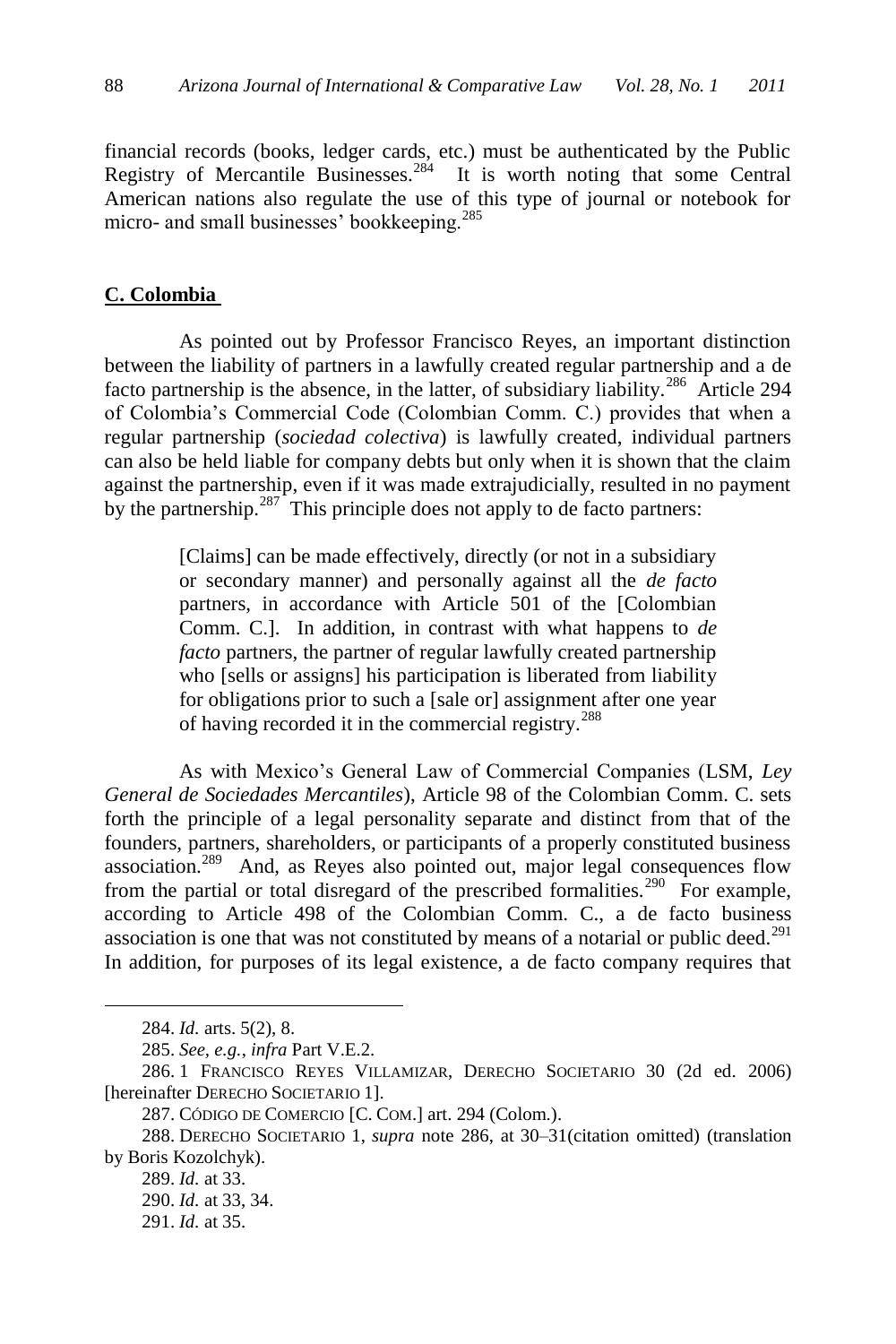there be more than one partner, that the partners make contributions and distributions of profits and losses, and that it have a business purpose.<sup>292</sup> He also stresses the consensual (meaning, basically, "informal" in civil law parlance) nature of the agreement to create a de facto company,  $293$  a principle also found in Articles 2 and 3 of Mexico's LSM, discussed below.

Accordingly, it is enough that the de facto partners acted in a manner similar to that of partners in a regular partnership (except for compliance with all of the legal requirements) for the law to accept proof of its existence. Thus, Colombian, as well as Mexican law, deems the formal requirements for the validation of the acts and contracts of de facto business associations ad probationem, or for evidentiary purposes, and not ad solemnitatem, or as an indispensable solemnity whose absence leads to an absolute nullity of the act or contract.

Another important consequence of the characterization of a business entity as a de facto business association is that, in the words of Reyes, "it lives in a state of permanent dissolution," $294$  a status that makes possible its unwinding or liquidation at any time. As provided by Article 505 of the Colombian Comm. C., once a partner or associate in a de facto partnership requests liquidation, his partners or co-participants are bound to bring it about.<sup>295</sup>

The current status of "irregular" business associations is quite different from what it was during the life of former Article 500 of the Colombian Comm. C. It defined irregular business associations as those that acted without a governmental license or authorization when such a license was required.<sup>296</sup> Members, partners, associates, or shareholders of such associations were jointly and severally liable, as is the case with de facto companies.<sup>297</sup> This provision was abrogated in 1992, and subsequent statutory law confirmed the presence of a new regulatory system for Colombian business associations without the need for an operational permit.<sup>298</sup> This renders the category of irregular companies mostly academic in Colombia,<sup>299</sup> in contrast with other Latin American jurisdictions, such as Costa Rica (discussed below), where it is still ascribed special features and distinct legal consequences.

Reyes concludes his discussion of de facto business associations in Colombian law by making two important observations.<sup>300</sup> First, the Colombian

<sup>292.</sup> *Id*.

<sup>293.</sup> DERECHO SOCIETARIO 1, *supra* note [286,](#page-45-0) at 35 (citation omitted) (translation by Boris Kozolchyk).

<sup>294.</sup> *Id.* at 37.

<sup>295.</sup> *Id.*; *see also* C. Com. art. 1038 (Colom.) ("The nullity of an act is apparent when the law expressly declares such act null or imposes nullity as a penalty. These acts are considered null even if their nullity has not been declared by a court.").

<sup>296.</sup> DERECHO SOCIETARIO 1, *supra* not[e 286,](#page-45-0) at 37.

<sup>297.</sup> *Id.*

<sup>298.</sup> *Id.*

<sup>299.</sup> *Id.*

<sup>300.</sup> *Id.* at 236.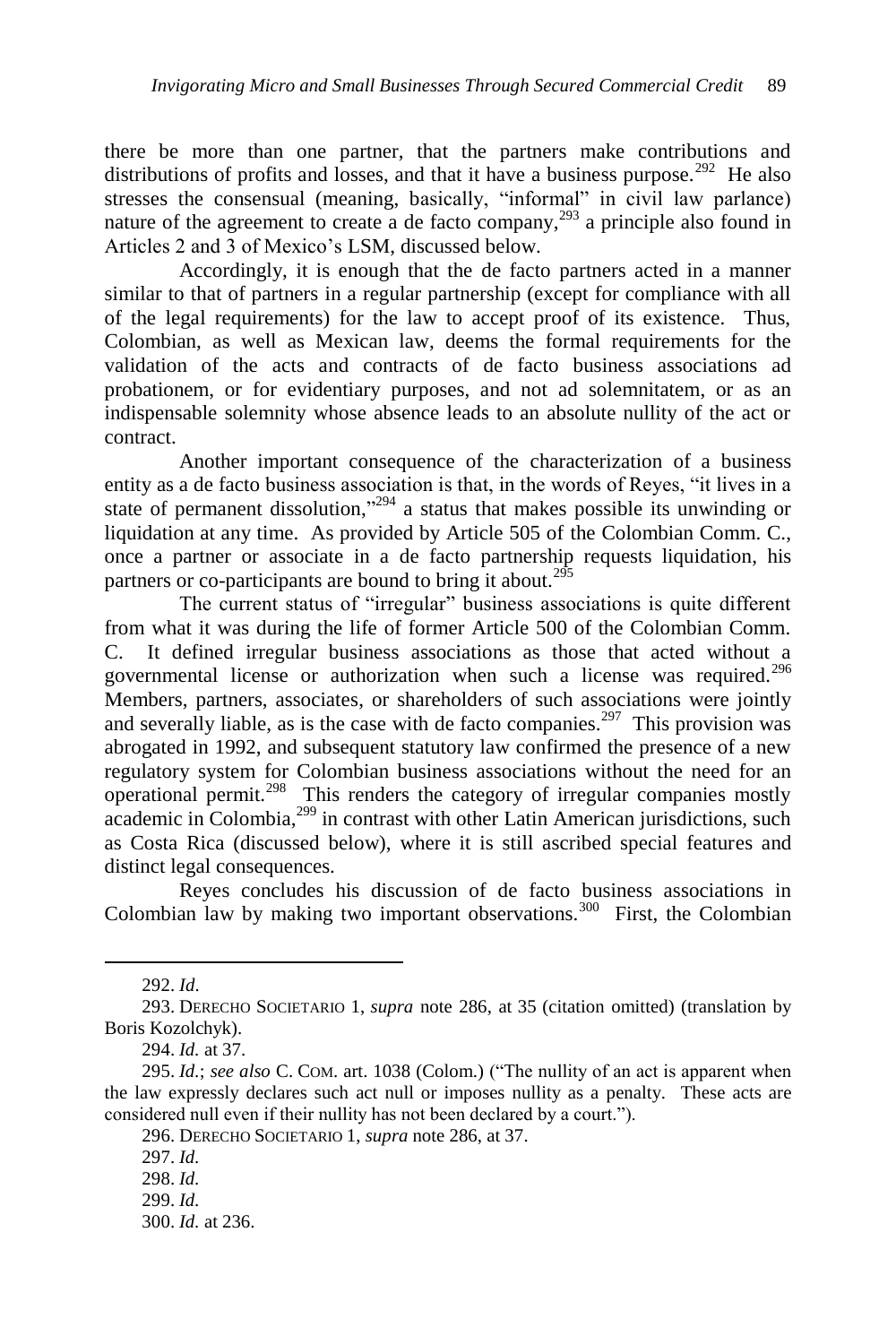Comm. C. does not distinguish, as other civil law jurisdictions do, between associations formed predominantly by indistinct contributions of capital (such as, for example, the publicly held joint stock corporation in U.S. law) and distinct contributions of personal work or capital (as with the regular partnership). Colombia's seminal division is between lawful or regular business associations and their de facto counterparts. In the latter, the liability of the entity is inextricably and unlimitedly linked to that of its de facto participants, whereas in the former, there is always the separate legal personality of the business association to take into account before attempting to reach the liability of its partners, members, or participants.<sup>301</sup> His second observation is that this is far from universal; in his words:

> In truth, the grant of a separate legal personality to regularly constituted partnerships is debatable from a practical standpoint . . . . [A]dvanced legal systems such as Germany's, for example, do not find it necessary to grant a separate legal personality to the regular partnership. . . . The same thing occurs with the North American form of business association known, generically, as the partnership. In this form of business association, the liability assumed by the partners with respect to partnership obligations is a direct one. . . . This approach appears to be wise because a certain balance exists between the joint, several, direct and unlimited liability assumed by the partners of a regular partnership and the possibility of creating such an entity without specific formalities. Perhaps the lack of such an approach has generated among us [in Colombia] the relative desuetude of the regular partnership and its generalized replacement by the *de facto* business association.<sup>302</sup>

We agree with this observation. In a 1958 lecture delivered at the *Faculté Internationale de Droit Comparé* by the highly influential Italian commercial law scholar Professor Tulio Ascarelli, he urged his listeners to rethink the role of a separate legal personality for micro- and small business associations (as distinguished from the legal personality of its participants) in light of what he termed the need for greater transparency required by the larger number of suppliers of capital, goods, and services in Europe and the Americas.<sup>303</sup> In Ascarelli's words: "Truth to tell, [the concept of] a legal personality does not directly constitute a normative datum, it is only an abbreviated expression of [one

<sup>301.</sup> DERECHO SOCIETARIO 1, *supra* not[e 286,](#page-45-0) at 36.

<sup>302.</sup> *Id.* at 236 (citations omitted).

<sup>303.</sup> Boris Kozolchyk, class notes of Lecture, New Principles of Business Associations Law in Europe and the Americas, in Luxemburg (1958). Professor Tulio Ascarelli had been not only one of Italy's foremost law scholars prior to the Second World War, but after the formation of the Nazi-Fascist Axis, he fled Italy and settled in Brazil, where he continued his influential scholarship and successful law practice.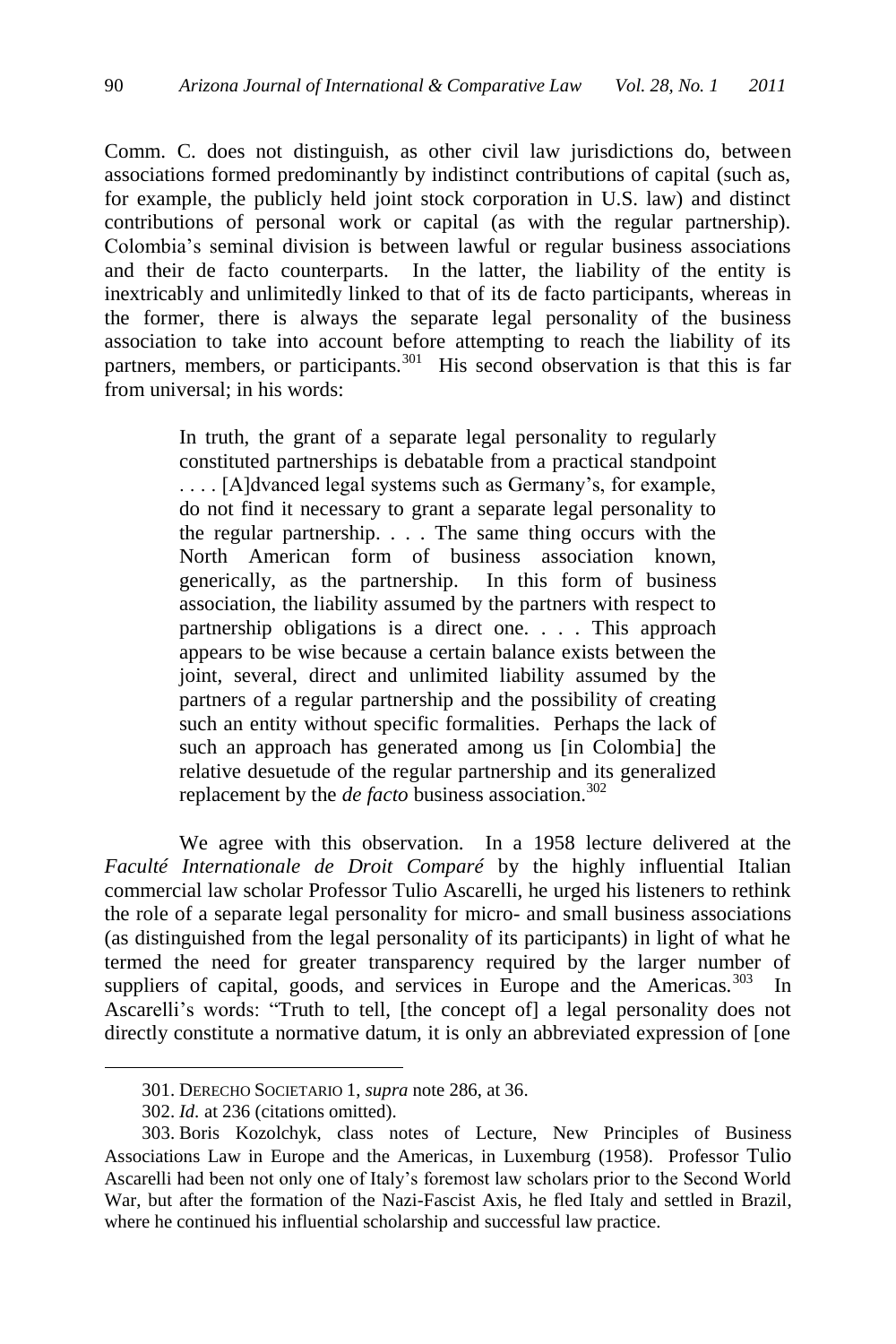among many] normative approaches [*disciplina normati*] to the allocation of rights and duties in business association law. $^{3304}$ 

# **D. Costa Rica**

 $\overline{a}$ 

Unlike the Mexican LSM, Article 19 of the Costa Rican Commercial Code (Costa Rican Comm. C.) requires:

> The incorporation of a business association [*sociedad*] as well as its amendment, dissolution, merger and any other acts which in any manner modify its structure must necessarily be drafted in a public [or notarial] deed, published in summary fashion in the Official Gazette and registered at the Commercial Registry.<sup>305</sup>

The purpose of such a requirement, especially for those business associations that limit the liability of its members, is to provide as much notice as possible to third parties that are likely to deal with such an association or be affected by its dealings with other parties who may be third party purchasers, sellers, lenders, borrowers, or joint venturers. In principle, this type of notice makes sense. Its functionality, however, is questionable, particularly in an increasingly speedy if not volatile commercial world. In addition, the consequences of the failure to comply are not altogether clear.<sup>306</sup>

While de facto and irregular business associations coexist in Costa Rica's statutory, decisional, and doctrinal law, there are certain, not always clearly perceived, differences. As pointed out by the Argentine writer Carlos Malagarriga, in an irregular business association, some formalities are disregarded by the parties either willfully or negligently despite the presence of a written associational contract. $307$  In contrast, de facto business associations lack an associational contract and rely for their existence on the acts or contractual conduct of their associates.<sup>308</sup>

Reflecting this view, Article 22 of Costa Rica's Comm. C. states:

As long as no publication and registry [of the associational contract] has been made, the decisions, agreements and documents of such an entity shall not have any legal effects

<sup>304.</sup> Andrea Bortoluzzi, *Sulla natura giuridica delle partecipazioni societarie* (translation by Boris Kozolchyk), http://www.andreabortoluzzi.it/index.php?option=com\_ docman&task=doc\_details&gid=74&Itemid=66 (last visited Dec. 29, 2011) (citing 1 TULIO ASCARELLI, *Personalità giuridica e problemi della societa*, *in* PROBLEMI GIURIDICI 236–42 (1959)).

<sup>305.</sup> C. COM. art. 19 (Costa Rica). 306. KOZOLCHYK & TORREALBA 2, *supra* note 51, ch. I, 1–13. 307. *Id.* ch. IV, at 7. 308. *Id.*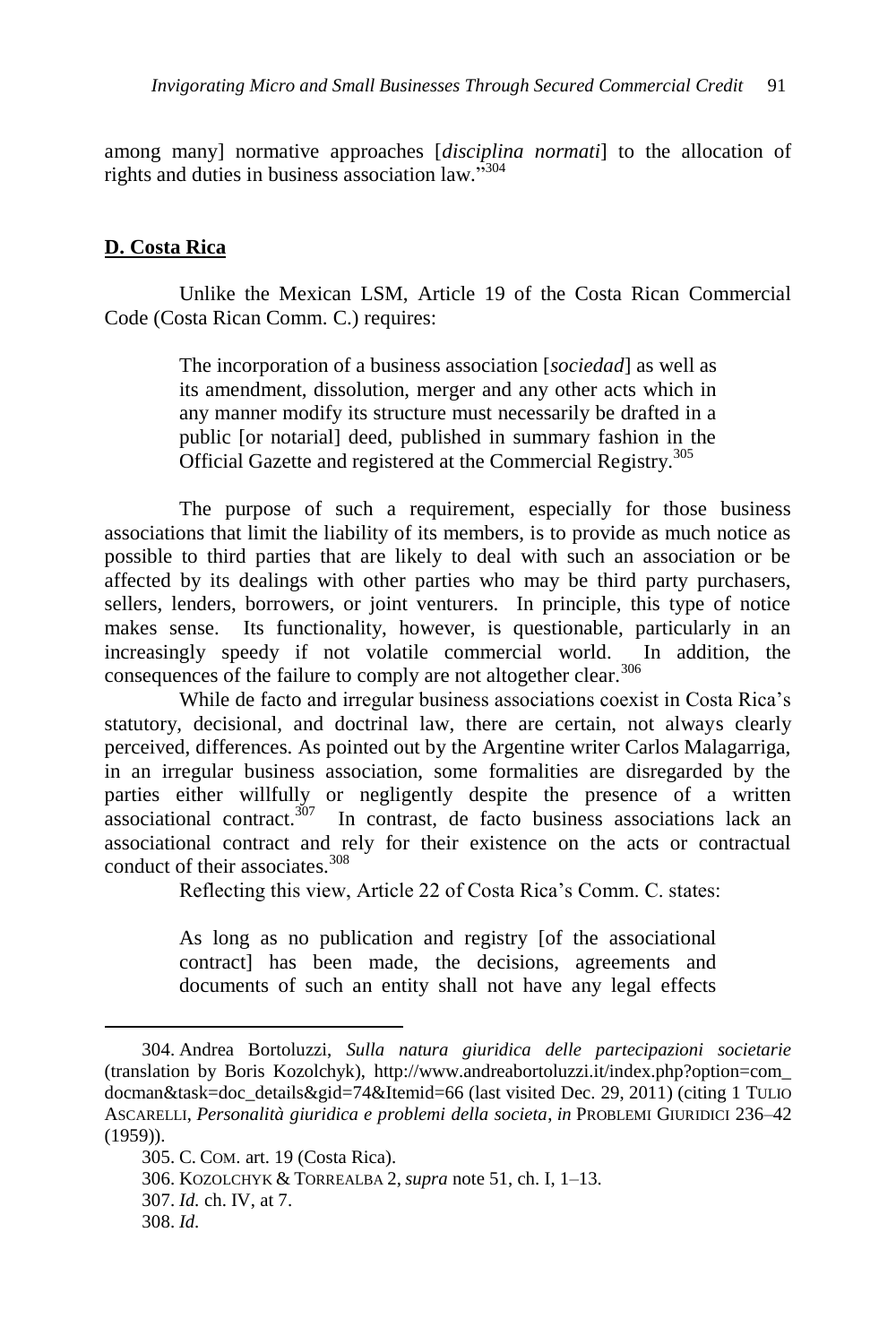against third parties . . . . [Meanwhile,] the founding members [of the *de facto* business association] are liable jointly and severally to such third parties for the obligations contracted by the association.<sup>309</sup>

Nevertheless, Article 23 of the same Code allows those third parties affected by the acts or contracts of the de facto business association to prove the existence of the association by commonly used evidence.<sup>310</sup> Litigation involving small Costa Rican associations has not abated, and much legal uncertainty remains.<sup>311</sup>

#### **E. El Salvador**

#### 1. Forms of Organization of Micro and Small Businesses

The Salvadoran Commercial Code provides for several forms under which a business may be incorporated, including *sociedades anónimas*, partnerships, and irregular businesses.<sup>312</sup> As in many countries, there are several steps that must be followed for a business's creation and subsequent operation. Normally, the process includes subscribing a public deed incorporating the business before a notary public and registering such deed at the Registry of Commerce. $313$  The company must have at least two shareholders,  $314$  and they must pay an initial capital stock.<sup>315</sup> Also, the new company must register its initial balance sheet,<sup>316</sup> obtain a business license (*matrícula de empresa*),<sup>317</sup> legalize its corporate books,  $318$  and register with tax and labor authorities.  $319$  Currently, all of these requirements may be satisfied by filing the appropriate documentation at an Integral Services Window (*Ventanilla de Servicios Integrales*) at the Registry of Commerce.<sup>320</sup>

309. C. COM. art. 22 (Costa Rica).

310. *Id.* art. 23.

 $\overline{a}$ 

312. *See* C. COM. arts. 343, et seq. (El Sal.).

314. *Id.* art. 17.

315. *Id.* arts. 22(VII–VIII), 33.

316. *Id.* art. 282.

317. *See* C. COM. art. 411(I) (El Sal.).

318. *Id.* art. 40.

319. CÓDIGO TRIBUTARIO [TAX CODE] art. 86 (El. Sal.); Decreto 682, Ley de Organizacion y Funciones sel Sector Trabajo y Prevision [Social Law on the Organization and Operation of the Labor and Social Division], art. 55, Apr. 11, 1996 (El. Sal.).

320. *See* CENTRO NACIONAL DE REGISTROS, http://www.cnr.gob.sv/index.php?option= com\_content&view=article&id=87&Itemid=152 (last visited Dec. 29, 2011).

<sup>311.</sup> *See* Kozolchyk & Castañeda, *supra* note 2, app. § I (including case law highlighting this point).

<sup>313.</sup> *Id.* arts. 21–22, 24.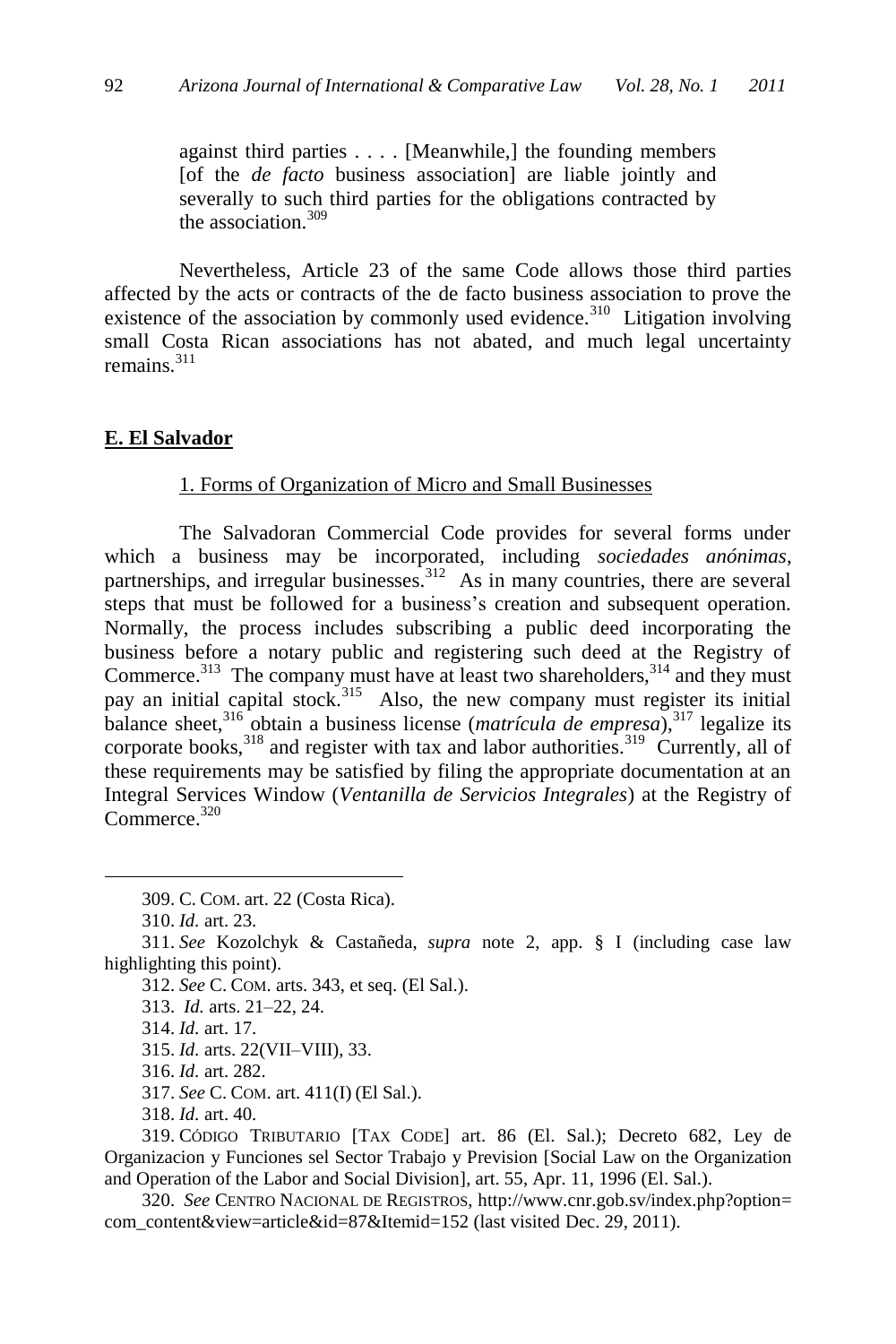It is clear from the economic and social profile of microenterprises and small businesses in El Salvador that these types of businesses are mostly informal or de facto. However, Salvadoran laws also provide for a simpler way of formalizing a business that does not require the merchant to incorporate as a separate legal entity. It is possible for a merchant to register as an "individual merchant<sup>"</sup> (*comerciante individual*);<sup>321</sup> upon registering as such, the merchant would receive her business license (*matrícula de empresa*).<sup>322</sup> It is worth noting that agricultural businesses and artisans who do not have a fixed place of business are not considered merchants.<sup>323</sup>

Furthermore, if such an individual merchant has assets under US\$12,000, the Code does not even require her to register at the Registry of Commerce as a *comerciante individual.*<sup>324</sup> Article 15 of the Commercial Code<sup>325</sup> states that these small commercial or industrial merchants are required to comply only with the obligation stipulated under Article 411(IV), which states: "Independent Merchants and Legal Entities must comply with the following obligations: . . . Conduct their activities within the limits of free competition established by law, commercial usages and good customs, [and] refraining from any anticompetitive actions.<sup>326</sup>

## 2. Bookkeeping and Accounting Requirements

As was previously mentioned, Salvadoran laws are more lenient on individual merchants with assets under  $\text{US$12,000$}^{327}$  they provide for fewer formalities and requirements. For instance, all types of businesses must comply with accounting and bookkeeping obligations, in either electronic or paper-based form; $328$  and, more specifically, an individual merchant whose assets exceed US\$12,000 must keep accounting records with a certified accountant.<sup>329</sup> However, an individual merchant with assets under US\$12,000 may keep her accounting records in a journal or notebook (*libreta*).<sup>330</sup>

In practice, many micro- and small businesses throughout Central America do not keep formal accounting records. Therefore, to require anything above a simple journal or notebook ledger would be inconsistent with the bookkeeping practices of these businesses. However, if the data contained in these *libretas* could be relied upon by financial intermediaries as reliable records

321. C. COM. art. 411(I) (El Sal.). 322. *Id.* art. 415. 323. *Id.* art. 14. 324. *Id.* art. 15. 325. *Id.*  326. C. COM. art. 411(IV) (El Sal.). 327. *Id.* art. 15. 328. *Id.* art. 435. 329. *Id.* art. 437. 330. *Id.* arts. 437, 452.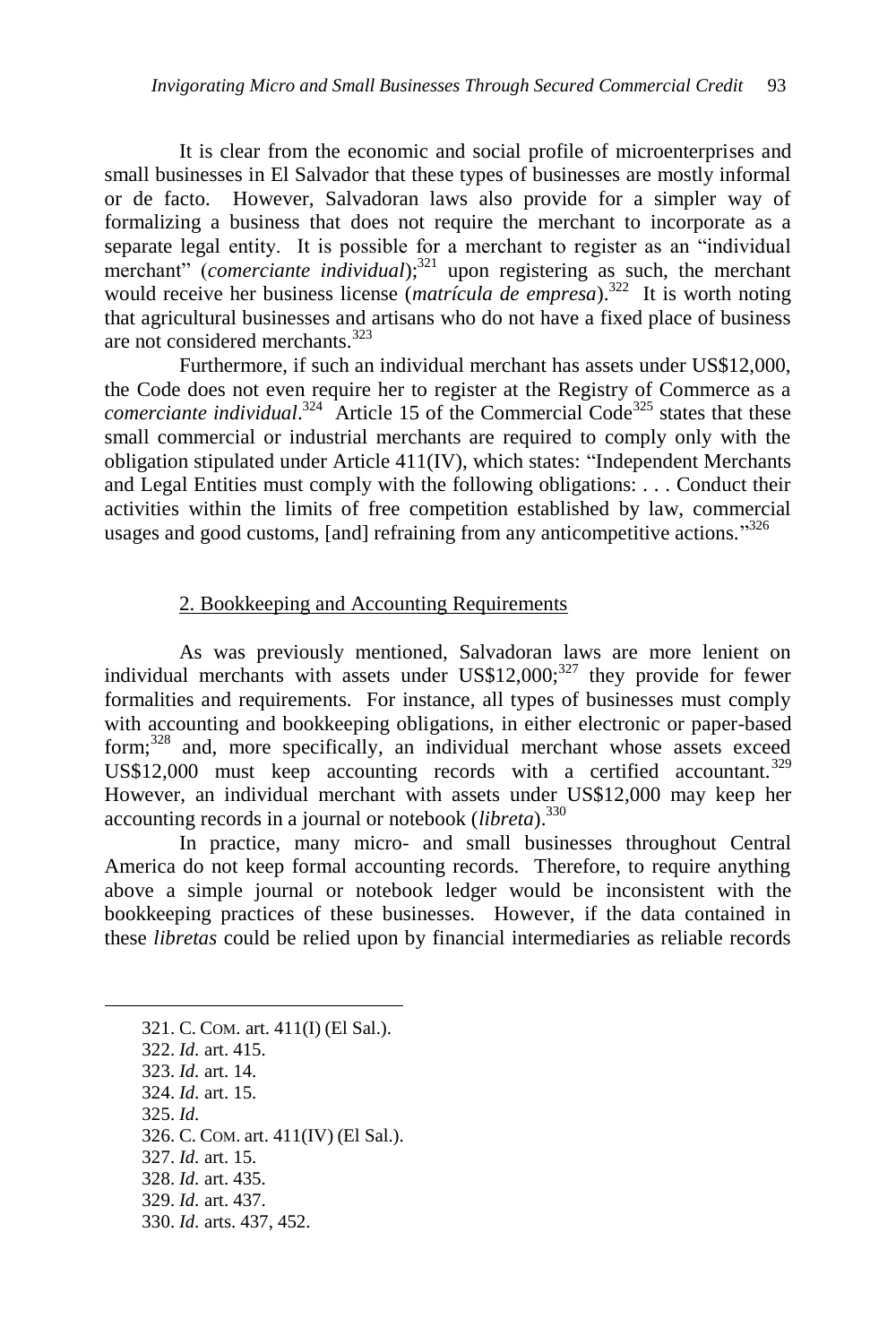of accounts owed to the *MiPymes* by their regular and creditworthy customers, migration to the status of small business could conceivably be facilitated.

### **F. Mexico**

Drs. Richard and Muiño contrast the highly uncertain Argentine regime for de facto and irregular business associations with that of Mexico's LSM.<sup>331</sup> According to these authors, Articles 2 and 3 of the LSM, among other laws, "exclude the nullities when the business association has been recorded, except when their business purpose is illegal. $^{332}$ 

In relevant part, Article 2 of the LSM states:

Commercial companies registered in the Public Registry of Commerce, have a legal personality different from that of their partners.

Except for what is provided in the following Article [3], companies that have been registered in the Public Registry of Commerce cannot be declared null.

Companies not recorded in the Public Registry of Commerce that have exteriorized their status to third parties, whether or not they have formalized it with a notarial deed [*escritura pública*] shall enjoy a legal personality.

The internal relations of irregular companies shall be governed by the contract that created the business entity [*contrato social respectivo*] and in the absence of such a contract by the general and special provisions of this law, in a manner consistent with the type of business association.

Those who carry out juristic acts as representatives or agents of an irregular company, shall be responsible to third parties for their performance in a subsidiary, joint, several and unlimited manner, aside from the criminal liability in which they may have incurred if third parties were injured.

Those partners who are not culpable of the irregularity can claim damages from those who are culpable as well as from

<sup>331.</sup> Mexico LSM art. 2.

<sup>332.</sup> RICHARD & MUIÑO, *supra* not[e 238,](#page-38-0) at 861–62.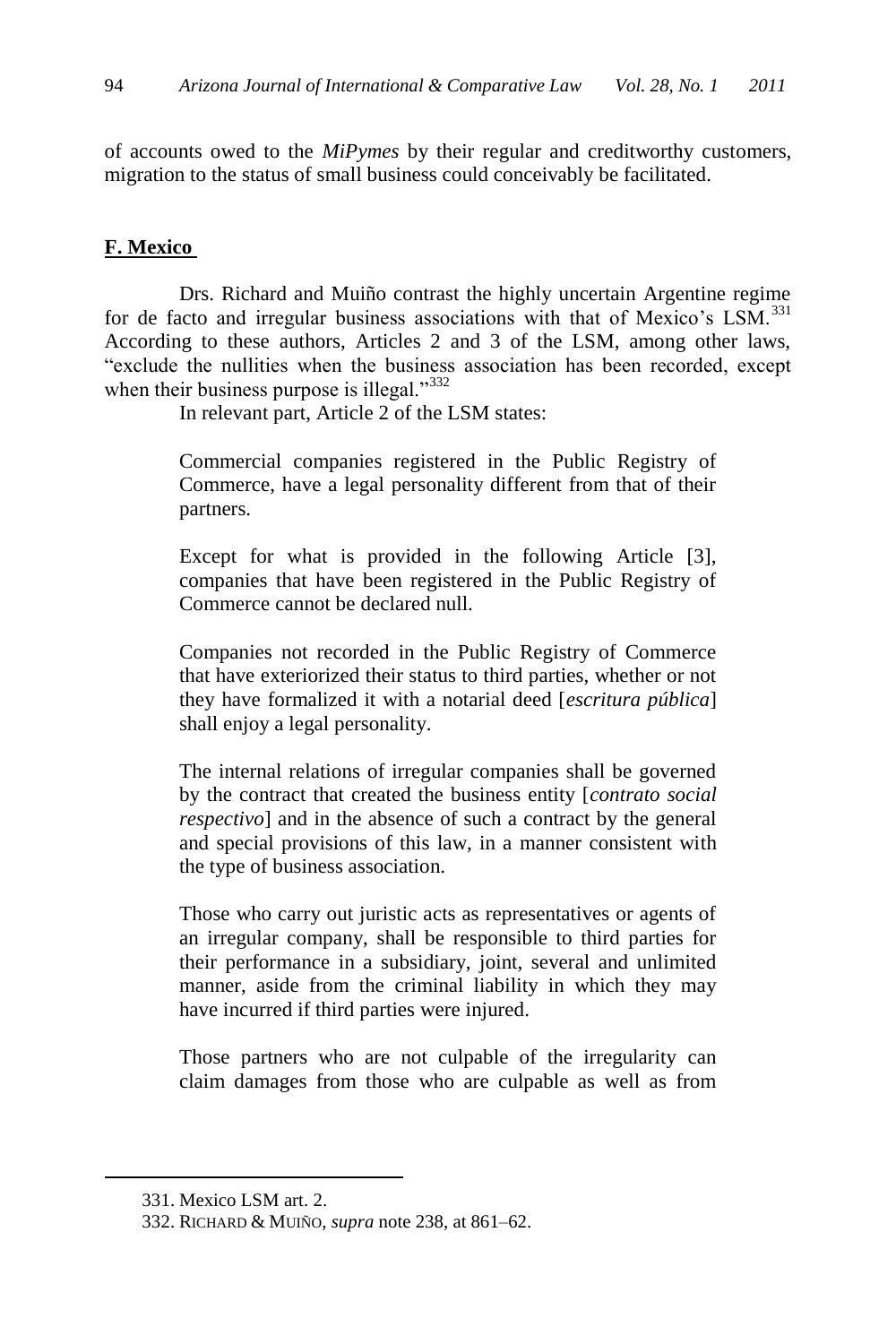those who act as representatives or agents of the irregular business association.<sup>333</sup>

Note that the detrimental reliance considerations in the third paragraph of Article 2 impose legal consequences to acts or contracts of unregistered business associations "that have exteriorized their status to third parties  $\ldots$ ."<sup>334</sup> But also note that these articles do not address the question whether the acts or contracts that resulted from hiding the status of such an entity would not result, *a contrario sensu*, in their absolute nullity or whether actions for damages would be possible involving assets of the partners or the secret association.

It is true that the legal regime set forth by Article 2 when granting a "legal personality" to a de facto or irregular association that has "exteriorized its status" provides greater certainty to those dealing with such an entity than its silent Argentine counterpart. However, as will be discussed shortly, the question is not whether the de facto or irregular association has a legal personality, but of the specific rights and duties it grants or imposes to or upon the association and those who deal with it. In this respect, Article 2, Paragraph 3, differs sharply from the HGB, which binds the principal for the acts of its registered representative or agent (*Prokurist*) even if he or it exceeded its authority. As noted in the discussion of German law, this is a rule that provides much-needed certainty when dealing with small business associations being represented by agents who do business in a similarly de facto, irregular, and informal manner. A simple, timely, and inexpensive registration—a Latin American equivalent of the German *Handelsregister*—could do much to ameliorate uncertainties.

# **VI.** *HOMO HOMINI LUPUS EST* **(MAN IS MAN'S WOLF): THE BATTLE FOR A PROTECTED LEGAL STATUS – WORKERS VERSUS MICROBUSINESSES**

### **A. The Cost of a Protected Legal Status**

As is apparent from the preceding sections, many *MiPymes* in Latin America cannot meet the required formalities and thus lack an enforceable legal status. Instead, they wind up doing business as irregular or de facto associations or individuals and can lose their licenses or permits to do business at any time. The victims of these uncertainties risk losing their economic survival and include street merchants as poor and ubiquitous as shoeshiners or newspaper vendors. Not surprisingly, many of them wind up as beggars and thus are willing to do whatever they can to acquire a legal status that could protect them against eviction and/or competitive threats**.** 

<sup>333.</sup> Mexico LSM art. 2.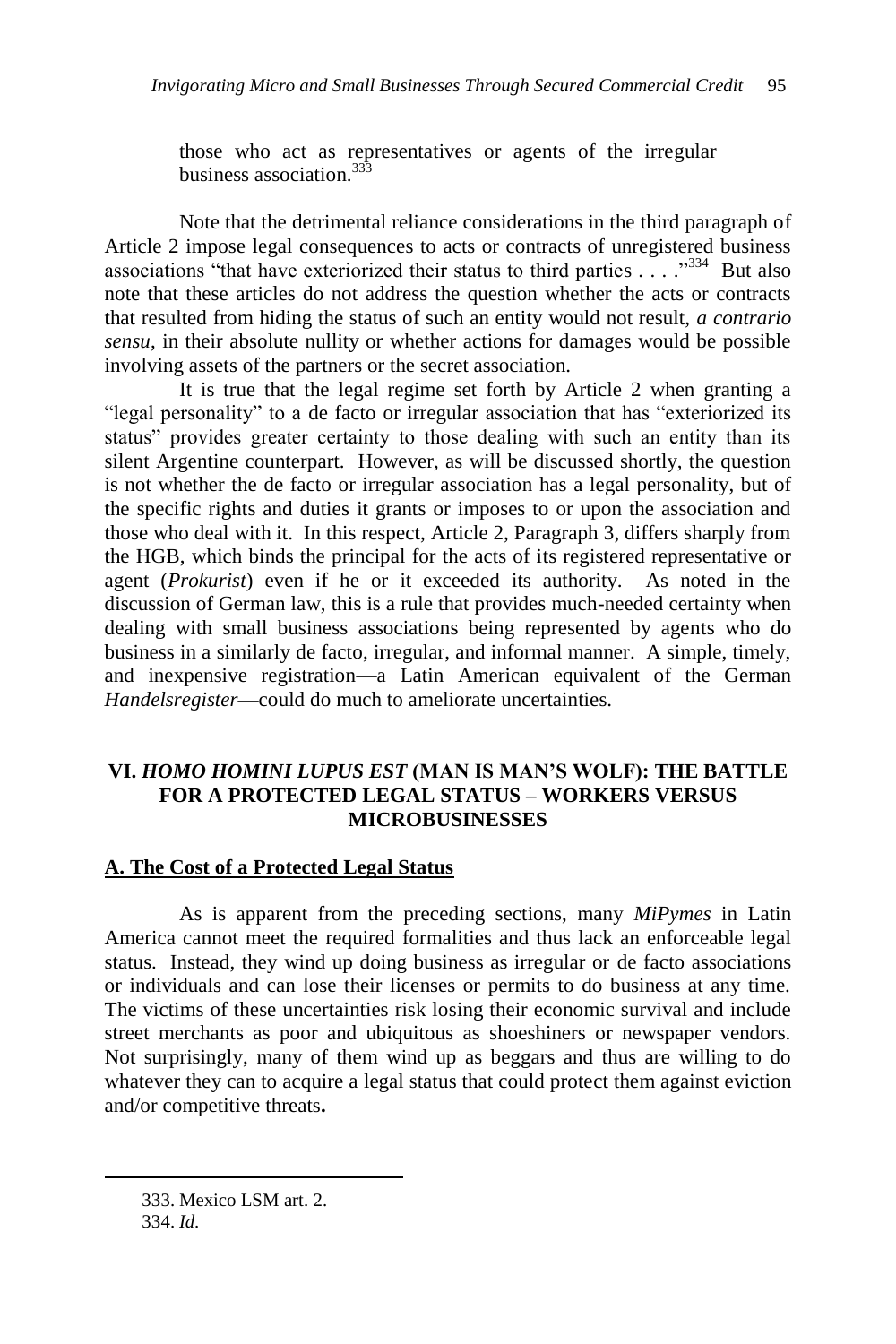John C. Cross' study of the legal obstacles faced by street vendors in Mexico City<sup>335</sup> illustrated how they compete with one another in attempt to obtain protected privileges, however miniscule. According to a  $1951$  regulation<sup>336</sup> enacted by the Mexican Federal Congress, street vending was permitted in administratively specified market areas.<sup>337</sup> Yet, this permission was generally ignored by officials who claimed that street vendors violated municipal codes prohibiting individuals from "blocking traffic or causing a public nuisance."<sup>338</sup> Still, Cross notes that during the 1989-1995 period during which his research took place:

> [A]pproximately 200,000 individuals . . . [were] permanently dedicated to this activity throughout the city in a variety of forms. Some have permits, although the city has officially refused to grant any new permits since 1984 and all previously assigned permits are now technically void. Others are "tolerated" by city officials in exchange for some regulatory control. This means that officials have allowed members of a group of vendors to sell in a specific area, but without any formal permit that guarantees their tenancy, a practice that is technically illegal and frequently leads to claims of favoritism and conflicts between groups of vendors or with more established merchants . . . . Indeed, while the city charged a modest floor tax on vendors up to 1985, this tax had to be dropped when officials realized they could not tax an activity that was technically illegal.<sup>339</sup>

Yet, some of the otherwise uncertain administrative authorizations or permits protected some street vendors who, despite their lack of an employment relationship with their suppliers, still qualified for the privileged status of "workers" (*trabajadores*). This was the case with newspaper vendors; the Market Regulation of 1951 stated that "newspaper vendors perform a service in 'the national interest $^{340}$  and that "[n]ewspaper vendors, musicians, and shoe shiners are regulated under a separate law" (Regulations for the unsalaried workers of the Federal District).<sup>341</sup> Someone familiar with Mexico's twentieth century legal

<sup>335.</sup> JOHN C. CROSS, INFORMAL POLITICS, STREET VENDORS AND THE STATE IN MEXICO CITY 86 (1998).

<sup>336.</sup> *Id.*

<sup>337.</sup> *Id.*

<sup>338.</sup> *Id.*

<sup>339.</sup> *Id.* at 86–87.

<sup>340.</sup> CROSS, *supra* note 335, at 86 n.1.

<sup>341.</sup> *See* Reglamento para los Trabajadores no Asalariados del Distrito Federal [Regulations for Non-salaried Workers in the Federal District], DO, 2 de Mayo de 1975 (Mex.), *available at* http://www.ordenjuridico.gob.mx/Estatal/DISTRITO%20FEDERAL/ Reglamentos/DFREG95.pdf.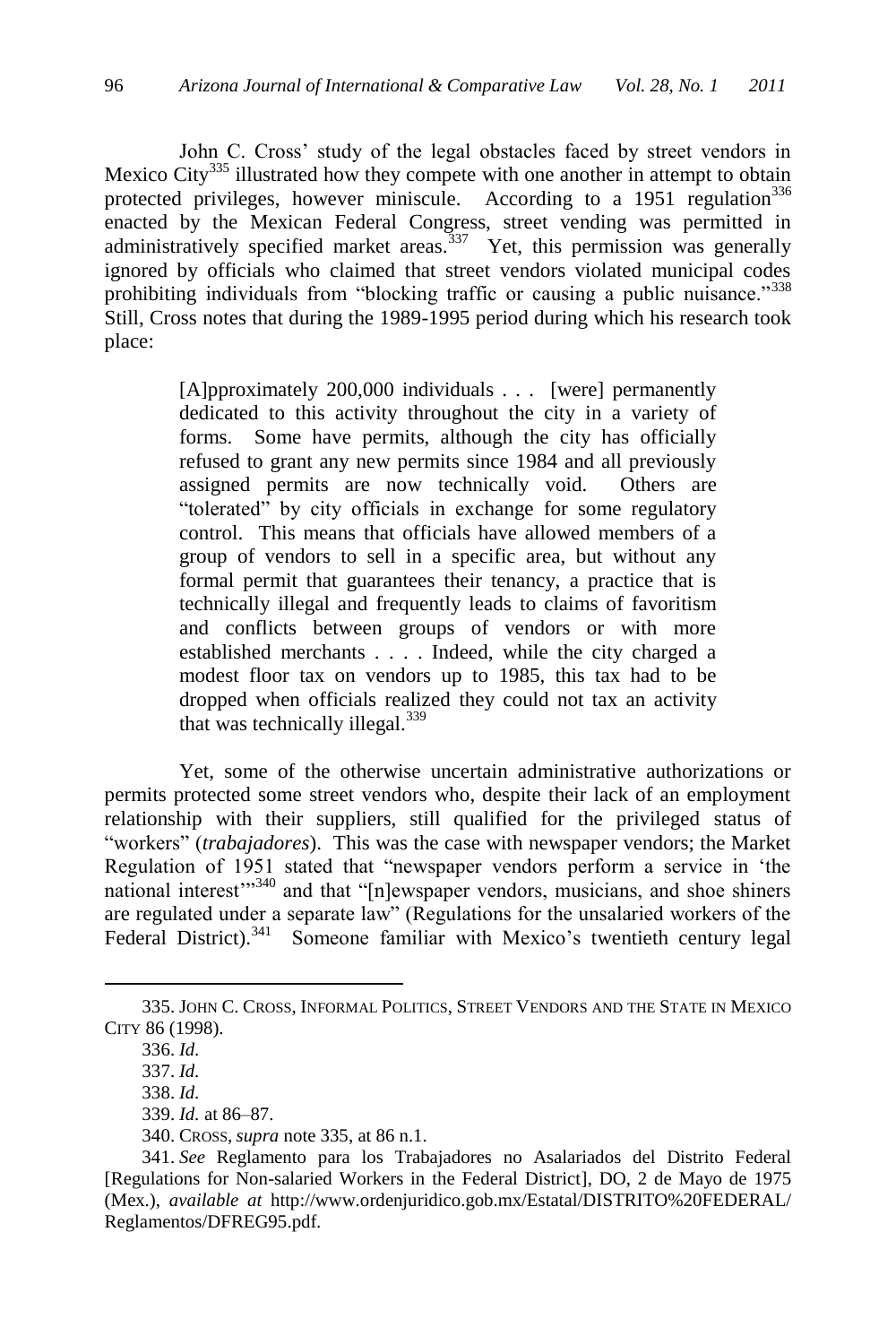history and particularly with the legal effects of its revolution and the socialist overtones of its 1917 Constitution will quickly and rightly conclude that the legal characterization of an "unsalaried worker" is a much safer one in terms of enforceable rights and duties than that of a microbusinessperson. To this day, Mexican jurists (in unison with their great muralists) take pride in the fact that the Mexican Constitution was the first in the world to proclaim the workers' right to strike.<sup>342</sup>

Cross shows that some street vendors were able to collude with "policy implementers" (e.g., municipal bureaucrats, local police) to temporarily lift some of their regulatory or competition burdens.<sup>343</sup> The social costs of such a protection for workers are significant. Regardless of whether these workers earned salaries, their protection was at the expense of other street vendors whose ability to do business in the public square depended upon their making up the loss of public or private revenue with their payments of fines or bribes as part of self-perpetuating costly and corrupt practices. Invariably, however, the protection of certain microbusinesses caused the demise of many unprotected ones with many violent incidents along the way.

### **B. Some Hopeful Signs of Simplification**

Despite the prevailing and counter-productive formalism of much of the law of business associations extant in Latin America, occasional hopeful signs and suggestions of possible cures are apparent in some countries. As has been the case in recent years with commercial legal advances, Colombia has spearheaded promising reforms in its law of business associations. The abrogation of former Article 500 of its Commercial Code in 1992 (which declared "irregular" those associations that acted without a required governmental license or authorization) $344$  meant that the absence of these licenses was no longer a cause of nullity or nonexistence; when necessary, the deficiencies can be cured (as in Germany, with regards to a posteriori)*.* This informed Reyes' conclusion that irregular companies are now mostly academic in Colombia.<sup>345</sup> In addition, Colombian Law No. 1258 of simplified corporations<sup>346</sup> shows the way to a much healthier legal environment for small business associations that wish to limit their liability in an inexpensive, albeit transparent, manner.

Another hopeful development for the facilitation of secured commercial credit in Latin America is the widespread use of comprehensive databases of national identification numbers. Often, these databases help verify the names of

<sup>342.</sup> *See* Constitución Política de los Estados Unidos Mexicanos [C.P.], art. 123, DO, 5 de Febrero de 1917 (Mex.) (one of the few legislative provisions that has a major street named after it in Mexico City).

<sup>343.</sup> CROSS, *supra* note 335, at 86–87.

<sup>344.</sup> DERECHO SOCIETARIO 1, *supra* note 286, at 37.

<sup>345.</sup> *Id.*

<sup>346.</sup> *See generally id.*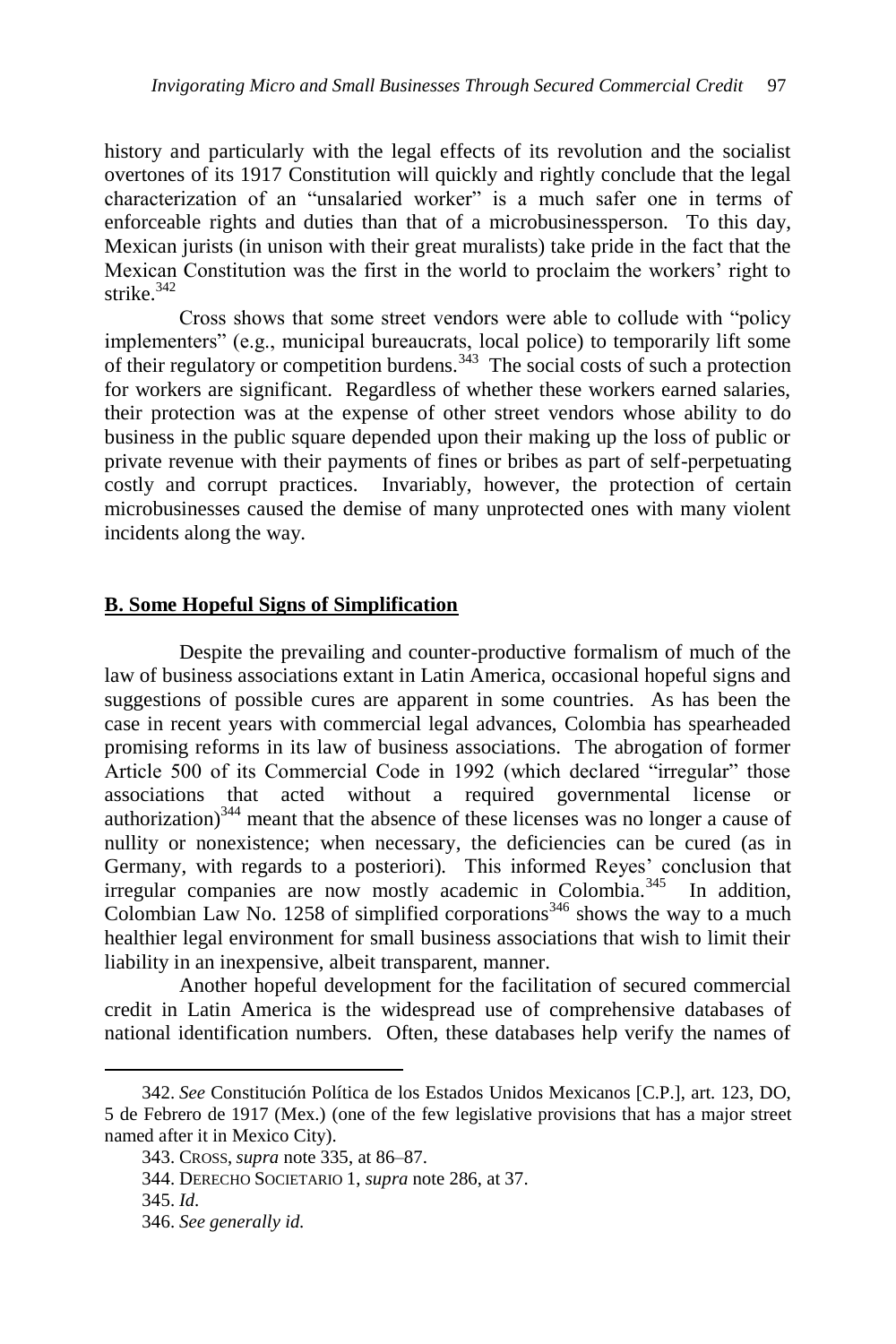taxpayers, members of social security collection or payment funds, or of the operators of vehicles. These databases make it possible to adopt a German- or U.S.-style system to identify *MiPymes* operating as sole proprietors without the need for them to register as merchants or choose a traditional form of business association and the bookkeeping and accounting duties associated with it. Clearly, this identification practice should be accompanied by the inexpensive registration of simplified business forms for individual merchants, with or without personal liability, or business associations with similar features.

Similarly, Salvadoran legislators have attempted to simplify and modernize bookkeeping and accounting requirements, which aids the assessment of *MiPymes*' creditworthiness in secured commercial loans. As will be discussed shortly, cash flow and accounts receivable information provided by these *libretas* (adjusted to the peculiarities of each sector) could significantly enhance merchants' access to asset-based lending and especially to accounts receivable financing.

# **VII. THE ROAD TOWARD SECURED LENDING AND THE UNNECESSARY DETOUR OF RECIPROCAL GUARANTEES**

At present, Latin American microbusinesses rely for the most part on personal credit given by family members, friends, and neighborhood pools administered by long-time and trusted residents.  $347$  Bank loans are rare  $348$  and, depending upon the size of the loan and the type of bank, rely on the borrowers' personal sureties or—even more frequently—on mortgages on the borrowers' homes, land, or places of businesses.<sup>349</sup> In the last two decades, qualified

<sup>347.</sup> *See generally* Boris Kozolchyk, *Toward a Theory of Law in Economic Development, the Costa Rican USAID ROCAP*, 1971 LAW & SOC. ORDER 681 (1971); *see also* Paul Karon, *Law and Popular Credit in Mexico*, 1 ARIZ. J. INT'L & COMP. L. 88 (1982); CARLOS VELEZ-IBANEZ, BONDS OF MUTUAL TRUST: THE CULTURAL SYSTEMS OF ROTATING CREDIT ASSOCIATIONS AMONG URBAN MEXICANS AND CHICANOS 200 (1983).

<sup>348.</sup> *See* Boris Kozolchyk, *Secured Lending and Its Poverty Reduction Effect*, 42 TEX. INT'L L.J. 727, 729–31 (2007) (listing some statistics on the financing sources of microenterprises).

<sup>349.</sup> *See* Odile Hoffmann, *Crédito y Préstamo Hipotecario en una Zona Cafetalera del Estado de Veracruz, durante el Profiriato*, *in* MARIE-NÖELLE CHAMOUX ET AL., PRESTAR Y PEDIR PRESTADO: RELACIONES SOCIALES Y CRÉDITO EN MÉXICO DEL SIGLO XVI AL XX 139 (an insightful description of real property mortgage financing of early republican Mexico, concluding that agricultural mortgage credit resulted in "the cohesion" of the dominating minority [of creditors] to the exclusion of the poorest [borrowers] . . . . The grant of mortgage credit [in the Veracruz region] was an adequate channel to intervene in local society and become an indispensable partner . . . . In fact, the majority of present landholders and of people of high social rank, appear in the land archives first as lenders and then as owners of the [mortgaged] land.").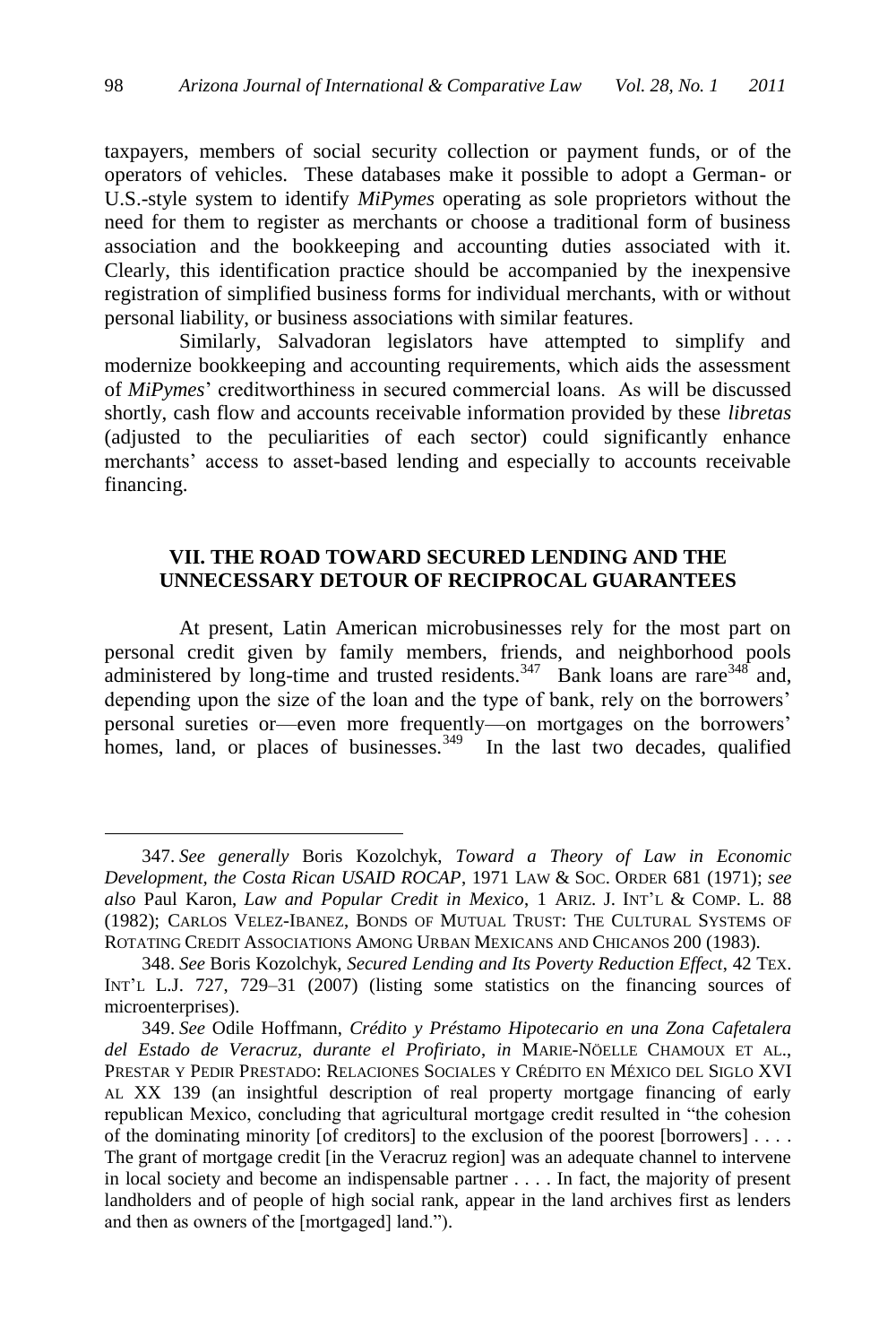borrowers have also resorted to authorized lines of credit in credit cards.<sup>350</sup> During the same period, multinational development assistance organizations such as the IADB have encouraged the adoption of statutes on "mutual" or "reciprocal" guarantee companies, which promise to pay the loans of *MiPymes* in case of default.<sup>351</sup>

The mutual guarantee system of credit was born in continental Europe as a distant heir of the guild system in which craftsmen supported each other by making credit available to needy members through credit cooperatives or associations.<sup>352</sup> Current mutual guarantee systems assist merchants, regardless of trade, occupation, or type of business association, in obtaining loans and, most importantly, in providing a guarantee of payment for their loans.<sup>353</sup> Usually, they are regulated by special laws or code provisions, and their purpose is apparent in labels such as France's *Societés de Caution Mutuelle*, Spain's *Sociedades de Garantías Recíprocas*, and Chile's *Instituciones de Garantía Recíproca*  (collectively referred to here as  $SGRs$ ).<sup>354</sup>

Although SGRs initially were related to associative or cooperative forms of businesses, nowadays they have features from commercial companies (such as corporations or *sociedades anónimas*), cooperatives, and financial institutions. In sum, SGRs are financial institutions created to assist micro-, small, and mediumsized businesses access credit by guaranteeing their obligations to third parties/lenders, as well as to assist debtors to obtain better terms and conditions for their loans and provide advice on business plans.<sup>355</sup>

<sup>350.</sup> *See* Marla Dickerson, *Global Capital – Mexicans Discover How Easy, and Hard, Plastic Is*, L.A. TIMES, Aug. 11, 2007, at C1, *available at* http://articles.latimes.com/ 2007/aug/11/business/fi-mexcredit11.

<sup>351.</sup> In 2006, Boris Kozolchyk consulted with Inter-American Development Bank representatives for Guatemala and El Salvador on the advisability of adopting SGRs in these countries, and he expressed a negative opinion. Guatemala has yet to adopt such a guarantee system.

<sup>352.</sup> *See* KOZOLCHYK, COMMERCIAL CONTRACTS, *supra* note 2, ch. VI (describing the guild system and its support for members).

<sup>353.</sup> *See* Law No. 20179, Mayo 10, 2007, D.O. (Chile) [hereinafter Chilean SGR] (creating a legal framework for the incorporation and operation of mutual guarantee corporations).

<sup>354.</sup> *See* Code Monétaire et Financier [CMF] [Monetary and Financial Code] arts. L515–4-515-12 (Fr.); C. COM. art. L126-1 (Fr.); Régimen Jurídico de las Sociedades de Garantía Recíproca [Legal System of Mutual Guarantee] (B.O.E. 1994, 12) (Spain); *see also* Relativo a las Normas de Autorización Administrativa y Requisitos de Solvencia de las Sociedades de Garantía Recíproca [Administrative Authorization Rules and Solvency Requirements for Mutual Guarantee Societies] (B.O.E. 1996, 281) (Spain); Recursos Propios de las Entidades Financieras [Financial Institutions' Equity] (B.O.E. 2008, 16) (Spain) (discussing the administrative authorization, solvency, and resources of SGRs); Chilean SGR.

<sup>355.</sup> André Douette, *Small and Medium-Sized European Enterprises and the Way They Are Financed: The Point of View of the Loan Guarantee Schemes*, EUR. MUT. GUAR. ASSOC. (AECM), April 2006, at 20 (including a broader definition of SGRs).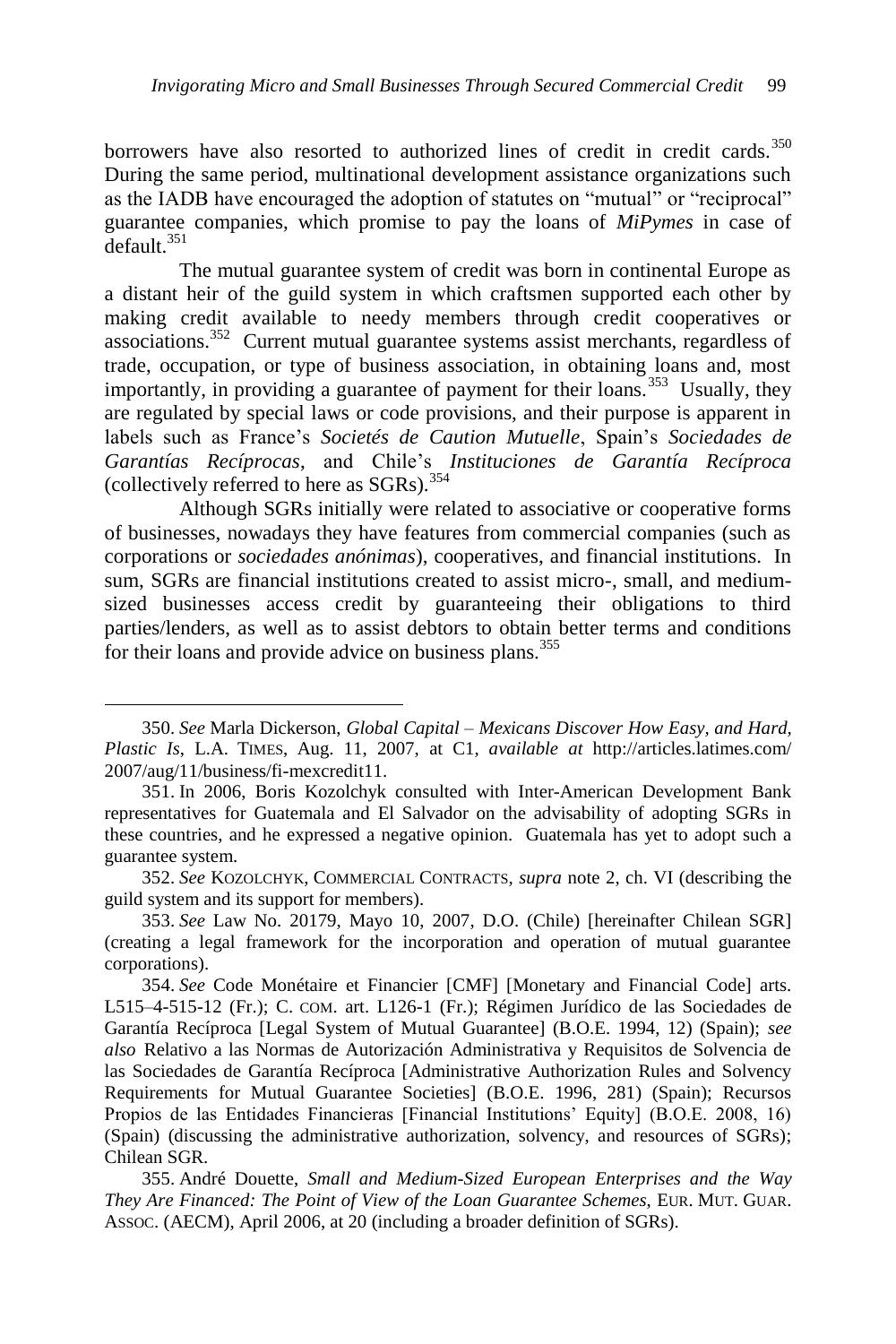<span id="page-57-0"></span>These guarantees are considered "mutual" or "reciprocal" because the SGR guarantees payment on behalf of its member (borrower) in favor of a third party (lender); in exchange, the member has to provide a security or guarantee to the SGR as a counter-guarantee.<sup>356</sup> In a privately owned SGR, its members essentially guarantee each other because all members pay a membership fee or acquire shares in the SGR, thereby acquiring an interest in the SGR's operations and solvency.<sup>357</sup> Publicly held SGRs vary from country to country, and at times, lenders will combine SGR guarantees with other guarantees issued by private parties or other entities (such as government guarantee funds).<sup>358</sup> In theory, the mutual or reciprocal assumption (or sharing) of risks reduces the transactional costs of the loans. We say "in theory" because in practice, as will be discussed shortly, this is not true.

<span id="page-57-1"></span>SGR legislation was first enacted in Belgium in  $1849$ ,  $359$  then in Spain in 1915.<sup>360</sup> In Spain, it allowed credit unions to secure their members' obligations to third parties. However, the first law specifically regulating SGRs was enacted in France in 1917.<sup>361</sup> It created the *Societé de Caution Mutuelle* for the exclusive benefit of small and medium-sized businesses, merchants, and craftsmen.<sup>362</sup> The *Societé de Caution Mutuelle* endorsed promissory notes and other negotiable instruments on behalf of its members.<sup>363</sup> Today, French SGRs are governed by provisions found in France's Commercial, and Monetary and Financial Codes.<sup>364</sup>

<sup>356.</sup> Eduardo M. Favier-Dubois, *Sociedades de Garantía Recíproca*, LEGALMANIA.COM (June 2001), http://www.legalmania.com/derecho/sociedades\_garantia\_ reciproca.htm; *see also Estatutos Sociales* [*Bylaws*], IBERAVAL, S.G.R., art. 38 (June 21, 2010), http://www.iberaval.es/pdfs/estatutossociales.pdf.

<sup>357.</sup> *See, e.g.*, IBERAVAL, *supra* note [356,](#page-57-0) art. 17.

<sup>358.</sup> Ilhyock Shim, *Corporate Credit Guarantees in Asia*, BIS Q. REV. 85, 91 (Dec. 11, 2006), *available at* http://www.bis.org/publ/qtrpdf/r\_qt0612i.pdf?noframes=1.

<sup>359.</sup> MYRON T. HERRICK & R. INGALLS, RURAL CREDITS: LAND AND COOPERATIVE 380 (D. Appleton & Co., 1915); *see also* Pablo Pombo González, *Las Sociedades de Garantías Recíprocas: una experiencia de financiación de las pymes*, BOLETÍN ECONÓMICO DE ANDALUCÍA, 1995, at 285, 289 (1995) (on file with author).

<sup>360.</sup> Pombo González, *supra* note 359, at 289 (discussing the decree of July 31, 1915, which established industrial and commercial unions).

<sup>361.</sup> Loi du 13 Mars 1917 de ayant pour objet l'organisation du crédit au petit et au moyen commerce, à la petite et à la moyenne industrie [Act of March 13, 1917, for the purpose of providing credit to small and medium businesses and industries], *available at*  http://www.legifrance.gouv.fr/affichCode.do?cidTexte=LEGITEXT000006072676&dateTe xte=19170401 [hereinafter Law of March 13, 1917].

<sup>362.</sup> *Id.*; *see also*, Pombo González, *supra* note [359,](#page-57-1) at 289.

<sup>363.</sup> Law of March 13, 1917 art. 1 (Fr.).

<sup>364.</sup> CMF arts. L515-4–515-12 (Fr.); C. COM. art. L126-1 (Fr.).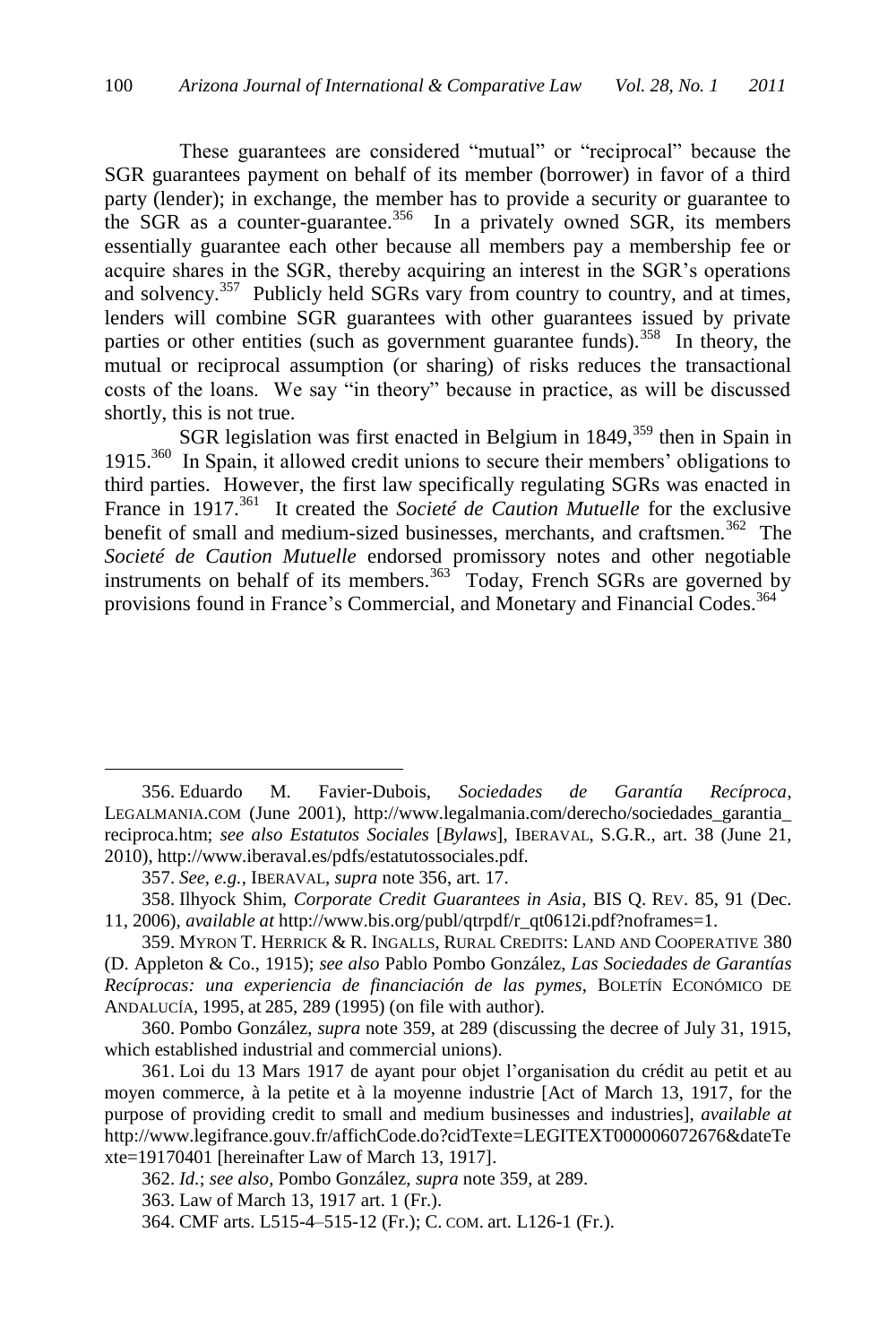# **A. Modus Operandi**

We will illustrate the method of operation of a privately owned SGR by using the Spanish-law version as an example.<sup>365</sup> It has two types of partners: 1) the protecting partners (*socios protectores*), who invest in the SGR but cannot ask it to guarantee their obligations, <sup>366</sup> and 2) the participating partners (*socios partícipes*). The latter must be merchants who, at the time of becoming partners, are neither bankrupt nor insolvent.<sup>367</sup> Participating partners are the only ones who may ask the SGR to guarantee their obligations. Once a merchant becomes a participating partner, she must file a request form and attach a statement of assets as well as other requested data, including taxes, accounting records, licenses, and so on. Such documentation requirements presuppose that the *MiPyme* has a regular or "regularized" legal status, including being registered with the registry of businesses, which, as noted earlier, is often impossible because numerous *MiPymes* lack such legal status.

Upon review, the guarantee will be granted or denied.<sup>368</sup> If the request for a guarantee is approved, the participating partner must: i) pay in full his share or shares in the SGR; ii) pay a commission to the SGR for the guarantee; iii) pay all administrative expenses incurred by the SGR in granting the guarantee; iv) provide a collateral or security, whether a pledge, mortgage or a personal surety, in favor of the SGR; v) promise to use the loan that the SGR is guaranteeing for the purpose stated in his request; and vi) execute a guarantee contract with the  $SGR$ <sup>369</sup>

Note that the issuance of these guarantees is dependent on the borrower/participating partner's ability to provide collateral or sureties in a manner satisfactory to the SGR, just as it would be required by a secured lender. Therefore, a *MiPyme*'s access to credit is not necessarily improved by its membership in an SGR. The SGR has the same option to reject the request for a guarantee by the *MiPyme*, as would any other secured or unsecured lender. However, the nature of their respective liabilities is different. In the case of the SGR, its promise consists of a secondary liability; its liability is effective only if its member, as the principal obligor, defaults on her debt. In addition, as with all personal types of guarantees, the SGR's liability, even when it issues or endorses a negotiable instrument, such as the member's promissory note or draft, is "causal"; i.e., to a certain extent, it is subject to defenses derived from the underlying transaction.

All of the above makes the guarantee of an SGR a much less liquid and thus, a less valuable obligation than that involved in a secured loan with a lender.

<sup>365.</sup> *See generally* Spanish sources cited *supra* note 354 (discussing the administrative authorization, solvency, and resources of SGRs); *see also* IBERAVAL, *supra* note 356.

<sup>366.</sup> IBERAVAL, *supra* not[e 356,](#page-57-0) art. 17.

<sup>367.</sup> *Id.* art. 17(a–c).

<sup>368.</sup> *Solicitud de Aval* [Guarantee Request Form], IBERAVAL, http://www.iberaval.es/ formularios/IberFM\_Mod201\_041111.pdf (last visited Dec. 30, 2011).

<sup>369.</sup> IBERAVAL, *supra* note 356, art. 38(a–f).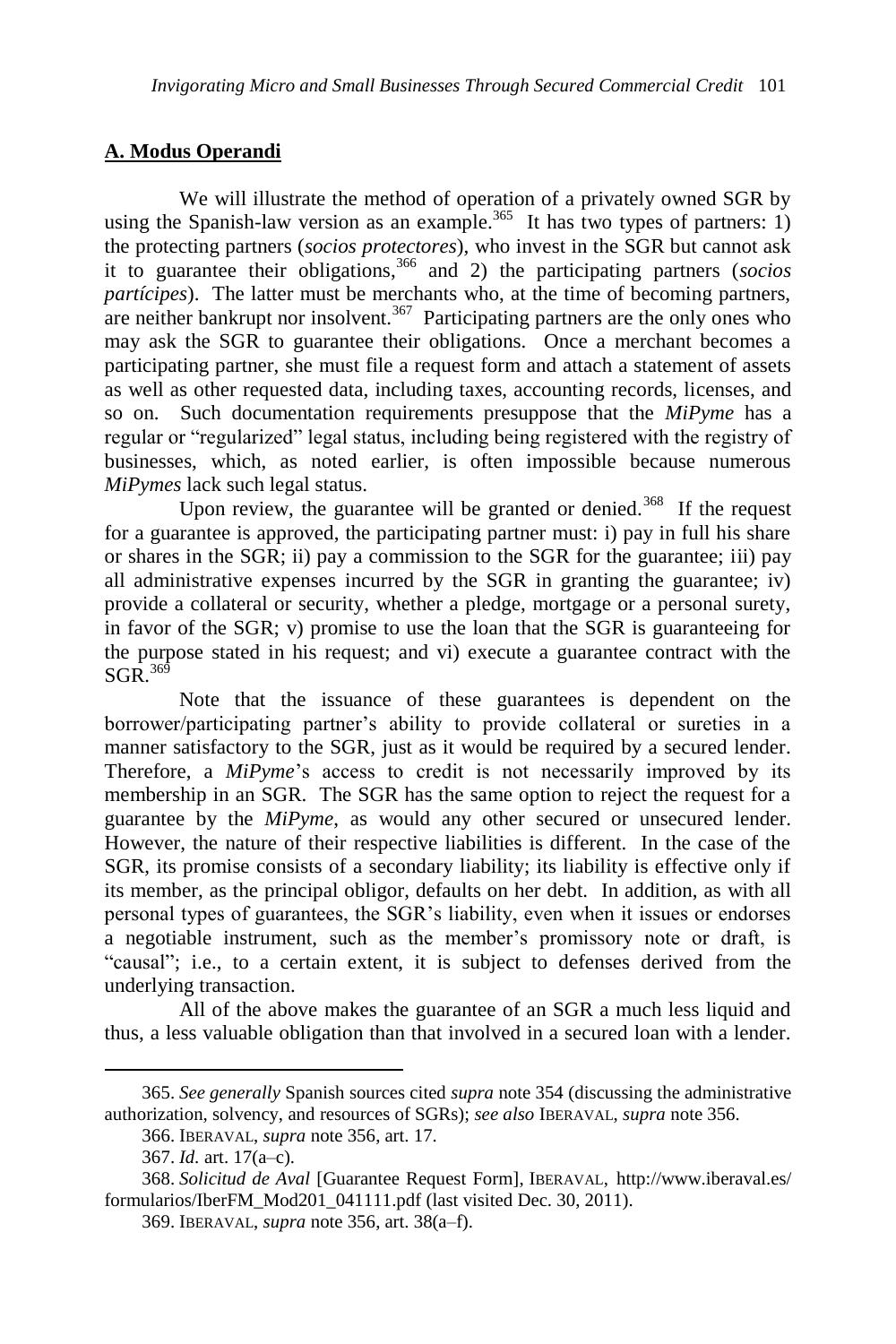For in the latter arrangement, the secured creditor obtains a preferential right in rem in the collateral granted by the debtor and accordingly can foreclose on it or retain it and pay herself from the proceeds of its sale or appropriation. The secured debtor can only object after foreclosure, if she can prove that the realization of the security interest was wrongful or unjustly enriched the secured creditor. This, incidentally, is the reason European nations that rely on SGR guarantees supported efforts of the United Nations Commission on International Trade Laws (UNCITRAL) to promulgate a Convention on Independent Guarantees and Standby Letters of Credit, adopted in 1995.<sup>370</sup>

Even though Spanish SGRs granted  $E15.759$  million to 85,746 small and medium-sized businesses in 2006, such a guarantee model has not been as widely adopted by Latin American countries. One of the few positive examples in Latin America is Argentina, which enacted a law creating and regulating SGRs in 1995.<sup>371</sup> Since then, Argentine SGRs have spread rapidly; there are currently twenty-five authorized SGRs in Argentina, which had granted 16,100 financial guarantees up until the second quarter of  $2010$ .<sup>372</sup> However, if Argentina had enacted a personal property secured transactions law, it would have provided even better access to credit at much lower interest rates than those available through the SGR system. In brief, many Latin American countries do not have an SGR guarantee system, and the few that  $d\sigma^{373}$  have not experienced the expected growth of commercial credit in part because obtaining an SGR guarantee carries high costs.

### **VIII. SECURED LENDING AND** *MIPYMES*

#### **A. Principal Legal Features**

 $\overline{a}$ 

Asset-based lending presupposes the borrower/secured debtor's ability to pledge self-liquidating assets, such as inventory, accounts receivable, easily resalable equipment, intellectual property rights, and so on. As noted earlier, secured commercial credit relies for its repayment on the loan's self-liquidation or

<sup>370.</sup> United Nations Convention on Independent Guarantees and Stand-By Letters of Credit, Dec. 11, 1995, 2169 U.N.T.S. 163; *see also* Boris Kozolchyk, *Bank Guarantees and Letters of Credit: Time for a Return to the Fold*, 11 U. PA. J. INT'L BUS. L. 1, 7–11 (1989).

<sup>371.</sup> *See* Law No. 24.467, Mar. 15, 1995, *as amended by* Law No. 26.496, B.O. July 5, 2009 (Arg.).

<sup>372.</sup> *See* SUBSECRETARÍA DE LA PEQUEÑA Y MEDIANA EMPRESA Y DESARROLLO REGIONAL [MINISTRY OF ECONOMY AND PRODUCTION], http://www.sepyme.gob.ar/wpcontent/uploads/ 2009/10/contacto\_sgr.pdf (last visited Dec. 29, 2011) (Arg.).

<sup>373.</sup> *See, e.g.*, Decreto 553, Ley del Sistema de Garantías Recíprocas para la Micro, Pequeña y Mediana Empresa Rural y Urbana [Law Regulating the Reciprocal Guarantee System for Micro, Small and Medium-Sized Rural and Urban Businesses], Oct. 22, 2001 (El Sal.); Chilean SGR; Law Regulating the National Reciprocal Guarantee System for Small and Medium-Sized Businesses, Aug. 11, 1999 (Venez.).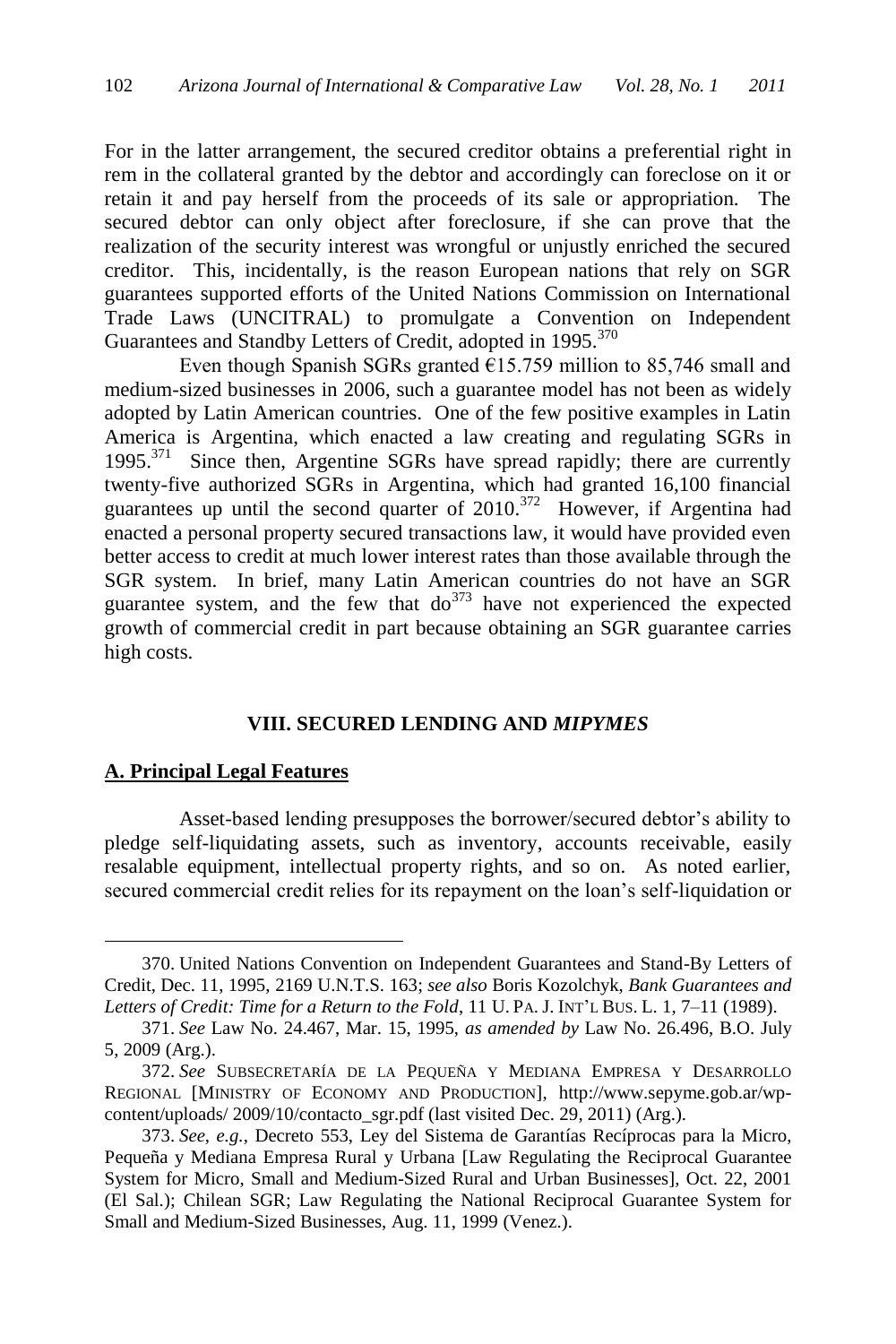<span id="page-60-0"></span>self-repayment and not on the personal and primary (joint) liability of the borrower or his co-signers or on the secondary or accessory liability of an SGR.<sup>374</sup> Thus, the secured loan pays for itself out of the proceeds of the sales, exchanges, or other transactions made possible by the amounts lent. In other words, the commercial secured loan enables the purchase of a merchant's inventory or equipment, which the merchant (including an agribusiness farmer) uses to produce and/or sell goods to generate the proceeds that repay the loan. The legal meaning of proceeds, as discussed earlier in connection with the factoring of accounts receivable, $3^{75}$  encompasses much more than the "fruits" of trees or animals or the goods that replace others of the same kind as part of an inventory; it encompasses anything of value acquired by the secured debtor that can be traced to money or credit made available to him or her by the secured creditor.

Hence, in the secured, self-liquidating loan, the borrower is allowed to remain in possession of the collateral, to use it (as in the case of equipment), transform it (as in the case of raw materials), and sell or exchange it, thereby producing proceeds or assets traceable to the secured loan. Further, the borrower does not need to prove title to the collateral. All she needs to have are lawful possessory rights in the business assets she uses as collateral. As long as she is a legitimate possessor or has rights to the possession of the collateral, she can create a security interest in the collateral. The fact that the debtor does not have to prove either her, or her legal entity's, ownership of the collateral eliminates the costly formalities associated with attesting to such an ownership. Further, as provided by the Honduran Registry Regulations for the registration of security interests, the secured debtor, regardless of whether she is a physical person or a legal entity, must be identified by the national identification or tax number without providing additional information or satisfying other formalities.<sup>376</sup> Accordingly, a legal entity as informal as a sole proprietorship in the United States or a *MiPyme* can, despite its informal legal status, be a borrower in a commercial secured loan. What matters to the lender is the borrower's ability to generate a sufficient income from the sale, lease, or exchange of assets; and if she does not, the creditor's ability to foreclose on the collateral quickly and inexpensively.

That the debtor in a secured commercial loan need not be the owner of or have title to the collateral was recognized first by Section 9-202 of the U.S. Uniform Commercial Code (UCC),  $377$  by far the most influential of secured

<sup>374.</sup> *See NLCIFT 12 Principles of Secured Transactions Law in the Americas*, princ. 1, NLCIFT (2006), http://www.natlaw.com/bci9.pdf [hereinafter *NLCIFT 12 Principles*].

<sup>375.</sup> *See supra* Part III.C.

<sup>376.</sup> Reglamento del Registro de Garantías Mobiliarias, Accord 2074-2010, arts. 2 (a, d, k–l) & 9–13, 14 de marzo del 2011, DIARIO OFICIAL [D.O.] (Hond.). During the Annual Meeting of the World Bank-IFC in October 2010 in Washington, D.C., two registries were showcased: that of the People's Republic of China, mostly for accounts receivable, and that of Honduras, for all types of collateral.

<sup>377.</sup> U.C.C. § 9-202 (2000) ("Except as otherwise provided  $\dots$  the provisions of this Article with regard to rights and obligations apply whether title to collateral is in the secured party or the debtor.").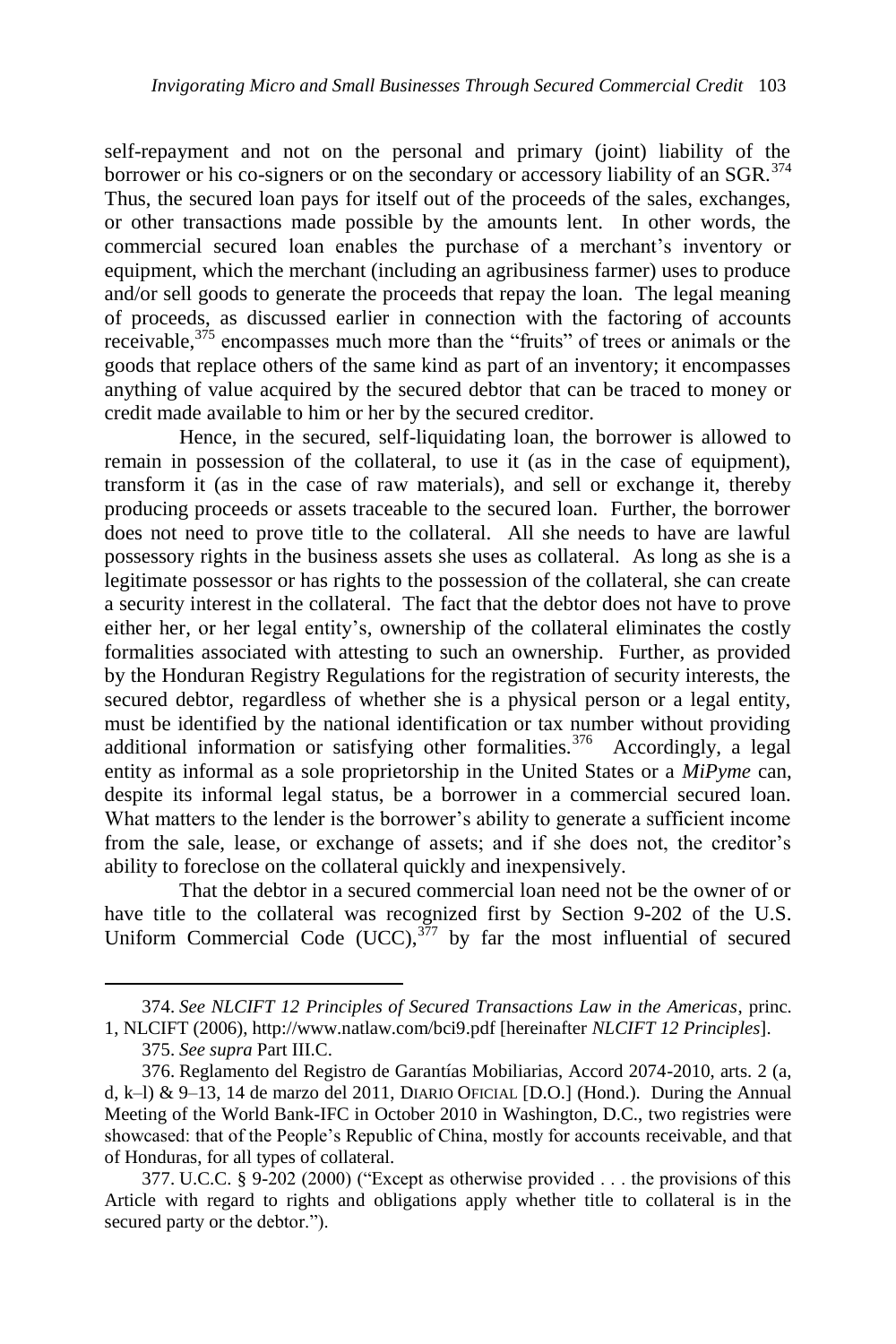lending statutes. It inspired the NLCIFT's Second Principle of Secured Transactions Law in the Americas, which states:

> A security interest *is a preferential right to possession or control of personal property.* As such, it does not require that the debtor who grants the interest have title to the personal property collateral; his right to its possession, even though coexistent with other possessory rights in the same property by other creditors and debtors, will allow the creation of the security interest.<sup>378</sup>

It similarly inspired the OAS Model Law and the laws of Guatemala,  $379$ Honduras,  $380$  and Peru.  $381$  One of the practical implications of this principle is that a *MiPyme* that has an option to buy business assets or that has paid for only a small portion of its inventory can use any inventory to which it has a right of possession as collateral to obtain a loan that will enable it to purchase more inventory, equipment, or advertisements to facilitate the sale of its inventory. For what matters to the secured creditor most is having access to the debtor's liquid assets such as his cash proceeds, accounts receivable, and bank deposits. Moreover, consumers who purchase goods from that inventory in the ordinary course of the secured debtor's business need not fear being deprived of the goods by a secured or unsecured creditor of the merchant who sold them the goods. The secured lender of the merchant is more interested in receiving the proceeds of the sale of these goods than the goods themselves. This is why various creditors' rights can coexist in the same collateral with other security interests, albeit subject to prescribed priorities.

#### 1. The Roots of the Notion of the Security Interest

What the United States's UCC Article 9 refers to as a security interest in personal property is not peculiar to the common law system. Both the common and civil law systems have in common the Roman Law's *iura in re aliena* (rights in the property of others), which confer a *ius ad rem* to their holders. The holders of the Roman law's rights in rem, such as those on the ownership (*dominium*) of things, were given a generic *in rem actio*. This action is defined by the Justinian Digest as "that by which we seek our property which is possessed by another and

<sup>378.</sup> *NLCIFT 12 Principles*, *supra* not[e 374,](#page-60-0) princ. 2 (emphasis added).

<sup>379.</sup> *See* Ley de Garantía Mobiliaria, Decree 51-2007, 16 de noviembre de 2007, DIARIO OFICIAL (Guat.) [hereinafter Guatemala LGM].

<sup>380.</sup> *See* Ley de Garantía Mobiliaria, Decreto No. 182-2009, art. 50, 28 de jueves del 2010, D.O. (Hond.) [hereinafter Honduras LGM].

<sup>381.</sup> *See* Ley de la Garantía Mobiliaria, Law No. 28677, 1 de marzo. de 2006, GACETA OFICIAL (Peru) [hereinafter Peru LGM].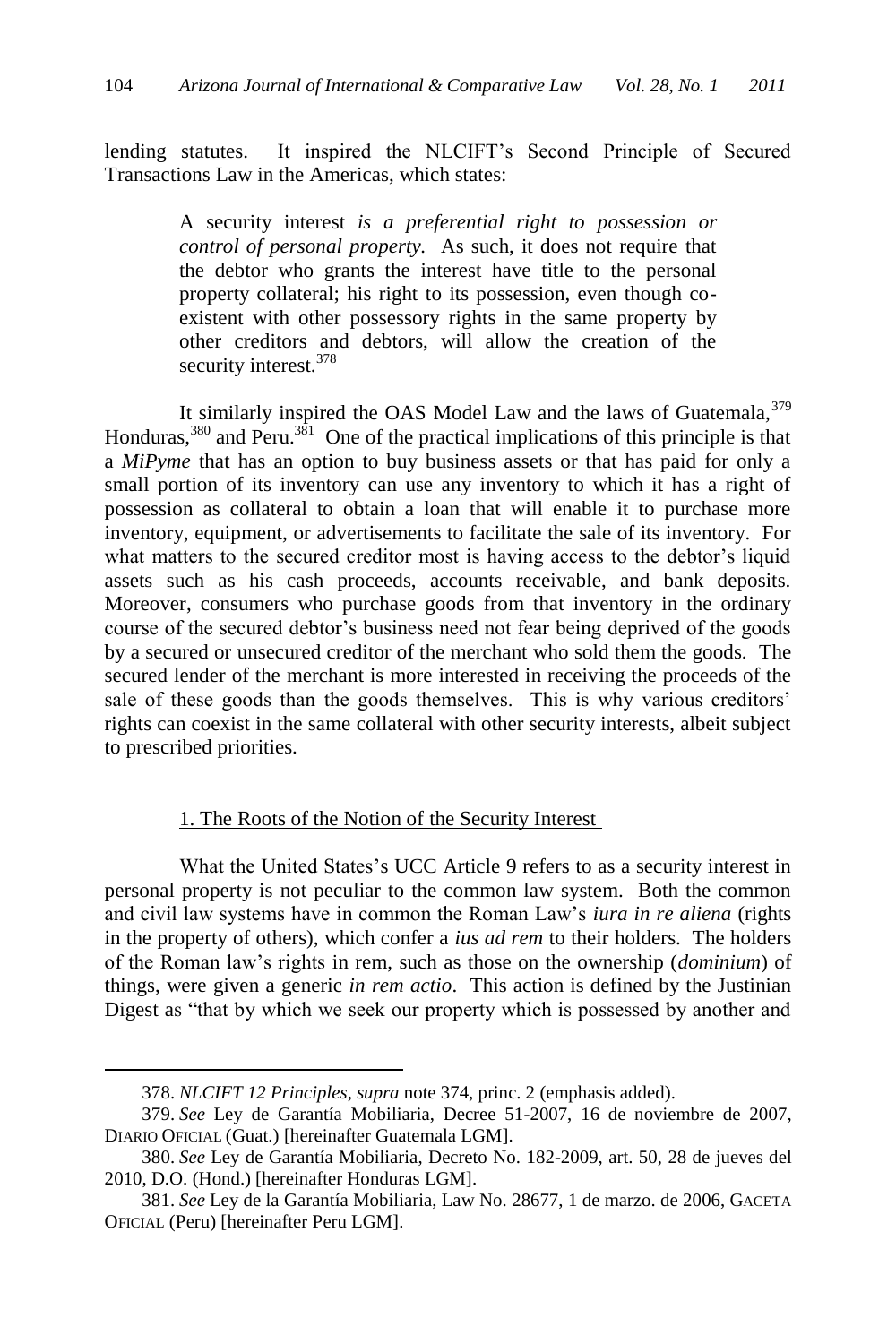is always against him who possesses the property."<sup>382</sup> The holders of *iura in re aliena* were provided with "interdicts," or interlocutory remedies, to repossess the property to which they had a right of possession.<sup>383</sup> These remedies were ad rem in the sense that they were available to lawful possessors or parties with a lawful claim to the possession of the property and whose rights fell short of those of an absolute owner. This distinction between the rights of the holder of a fee simple absolute and those of a holder of possessory rights to things owned by others provides the conceptual basis for the protection given to the holder of a security interest in Anglo-American law, and especially in the UCC and in Canada's Personal Property Security Act.<sup>384</sup>

The protection of possessory rights in Roman law did not require what the renowned German Roman law scholar Friedrich von Savigny described as the physical control of the property (*factum possessionis*) coupled with the intent to own the thing *(animus dominii)*.<sup>385</sup> Instead, the intent it required was identified by the equally renowned German legal historian and philosopher Rudolf von Jhering as an *animus possessionis—*an intent to merely possess in a lawful manner.<sup>386</sup> Accordingly, bailees, tenants, and pledgee-creditors, among other nonowners and nonaspirants to ownership, were protected by Roman possessory actions and interdicts.<sup>387</sup> This is why, as yet another German legal historian pointed out, by the time the opinions of Roman jurists were being collected, possessory rights had been separated from ownership, and both types of rights could coexist in the same asset  $388$ 

<span id="page-62-0"></span><sup>382.</sup> DIG. 44.7.25; BLACK'S LAW DICTIONARY 901 (4th ed. 1951).

<sup>383.</sup> RODOLFO SOHM, ET AL., INSTITUCIONES DE DERECHO PRIVADO ROMANO 154–56 (Wenceslao Roces Suárez trans., 1951) (1928) (discussing the protection of possessory rights in Roman law and pointing out that the interdicts of the classical period had merged into the same procedures used for ordinary actions during Justinian times).

<sup>384.</sup> Personal Property Security Act, R.S.B.C., c. 359 (1996) (Can.), *available at* http://www.bclaws.ca/EPLibraries/bclaws\_new/document/ID/freeside/00\_96359\_01.

<sup>385.</sup> FRIEDRICH KARL VON SAVIGNY, DAS RECHT DES BESITZES § 21 (Erskine Perry trans., 1848, reprt. Sweet, London, 1979) (1803).

<sup>386.</sup> *See* RUDOLPH VON JHERING, UEBER DEN GRUND DES BESITZESCHUTZES. EINE REVISION DER LEHRE VOM BESITZ (Aalen Scientia 2d ed. 1968) (1869).

<sup>387.</sup> J.A.C. THOMAS, TEXTBOOK OF ROMAN LAW 140 (1976) (For Friedrich von Savigny, animus was the intention to hold the thing as one's own; i.e., the *animus domini*. In his view, the man who had control of a thing de facto with the intention to exercise that control for himself was in law its possessor and would be granted the interdicts. This theory concededly accords with most cases of possession, but it does not explain the possession of the *precario tenens*, *sequester*, pledge creditor, and *emphyteuta.* Jhering's view was that ―corpus was the essence of possession which was itself the outward manifestation of ownership; a man would be possessor of a thing if he was, in relation to it, in the position that an owner would normally be; animus was merely an intelligent awareness of the factual situation.").

<sup>388.</sup> L.A. Warnkonig, *Analysis of Savigny's Treatise on the Law of Possession*, 19 AM. JURIST & L. MAG., 1838, at 13, 24.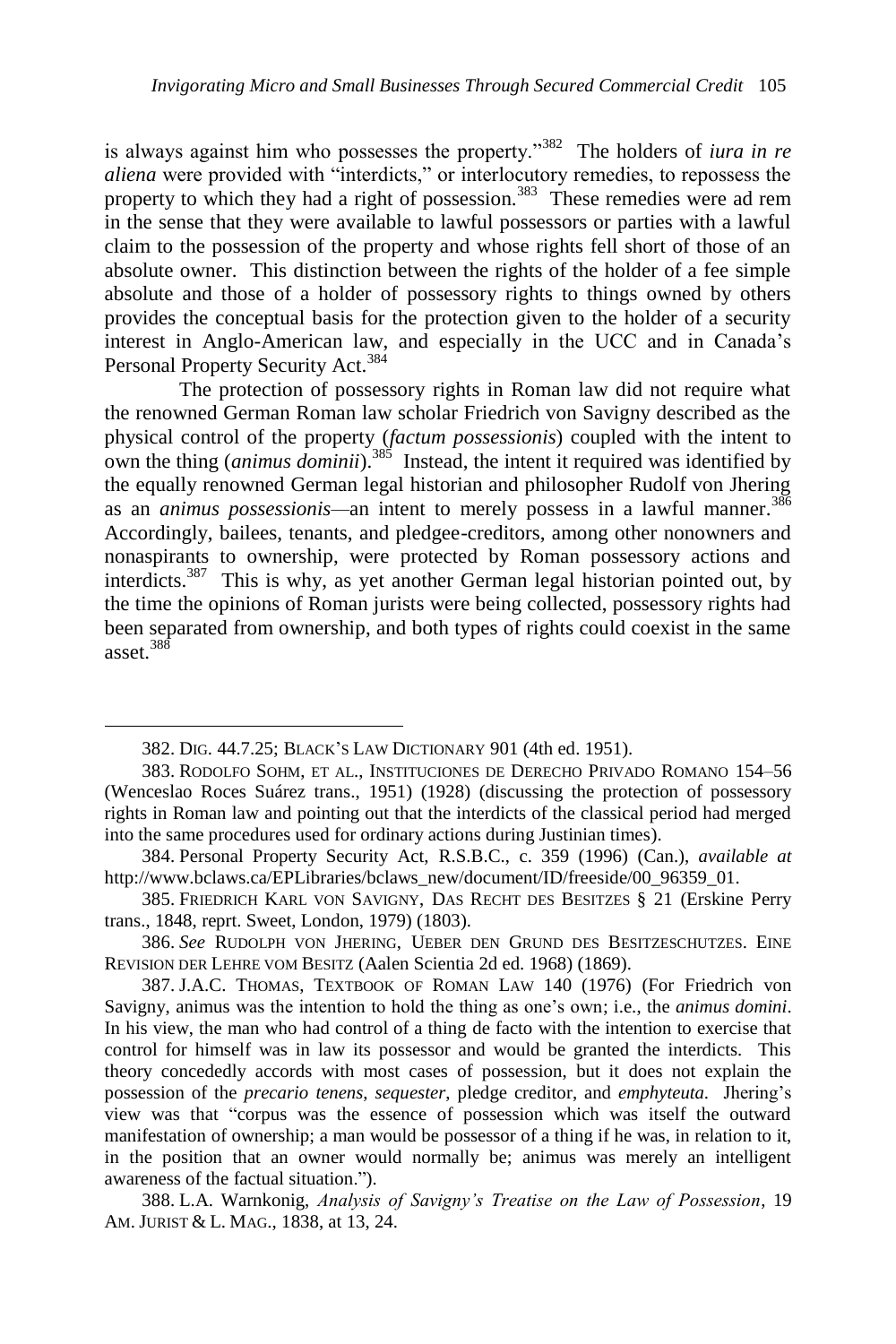Ad rem rights that could be invoked against contracting and third parties were indispensable in the development of Roman secured transactions.<sup>389</sup> For example, the jurist Javolenus<sup>390</sup> described a situation in which an adverse possessor (*usucaptor*) whose rights fell short of ownership could still lawfully pledge the asset he was adversely possessing.<sup>391</sup> Yet while the *usucaptor*-debtor was deemed an adverse possessor until he completed the requirements of his *usucapio* (which would then provide him with ownership of the property), the secured creditor-pledgee of the *usucaptor* was given actual possession of the thing while the pledge lasted, thereby enabling him to perfect his pledge. $392$  This pledgee was thus entitled to possessory remedies against an unlawful interference and deprivation of the asset, but his possession did not entitle him to ultimate ownership through *usucapio*, as was the case with the *usucaptor-*pledgor.<sup>393</sup> Obviously, had classical Roman law insisted on the pledgor's ownership rights as a condition for the creation of the pledge, secured lending would have been hindered.

In sum, the seminal concept of a security interest created by a secured commercial (self-liquidating) loan and defined as a preferential right to the possession or control of personal property that does not require that the secured debtor have title to the collateral is compatible with the conceptual roots of secured transactions law in the world's major legal systems. Hence, its corollaries should, in principle, qualify as effective, uniform, and standardized tools to provide commercial credit to micro- and small-business associations in the Americas and elsewhere where Roman law provided such roots.

# 2. Effectiveness of the Security Interest: Corollaries of the Principle of Self-liquidation

Among the most important corollaries of the principle of self-liquidation of the secured loan are its methods of: a) creation; b) perfection or the giving of functional notice to other creditors and bona fide purchasers of the collateral of the presence and priority of the security interest or ius ad rem; and c) realization by the quickest and fairest form of repossession and foreclosure of the security interest. *MiPymes* as well as other types of borrowers need to be able to show that the collateral will continue to repay the loan.

<sup>389.</sup> *See generally*, R.W.M. Dias, *A Reconsideration of Possessio*, 14 CAMBRIDGE L.J. 235 (1956).

<sup>390.</sup> *Id.* at 240.

<sup>391.</sup> *Id.*

<sup>392.</sup> *Id.*

<sup>393.</sup> Warnkonig, *supra* note [388,](#page-62-0) at 29, 30.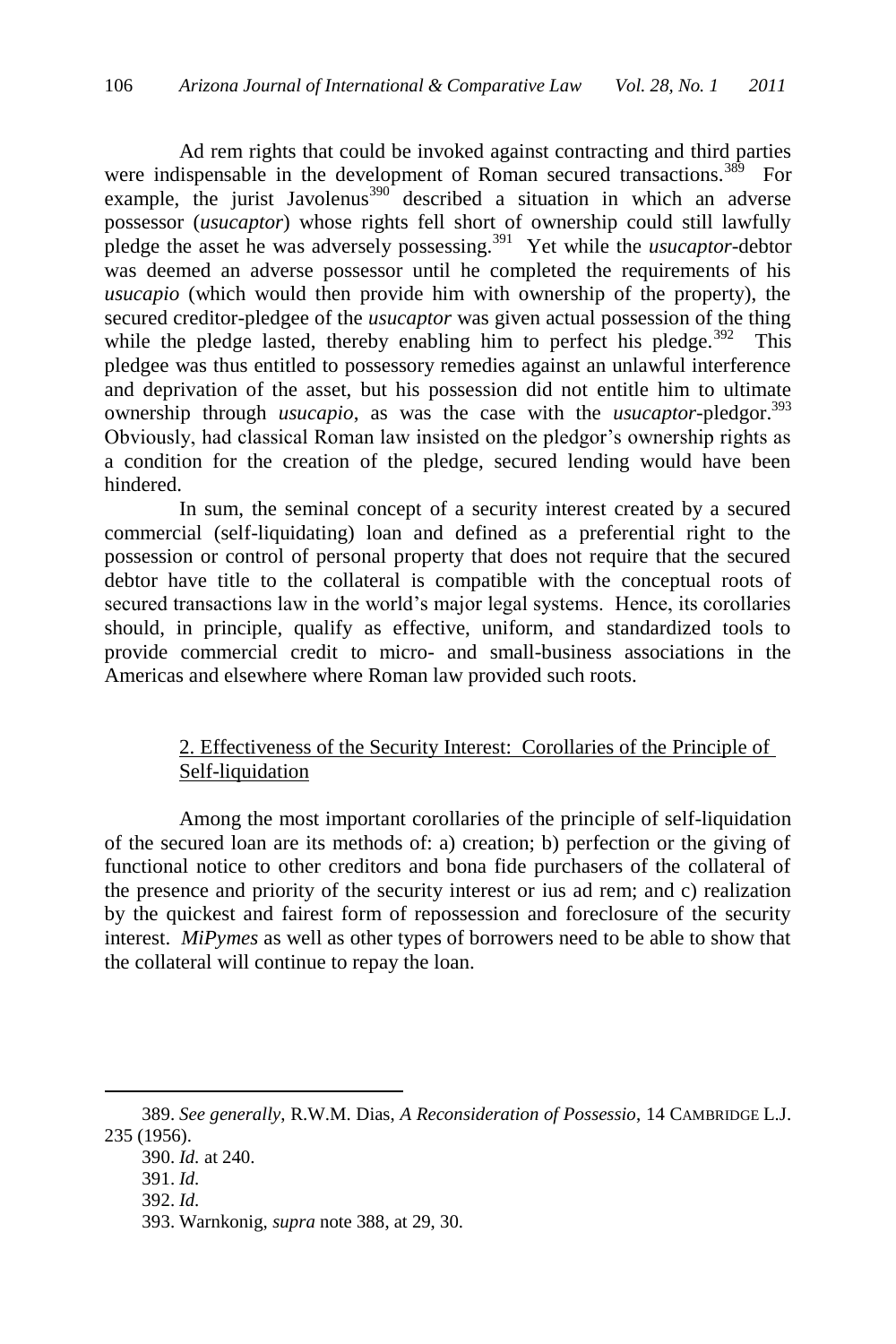### a. Creation of the Security Interest

NLCIFT's Fourth Principle of Secured Transactions Law in the Americas states:

> Security interests may be created by contract or by law. The effectiveness of a security interest between the secured creditor and debtor arises from their contract or from a statutory or judicial imposition without any additional formality. Nevertheless, third party rights, including the rights of judgment creditors and trustees in bankruptcy, will not be affected by the security interest unless proper notice of it is provided [perfection] to third parties. $394$

Security interests created by (mostly) statutory law abound in most jurisdictions. It is rare that a country or jurisdiction does not grant the status of an automatic lien to the unpaid work performed, say, by a mechanic on his customer's vehicle or by a maritime and land carrier for unpaid freight. Yet, while these claims can become liens on the debtor's property, for them to be effective against third parties, the contemporary trend is to require that notice of their existence be given to third parties, usually by means of the filing of the lien in the appropriate registry.<sup>395</sup>

Security interests created by the parties' consent require a security agreement—whether simple and private or formal and documented in a public deed—and in some jurisdictions, such as the United States, more than that.<sup>396</sup> Considering the informal manner in which micro- and small businesses do their contracting in Latin America, this principle facilitates access to commercial credit because it does not require more than an informal contract between the secured creditor and debtor. Further, as stated by Article 6 of the OAS Model Law, the security interest becomes effective between the parties from the moment of the execution of the agreement, whether in a traditional or electronic version.<sup>397</sup> Yet, as pointed out by the NLCIFT's Fourth Principle, third party rights, including those of creditors of the secured debtor and purchasers of the collateral, will not be affected unless the security interest is properly publicized.

<sup>394.</sup> *NLCIFT 12 Principles*, *supra* not[e 374,](#page-60-0) princ. 4.

<sup>395.</sup> *See, e.g.*, Guatemala LGM arts. 6(b), 15.

<sup>396.</sup> On this point, the law of the contracts involved in secured transactions in civil law countries does not generally require all of the requisites of attachment presently required by U.C.C. § 9-203.

<sup>397.</sup> *See* OAS MODEL LAW art. 6. However, a security interest in future or afteracquired property encumbers the secured debtor's rights (personal or real) in such property only from the moment the secured debtor acquires such rights.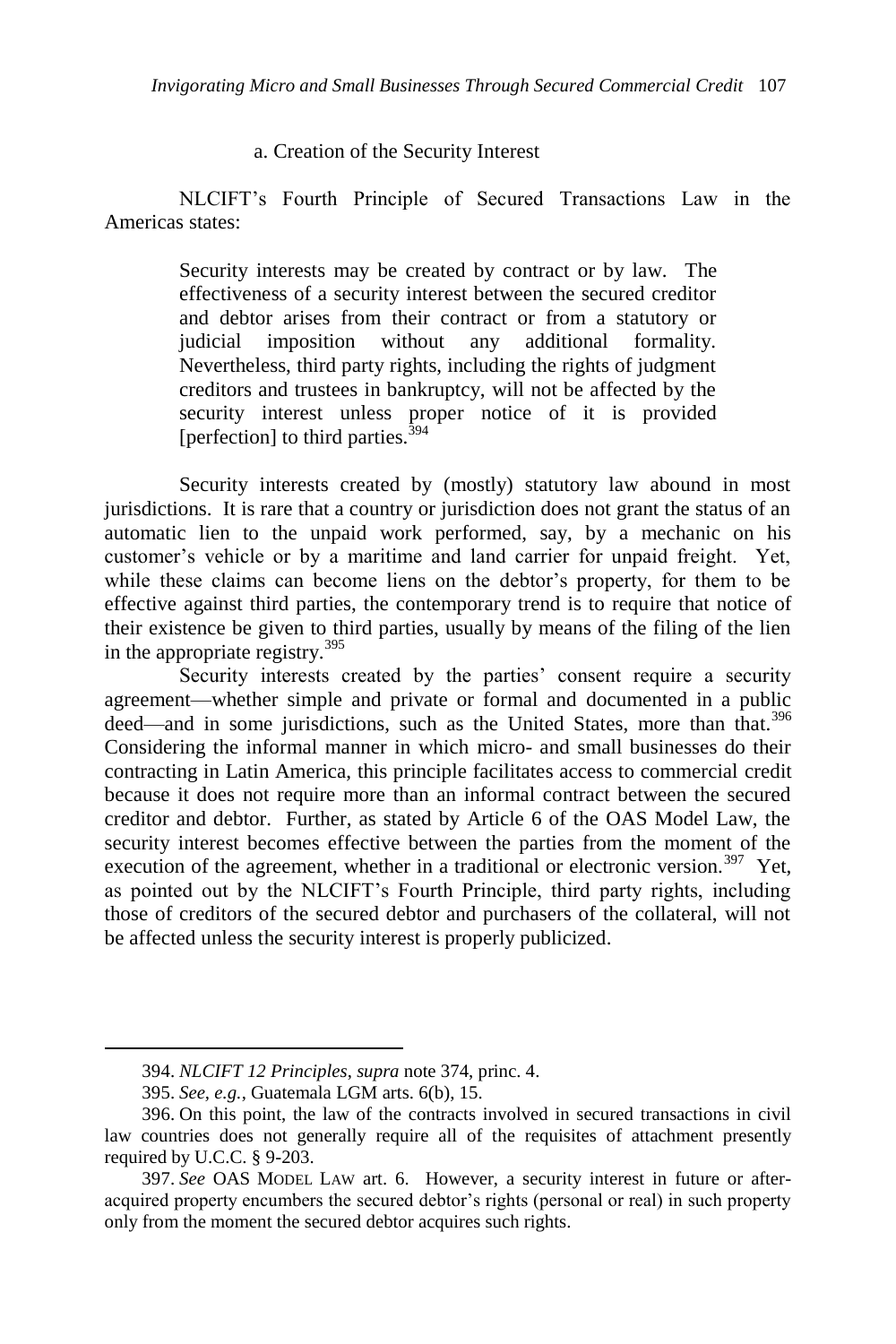### b. Perfection and Priority of the Security Interest

Perfection can be accomplished by filing a summary notice in a specially designed registry. The filing of a "financing statement"<sup>398</sup> can be a paper document or an electronic message or record. Perfection can also be accomplished by the creditor's or his agent's possession. A creditor may acquire his possession directly, as it is done to this day with pawn-shop pledges, or indirectly through an agent authorized for that purpose (as with a "field" warehouse created in the debtor's place of business or a "terminal" warehouse, where the collateral is located in a warehouse owned by a third party). In addition, the debtor may confer what is known as "control" over the collateral by instructing a third-party custodian or depositary (such as a bank or other financial institution) to allow the secured creditor to draw on the debtor's account in total or partial payment of the debtor's obligations in the secured loan subject to specified terms and conditions.<sup>399</sup>

Under the OAS Model Law, as well as under the Guatemalan and Honduran laws of secured transactions, the *erga omnes* effects of the contractually created security interest, either in paper or electronic fashion, are postponed until the agreement is publicized or possession or control is given to the creditor.<sup>400</sup> The publicity or notice contemplated by contemporary secured transactions laws is simple and inexpensive. Unlike the notice in the traditional notarial or public deed filed in many land registries, which requires a very detailed description of the real property that secures the loan, the description of an asset in a commercial secured loan suffices if it provides select summary data filed mostly under the secured debtor's name. This data includes, among other items, the personal or business names of the parties and a general description of the collateral, such as "the debtor's inventory," or "accounts receivable corresponding to sales or services provided after . . . date," or "fixtures that consist of wooden counters and display windows located in the debtor's business premises."<sup>401</sup> Some exceptions apply to especially valuable assets; if they are identifiable by serial numbers, their description must contain these numbers. Similarly, when fixtures are used as collateral, the description of the real property to which they are attached should be

<sup>398.</sup> *See* U.C.C. § 9-502 (2010) (providing the contents of a typical financing statement).

<sup>399.</sup> *See* Boris Kozolchyk & Marek Dubovec, *Commentary on NLCIFT 12 Principles* (June, 2006) (confidential unpublished report) (on file with author). In the last decade of the twentieth century, it became necessary to upgrade the protection of creditors who relied for their security in incorporeal or intangible things, such as the right to draw proceeds deposited in their debtors' bank accounts, the rights to investment securities credited to account holders or their creditors by means of electronic bookkeeping entries in the accounts kept by investment securities intermediaries, or the rights of holders or their creditors in electronic documents of title.

<sup>400.</sup> OAS MODEL LAW arts. 10, 34; Guatemala LGM art. 15; Honduras LGM arts. 14– 15.

<sup>401.</sup> OAS MODEL LAW art. 37(IV); Guatemala LGM art. 43(e); Honduras LGM art. 44(II).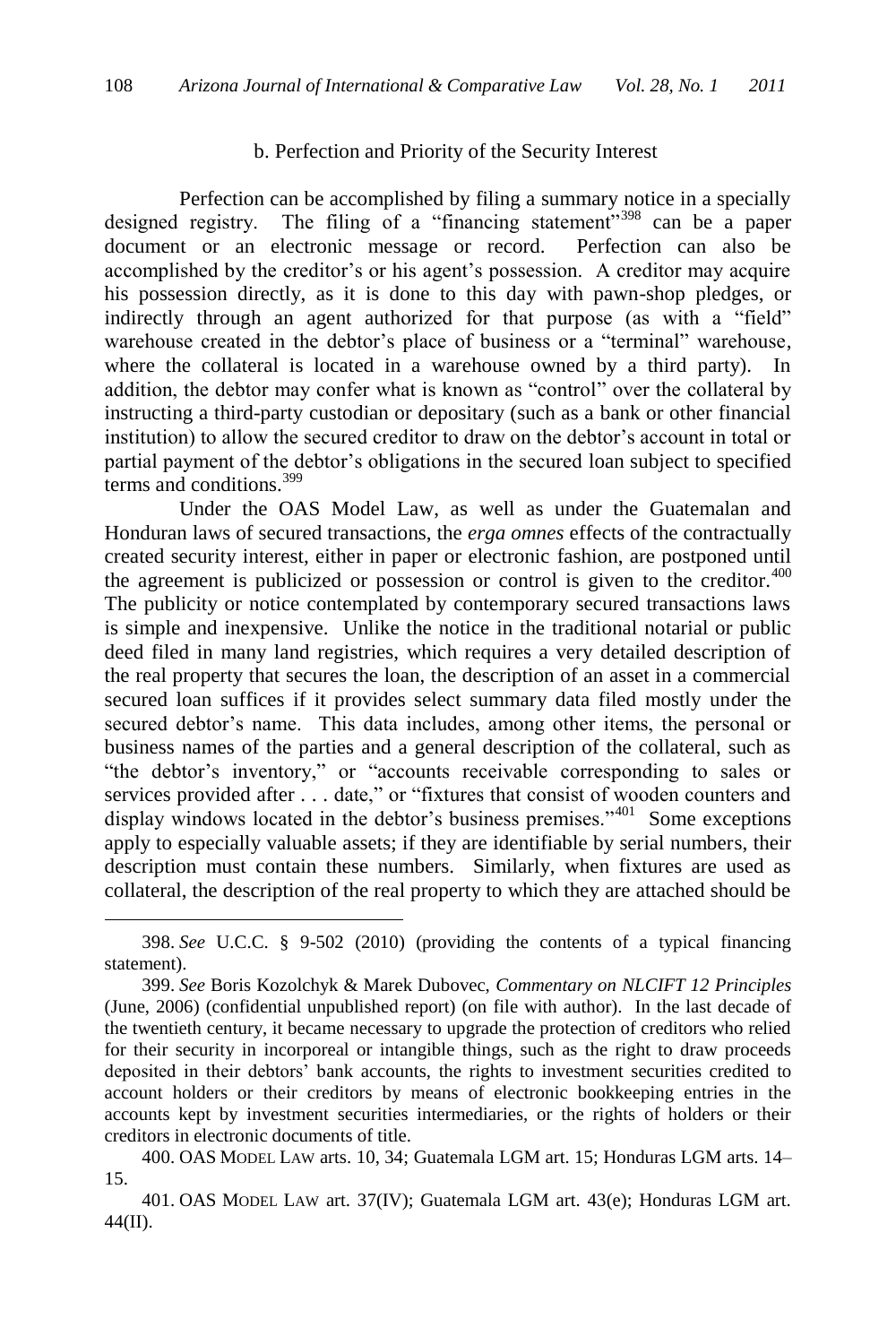provided, and a cross reference should be made to the real property registry that contains the full description of this property. $402$ 

The law of secured transactions provides corollary principles to determine the priority of the recorded and possessory security interests. With few exceptions, priority is determined not by the type of right recorded but by the principle of first to file or to acquire possession of the collateral. The major exception to this principle is provided for the so-called "purchase money security interest.‖ It enables the secured creditor who provides financing for the acquisition of specified goods that become part of an existing inventory to have priority over other secured creditors who recorded an earlier security interest in the inventory as a whole (i.e., without specifying the goods whose acquisition were financed by their secured loan). The reasons for this priority are twofold. One is to encourage creditors who can contribute assets that will increase the overall value of the inventory to do so without fear of having to subordinate their rights to those of earlier creditors. Secondly, this priority prevents creditors who may wish to rely on omnibus or monopolistic clauses, such as those that specify that their loan is secured by "all of the debtor's present and future assets," from discouraging other loans on assets related to those over which they had tried to acquire monopolistic rights. Therefore, a priority system is of considerable assistance to micro- and small businesses whose inventory may be worth considerably more than the amount being financed by the omnibus creditor and who could, on that basis, have access to additional credit but would be prevented from doing so by the omnibus clause.

#### c. Realization of the Security Interest

Self-liquidation of the security interest requires that repossession and foreclosure of the collateral be effectuated by the quickest and fairest possible means. Usually, it relies on a contractual clause or subsequent agreement authorizing a procedure of extrajudicial enforcement. This procedure confers upon the creditor, agreed-upon intermediary, or fiduciary agent the power to repossess and publicly or privately sell the collateral, repay the creditor, and return the remainder, if any, to the debtor. The quick pace of this procedure goes hand in hand with the self-liquidating nature of the secured loan.

This procedure can be traced to Roman law that preceded the reign of Emperor Constantine (306-337 A.D.). Indeed, Roman law before his reign not only allowed but encouraged many types of security interests on personal property collateral that relied on the transfer of ownership or quasi-ownership fiduciary rights from debtor to the creditor, such as with the *pactum commissorium* and *constitutum possessorium.*<sup>403</sup> Upon a debtor's default, the transferee creditor was

<sup>402.</sup> OAS MODEL LAW art. 51(IV); Guatemala LGM art. 50; Honduras LGM art. 44(IV).

<sup>403.</sup> *See* KOZOLCHYK, COMMERCIAL CONTRACTS, *supra* note 2, ch. IV (discussing Roman law).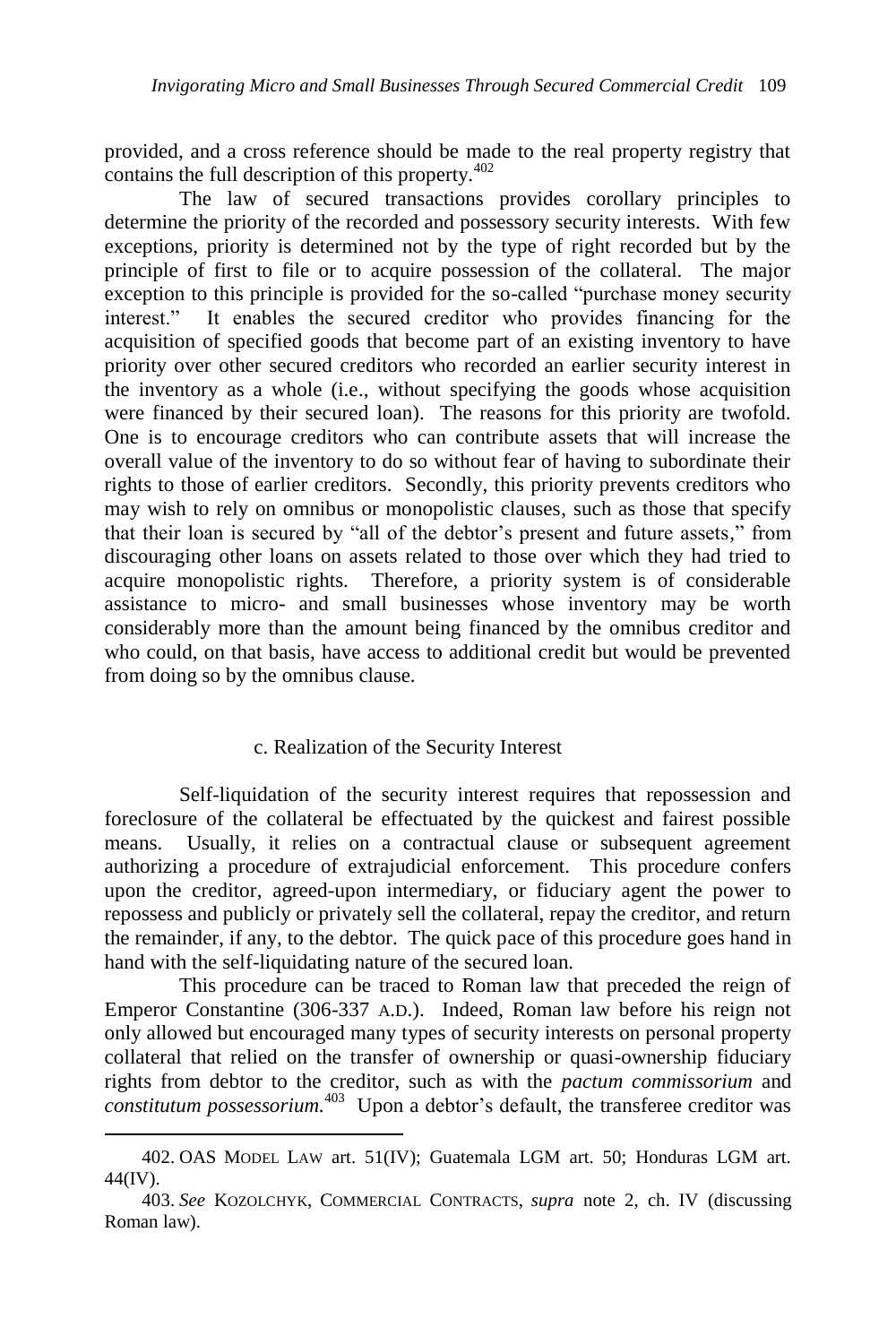<span id="page-67-0"></span>authorized to retain the pledged item and resell it in order to repay himself. The *pactum* was outlawed by Constantine because of "abuse" by creditors, especially to evade his prohibition against usury.<sup> $404$ </sup> Yet his prohibition defined usury as any interest charged for the loaned principal.<sup>405</sup> Even a fraction of a percent would qualify as usurious by the then-prevailing definition of usury. With the emergence of a definition of usury as charging an interest rate above that authorized for the place or market in question, the reason for this prohibition has ceased to exist.

On the other hand, in certain Latin American countries, the constitutional (due process) objections to contractually agreed-upon and peaceful extrajudicial repossession and foreclosure are undermined not only by the debtor's contractual consent to the remedy but also by his or her ability to sue the creditor for any unjust enrichment or abuse of rights that may have occurred as a result of his use of these remedies.<sup>406</sup>

# d. The Negative Lending Practices of "Procured" Licenses as Collateral

Business licenses in Latin America "come in bunches."<sup>407</sup> In addition to the generic authorization to do business, where a marketplace is large and popular enough to attract many customers—as with citywide or neighborhood marketplaces—special permits must be obtained by the operators of stalls within the markets' premises or by ambulatory merchants. Many of these licenses are valuable enough so that only those with sufficiently strong political or monetary influence can procure them. As the NLCIFT Roadmap team that did the research on Honduran secured lending practices discovered, those who procured the licenses (usually in their own names or in the names of trusted agents) also often doubled as secured lenders to the licensees.<sup>408</sup> In that capacity, they charged their borrowers exorbitant interest rates (even by Honduran standards) for the loans that enabled the licensees to acquire their inventory. In addition, if their debtors defaulted in their repayment obligations, the usurious lenders quickly withdrew the license or sublicense.

The negative effects of this practice are not only the usurious rates but also the fact that the amounts lent depend strictly on the usurer's perception of

<sup>404.</sup> *See* Boris Kozolchyk & Dale Furnish, *The OAS Model Law on Secured Transactions: A Comparative Analysis*, 12 SW J. L. & TRADE AM. 235, 256–57 (2006).

<sup>405.</sup> *Id.*; *see also* OAS MODEL LAW arts. 62–63; Honduras LGM arts. 60, 66; Guatemala LGM arts. 65–66.

<sup>406.</sup> *See* Kozolchyk & Furnish, *supra* not[e 404,](#page-67-0) at 281.

<sup>407.</sup> *See, e.g.*, *Doing Business 2011: Making a Difference for Entrepreneurs, Costa Rica*, IFC/WORLD BANK, at 8, 10–11, *available at* http://www.doingbusiness.org/~/ media/fpdkm/doing%20business/documents/annual-reports/english/db11-fullreport.pdf; *see also supra* Part V.B.2.

<sup>408.</sup> *See* NLCIFT Roadmap, *supra* note 106.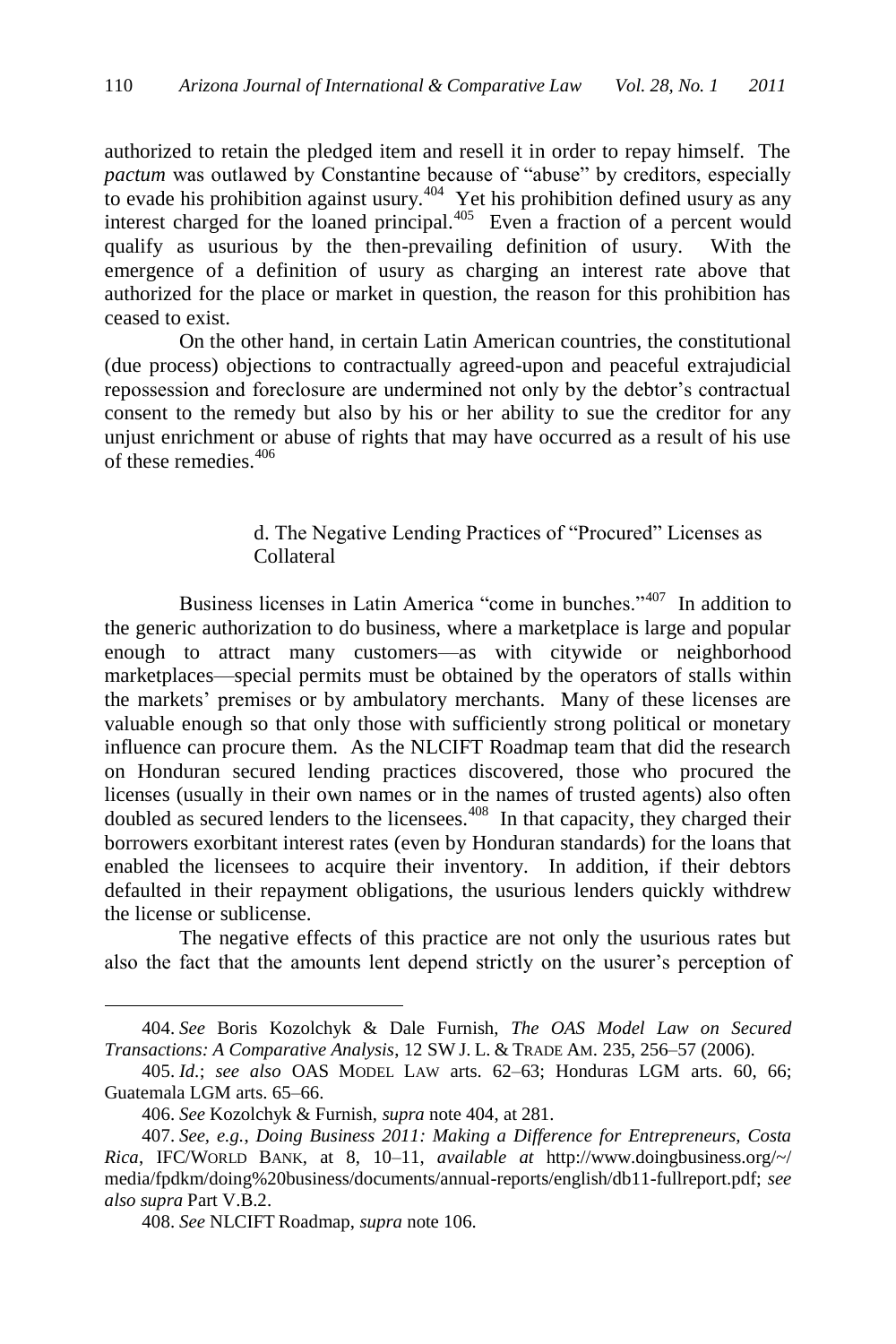how much he can safely extract from his borrower. By contrast, nonusurious commercial loans secured by inventory and accounts receivables establish a ratio between the credit made available to the secured debtor and his volume of sales and accounts receivable. Meanwhile, the license "procured" from the usurer unlike the inventory and accounts receivable, remains a static form of collateral ready to be used as an immediate threat to unwind the borrower's business whenever necessary.

# e. Bankers' Views on the Migration from Micro to Small Businesses through Secured Lending<sup>409</sup>

All bankers would agree that microentrepreneurs in Latin America described in this study must diversify their customer base and increase their sales volume to regular purchasers (and timely payors) to meet the prevailing banking standards for creditworthy small businesses. Growth of sales and customer diversification go hand in hand. If the *MiPyme* only diversified its customer base and did not increase its volume of sales, it would still be considered too risky a borrower; the same would happen if the *MiPyme* increased its volume of sales but did not diversify its clientele. Depending on the type of secured lending and collateral, bankers also desire accurate and up-to-date bookkeeping and accounting records and liquid accounts receivable, as well as adequate procedures designed to monitor the value of collateral over time, including "blue books" or manuals that establish the market value of commodities or products used as collateral.

On the other hand, and contrary to widespread assumptions, the market for loans to small and medium enterprises, which are a healthy component of Latin America's *MiPymes*, is, in the words of the World Bank's International Financial Corporation (IFC), "a strategic target of banks worldwide . . . SME [small and medium enterprise] banking appears to be growing the fastest in emerging markets (low- and middle-income countries), where this gap has been the widest."<sup>410</sup> This is a market populated by former microenterprises and other firms "whose financial requirements are too large for microfinance, but are too small to be effectively served by corporate banking models."<sup>411</sup> Setting aside unpredictable macroeconomic factors, the bankers interviewed by the IFC cited

<sup>409.</sup> Interviews with bankers who participated in the implementation of the NLCIFT/Millennium Challenge Account-Honduras Secured Transactions Project (2009– 2011): Lirain Urreiztieta, J.P. Morgan Chase; Dennis Bourgeois, Sunrise Bank of Arizona; and Mike Quinn, J.P. Morgan Chase; views expressed by bankers interviewed in IFC ADVISORY SERVICES, THE SME BANKING KNOWLEDGE GUIDE (2009) [hereinafter SME BANKING KNOWLEDGE GUIDE].

<sup>410.</sup> SME BANKING KNOWLEDGE GUIDE, *supra* note 410, at 5. 411. *Id.* at 10.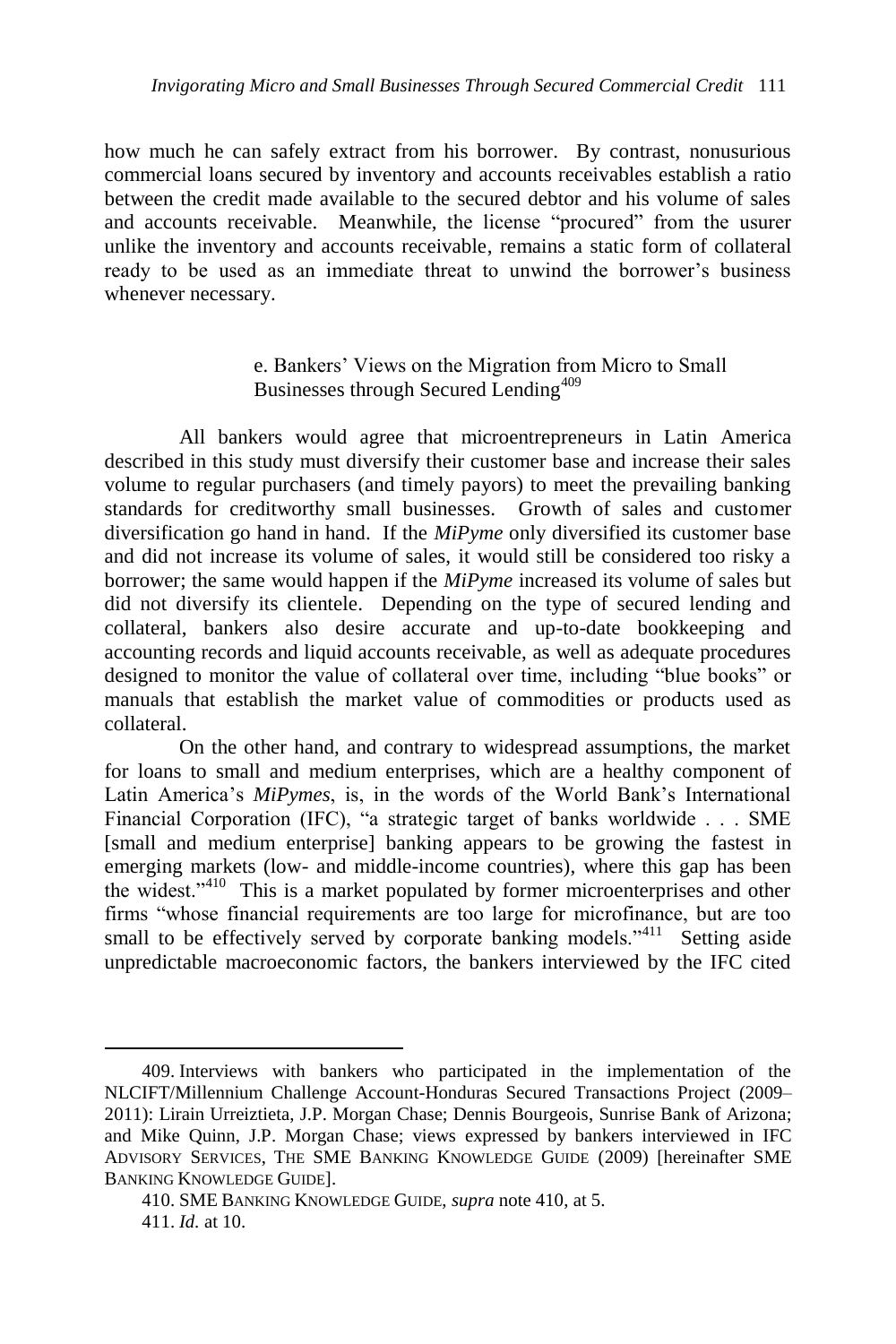"regulatory obstacles"<sup>412</sup> and "weak legal frameworks"<sup>413</sup> as the most common challenges.

In Mexico, for example, the migration from micro- to small business is such a difficult process that once a business employs eleven employees (the minimum required for the designation), the growth rate drops from 89.7% to 66.2%.<sup>414</sup> By these standards of growth, it is clear that only those exceptional microbusinesses that managed to acquire a reliable diversified clientele and an optimum and reliable volume of sales could qualify for the status of small businesses and acquire the ability to access secured credit. The fact that most street vendors sell on a cash basis and do not generate accounts receivable or other self-liquidating collateral disqualifies most of them from accounts receivable or "supply chain" financing. Further, even if they were to sell on credit to some of their customers, street vendors' usual lack of minimal accounting and legal resources would render them high-risk borrowers. In addition, lenders to microand small businesses interviewed by the NLCIFT pointed to the very high costs of qualifying microborrowers for secured lending. For example, a lender that specializes in loans to micro- and small enterprises noted that the costs for qualifying a \$2,000 secured loan to a microbusiness were as high as those for a \$50,000 small business loan. This official indicated that the high costs of qualification stemmed from the need to verify the accuracy of the microbusiness' credit record (if any) as well as her bookkeeping and accounting records, especially as it concerned the source(s) of repayment.

## **IX. CONCLUSIONS AND RECOMMENDATIONS FOR LEGISLATIVE REFORM AND UNIFORM BEST PRACTICES**

Sound substantive and procedural secured transactions laws and registry regulations (excluding the unnecessary and costly laws of reciprocal guarantees) are now in place in some Latin American countries and are fruitfully serving as models for other nations in this hemisphere and beyond.<sup>415</sup> This makes it possible for interested nations to replace their present normative obstacles to a vital commercial credit for their *MiPymes* with laws and registry regulations inspired by the OAS Model Law and fully adopted by countries such as Honduras. As U.S. Secretary of State Hillary Clinton stated in San José, Costa Rica, while remarking on the adoption of the III Ministerial Meeting of Pathways to Prosperity in the Americas:

> [T]he United States is committed to working with our Pathways partners to modernize laws that govern lending so that small and

<sup>412.</sup> *Id.* at 21.

<sup>413.</sup> *Id.*

<sup>414.</sup> ESTRATIFICACIÓN DE LOS ESTABLECIMIENTOS, *supra* note 90, at 16; *see also supra*  Part III.A.4.

<sup>415.</sup> *See, e.g.*, Mexico LGM.; Guatemala LGM; Honduras LGM; Peru LGM.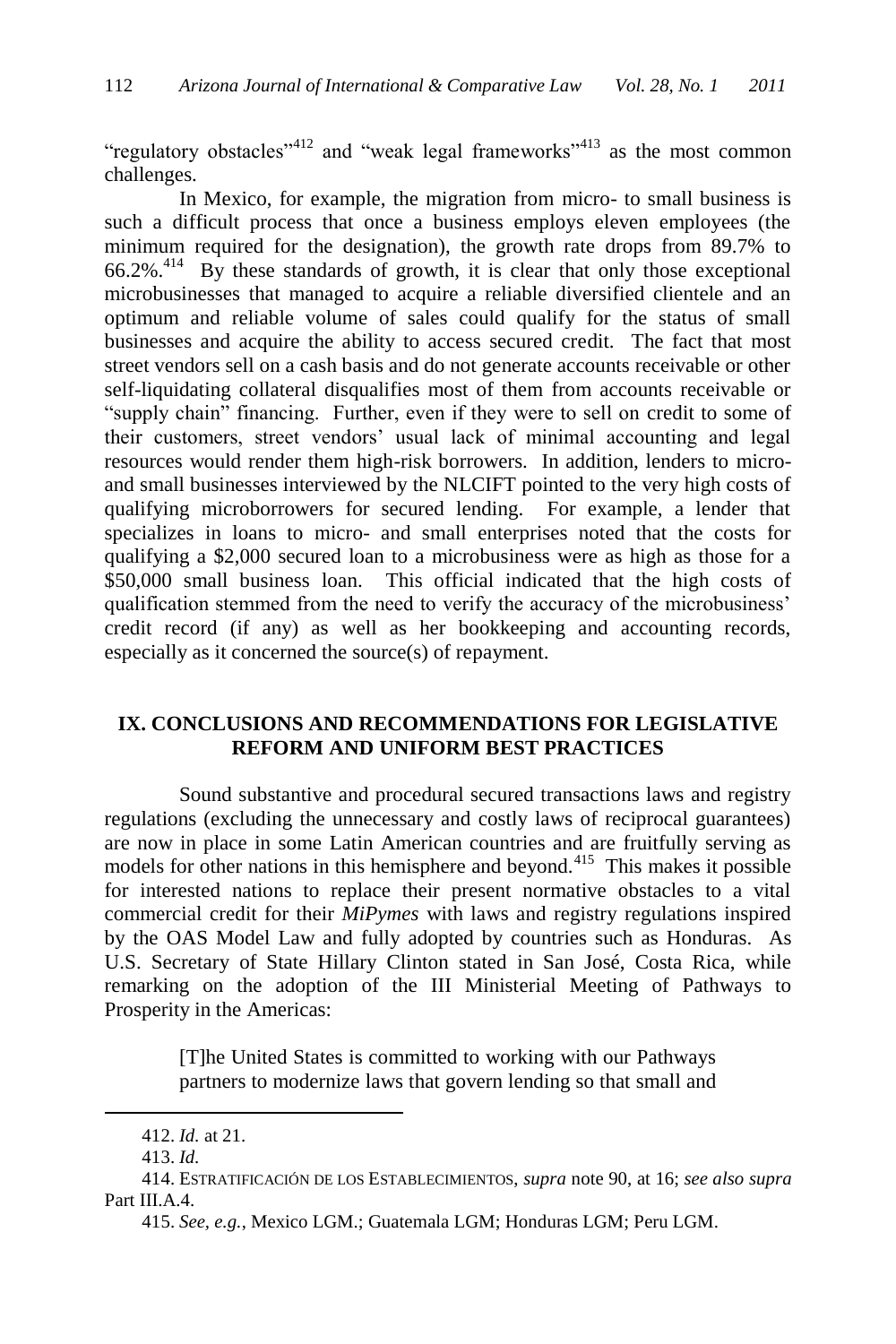medium-size businesses can use assets other than real estate as collateral for loans. I visited the display that Honduras has, and they showed me the kind of equipment that can now serve as collateral in Honduras because Honduras has changed their laws: sewing machines, tool boxes, farm equipment.

Small businesses are the backbone of our economy and the source of employment for many of our citizens . . . . I commend Honduras for the model programs that they are implementing.<sup>416</sup>

Yet, as is shown in the present article, the regularization of large numbers of de facto and irregular business associations, including sole proprietorships, requires more normative work. Still missing are statutes and regulations that would simplify the creation, registration, and licensing of business associations and sole proprietorships. Fortunately, as discussed earlier, some Central and South American jurisdictions, such as Honduras, now rely on national identification numbers to establish the identities of most of their secured and unsecured debtors and creditors. Some also have adopted simpler, less expensive procedures for the creation, registration, and licensing of business associations and sole proprietorships. The German, Colombian, and U.S. regulatory models can thus be quite helpful in attaining a modicum of simplification in the creation and registration of *MiPymes*.

On the other hand, interviews with micro- and small business borrowers in Honduras showed the necessity of eliminating usurious practices such as those that rely on the collateral of "procured" licenses. It became painfully clear in NLCIFT Roadmap interviews with these borrowers that the usurious loans collateralized with procured licenses need to be replaced by a line-of-credit-type lending that relies on the secured debtor's inventory and accounts receivable as collateral and makes credit available depending upon the debtor's volume of sales and quality of accounts receivable. In addition, the NLCIFT Roadmap study showed that most secured lenders could not reliably establish the value of much of the commercial collateral contemplated by the OAS Model Law and by the Honduran Law of Secured Transactions, among others. The same study and subsequent discussions with local and foreign bankers interested in instituting secured lending throughout Latin America showed that procedures and steps could be taken in the near future to provide such vitally needed information. This is particularly true with respect to inventory and accounts receivable collateral in countries that depend upon their exports of agricultural and fisheries' products for their immediate economic growth. The steps involved in this process would be at least four, although not necessarily in a linear or sequential manner.

<sup>416.</sup> Hillary Rodham Clinton, U.S. Sec'y of State, Remarks at III Ministerial Meeting of Pathways to Prosperity in the Americas (Mar. 4, 2010).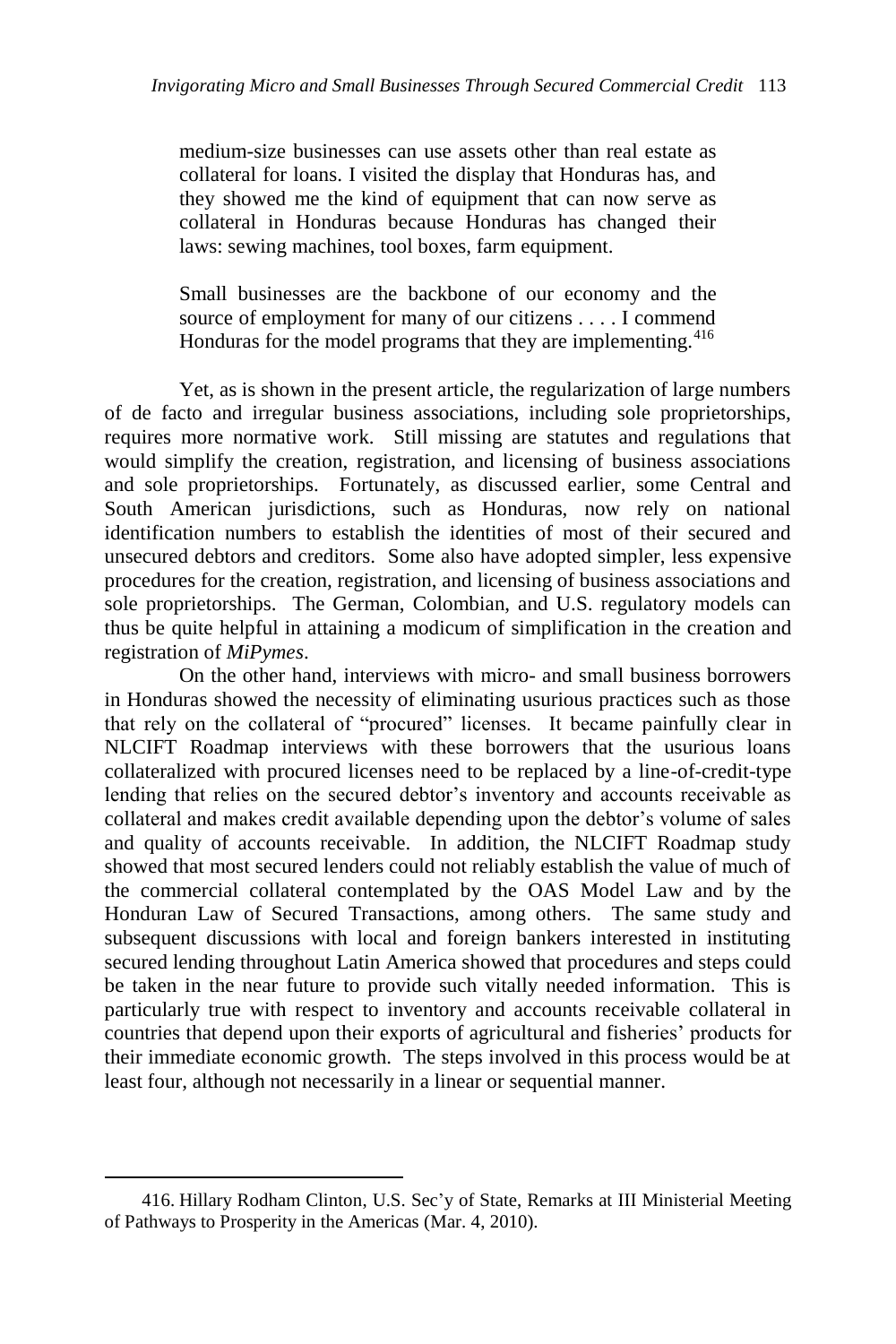Take, for example, Honduras. As reported by Andrew Medlicott,<sup>417</sup> an agricultural scientist who supervised Honduras's Millennium Challenge Account (MCA) agricultural lending project: farmers who were recipients of MCA grants or loans and produced vegetables for export filled out, as a first step in the datagathering process, pre-printed sheets on which they listed, not only the amounts of vegetables planted per the allotted space but also the other products used to assure the compliance with the health and environmental requirements (among others) of the actual or potential importing countries. These sheets helped verify compliance with the importing nations' requirements. In addition, however, such forms could enable an objective estimation of base costs of the exportable vegetables. During the second step, the final cost figures would be completed by the farmers or farming cooperatives, at first with the technical assistance of entities such as the MCA, but also of local secured lending banks. This step would help the secured lenders objectively evaluate the profitability and market realism of the invoice prices. During the third step, individual farmers, or cooperatives on their behalf, would fill out simple cash flow and income and expenses statements (such as those drafted by NLCIFT staff members and consultants now used by some Honduran banks). These simple statements could enable secured lenders to estimate the ratios between the value of collateral and the prices and volumes of products sold by each loan applicant. During the fourth step, the experience obtained with the objective estimation of the value of collateral by secured lenders and their borrowers in each economic sector would enable the preparation of commodity or product manuals that would classify the collateral according to its quality and market value. As reported by Lirain Urreiztieta of JPMorgan Chase, some such manuals exist and have been used frequently and successfully by some Arizona international bankers in determining the ratio of collateral that secured their loans to Mexican or U.S. exporters of seafood and other fish originating in Western Mexico and shipped to and financed in the United States. Needless to say, the costs of researching and drafting these legislative and uniform best practices texts for each Latin American nation would be reduced considerably if they were undertaken on a multinational or regional basis that would recognize and accommodate geographic, economic, legal, and cultural similarities and differences.

A streamlined process of creating a business will facilitate the transition of informal businesses into the formal sector, with all of its attendant benefits, including enhanced access to commercial credit. Indeed, following a close review and analysis of the Colombian simplified joint-stock corporation, it is clear that the creation of this new business form has generated a significant growth in the number of formal businesses established in that country—and particularly in the

<sup>417.</sup> *Entrenamiento y Desarrollo de Agricultores* [*Farmer Training and Development*], CUENTA DEL MILENIO-HONDURAS, http://www.mcahonduras.hn/proyectos .php?o=6 (last visited Dec. 30, 2011).